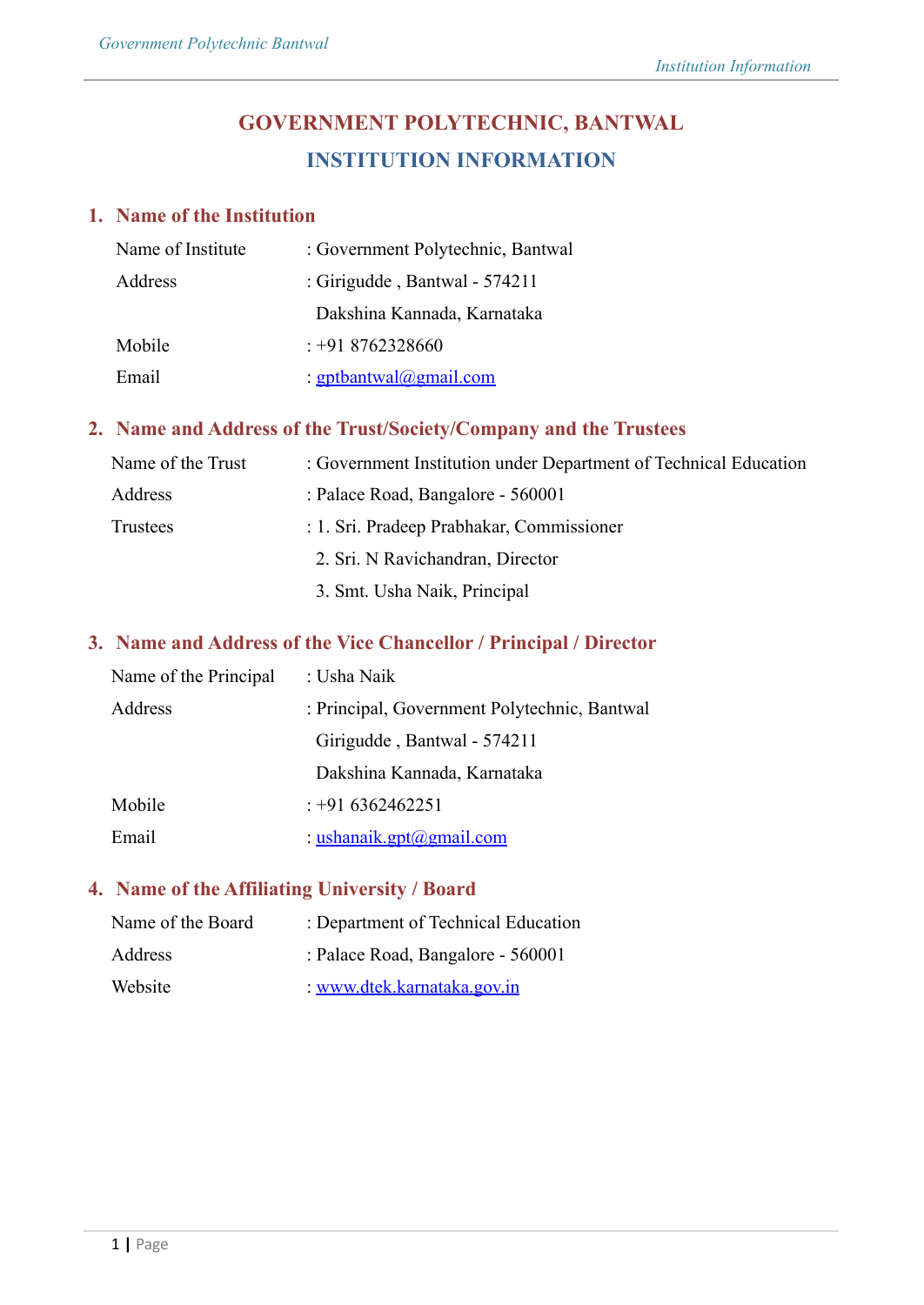### **5. Governance**

#### **5.1 Members of the Board**

- Smt. Usha Naik, Principal
- Smt. Ophelia V D'Souza, Registrar
- Sri. Shyamaraja N, HOD, Dept. of Civil Engineering
- Sri. Gagandeep M N, HOD, Dept. of Computer Science & Engineering
- Sri. Sanathram B, HOD, Department of Electronics & Communication Engineering
- Sri. Pavithra Kumar M, HOD, Department of Mechanical Engineering

#### **5.2 Members of the Academic Advisory Body**

- Smt. Usha Naik, Principal
- Sri. Naveen G C, IQAC Coordinator
- Sri. Chitrakumar K V, Placement Officer
- Sri. Shyamaraja N, HOD, Dept. of Civil Engineering
- Sri. Gagandeep M N, HOD, Dept. of Computer Science & Engineering
- Sri. Sanathram B, HOD, Department of Electronics & Communication Engineering
- Sri. Pavithra Kumar M, HOD, Department of Mechanical Engineering

### **5.3 Frequency of the Board Meeting and Academic Advisory Body**

Board meeting and Academic Advisory body meeting are held once in every month.

#### **5.4 Organization Chart**

| . Helpers                                                                                                                                                                             |
|---------------------------------------------------------------------------------------------------------------------------------------------------------------------------------------|
| <b>Programme Coordinater Computer Science &amp; Engineering</b><br>Course Coordinator<br>$-$ System<br>- Analyst<br>$\blacksquare$ Instructor<br>$\blacksquare$ Mochanic<br>. Helpers |
| Programme Coordinater Electronics & Communication Engineerin<br>Gaurse Coordinator<br>$\blacksquare$ Instructor<br>Acoistors Teacher<br>$\_$ Mechanic<br>. Helpers                    |
| Programme Coordinater Mechanical Engineeiring<br>Gourse Coordinator<br>- Instructor<br>Assistant Instructor<br>$\blacksquare$ Mechanic<br>. Helpers                                   |
| <b>Student Welfare Officer</b><br><b>Placement Coordinator</b><br>NSS Coordinator<br>Redeross Coordinator                                                                             |
| Sports Coordinator                                                                                                                                                                    |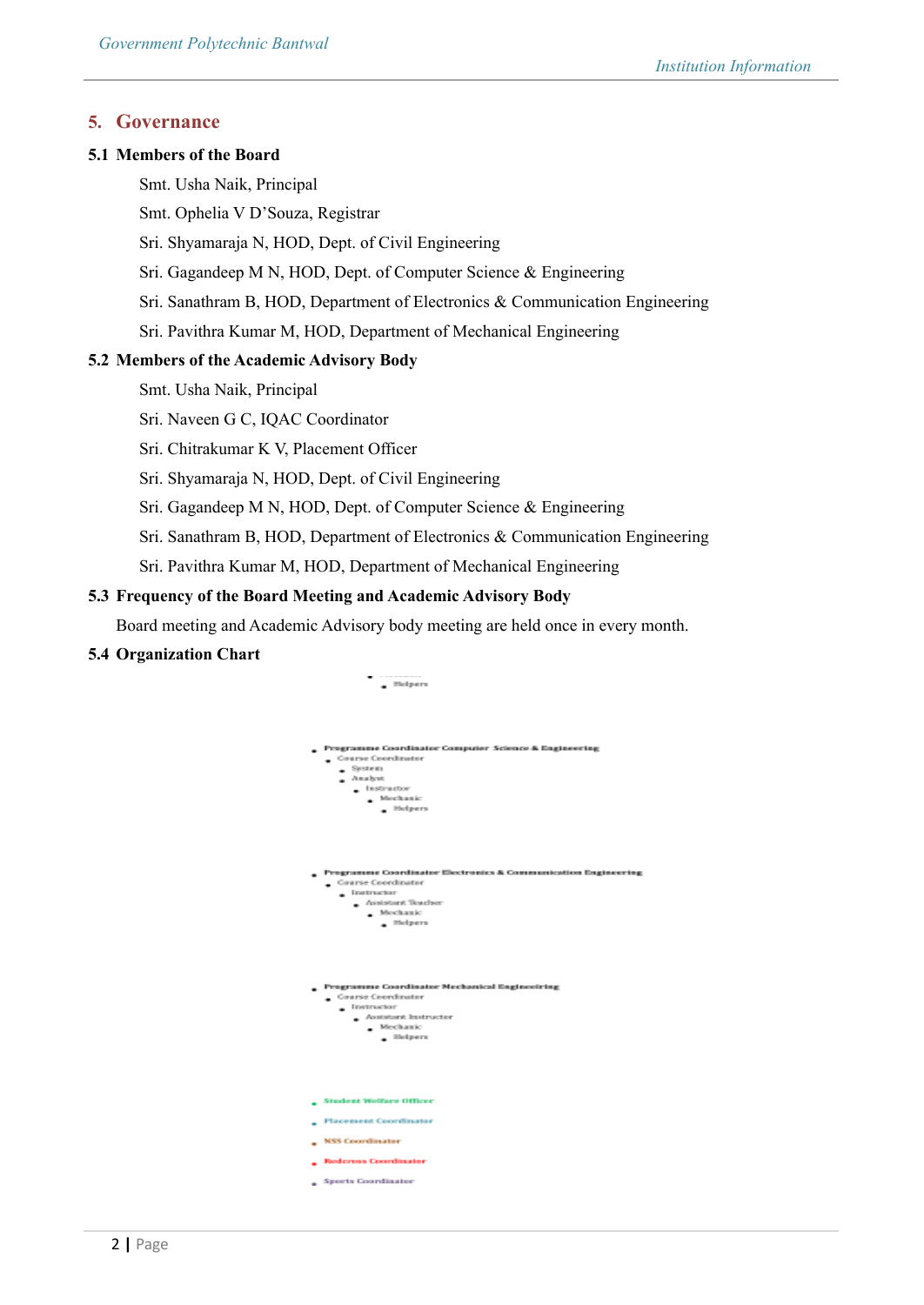### **5.5 Nature and Extent of Involvement of faculty & students in academic affairs/ improvements**

The focal point of our educational institute is "student" therefore all the activities are directed towards all round development of students, further every activity is evaluated through suitable mechanism which will express the result in terms of curricular and academic development of students on professional horizon. Thus the involvement of faculty members at each and every step is imperial and indispensable.

The respective students in charge along with the teachers establish rapport with students through formal meeting and informal talk, on the basis of which the type of facilities required is identified.

### I. Students Representatives

- 1. Class Representatives
- 2. Sports Representative
- 3. Cultural Representative
- 4. Ladies Representative
- 5. Magazine Representative
- 6. Hostel Students Representative

### II. Guardian Teacher

Each student is allotted a guardian teacher to whom he/she can give her feedback on any issue and seek suitable support through one to one interaction.

### III. Faculty Meeting

The faculty meetings are conducted at least once in a month. Every activity has to pass through conceptual, planning, implementation and improvement stage. At each of the stages teachers play pivotal role for its fruitful results. Programme coordinator chairs for all the meetings.

### IV. Industry interaction:

Frequent guest lectures by professionals working in reputed institutions, industry and research establishments are arranged to enlighten our students regarding recent advances in the field of engineering and technology.

### V. Students Counseling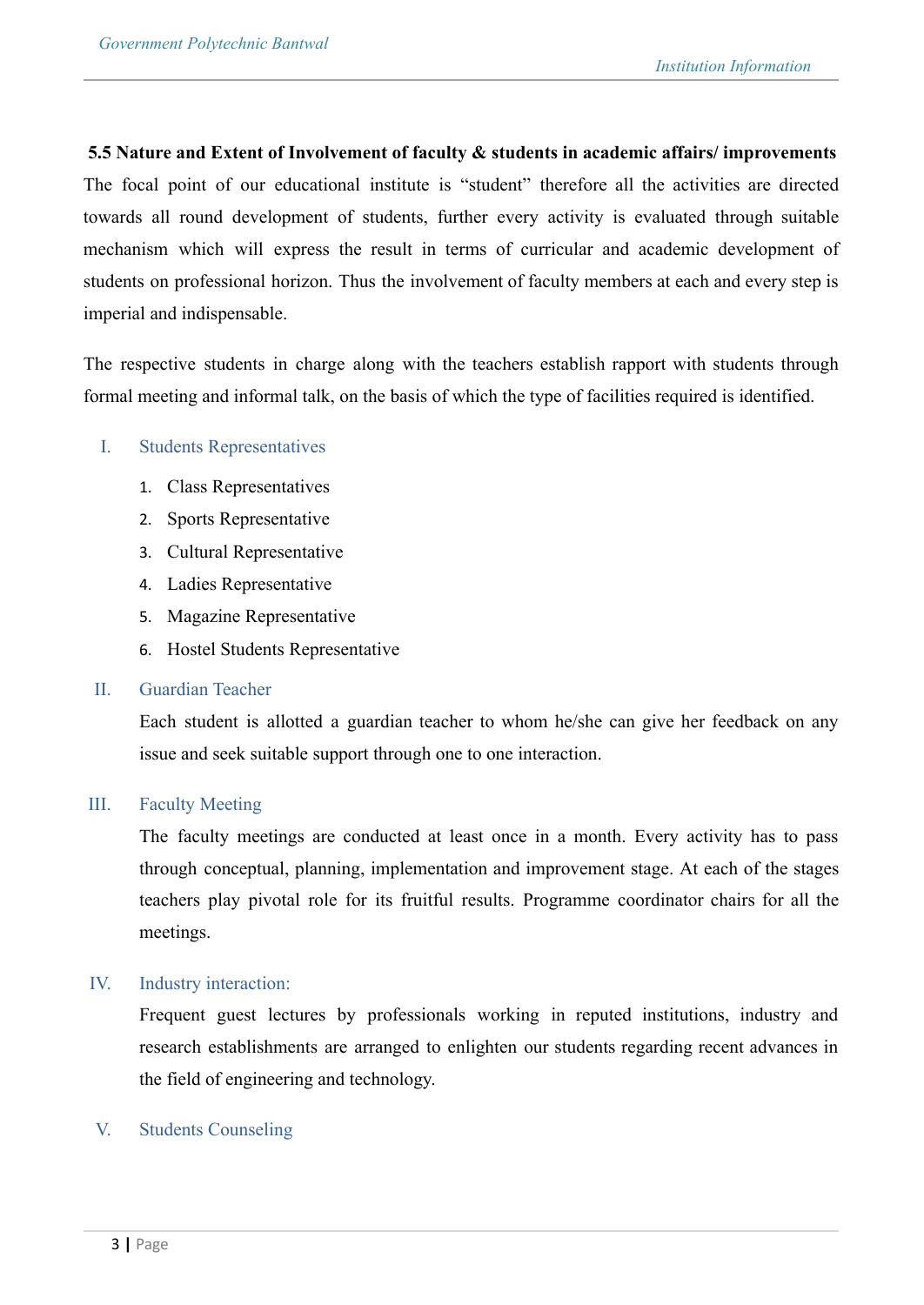Communication skill, group discussion, writing skill, technical writing, current concepts in academics &social concerns and value added modules are implemented for the students through internal and external faculty and experts.

### VI. Co-curricular activities

Regularly every year sports and cultural competitions are conducted for our students. Winners are allowed to participate in state level inter polytechnic competitions. We conduct two functions every year compulsorily as "Student Union Inauguration" and "Valedictory Function".

### VII. Placements

Various reputed companies visit our campus for conducting campus interview. Also our students participate in pool campus drives conducted in nearby institutions. Some of our students also pursue their higher studies.

### **5.6 Mechanism/ Norms and Procedure for Democratic/ Good Governance**

The administrators recognize the need for decentralization for the growth of the institute. Heads and Coordinators are appointed for various departments/ committees/ cells who are given autonomy for efficient governance. The roles and responsibilities of heads / coordinators/ decision makers for various assigned jobs clearly depict the delegation of authority, providing operational autonomy leading to a decentralized democratic governance system.

**Principal:** To implement and monitor the education system to cater to the institute's vision and mission and overall functioning of various committees / cells.

**Academic Advisory Body:** Is responsible for academic development of the institute and monitors progress of various teaching/learning processes.

**Internal Quality Assurance Cell (IQAC):** Is responsible for monitoring academics, day to day academic activities and assuring quality in teaching and learning process.

**Registrar:** Is responsible for supervision and management of all administrative and operational functions.

**Head of the Departments:** Is responsible for the academic and administrative functions of the department.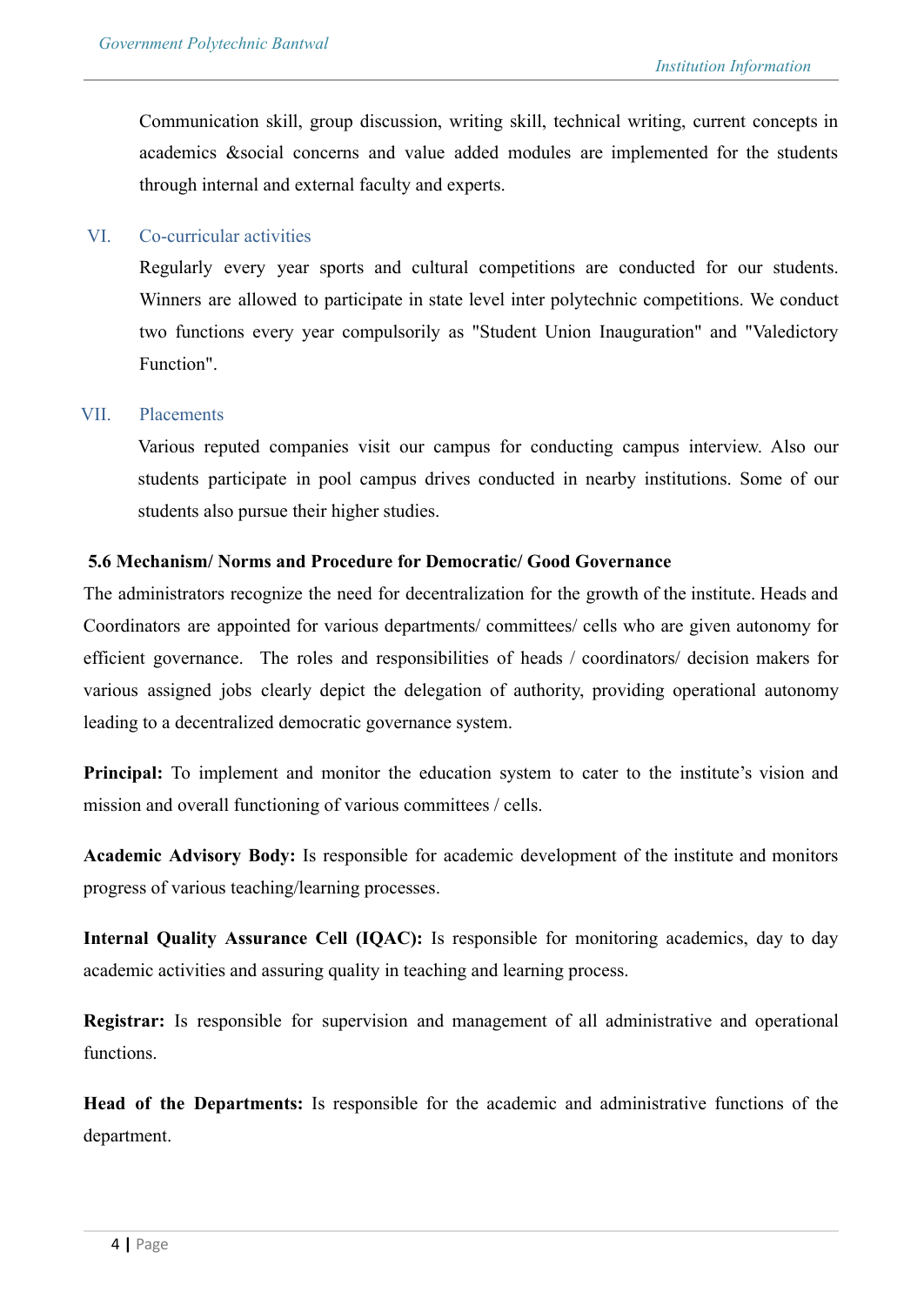In addition, Office Superintendent take care of office related activities, finance related issues. Other support functions are handled by the Admission-in-charge, NBA Coordinator, Industry Institute Interaction Cell Coordinator, Placement Officer, NSS coordinator.

### **5.7 Student Feedback on Institutional governance and faculty performance**

Students can give their feedback on institutional governance through link provided on our institution website. Students' feedback on faculty performance for each course are collected twice in every semester, once in the middle of the semester and again at the end of the semester. Seperate feedback forms (google forms) as prescribed by the Department of Technical Education are created for each semester and links are communicated to the students for filling in the form.

### **5.8 Grievance Redressal mechanism for Faculty, Staff and Students**

Online grievance redressal mechanism is in place to look into the complaints lodged by any faculty, staff or student and judge its merit. A link is provided in the Institution website for the grievance registration form. Anyone with a genuine grievance can fill in the online form and submit. Upon form submission, a notification regarding the grievance will be sent to grievance committee e-mail id and the committee will look into the details of the grievance and respond accordingly.

### **5.9 Establishment of Anti ragging committee**

Ragging is a practice in educational institutions that involves existing students baiting or bullying new students. In the name of introduction or initiation, millions of students are brutally abused in many educational institutions. Historically originated, probably, to generate fellow-feeling or camaraderie and the ability to work in a team, it has metamorphosed into something else. It often takes a malignant form wherein the newcomers may be subjected to psychological or physical torture.

Depending upon the nature and gravity of the offence as established by the Anti-Ragging Committee of the Institution, the possible punishments for those found guilty of ragging shall be any one or any combination of the following:

- Suspension from attending classes and academic privileges
- Withholding / withdrawing scholarship / fellowship and other benefits
- Forfeiting Campus Placement opportunities / recommendations
- Debarring from appearing in any test/examination or other evaluation process
- Withholding of results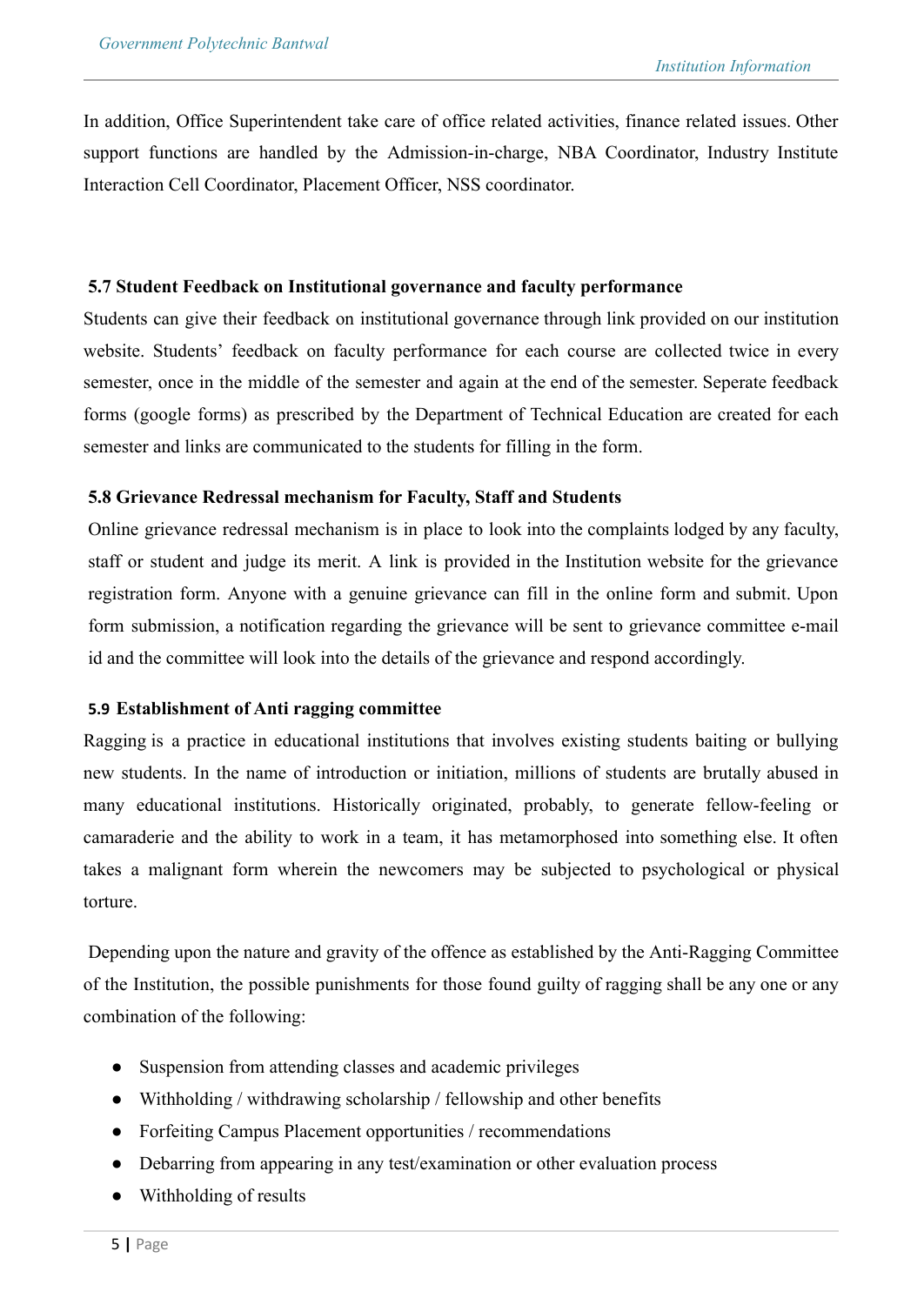- Debarring from representing the institution in any regional, national or international meet, tournament, youth festival etc.
- Cancellation of Admission
- Rustication from the institution for a period, ranging from 1 to 3 years
- Expulsion from the institution and consequent debarring from admission to any other institution for a specific period
- Collective punishment: When the persons committing or abetting the crime of ragging are not identified, the institution shall resort to collective punishment as a deterrent to ensure community pressure on the potential raggers.

In the case of any ragging incident, the students may immediately call and bring it to the notice of the members of the Anti-Ragging committee for necessary help, guidance and actions.

The Composition of the Anti-Ragging committee is as follows:

| SI.<br>No.              | <b>Name</b>        | <b>Designation</b>          | <b>Designation</b> in<br>the Committee | Contact<br><b>Number</b> | <b>Email ID</b>                 |  |  |
|-------------------------|--------------------|-----------------------------|----------------------------------------|--------------------------|---------------------------------|--|--|
| 1                       | Usha Naik          | Principal                   | Chairman                               | 6362462251               | ushanaik.gpt@gmail.com          |  |  |
| $\overline{2}$          | Avinash            | Police Sub<br>Inspector     | Member                                 | 9480805367               | gptbantwal@gmail.com            |  |  |
| 3                       | Harish Mambady     | Reporter, VK                | Member                                 | 9448548127               | harishmambady@gmail.com         |  |  |
| $\overline{\mathbf{4}}$ | Nisha              | Yuvaspandana<br>(NGO)Member | Member                                 | 7899934564               | nishaashetty100@gmail.com       |  |  |
| 5                       | Shyamaraja N       | HOD/CE                      | Member                                 | 9481264947               | shyamaraja88@gmail.com          |  |  |
| 6                       | Gagandeep M N      | HOD/CS                      | Member                                 | 7760105542               | ggaganmn@gmail.com              |  |  |
| 7                       | Sanathram B        | HOD/EC                      | Member                                 | 9964630175               | sanath.ec@gmail.com             |  |  |
| 8                       | Pavithra Kumara M  | <b>HOD/ME</b>               | Member                                 | 9686657050               | mpkumar.ksd@gmail.com           |  |  |
| 9                       | Hameed D           | <b>SDA</b>                  | Member                                 | 9980177174               | hasniyahameed@gmail.com         |  |  |
| 10                      | Gangadhara Poojary | Parent                      | Member                                 | 9164478521               | poojarygangadhara0@gmail.com    |  |  |
| 11                      | Shrinidhi          | 3rd Yr<br>Student/CS        | Student                                | 9743871864               | shrinidhisakshi@gmail.com       |  |  |
| 12                      | Pratham            | 2nd Yr<br>Student/ME        | Student                                | 7619278521               | poojarypratham $01$ @ gmail.com |  |  |

Establishment date – 08/04/2022

# **5.10 Establishment of Online Grievance Redressal Mechanism.**

Online grievance redressal mechanism is in place to look into the complaints lodged by any faculty, staff or student and judge its merit. A link is provided in the Institution website for the grievance registration form. Anyone with a genuine grievance can fill in the online form and submit. Upon form submission, a notification regarding the grievance will be sent to grievance committee e-mail id and the committee will look into the details of the grievance and respond accordingly.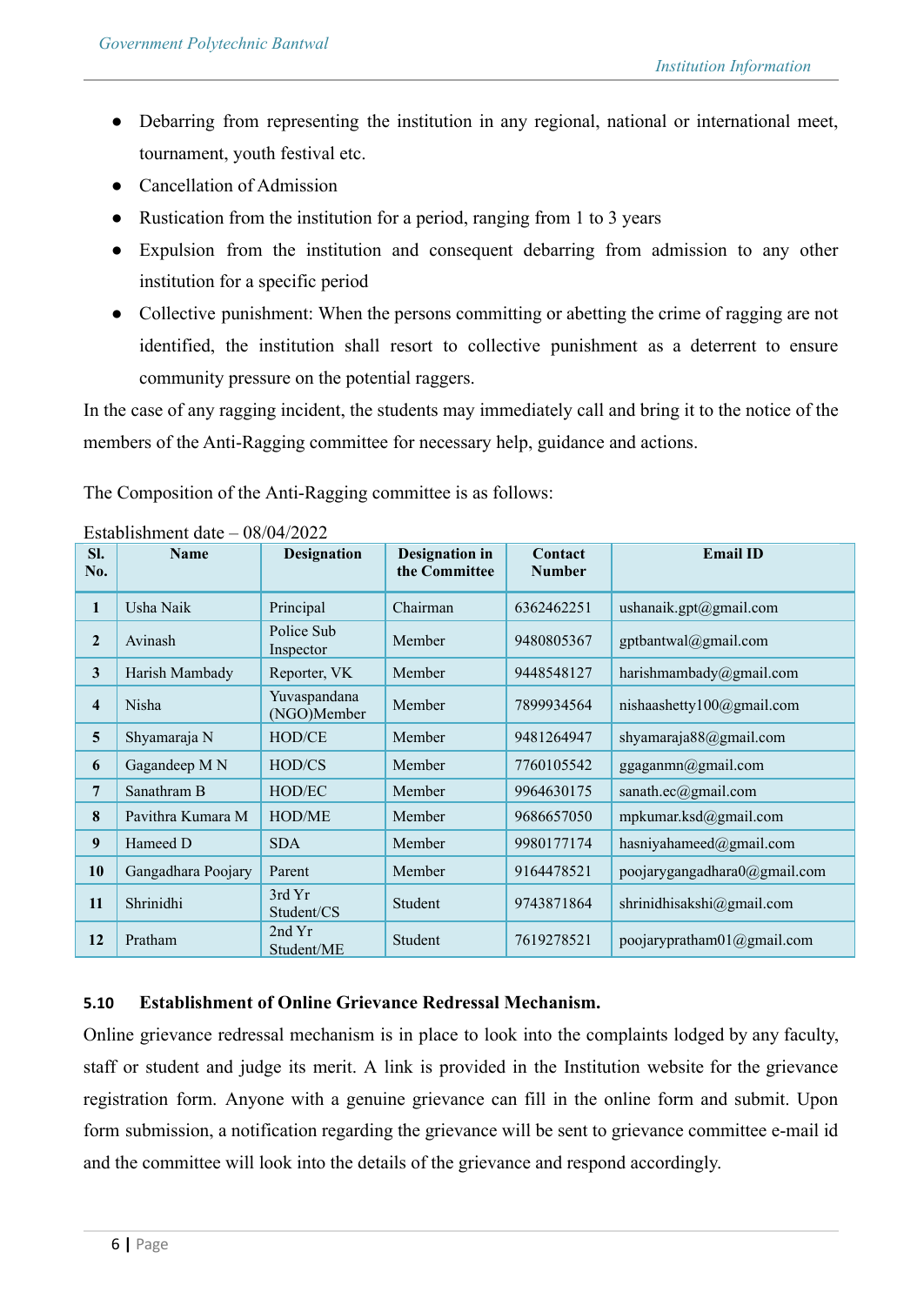Objective:

.

# **5.11 Establishment of Grievance Redressal Committee & Appointment of Ombudsman by the University**

The objective of the Grievance Committee is to develop a responsive and accountable attitude among all the stakeholders in order to maintain a harmonious educational atmosphere in the institute.

A Grievance Committee should be constituted for the redressal of the problems reported by the students of the college with the following objectives:

- Upholding the dignity of the college by ensuring strife free atmosphere in the college through promoting cordial student-student relationship and student-teacher relationship etc.
- Encouraging the students to express their grievances / problems freely and frankly, without any fear of being victimized.
- Advising students of the college to respect the right and dignity of one another and show utmost restraint and patience whenever any occasion of rift arises.
- Advising all staffs to be affectionate to the students and not behave in a vindictive manner towards any of them for any reason.
- Ragging in any form is strictly prohibited in and outside the institution. Any violation of ragging and disciplinary rules should be urgently brought to the notice of the Principal.

The Composition of the Grievance Committee is as follows:

|                         | Establishment date- 08/04/2022 |                         |                                        |                          |                           |  |
|-------------------------|--------------------------------|-------------------------|----------------------------------------|--------------------------|---------------------------|--|
| SI.<br>No.              | <b>Name</b>                    | <b>Designation</b>      | <b>Designation</b> in<br>the Committee | Contact<br><b>Number</b> | <b>Email ID</b>           |  |
| $\mathbf{1}$            | Ravichandran                   | Director,<br><b>DTE</b> | Ex Officio<br>Chairman                 | 080-221409<br>23         | hutalwar@yahoo.com        |  |
| $\overline{2}$          | Usha Naik                      | Principal               | Chairman                               | 6362462251               | ushanaik.gpt@gmail.com    |  |
| $\mathbf{3}$            | <b>Suresh Shetty</b>           | Advocate<br>& Notary    | Member                                 | 9448164220               | sureshpshetty12@gmail.com |  |
| $\overline{\mathbf{4}}$ | Pavithra Kumara M              | <b>HOD/ME</b>           | Member                                 | 9686657050               | mpkumar.ksd@gmail.com     |  |
| $5\overline{)}$         | Gagandeep M N                  | <b>HOD/CS</b>           | Member                                 | 7760105542               | ggaganmn@gmail.com        |  |
| 6                       | Sanathram B                    | HOD/EC                  | Member                                 | 9964630175               | sanath.ec@gmail.com       |  |
| $7\overline{ }$         | Shyamaraja N                   | <b>HOD/CE</b>           | Member                                 | 9481264947               | shyamaraja88@gmail.com    |  |
| 8                       | Mallika K                      | Lecturer/<br>Science    | Member                                 | 9731803616               | mallikaks $85$ @gmail.com |  |

Establishment date- 08/04/2022

# OMBUDSMAN Appointed by DTE, Karnataka : **Sri. Shekhar, Joint Director (INS)**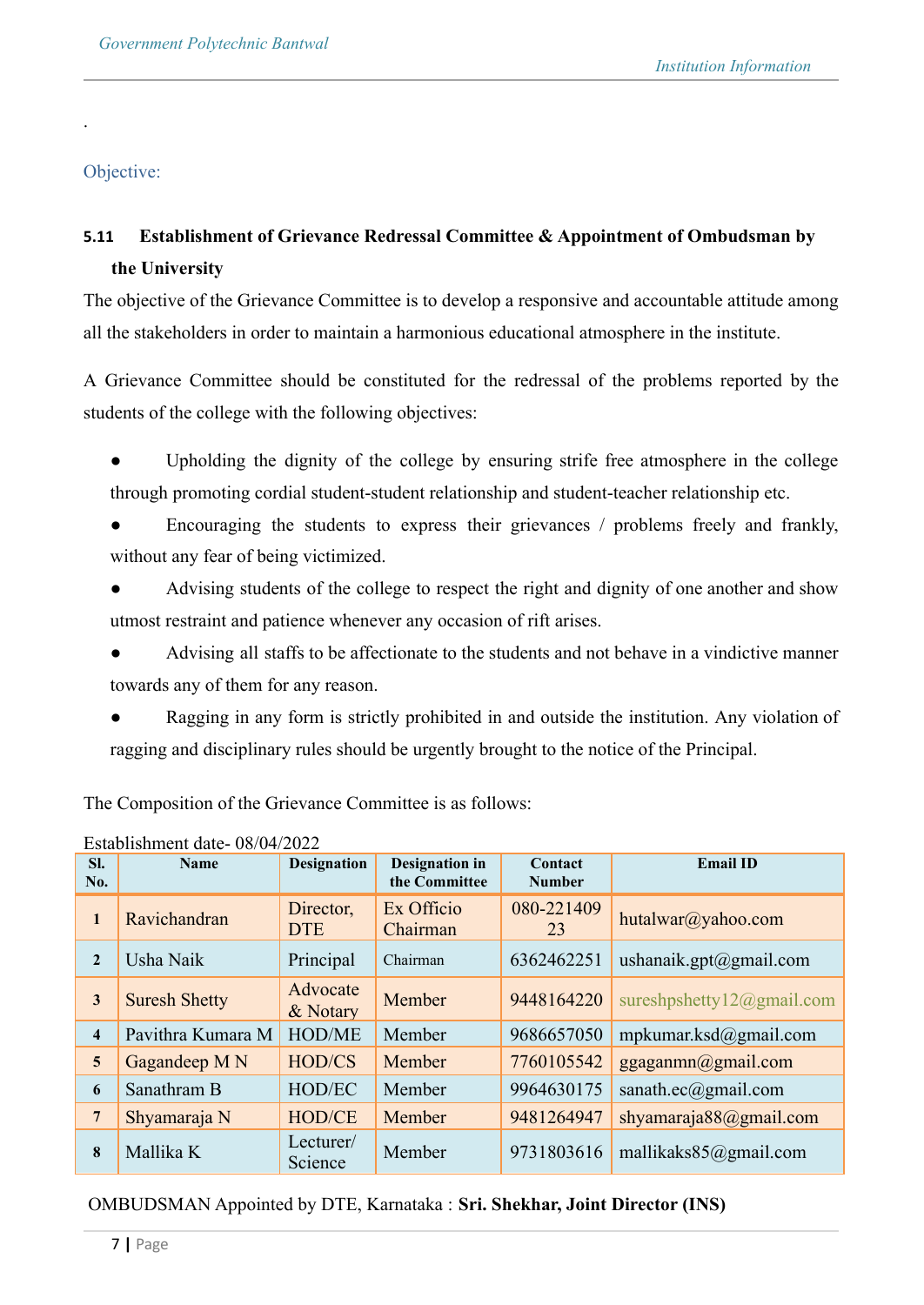### **5.12 Establishment of Internal Complaints Committee (ICC)**

The function of the committee is to prevent discrimination and sexual harassment, by promoting gender amity among students and employees.

Objectives, Roles and Responsibilities of College Internal Complaints Committee

- Make recommendations to the Head of the Institution to lay down procedures for the prohibition, resolution, settlement and prosecution of acts of discrimination and sexual harassment, by the students and the employees;
- Deal with cases of discrimination and sexual harassment against women, in a time bound manner, aiming at ensuring support services to the victimized and termination of the harassment;
- Recommend appropriate punitive action against the guilty party to the Head of the Institution.
- Here it should be noted that according to the Supreme Court guideline Sexual harassment can be defined as "unwelcome" sexually determined behavior (whether directly or by implication) as:
	- 1. Physical contact and advances
	- 2. Demand or request for sexual favors;
	- 3. Sexually coloured remarks;
	- 4. Showing pornography; and
	- 5. Other unwelcome physical, verbal or non-verbal conduct of a sexual nature.

The Composition of the Internal Complaints Committee is as follows:

| SI.<br>No.     | <b>Name</b>                 | <b>Designation</b>              | <b>Designation in</b><br>the<br>Committee | Contact<br><b>Number</b> | <b>Email ID</b>               |
|----------------|-----------------------------|---------------------------------|-------------------------------------------|--------------------------|-------------------------------|
| $\mathbf{1}$   | Dr. Aparna<br>Alva N        | Physical<br>Director            | Chair<br>Person                           | 9633953905               | aparnaalvan@gmail.com         |
| $\overline{2}$ | Gagandeep<br>M <sub>N</sub> | Lecturer/CS                     | Member                                    | 7760105542               | ggaganmn@gmail.com            |
| $\mathbf{3}$   | Mohana N                    | Lecturer/EC                     | Member                                    | 8722814823               | mohannetla@gmail.com          |
| 4              | <b>Nisha</b>                | Yuvaspandana<br>(NGO)<br>Member | Member                                    | 7899934564               | nishaashetty $100$ @gmail.com |
| 5              | Shobha K                    | <b>FDA</b>                      | Member                                    | 9880179455               | shobhalingappakolya@gmail.com |
| 6              | Hameed D                    | <b>FDA</b>                      | Member                                    | 9980177174               | hasniyahameed $@g$ mail.com   |
| $\overline{7}$ | Lakshmi                     | 3rd Yr<br>Student/CE            | Student                                   | 7618754246               | lakshmiacharya3155@gmail.com  |
| 8              | Pamitha                     | 3rdd Yr<br>Student/EC           | Student                                   | 9483726769               | $p$ amithaas $@g$ mail.com    |
| 9              | Mallika K                   | 3rd Yr<br>Student/ME            | Student                                   | 8197504465               | mallikaalike2001@gmail.com    |

Establishment date – 08/04/2022

# **5.13 Establishment of SC/ST Committee**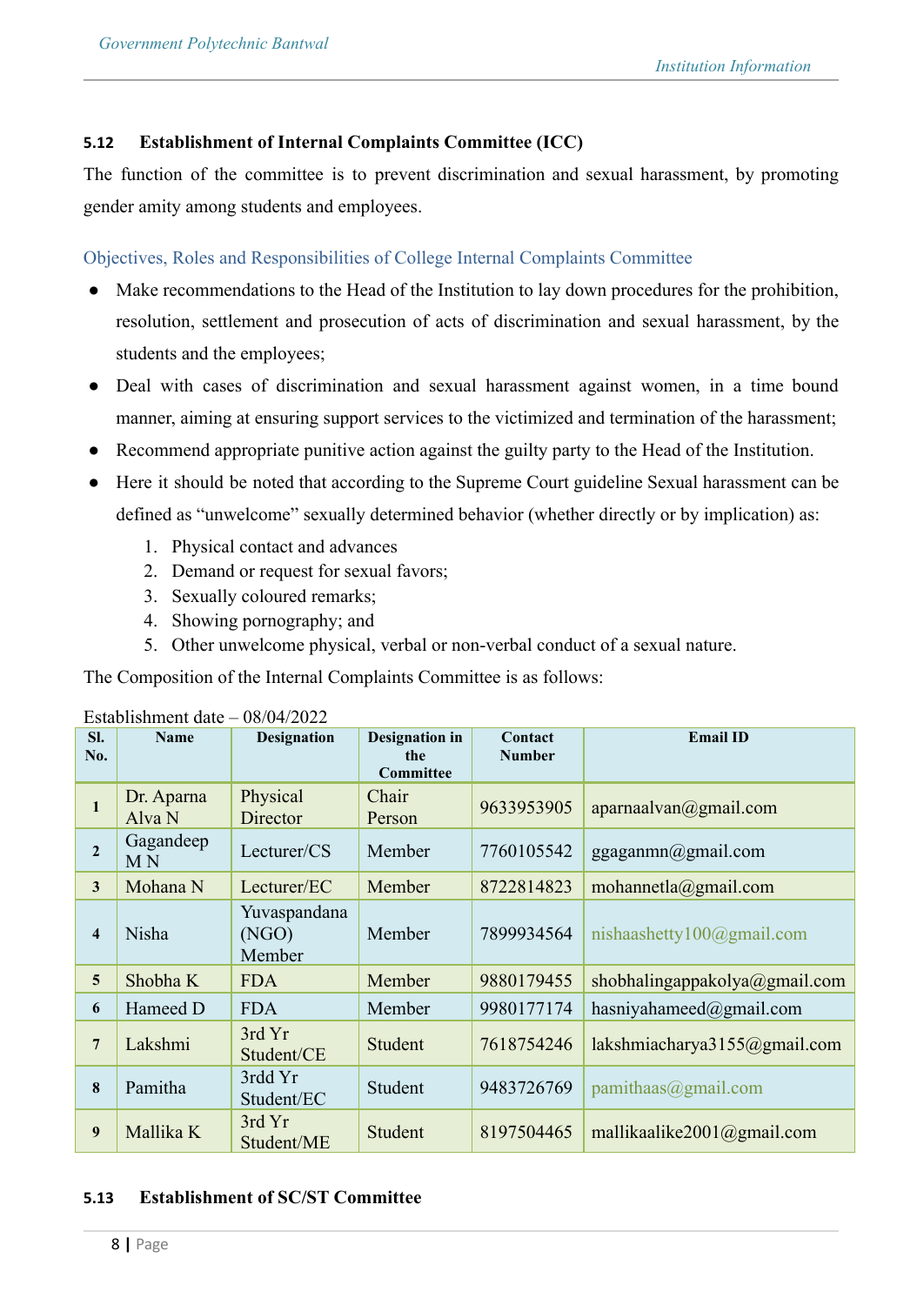The committee may conduct regular remedial coaching classes on life skills, personality development, writing assignments and making presentations, as well as local language classes. The committee also is expected to organize interactive sessions and informal meetings with students to attend to their personal, social and academic problems.

The committee will take care of SC/ST students with respect to:

- a) Scholarships their distribution to the beneficiaries on time.
- b) Solve any problems occurred during their educational career
- c) Making arrangements for sending statistical information required by Government authorities.
- d) Any issues relating to discrimination experienced by the students in the college.

| SI.<br>No.              | <b>Name</b>  | <b>Designation</b>    | <b>Designation</b> in<br>the Committee | Contact<br><b>Number</b> | <b>Email ID</b>            |
|-------------------------|--------------|-----------------------|----------------------------------------|--------------------------|----------------------------|
| $\mathbf{1}$            | Usha Naik    | Principal             | Chairman                               | 6362462251               | ushanaik.gpt@gmail.com     |
| $\overline{2}$          | Naveen G C   | Lecturer/EC           | Member                                 | 7411606872               | naveengc1987@gmail.co<br>m |
| 3                       | Mallika K    | Lecturer/Science      | Member                                 | 9731803616               | mallikaks85@gmail.com      |
| $\overline{\mathbf{4}}$ | Chiranth C V | Lecturer/ME           | Member                                 | 9902066355               | chiranthev@gmail.com       |
| 5                       | Bhaskara L   | <b>System Analyst</b> | Member                                 | 9964144319               | bhaskara789@gmail.com      |
| 6                       | Avinash K    | <b>SDA</b>            | Member                                 | 9916693144               | gptbantwal@gmail.com       |

The Composition of the SC/ST Committee is as follows: Establishment date – 08/04/2022

# **5.14 Internal Quality Assurance Cell (IQAC)**

Internal Quality Assurance Cell (IQAC) is a quality sustenance measure and work towards realisation of the goals of quality enhancement and sustenance. The prime task of the IQAC is to develop a system for conscious, consistent and catalytic improvement in the overall performance of institutions. It will channelize all efforts and measures of the institution towards promoting its holistic academic excellence.

# **Objectives**

The primary aim of IQAC:

- To develop a system for conscious, consistent and catalytic action to improve the academic and administrative performance of the institution.
- To promote measures for institutional functioning towards quality enhancement through internalization of quality culture and institutionalization of best practices.

### Functions

a) Development and application of quality benchmarks/parameters for various academic and administrative activities of the institution;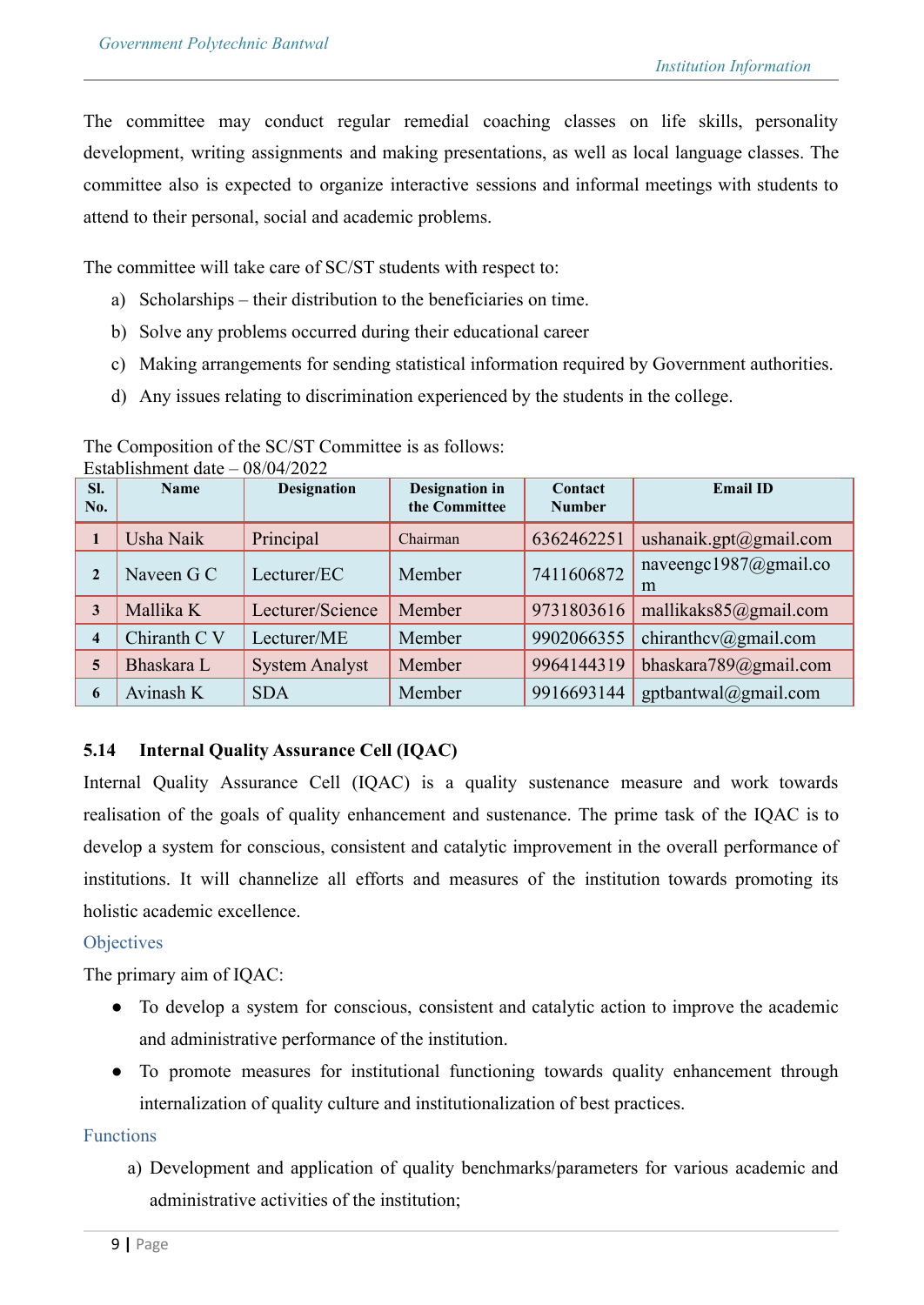- b) Facilitating the creation of a learner-centric environment conducive to quality education and faculty maturation to adopt the required knowledge and technology for participatory teaching and learning process;
- c) Arrangement for feedback response from students, parents and other stakeholders on quality-related institutional processes;
- d) Dissemination of information on various quality parameters of higher education;
- e) Organization of inter and intra institutional workshops, seminars on quality related themes and promotion of quality circles;
- f) Documentation of the various programmes/activities leading to quality improvement;
- g) Acting as a nodal agency of the Institution for coordinating quality-related activities, including adoption and dissemination of best practices;
- h) Development and maintenance of institutional database through MIS for the purpose of maintaining /enhancing the institutional quality;
- i) Development of Quality Culture in the institution;

The Composition of the Internal Quality Assurance Cell is as follows:

| Sl.<br>No.     | Role               | <b>Name</b>          | <b>Designatio</b><br>n | <b>Contact No.</b> | <b>E-mail ID</b>                   |
|----------------|--------------------|----------------------|------------------------|--------------------|------------------------------------|
| 1              | Chairman           | Usha Naik            | Principal              | 6362462251         | ushanaik.gpt@gmail.com             |
| $\overline{2}$ | Coordinator        | Naveen G C           | Lecturer/EC            | 7411606872         | naveengc1987@gmail.com             |
| $\overline{3}$ | Member             | Shyamaraja N         | HOD/CE                 | 9481264947         | shyamaraja88@gmail.com             |
| $\overline{4}$ | Member             | Gagandeep M<br>N     | HOD/CS                 | 7760105542         | ggaganmn@gmail.com                 |
| 5              | Member             | Sanathram B          | HOD/EC                 | 9964630175         | sanath.ec@gmail.com                |
| 6              | Member             | Pavithra<br>Kumara M | <b>HOD/ME</b>          | 9686657050         | mpkumar.ksd@gmail.com              |
| $\overline{7}$ | Member             | Mallika K            | Lecturer/<br>Science   | 9731803616         | mallikaks85@gmail.com              |
| 8              | Member             | Ophelia V<br>D'Souza | Registrar              | 9243340203         | ophelia.163gpt@gmail.com           |
| 9              | Member             | Prakash Prabhu       | Engineer               | 9845358151         | gptbantwal@gmail.com               |
| 10             | Alumni<br>Nominee  | Abhishek B K         | Alumni/CS              | 7892054854         | abhicsk $0$ @gmail.com             |
| 11             | Student<br>Nominee | Pratham              | Student/ME             | 7619278523         | poojarypratham $01$ @gmail.co<br>m |

Establishment date - 08/04/2022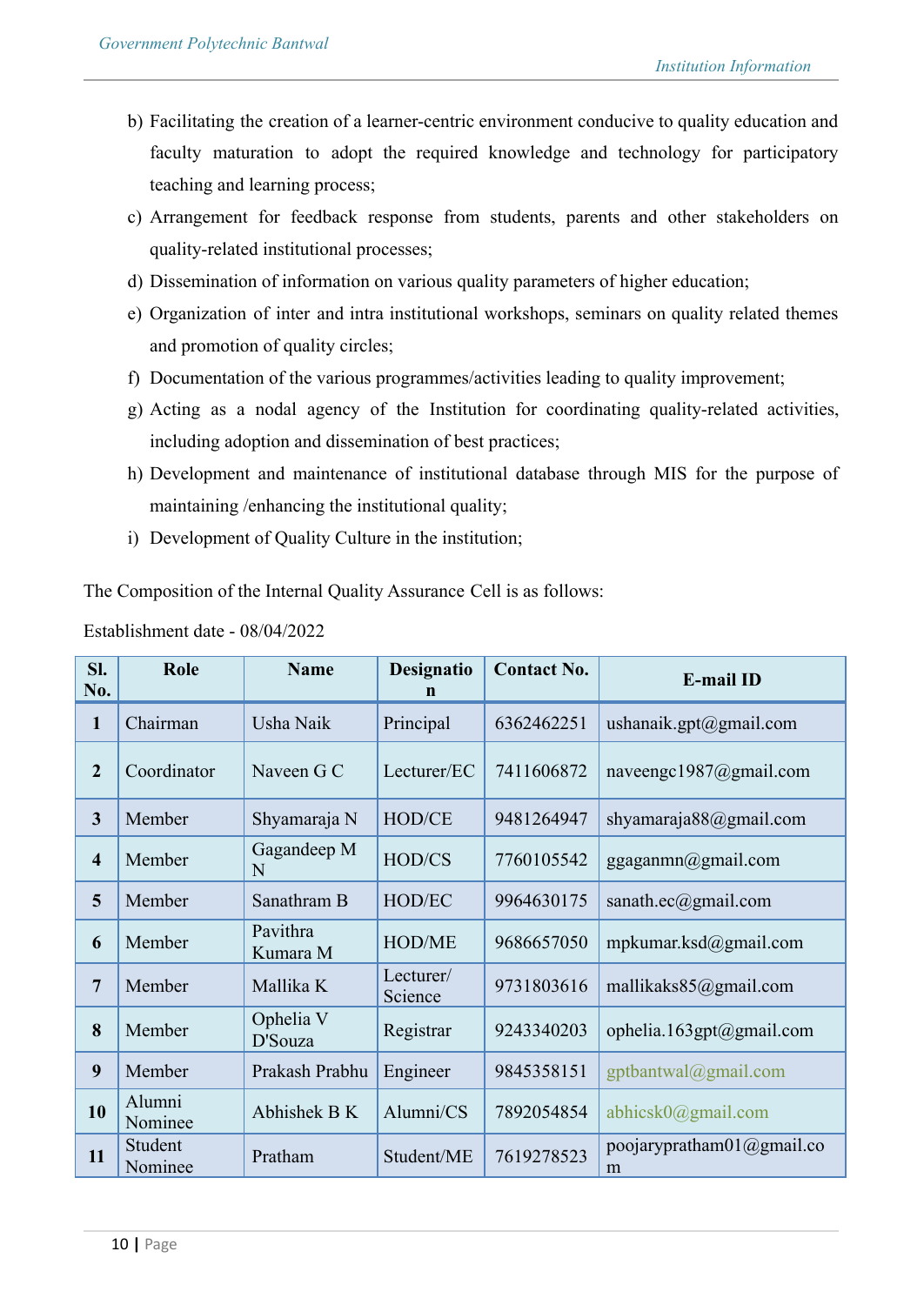| 12 | Parent<br>Representative | Gangadhara<br>Poojary | Parent                                                                | 9164478521 | poojarygangadhara0@gmail.c<br>om |
|----|--------------------------|-----------------------|-----------------------------------------------------------------------|------------|----------------------------------|
| 13 | Industrialist            | Vikesha M             | Production<br>Supervisor,<br>Bharani<br>Food $\&$<br><b>Beverages</b> | 9740554911 | vikeshm $0723$ @gmail.com        |

### **6 Programmes**

### **6.1 Name of Programmes approved by AICTE**

- i. Diploma in Civil Engineering
- ii. Diploma in Computer science and Engineering
- iii. Diploma in Electronics and communication Engineering
- iv. Diploma in Mechanical Engineering

### **6.2 Programme Details**

### **i. Name of the Programme: Diploma in Civil Engineering**

Number of seats: 60

Duration: 3 years

Cut off Marks of admission during the last three years (out of 625):

| Year        | <b>Cut off marks</b> |
|-------------|----------------------|
| 2018-19     | 372                  |
| 2019-20     | 318                  |
| $2020 - 21$ | 285                  |

Fees: ₹ 4120

Placement facilities:

- 1. M.C.F. Mangalore
- 2. BHEL, Bangalore for Apprentice Course
- 3. MRPL Mangalore Selection to Chemical Section
- 4. Jindal Steel Works, Bellary.
- 5. Bajaj Popular & Nandi Toyota, Bangalore
- 6. Maytas Infra Ltd. Hyderabad
- 7. ACC Cement, Bombay

#### Campus placement in last three years:

| Year        | <b>Number of Students Placed</b> |
|-------------|----------------------------------|
| 2018-19     |                                  |
| $2019 - 20$ |                                  |
| $2020 - 21$ |                                  |

### **ii. Name of the Programme: Diploma in Computer Science and Engineering**

Number of seats: 60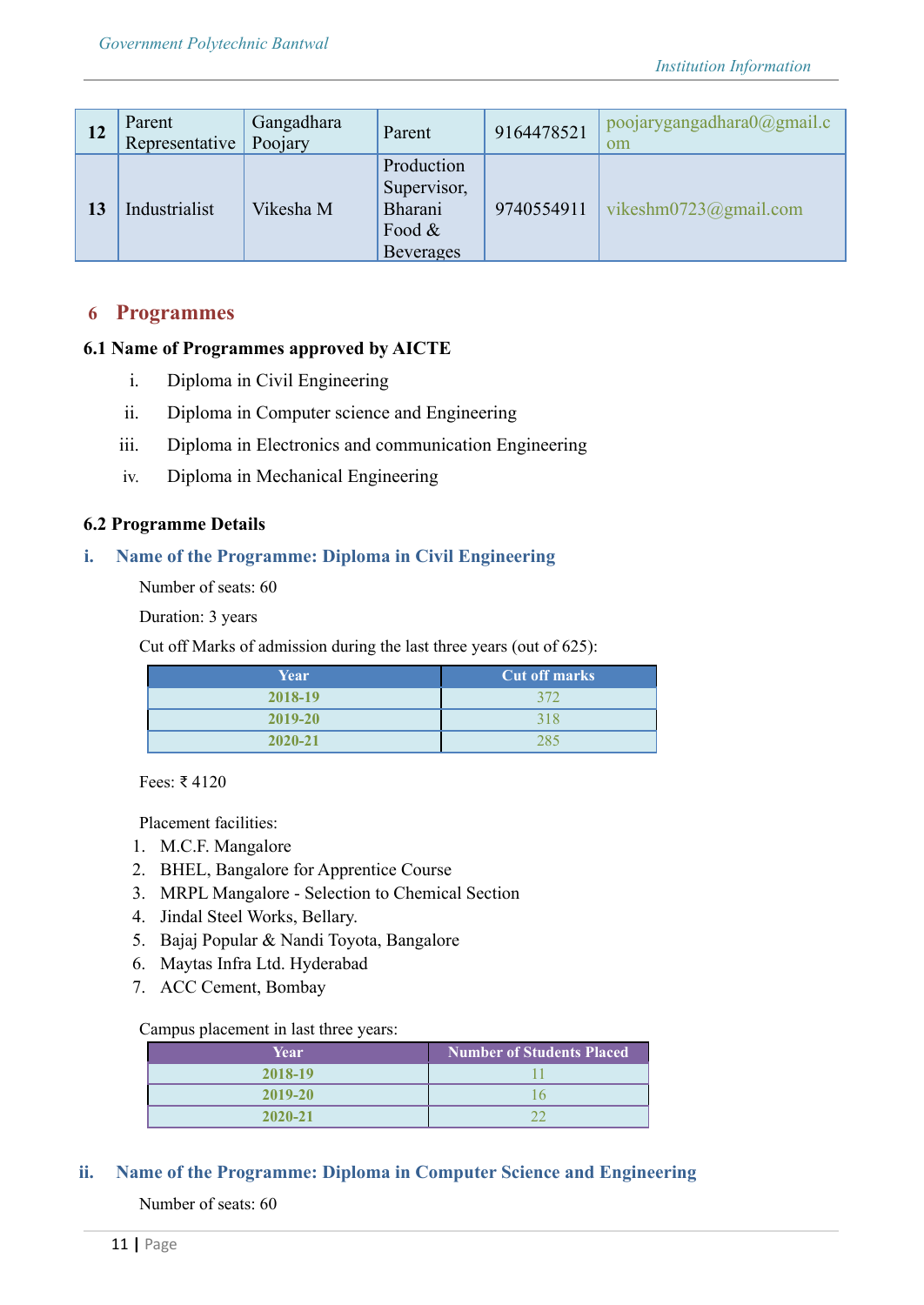#### Duration: 3 years

Cut off Marks of admission during the last three years (out of 625):

| Year        | <b>Cut off marks</b> |  |
|-------------|----------------------|--|
| 2018-19     | 236.                 |  |
| 2019-20     | 280                  |  |
| $2020 - 21$ | 300                  |  |

Fees: ₹ 4120

Placement facilities:

- 1. Winman Manglore
- 2. BHEL, Bangalore for Apprentice Course
- 3. MRPL Mangalore Selection to Chemical Section
- 4. HCL Hyderabad

#### Campus placement in last three years:

| Year        | Number of Students Placed |
|-------------|---------------------------|
| 2018-19     |                           |
| 2019-20     |                           |
| $2020 - 21$ |                           |

### **iii. Name of the Programme: Diploma in Electronics and Communication Engineering**

Number of seats: 60

Duration: 3 years

Cut off Marks of admission during the last three years (out of 625):

| Year        | <b>Cut off marks</b> |
|-------------|----------------------|
| 2018-19     | 297                  |
| 2019-20     | 308                  |
| $2020 - 21$ | 336                  |

Fees: ₹ 4120

Placement facilities:

- 1. ITC, Bangalore
- 2. Winman Manglore
- 3. BHEL, Bangalore for Apprentice Course
- 4. MRPL Mangalore Selection to Chemical Section
- 5. HCL Hyderabad

#### Campus placement in last three years:

| Year        | <b>Number of Students Placed</b> |  |
|-------------|----------------------------------|--|
| 2018-19     |                                  |  |
| $2019 - 20$ |                                  |  |
| $2020 - 21$ |                                  |  |

### **iv. Name of the Programme: Diploma in Mechanical Engineering**

### Number of seats: 60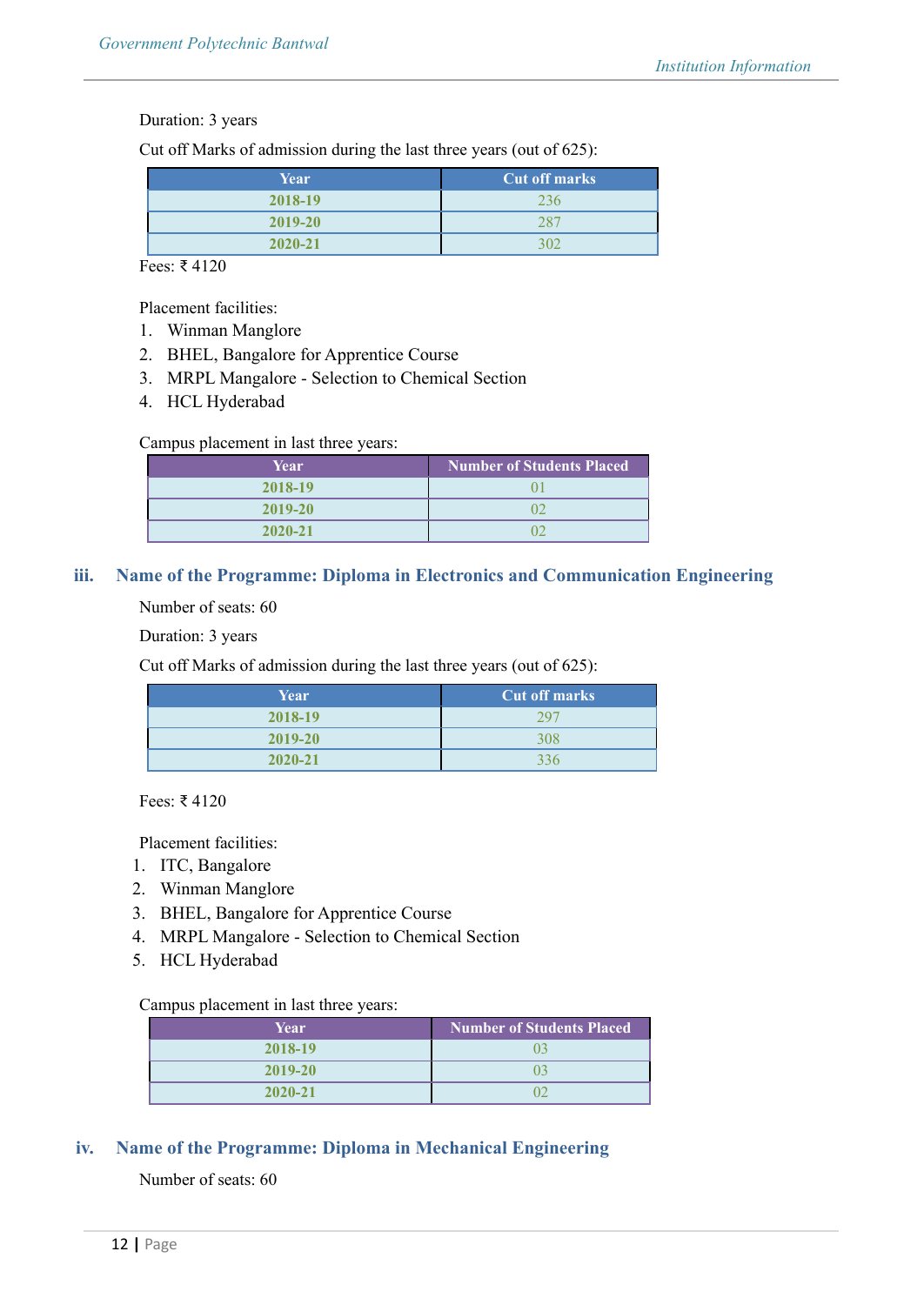# Duration: 3 years

Cut off Marks of admission during the last three years (out of 625):

| Year        | <b>Cut off marks</b> |  |
|-------------|----------------------|--|
| 2018-19     | 316                  |  |
| 2019-20     | 225                  |  |
| $2020 - 21$ | 319                  |  |

# Fees: ₹ 4120

Placement facilities:

- 1. ITC, Bangalore
- 2. M.C.F. Mangalore
- 3. L & T Bangalore
- 4. BHEL, Bangalore for Apprentice Course
- 5. Mando Brake System, Chennai
- 6. MRPL Mangalore Selection to Chemical Section
- 7. Toeguter India, Bangalore
- 8. Jindal Steel Works, Bellary
- 9. Bajaj Popular & Nandi Toyota, Bangalore
- 10. ESSAR Groups Hizara, Gujarat
- 11. Aravind Motors, Mangalore
- 12. ACC Cement, Bombay

# Campus placement in last three years:

| Year        | <b>Number of Students Placed</b> |
|-------------|----------------------------------|
| 2018-19     |                                  |
| $2019 - 20$ |                                  |
| $2020 - 21$ |                                  |

# **5.3Details of Salary in Campus placement**

| <b>Year</b> | <b>Range of Salary</b><br>per Annum<br>(Rupees) | <b>Programme</b> |                        |           |           |
|-------------|-------------------------------------------------|------------------|------------------------|-----------|-----------|
|             |                                                 | CE               | $\overline{\text{CS}}$ | <b>EC</b> | <b>ME</b> |
|             | Minimum                                         | 90000            | 78000                  | 80000     | 80000     |
| 2018-19     | Average                                         | 100000           | 90000                  | 96000     | 105000    |
|             | Maximum                                         | 180000           | 150000                 | 160000    | 200000    |
| 2019-20     | Minimum                                         | 110000           | 120000                 | 130000    | 150000    |
|             | Average                                         | 200000           | 200000                 | 220000    | 220000    |
|             | Maximum                                         | 150000           | 150000                 | 170000    | 180000    |
| 2020-21     | Minimum                                         | 120000           | 130000                 | 150000    | 150000    |
|             | Average                                         | 210000           | 210000                 | 225000    | 240000    |
|             | Maximum                                         | 150000           | 150000                 | 175000    | 180000    |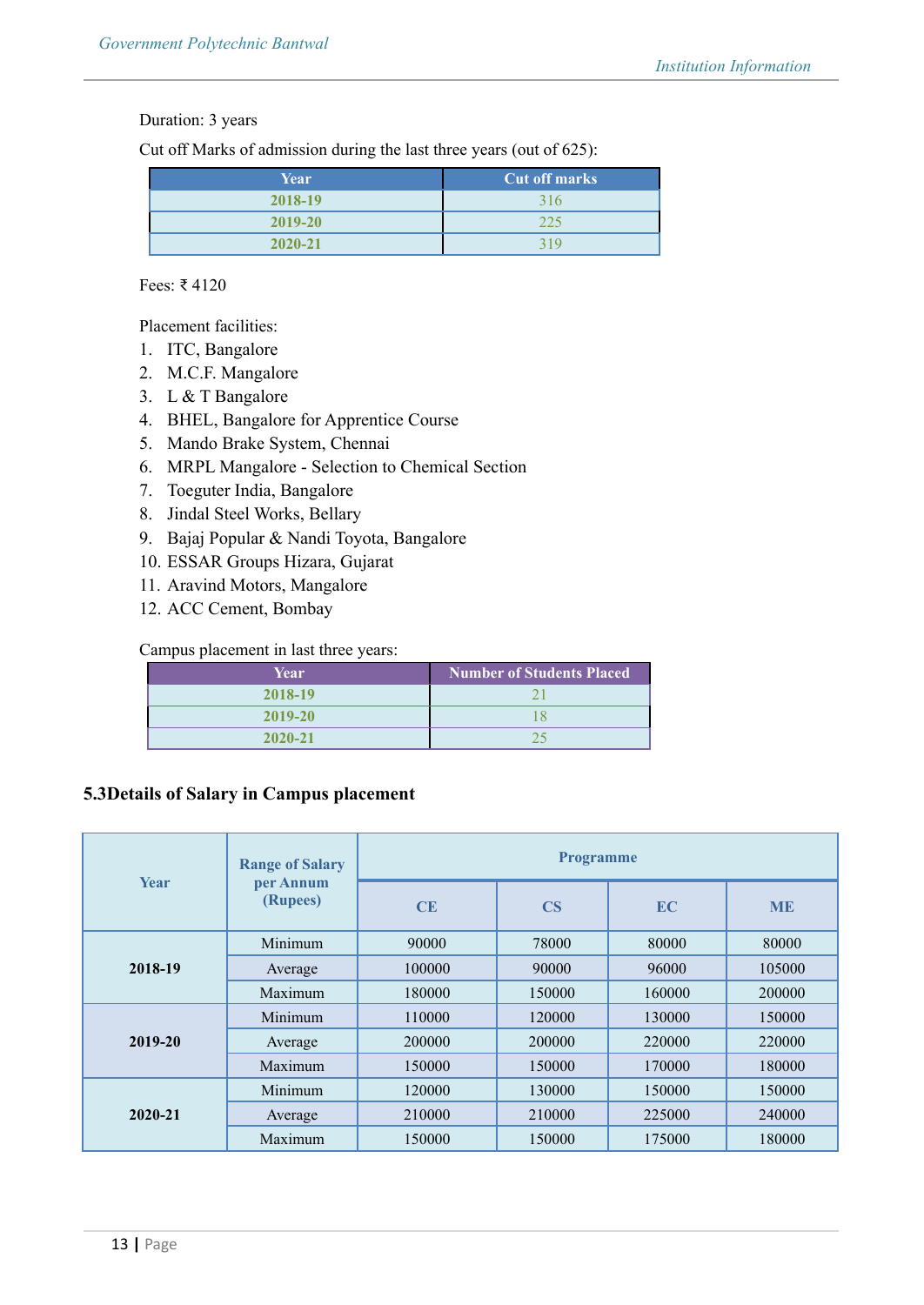# **7 Faculty**

### **7.1 Department-wise List of Faculty Members**

### **Name of the Department: Civil Engineering**

- 1. **Shyamaraja N**, Lecturer
- 2. **Chitrakumar K V**, Lecturer
- 3. **Nandish M K**, Lecturer
- 4. **Swathi D**, Lecturer
- 5. **Chaithra N**, Lecturer
- 6. **Roopa M C**, Lecturer
- 7. **Prathik D Shetty**, Lecturer
- 8. **Sandhya,** Lecturer

### **Name of the Department: Computer Science and Engineering**

- 1. **Sreenivasa M S**, Senior Gr. Lecturer
- 2. **Usha Naik**, Lecturer
- 3. **Gagandeep M N**, Lecturer
- 4. **Jayananda Gowda**, Lecturer
- 5. **Ashwini Rai**, Lecturer
- 6. **Prajnashree**, Lecturer
- 7. **Rashmi K N**, Lecturer
- 8. **Fathima Jora**, Lecturer
- 9. **Raksha K**, Lecturer
- 10. **Padmalatha**, Lecturer
- 11. **Prajnashree**, Lecturer
- 12. **Mallika K,** Lecturer (Science)
- 13. **Rashmi M C**, Lecturer (Electrical)

### **Name of the Department: Electronics & Communication Engineering**

- 1. **Naveen G C**, Lecturer
- 2. **Sanathram B**, Lecturer
- 3. **Mohana N**, Lecturer
- 4. **Shwetha N K**, Lecturer
- 5. **Udaya Kumar** , Lecturer
- 6. **Poornima K**, Lecturer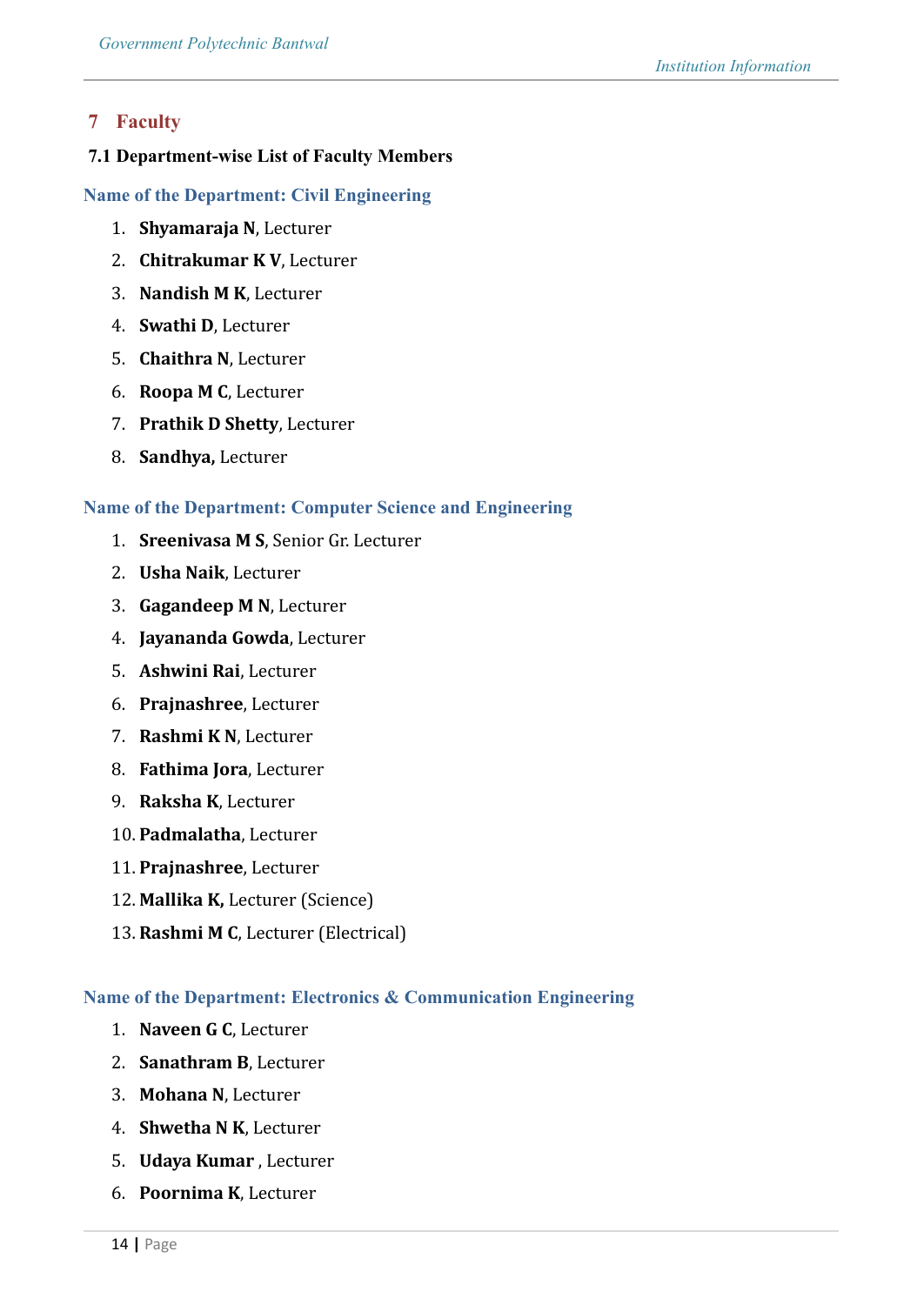- 7. **Pushpavathi K**, Lecturer
- 8. **Rashmi K**, Lecturer (English)
- 9. **Precilla Appos**, Lecturer (English)

### **Name of the Department: Mechanical Engineering**

- 1. **Chiranth C V**, Lecturer
- 2. **Pavithra Kumar M**, Lecturer
- 3. **Prashanth M**, Lecturer
- 4. **Rahul Nayak**, Lecturer
- 5. **Vikesha M**, Lecturer
- 6. **Bharathraj**, Lecturer
- 7. **Rithesh V A**, Lecturer
- 8. **Preethesh Sylvan Carlo**, Lecturer
- 9. **Pradeep Nayak**, Lecturer
- 10. **Kiran Kumar B**, Lecturer

### **7.2 Adjunct Faculty: NONE**

### **7.3 Student - Faculty Ratio**

| <b>Sl. No</b>  | <b>Name of the Branch</b>                       | <b>No. of students</b> | <b>No. of faculty</b> | <b>SFR</b> ratio in% |
|----------------|-------------------------------------------------|------------------------|-----------------------|----------------------|
| $\mathbf{1}$   | Civil Engineering                               | 173                    | 8                     | 21.63                |
| $\overline{2}$ | Computer Science &<br>Engineering               | 166                    | 13                    | 12.77                |
| $\overline{3}$ | Electronics and<br>communication<br>Engineering | 193                    | 9                     | 21.44                |
| $\overline{4}$ | Mechanical<br>Engineering                       | 189                    | 10                    | 18.90                |

### **7.4 Number of faculty employed and left during last three years: NONE**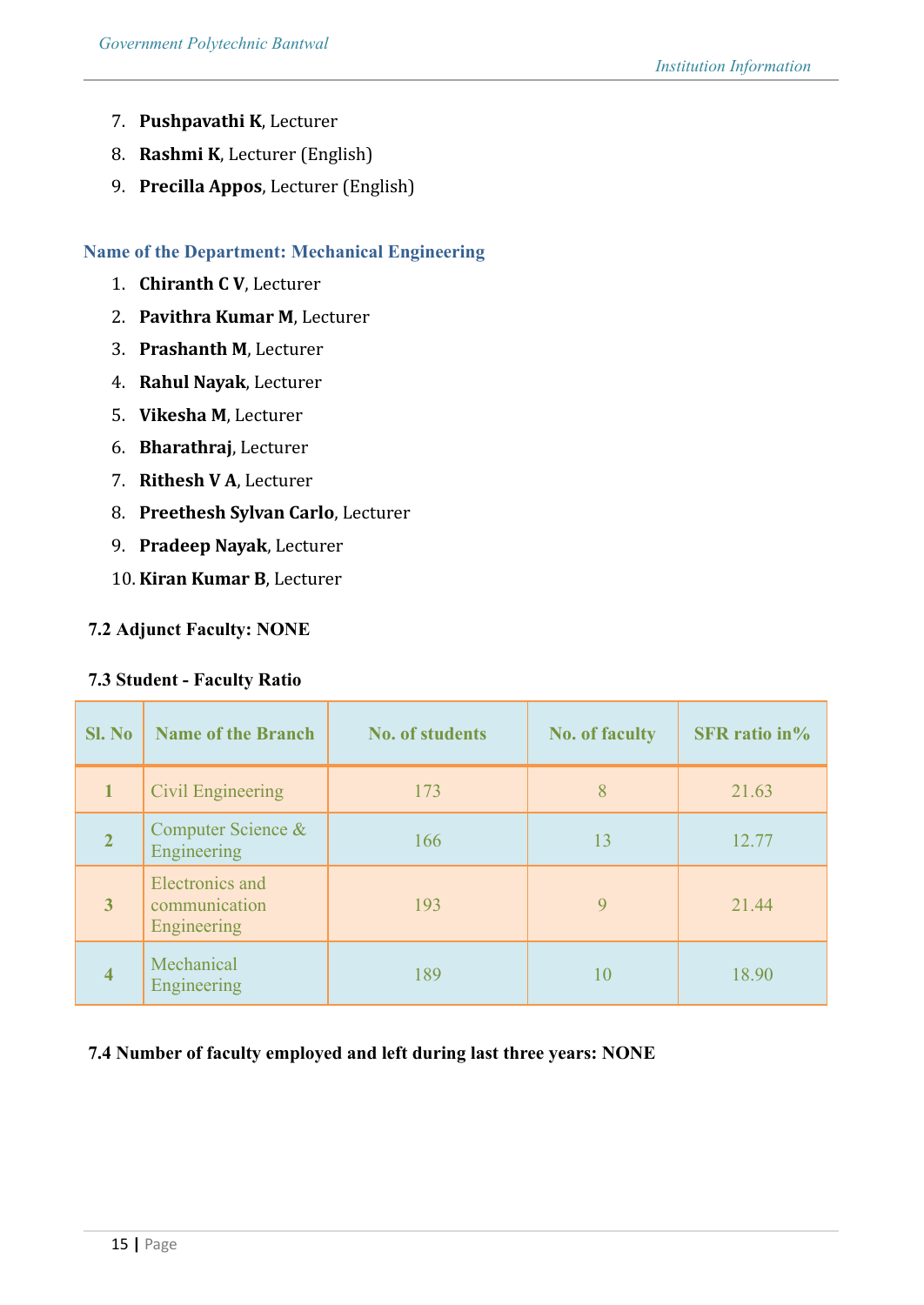# **8 Profile of Vice Chancellor / Director / Principal / Faculty**

### **9 Fees**

### **9.1 Details of Fee Approved by DTE for the Institution**

The following table shows the fees to be paid by the students belonging to various categories during the time of admission every year.

| Sl. No.        | <b>Category Claimed by</b><br>the Candidate | <b>Income Limit</b> | <b>Fees</b> |
|----------------|---------------------------------------------|---------------------|-------------|
| $\mathbf{1}$   | General                                     |                     | 4270/       |
| $\overline{2}$ | SC / ST                                     | 2.50 Lakhs          | 430/        |
|                |                                             | 2.50 to 10.00 Lakhs | 2535/       |
| 3              | Category-1                                  | 2.50 Lakhs          | $960/$ -    |
| $\overline{4}$ | 2A/3A/3B                                    | 1.00 Lakh           | 960/        |
| 5              | 2A/3A/3B                                    |                     | 4270/       |
| 6              | <b>SNQ</b>                                  | 6.00 Lakhs          | $1330/$ -   |

### **9.2 Time Schedule for Payment of Fee for the entire Programme**

For First year : As per the date mentioned by the DTE, Karnataka

For Second year : 15-07-2021 without penalty and Third year 24-07-2021 with Rs.200 penalty 03-08-2021 with Rs. 400 penalty

13-08-2021 with Rs. 1000 penalty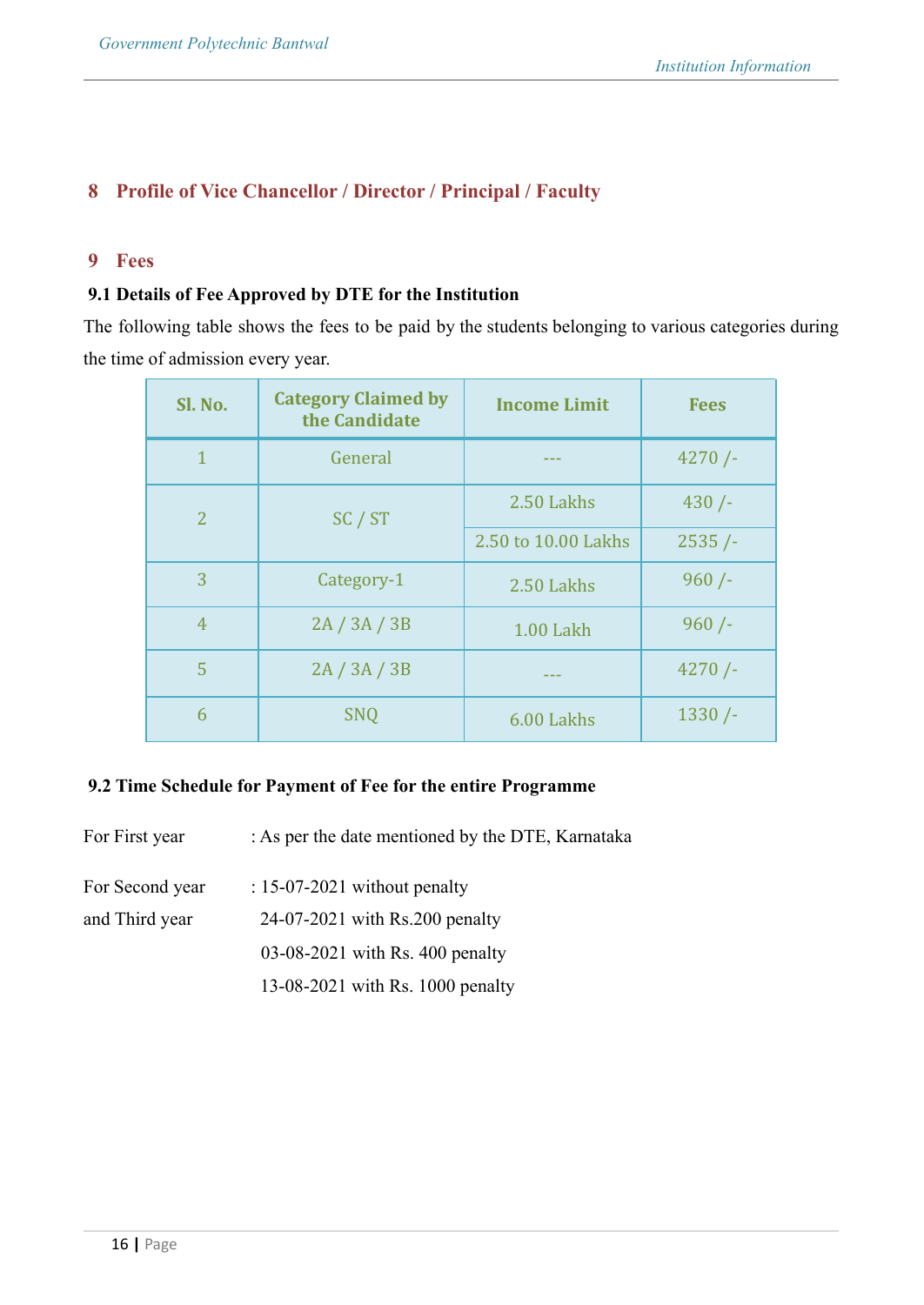# **9.3 List of Fee Waivers Granted**

| Year        | Department                    | Name of Students                                                 |  |  |
|-------------|-------------------------------|------------------------------------------------------------------|--|--|
| $2021 - 22$ | Civil Engineering             | 1. Likhith<br>2. Mohammed Hafeez<br>3. Nithesh Kumar             |  |  |
|             | <b>Computer Science</b>       | 1. Harshith<br>2. Nikethan N Karkera<br>3. Prajwal               |  |  |
|             | Electronics and communication | 1. Dhanyashree<br>2. Johnson Veigas<br>Yathish<br>3 <sub>1</sub> |  |  |
|             | Mechanical                    | Deekshith<br>2. Jeekshith<br>3. Kiranraj                         |  |  |

### **9.4 Scholarships Offered by the Government**

| Year    | <b>Category</b>                         | <b>Number of Students</b> | <b>Scholarship Amount</b><br>in Rupees |
|---------|-----------------------------------------|---------------------------|----------------------------------------|
| 2020-21 | <b>Scheduled Caste</b>                  | 28                        | 100140                                 |
|         | <b>Scheduled Tribe</b>                  | 27                        | 85320                                  |
|         | Backward Classes &<br><b>Minorities</b> | 441                       | 1775180                                |

# **9.5 Criteria for Fee Waivers**

Supernumerary Quota (SNQ):

The AICTE has introduced the Supernumerary Quota in all Govt./Aided/Private Polytechnics. Five percent (5%) of the seats in each Polytechnic and in each course will be reserved as Supernumerary Quota. This Quota is over and above the intake sanctioned by the Government. For example, there are 60 seats in Mechanical in a particular Polytechnic, the Supernumerary Quota for Mechanical in that particular Polytechnic will be 3 seats. Therefore, the total intake in that Polytechnic for Mechanical will be 63. The tuition fees prescribed by the Government in that particular Polytechnic will be waived off. But, the candidate has to pay other fees (Development+Misc). However, the candidates who obtain Admission Order under Supernumerary Quota are not eligible for change of course and polytechnic any time during the period of study. The Income limit for claiming seat under SNQ quota for the current academic year will be as per G.O. No.Ed 72 TEC 2013, Dt:23-05- 2014 which is notified on the official website (www.dte.kar.nic.in) of DTE after obtaining directions from the Government.The seat allotment stages under this quota will be as under.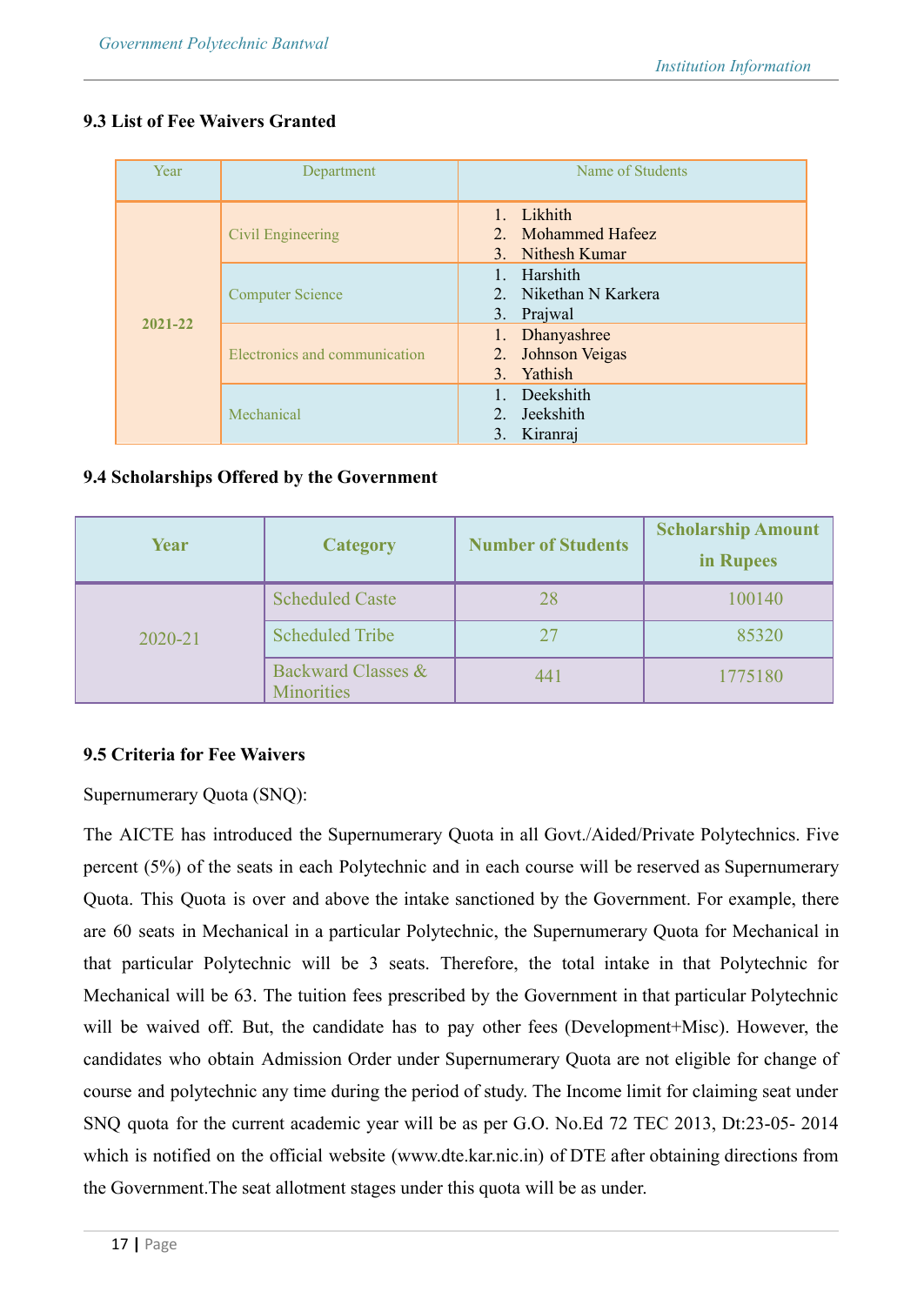### **First Stage:**

Merit list under Tuition Fee Waiver Scheme (SNQ) will be prepared separately. Seat allotment for candidates whose parental income is less than 1.00 Lakh will be done in the first round.

### **Second Stage:**

After Seat allotment in fisrt stage completed, the remaining seats allotment will be done for the candidates whose parental income is greater than 1.00 Lakh & less than 2.00 Lakh in the second round.

### **Third Stage:**

After Seat allotment in second stage completed, the remaining seats allotment will be done for the candidates whose parental income is greater than 2.00 Lakh and less than 3.00 Lakh in the Third round.

### **Fourth Stage**

After Seat allotment in third stage completed, the remaining seats allotment will be done for the candidates whose parental income is greater than 3.00 Lakh and less than 4.50 Lakh in the Fourth Round.

### **Fifth Stage**

After Seat allotment in third stage completed, the remaining seats allotment will be done for the candidates whose parental income is greater than 4.50 Lakh in the Fifth Round.

### **9.6 Criteria for Scholarships**

- i. The candidate should be an Indian citizen and should be a permanent resident of Karnataka and must be on the list of categories mentioned by Central or State Government.
- ii. Students who got admission in Government residential school / colleges are not eligible for the scholarship.
- iii. The Income limit is Rs. 2.50 lakh for students belonging to category-1 and Rs. 1.00 lakh for those belonging to 2A, 3A and 3B.

### **10 Admission**

### **10.1 Number of Seats Sanctioned with Year of Approval**

| Year    |    | <b>Programme</b> |           |           |
|---------|----|------------------|-----------|-----------|
|         | CE |                  | <b>EC</b> | <b>ME</b> |
| 2008-09 | 40 | 40               | 40        | 40        |
| 2009-10 | 60 | 60               | 60        | σŪ        |
| 2010-11 | 60 | 60               | 60        | OU        |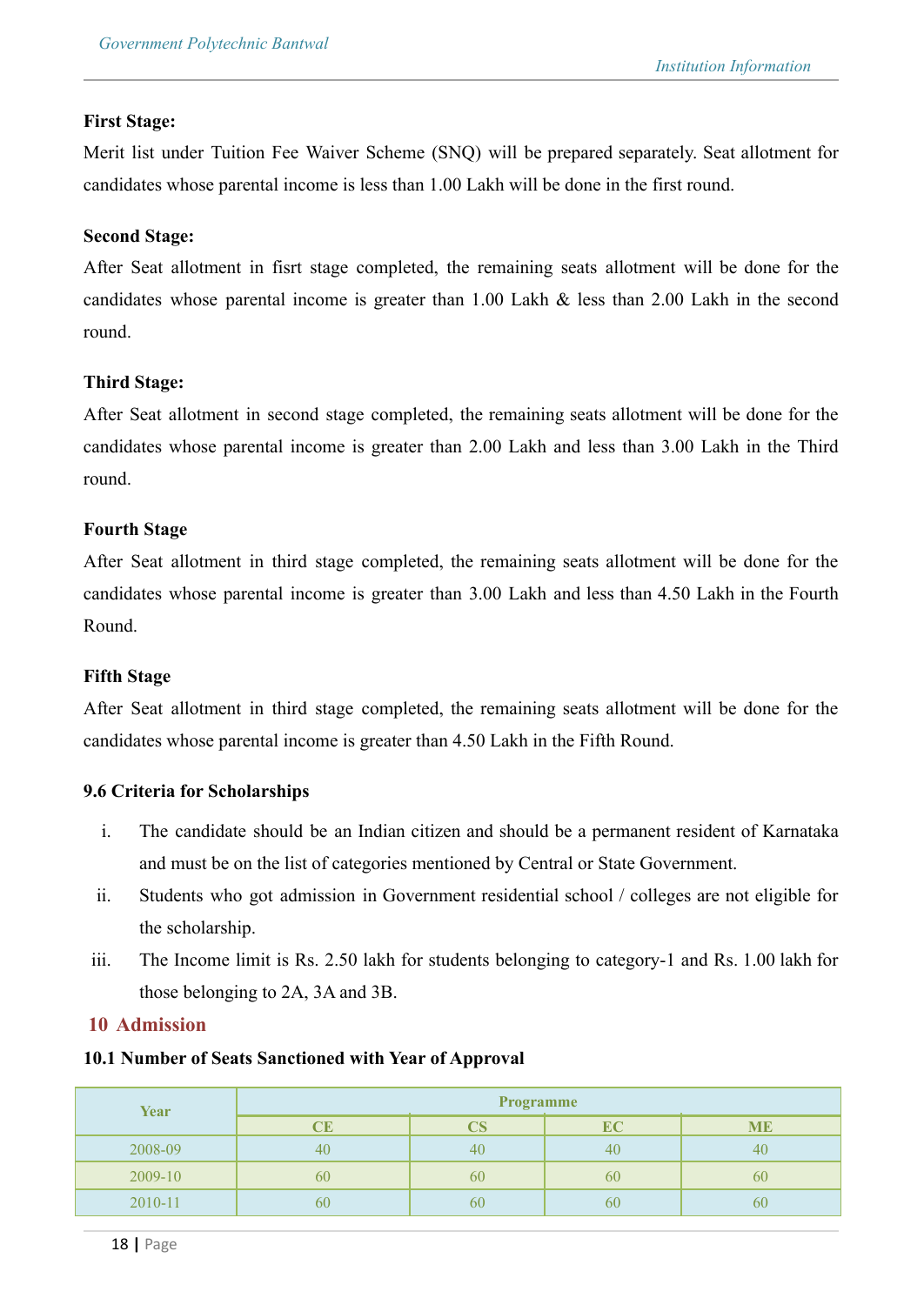| 2011-12     | 60 | 60 | 60 | 60 |
|-------------|----|----|----|----|
| $2012 - 13$ | 60 | 60 | 60 | 60 |
| 2013-14     | 60 | 60 | 60 | 60 |
| 2014-15     | 60 | 60 | 60 | 60 |
| 2015-16     | 60 | 60 | 60 | 60 |
| 2016-17     | 60 | 60 | 60 | 60 |
| 2017-18     | 60 | 60 | 60 | 60 |
| 2018-19     | 60 | 60 | 60 | 60 |
| 2019-20     | 60 | 60 | 60 | 60 |
| 2020-21     | 60 | 60 | 60 | 60 |
| 2021-22     | 60 | 60 | 60 | 60 |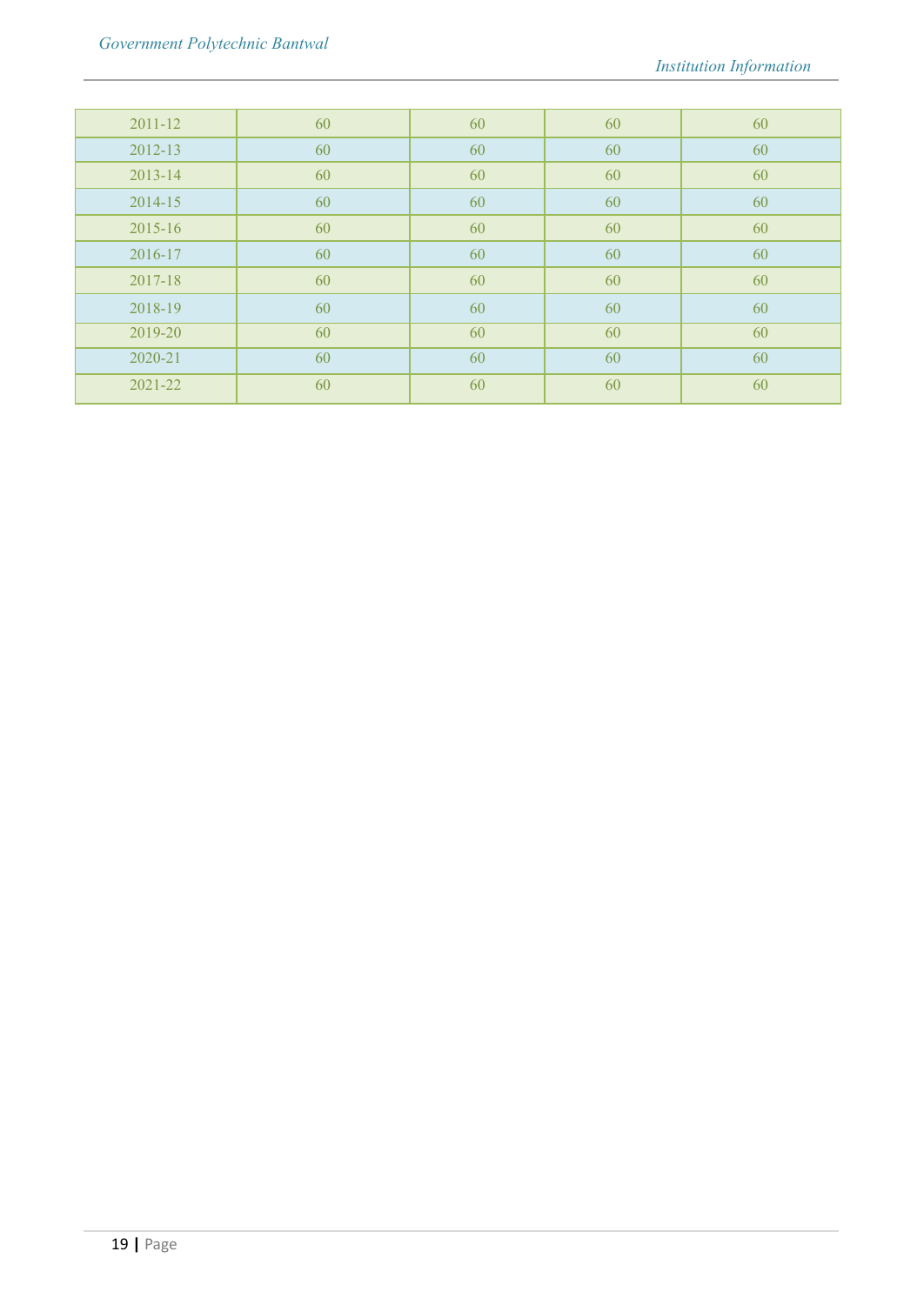|                                     | 2016-17      |                         |                |                |    |                |                |                |                  |                |                |              |
|-------------------------------------|--------------|-------------------------|----------------|----------------|----|----------------|----------------|----------------|------------------|----------------|----------------|--------------|
| Programme                           | Year         | <b>SC</b>               | ST             | Cat<br>$-1$    | 2A | 2B             | 3A             | 3B             | 3B<br>(Chritian) | 3B<br>(Others) | <b>GM</b>      | <b>TOTAL</b> |
|                                     | $\mathbf I$  | $\overline{7}$          | $\overline{2}$ | $\overline{2}$ | 27 | 9              | 5              | 10             | $\mathbf{0}$     | $\mathbf{0}$   | $\mathbf{0}$   | 62           |
| <b>Civil</b>                        | $\mathbf{H}$ | 5                       | $\overline{2}$ | $\mathbf{1}$   | 28 | $\overline{2}$ | $\overline{4}$ | 3              | 1                | $\theta$       | $\Omega$       | 46           |
| <b>Engineering</b>                  | III          | 6                       | 3              | $\overline{2}$ | 30 | 5              | 5              | 6              | 1                | $\theta$       | 2              | 60           |
|                                     | <b>TOTAL</b> | 18                      | 7              | 5              | 85 | 16             | 14             | 19             | $\overline{2}$   | $\mathbf{0}$   | $\overline{2}$ | 168          |
|                                     | I            | $\mathbf{1}$            | $\overline{4}$ | $\overline{2}$ | 28 | 3              | $\overline{2}$ | 5              | $\overline{2}$   | $\theta$       | $\overline{2}$ | 49           |
| Computer                            | $\mathbf{I}$ | 3                       | $\mathbf{1}$   | $\overline{2}$ | 23 | 3              | $\mathbf{1}$   | $\mathbf{1}$   | $\overline{0}$   | $\mathbf{0}$   | $\mathbf{0}$   | 34           |
| <b>Science</b>                      | III          | $\mathbf{0}$            | 1              | $\mathbf{1}$   | 12 | 3              | $\overline{4}$ | $\overline{2}$ | 1                | $\mathbf{1}$   | $\mathbf{1}$   | 26           |
|                                     | <b>TOTAL</b> | $\overline{\mathbf{4}}$ | 6              | 5              | 63 | 9              | $\overline{7}$ | 8              | 3                | $\mathbf{1}$   | 3              | 109          |
|                                     | T            | 5                       | 7              | 3              | 32 | 4              | 6              | $\overline{4}$ | 1                | $\theta$       | $\overline{2}$ | 64           |
| Electronics &                       | $\mathbf{I}$ | 3                       | 5              | 3              | 26 | 3              | 9              | 6              | 3                | $\mathbf{0}$   | $\Omega$       | 58           |
| Communication<br><b>Engineering</b> | III          | $\theta$                | 3              | $\theta$       | 30 | $\overline{2}$ | $\overline{4}$ | 1              | 3                | $\theta$       | $\mathbf{1}$   | 44           |
|                                     | <b>TOTAL</b> | 8                       | 15             | 6              | 88 | 9              | 19             | 11             | $\overline{7}$   | $\bf{0}$       | $\overline{3}$ | 166          |
|                                     | I            | 6                       | 1              | 3              | 27 | 4              | 8              | 5              | $\mathbf{1}$     | $\mathbf{0}$   | $\mathbf{1}$   | 56           |
| <b>Mechanical</b>                   | $\mathbf{I}$ | 4                       | 3              | $\overline{2}$ | 33 | 6              | 5              | $\overline{2}$ | 5                | 1              | 6              | 67           |
| <b>Engineering</b>                  | III          | $\overline{4}$          | $\mathbf{1}$   | $\overline{2}$ | 25 | $\overline{2}$ | 3              | 9              | 5                | $\mathbf{0}$   | $\mathbf{1}$   | 52           |
|                                     | <b>TOTAL</b> | 14                      | 5              | 7              | 85 | 12             | 16             | 16             | 11               | $\mathbf{1}$   | 8              | 175          |

# **10.2 Number of Students Admitted under Various Categories**

|                                     |              |                |                |                         |    | 2017-18        |                |                         |                              |                  |                |              |
|-------------------------------------|--------------|----------------|----------------|-------------------------|----|----------------|----------------|-------------------------|------------------------------|------------------|----------------|--------------|
| Programme                           | <b>Year</b>  | <b>SC</b>      | <b>ST</b>      | Cat<br>$-1$             | 2A | 2B             | 3A             | 3B                      | 3 <sub>B</sub><br>(Chritian) | 3B<br>(Others)   | <b>GM</b>      | <b>TOTAL</b> |
|                                     | I            | 7              | 5              | $\overline{3}$          | 40 | 3              | $\overline{2}$ | $\overline{3}$          | $\theta$                     | $\theta$         | $\mathbf{1}$   | 64           |
| <b>Civil</b>                        | $\mathbf{I}$ | 5              | 1              | 1                       | 21 | 7              | 9              | 3                       | $\theta$                     | $\theta$         | $\theta$       | 47           |
| Engineering                         | III          | 5              | $\overline{2}$ | 1                       | 28 | $\overline{2}$ | 3              | $\overline{2}$          | $\mathbf{1}$                 | $\theta$         | $\theta$       | 44           |
|                                     | <b>TOTAL</b> | 17             | 8              | 5                       | 89 | 12             | 14             | 8                       | $\mathbf{1}$                 | $\bf{0}$         | $\mathbf{1}$   | 155          |
|                                     | I            | $\overline{4}$ | $\overline{4}$ | $\mathbf{1}$            | 22 | 7              | $\overline{4}$ | $\theta$                | $\theta$                     | $\theta$         | $\mathbf{1}$   | 43           |
| Computer<br><b>Science</b>          | $\mathbf{I}$ | $\mathbf{1}$   | $\overline{2}$ | $\mathbf{0}$            | 17 | $\overline{2}$ | $\overline{2}$ | $\overline{4}$          | $\mathbf{1}$                 | $\boldsymbol{0}$ | $\mathbf{1}$   | 30           |
|                                     | III          | $\overline{2}$ | $\overline{0}$ | $\mathbf{1}$            | 24 | 1              | 3              | $\theta$                | $\theta$                     | $\boldsymbol{0}$ | $\theta$       | 31           |
|                                     | <b>TOTAL</b> | 7              | 6              | $\overline{2}$          | 63 | 10             | 9              | $\overline{\mathbf{4}}$ | $\mathbf{1}$                 | $\mathbf{0}$     | $\overline{2}$ | 104          |
|                                     | I            | $\overline{4}$ | 6              | $\mathbf{0}$            | 40 | 5              | $\overline{2}$ | 3                       | $\mathbf{1}$                 | $\mathbf{0}$     | $\theta$       | 61           |
| Electronics &                       | $\mathbf{I}$ | 4              | 9              | $\overline{2}$          | 30 | 3              | $\overline{4}$ | 4                       | $\mathbf{1}$                 | $\theta$         | $\overline{2}$ | 59           |
| Communication<br><b>Engineering</b> | III          | $\overline{2}$ | 3              | $\overline{2}$          | 19 | $\overline{2}$ | $\overline{7}$ | 5                       | 3                            | $\theta$         | $\theta$       | 43           |
|                                     | <b>TOTAL</b> | 10             | 18             | $\overline{\mathbf{4}}$ | 89 | 10             | 13             | 12                      | 5                            | $\bf{0}$         | $\overline{2}$ | 163          |
|                                     | I            | 9              | 5              | $\overline{2}$          | 33 | 3              | 5              | 6                       | $\theta$                     | $\boldsymbol{0}$ | 1              | 64           |
| <b>Mechanical</b>                   | $\mathbf{I}$ | 3              | $\overline{2}$ | 1                       | 30 | $\overline{4}$ | 8              | 5                       | $\overline{2}$               | $\theta$         | 1              | 56           |
| <b>Engineering</b>                  | III          | 3              | 3              | $\overline{2}$          | 31 | 3              | 5              | 2                       | 5                            | 1                | 6              | 61           |
|                                     | <b>TOTAL</b> | 15             | 10             | 5                       | 94 | 10             | 18             | 13                      | $\overline{7}$               | $\mathbf{1}$     | 8              | 181          |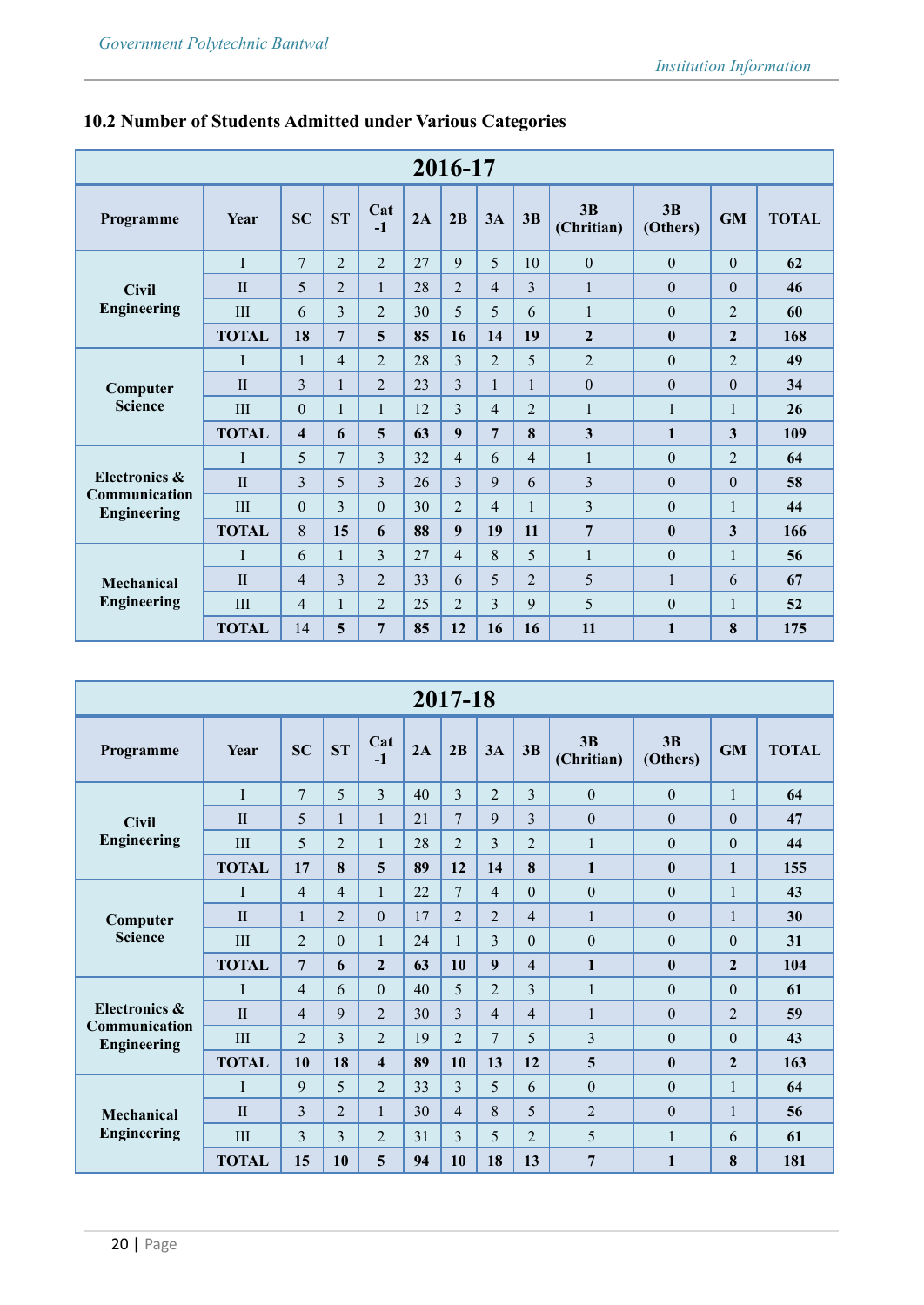|                                     |                             |                |                         |                         |    | 2018-19                 |                |                |                         |                  |                         |              |
|-------------------------------------|-----------------------------|----------------|-------------------------|-------------------------|----|-------------------------|----------------|----------------|-------------------------|------------------|-------------------------|--------------|
| Programme                           | Year                        | <b>SC</b>      | ST                      | Cat<br>$-1$             | 2A | 2B                      | 3A             | 3B             | 3B<br>(Chritian)        | 3B<br>(Others)   | <b>GM</b>               | <b>TOTAL</b> |
|                                     | I                           | 6              | $\overline{4}$          | $\mathbf{1}$            | 36 | $\mathbf{1}$            | $\overline{4}$ | $\overline{4}$ | $\theta$                | $\theta$         | 3                       | 59           |
| <b>Civil</b>                        | $\mathbf{I}$                | $\overline{4}$ | 5                       | $\overline{2}$          | 31 | 1                       | $\overline{2}$ | 1              | $\theta$                | $\theta$         | 1                       | 47           |
| <b>Engineering</b>                  | III                         | $\overline{2}$ | $\mathbf{1}$            | $\mathbf{1}$            | 18 | 5                       | 10             | 3              | $\mathbf{0}$            | $\theta$         | $\theta$                | 40           |
|                                     | <b>TOTAL</b>                | 12             | 10                      | $\overline{\mathbf{4}}$ | 85 | 7                       | 16             | 8              | $\mathbf{0}$            | $\mathbf{0}$     | $\overline{\mathbf{4}}$ | 146          |
|                                     | I                           | 6              | $\overline{2}$          | $\theta$                | 26 | $\theta$                | $\overline{4}$ | 1              | $\mathbf{1}$            | $\theta$         | $\mathbf{1}$            | 41           |
| Computer                            | $\mathbf{I}$                | 3              | $\mathbf{1}$            | 1                       | 21 | 3                       | $\overline{3}$ | $\theta$       | $\mathbf{0}$            | $\boldsymbol{0}$ | $\mathbf{1}$            | 33           |
| <b>Science</b>                      | III                         | 1              | $\mathbf{1}$            | $\theta$                | 16 | $\mathbf{1}$            | $\overline{2}$ | 3              | $\mathbf{0}$            | $\boldsymbol{0}$ | $\theta$                | 24           |
|                                     | <b>TOTAL</b>                | 10             | $\overline{\mathbf{4}}$ | $\mathbf{1}$            | 63 | $\overline{\mathbf{4}}$ | 9              | 4              | $\mathbf{1}$            | $\bf{0}$         | $\overline{2}$          | 98           |
|                                     | I                           | 3              | 3                       | 1                       | 41 | 4                       | 3              | $\overline{2}$ | $\overline{4}$          | $\theta$         | $\mathbf{1}$            | 62           |
| Electronics &                       | $\mathbf{I}$                | 1              | $\overline{4}$          | 1                       | 21 |                         | $\overline{2}$ | $\overline{2}$ | $\mathbf{1}$            | $\theta$         | $\mathbf{1}$            | 34           |
| Communication<br><b>Engineering</b> | III                         | 3              | 8                       | 3                       | 29 | 3                       | $\overline{4}$ | 4              | $\mathbf{0}$            | $\theta$         | $\overline{2}$          | 56           |
|                                     | <b>TOTAL</b>                | $\overline{7}$ | 15                      | 5                       | 91 | 8                       | 9              | 8              | 5                       | $\mathbf{0}$     | $\overline{\mathbf{4}}$ | 152          |
|                                     | I                           | 7              | 5                       | 1                       | 27 | 4                       | 5              | 10             | $\overline{2}$          | $\boldsymbol{0}$ | 1                       | 62           |
| Mechanical                          | $\mathbf{I}$                | 8              | 3                       | 1                       | 29 | $\mathbf{1}$            | 6              | 6              | $\mathbf{0}$            | $\boldsymbol{0}$ | $\overline{2}$          | 56           |
| <b>Engineering</b>                  | $\mathop{\rm III}\nolimits$ | 3              | $\mathbf{1}$            | 1                       | 24 | 3                       | 8              | 3              | $\overline{2}$          | $\boldsymbol{0}$ | $\overline{2}$          | 47           |
|                                     | <b>TOTAL</b>                | 18             | 9                       | 3                       | 80 | 8                       | 19             | 19             | $\overline{\mathbf{4}}$ | $\bf{0}$         | 5                       | 165          |

# **11 Admission Procedure**

### **11.1 Introduction**

The Directorate of Technical Education is the monitoring and controlling body for the admissions to Diploma and Degree courses in Karnataka. The admission process usually starts with the issue of the notification for admission by the Directorate in leading news papers of the State. The advertisement generally appears in and around the dates of announcement of SSLC results conducted by the State Govt. It may be some time in the last week of April or First week of May or around that period. The announcement is also made on the website [http://dtek.karnataka.gov.in.](http://dtek.karnataka.gov.in)

The prescribed Application Form along with the Information Brochure will be available in DTE website. Candidates shall download the Application Form and Brochure from the website and fill up the Application as per the instructions. Admission to diploma courses is based on merit in each category of reservation. Out of the total seats 50% of the seats are reserved for various groups of the society. Remaining 50% of the seats are allotted based on the marks scored in the SSLC for technical Courses. All the Details of admission to Diploma courses are available in the Admission Brochure. Government has given permission to Department of Technical Education to follow "Online Interactive counseling" admission process.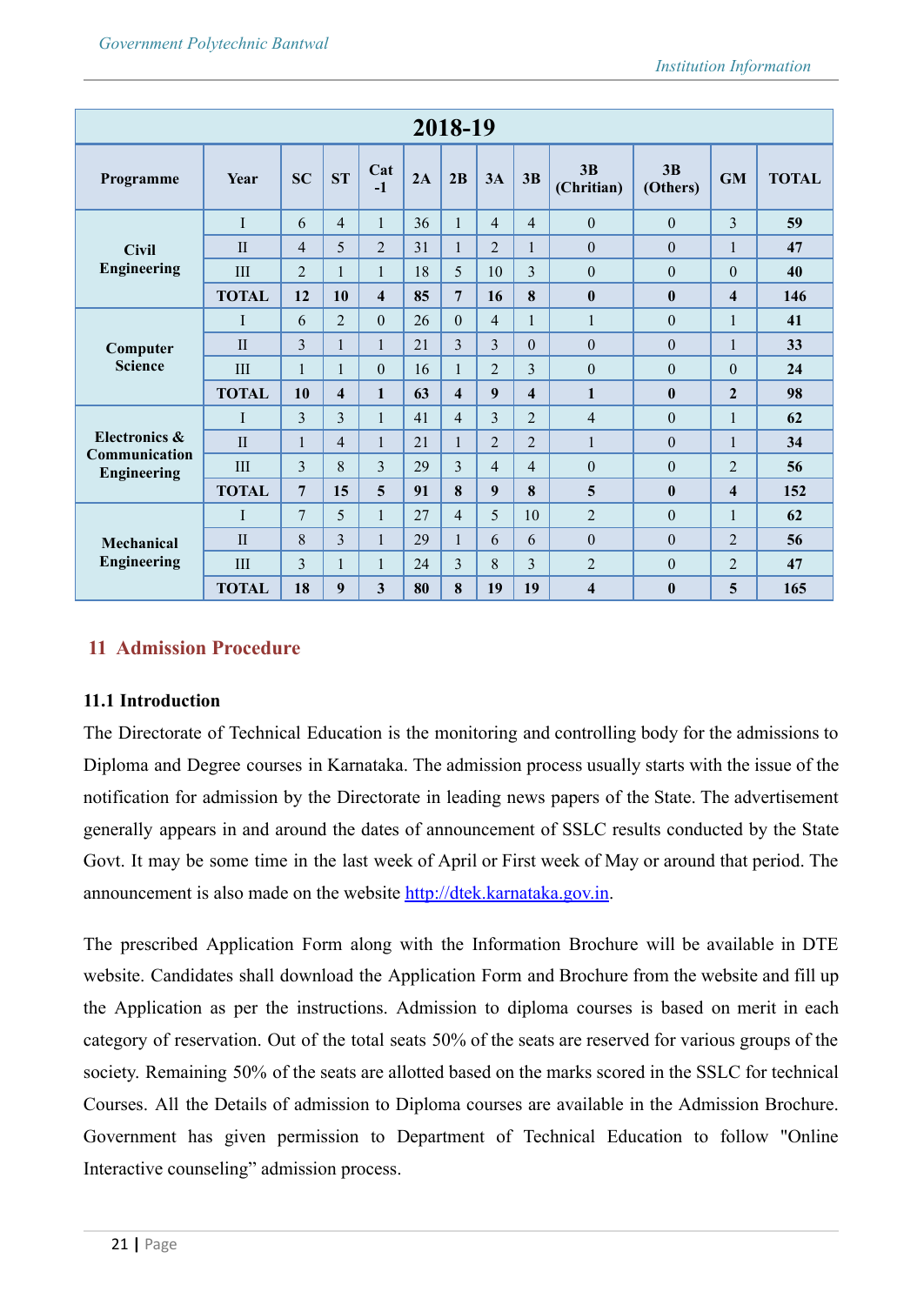### **11.2 Procedure**

- 1. The candidate has to download the application form and information brochure from DTE website [www.dte.kar.nic.in](http://www.dte.kar.nic.in).
- 2. Fill up the downloaded application as per instructions given in the brochure and the prescribed registration fee amount  $(GM/2A/2B/3A/3B \t 100/4$  and  $SC/ST/Cat-I \t 50/4$  in any of the Government and Aided Document Verification Centers.
- 3. Submit the filled application form along with one set of self attested photo copies of the relevant documents and admission fee receipt at the nearest Document Verification Centers on or before the last date.
- 4. The candidate has to produce the relevant original documents and fee receipt for verification at Document Verification Centres. The Document Verification Centre will upload the application submitted by the candidate. And will issue a printed copy of uploaded application and acknowledgement.
- 5. The department will notify Draft merit list of eligible candidates on DTE website as well as by way of SMS to the registered mobile number of the candidates.
- 6. The candidate can file objections to the draft merit in case of corrections in the announced draft merit list.
- 7. The department will notify final merit list of eligible candidates on DTE website as well as by way of SMS to the registered mobile number of the candidates.
- 8. The online interactive counselling will be held at Nodal Centre (Refer Annexure-XIV) for seat selection for eligible candidates as per schedule announced on DTE website from time to time. The candidate has to produce all relevant original documents, printed copy of application submitted online, acknowledgement, 06 passport size photos and prescribed fee in cash for spot admission at Nodal Centre.
- 9. Upon selection of seat of candidate's choice at Nodal Centres and payment of prescribed fee, Admission Order will be issued to the candidate from the nodal centre.
- 10. The selected candidate has to take admission in respective Polytechnic on production of admission order and all original documents.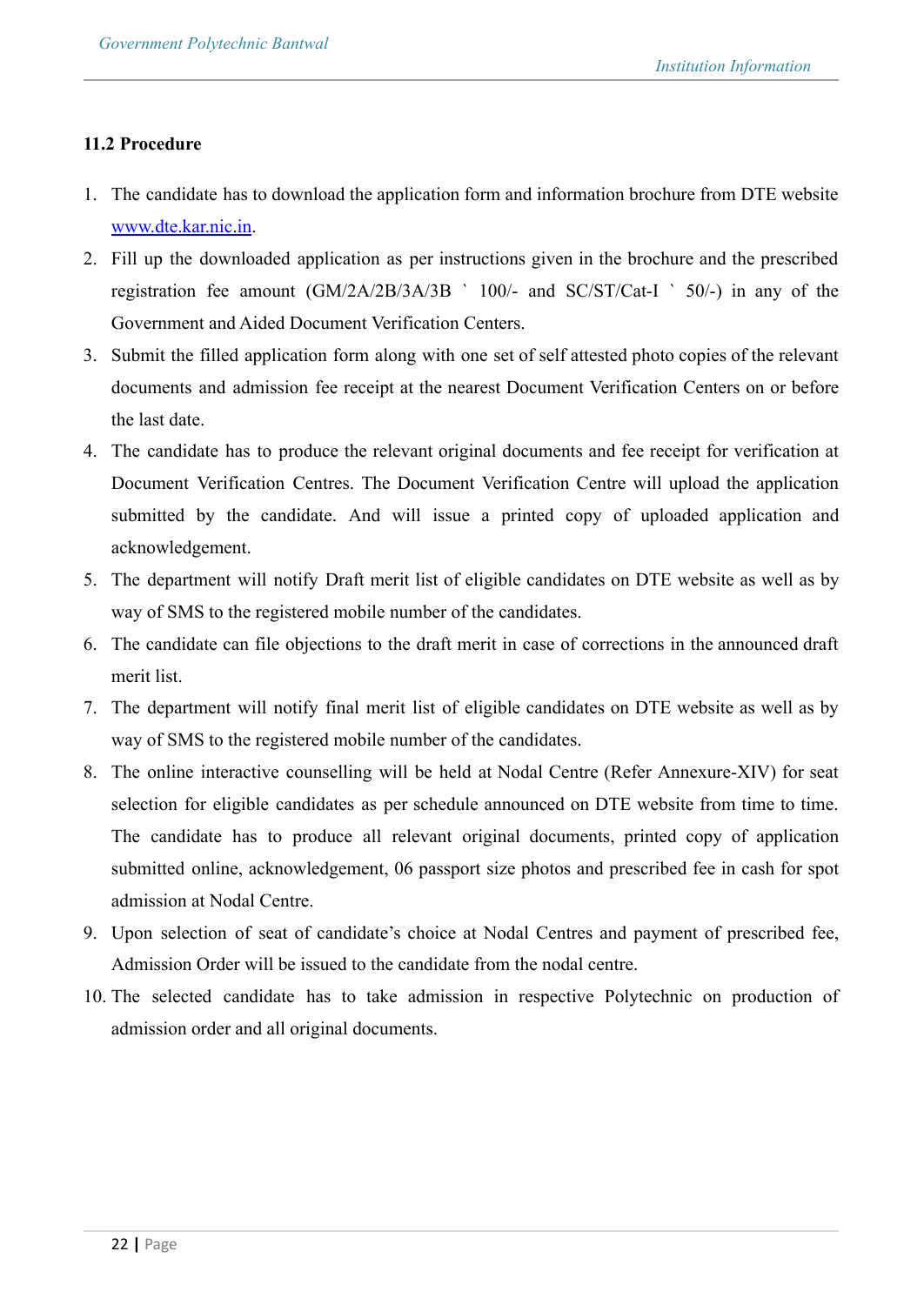# **12 Criteria and Weightages for Admission**

### **12.1 Eligibility Criteria**

- 1. The candidate must be a citizen of India.
- 2. For Technical (Engineering) Courses:should have passed Karnataka S.S.L.C or equivalent examination by securing 35% marks in aggregate.
- 3. For both Engineering & Non-Engineering, the candidate should have completed at least five full academic years of study in Karnataka between 1st Standard and qualifying examination.
- 4. Candidates who have passed the 10th Standard Exam conducted by CBSE/ICSE and other states 10th Standard candidates shall produce Eligibility Certificates obtained from the Secretary, Board of Technical Examinations, Palace Road, Bangalore – 560 001 at the time of document verification& online application submission process.

# **Lateral entry to 3rd Semester Diploma**

Candidates who have passed SSLC or Equivalent Examination with 35% of marks in aggregate and should have passed PUC (2 years course) / ITI (2 Years Course) recognized by Govt. of Karnataka are only eligible for seats reserved under PUC / ITI quota.

### **12.2 Weightages for various categories**

Candidates who have passed SSLC or Equivalent Examination with 35% of marks in aggregate and should have passed

- a) GIRL STUDENTS: Thirty percent (30%) of seats are reserved for Girl Students in all Government / Aided Polytechnics(Co-Education) in respective categories. The tuition fee is exempted for candidates in Govt. Women's Polytechnic, Bengaluru, Govt. Women's Polytechnic, Mangaluru and Govt. Women's Polytechnic, Hubli.
- b) KANNADA MEDIUM STUDENTS: Five percent (5%) of seats have been reserved in Government and Aided Polytechnics in the state in favour of candidates who have studied for 10 full academic years in Kannada medium from 1st standard to 10th standard in any recognised Institution located in Karnataka vide G.O. No. ED 91 URC 2002, date: 31/07/2002.
- c) RURAL: Means a candidate should have studied in places other than the following areas: Larger urban area, Smaller urban area or Transitional area for a period of ten academic years between 1st standard to the qualifying examination as per the Karnataka Municipalities Act 1964 of Municipalities Corporations Act 1976 in accordance with the Government order ED 01 TEC 2002, BENGALURU, Dated:01-02-2002 and eligibility criteria shall be as defined in the Karnataka reservation of appointment of posts in the civil services of the State of Rural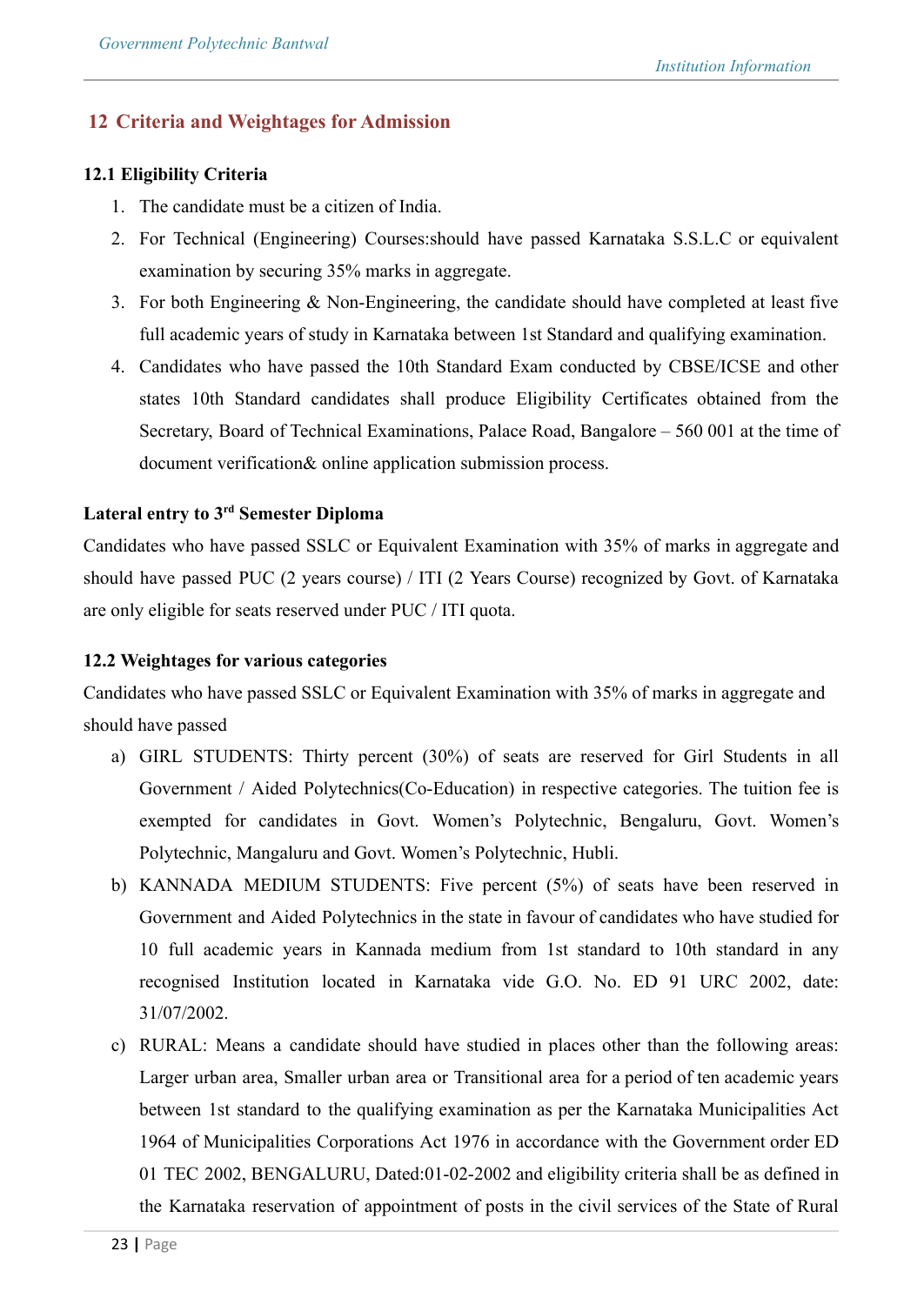Candidates Act 2000 (Karnataka Act 1 of 2001). Candidate's whose parents do not come under the creamy layer and candidates who have studied TEN full academic years from 1st Standard in rural places will be eligible for claiming the benefit of Rural reservations. Twenty five percent (25%) of seats are reserved for the students who have studied for 10 full academic years in rural areas.

d) DIFFERENTLY ABLED STUDENTS: Three percent (3%) of seats are reserved in all Government /Aided Polytechnics in respective courses. Total 25 seats are reserved over and above the intake in Govt. Polytechnic, Belagavi, Govt. Women's Polytechnic, Mangalore and Govt. Smt.L.V Polytechnic, Hassan for differently abled candidates as per the scheme of Ministry of Human Resource and Development, Govt. Of India, New Delhi. These seats will be distributed equally among courses sanctioned in the above institutions. Hence, eligible candidates may submit application directly to the principal of the respective polytechnic.

# **13 List of Applicants**

| SI.<br>No.     | <b>Mode</b>   | Appl. No.                | <b>SSLC Reg. No.</b> | <b>Name</b>                           | Cat        | <b>Max</b><br><b>Marks</b> | <b>Obtained</b><br><b>Marks</b> | %     |
|----------------|---------------|--------------------------|----------------------|---------------------------------------|------------|----------------------------|---------------------------------|-------|
| $\mathbf{1}$   |               | ONLINE G163000011        | 20190069884          | <b>YOGEESHA</b>                       | 2AG        | 625                        | 418                             | 66.88 |
| $\overline{2}$ |               | ONLINE G163000026        | 20190566952          | <b>SHRUJAN</b>                        | 2AG        | 625                        | 459                             | 73.44 |
| 3              |               | ONLINE G163000031        | 20190668324          | YUVARAJ                               | 2AG        | 625                        | 465                             | 74.4  |
| 4              |               | ONLINE G163000047        | 20190672152          | PRASHANTHA                            | 2AG        | 625                        | 472                             | 75.52 |
| 5              |               | ONLINE G163000066        | 20190170588          | <b>RANJITH</b>                        | 2AG        | 625                        | 487                             | 77.92 |
| 6              |               | ONLINE G163000068        | 20190114442          | <b>NAGABHUSHAN D</b><br><b>SHETTY</b> | 2AG        | 625                        | 503                             | 80.48 |
| 7              |               | ONLINE G163000074        | 20190135288          | IABHISHEK                             | 3AG        | 625                        | 455                             | 72.8  |
| 8              |               | ONLINE G163000082        | 20190170488          | <b>GUNAKARA J</b>                     | 2AG        | 625                        | 459                             | 73.44 |
| 9              |               | ONLINE G163000045        | 20190196512          | <b>HITHESH</b>                        | 3BG        | 625                        | 369                             | 59.04 |
| 10             |               | ONLINE G163000058        | 20210512691          | PREETHAM D S                          | <b>GM</b>  | 625                        | 333                             | 53.28 |
| 11             |               | ONLINE G163000115        | 20190672219          | <b>SUJAL H</b>                        | 2AG        | 625                        | 333                             | 53.28 |
| 12             |               | ONLINE G163000116        | 20190695830          | <b>DARSHAN</b>                        | 2AG        | 625                        | 408                             | 65.28 |
| 13             |               | ONLINE G163000123        | 20190170587          | <b>RANDHESH POOJARY</b>               | 2AG        | 625                        | 456                             | 72.96 |
| 14             |               | ONLINE G163000130        | 20190170504          | <b>KARTHIK</b>                        | 2AG        | 625                        | 469                             | 75.04 |
| 15             |               | ONLINE G163000133        | 20190672092          | <b>KISHOR</b>                         | 2AG        | 625                        | 512                             | 81.92 |
| 16             |               | ONLINE G163000137        | 20190170438          | <b>AJAY KUMAR</b>                     | 2AG        | 625                        | 461                             | 73.76 |
| 17             |               | ONLINE G163000143        | 20190121249          | <b>CHAITHRA</b>                       | 2AG        | 625                        | 445                             | 71.2  |
| 18             |               | ONLINE G163000150        | 20190121446          | <b>RASHMITHA</b>                      | 2AG        | 625                        | 493                             | 78.88 |
| 19             |               | ONLINE G163000224        | 20190668165          | <b>SANDEEP KUMAR</b>                  | <b>GM</b>  | 625                        | 453                             | 72.48 |
| 20             |               | ONLINE G163000276        | 20190114298          | <b>DHANUSH</b>                        | 2AG        | 625                        | 395                             | 63.2  |
| 21             | <b>ONLINE</b> | C163000907               | 20190170629          | <b>SUDARSHAN</b>                      | <b>STG</b> | 625                        | 405                             | 64.8  |
| 22             |               | ONLINE G163000974        | 20190170472          | <b>DHANUSH</b>                        | <b>STG</b> | 625                        | 483                             | 77.28 |
| 23             |               | ONLINE G163000989        | 20190135497          | MOHIYUDDEEN SHAFEEK                   | <b>SCG</b> | 625                        | 372                             | 59.52 |
| 24             |               | ONLINE G163000537        | 20190105516          | <b>RAKSHITH SHETTY</b>                | <b>SCG</b> | 625                        | 434                             | 69.44 |
| 25             |               | <b>ONLINE G163001021</b> | 20190672138          | <b>NITHESH SHETTIGAR</b>              | 3BG        | 625                        | 507                             | 81.12 |
| 26             |               | ONLINE G163001044        | 20190170569          | PRATHIKSHA                            | 2AG        | 625                        | 411                             | 65.76 |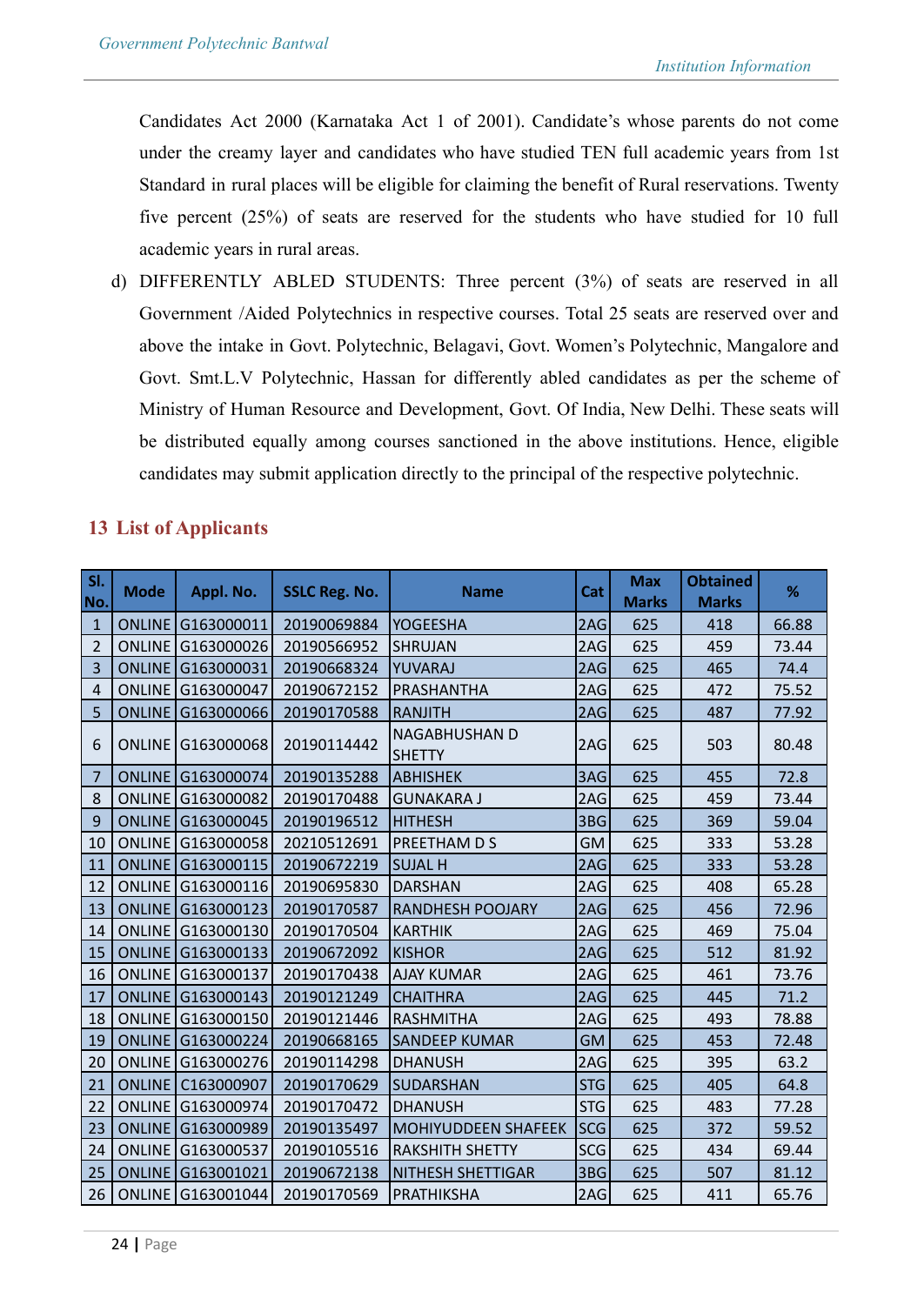| 27 | ONLINE G163001091             | 20190105378 | <b>DIVYA</b>             | 2BGI            | 625 | 417 | 66.72 |
|----|-------------------------------|-------------|--------------------------|-----------------|-----|-----|-------|
| 28 | ONLINE G163001126             | 20190672154 | PRATHEEKSHA              | 2AG             | 625 | 403 | 64.48 |
| 29 | <b>ONLINE</b><br>G163001147   | 20190114306 | <b>DHARMENDRA</b>        | 2AG             | 625 | 457 | 73.12 |
| 30 | ONLINE G163001162             | 20190581145 | HARDHIK RAI B Y          | 2AG             | 625 | 413 | 66.08 |
| 31 | ONLINE G163001384             | 20190187764 | <b>CHARAN</b>            | 2AG             | 625 | 462 | 73.92 |
| 32 | ONLINE<br>G163001551          | 20190097319 | <b>PRAJWAL S</b>         | 2AG             | 625 | 368 | 58.88 |
| 33 | ONLINE G163001579             | 20190458909 | <b>GANESHA</b>           | 3B <sub>G</sub> | 625 | 436 | 69.76 |
| 34 | <b>ONLINE</b><br>C163001610   | 20190069557 | <b>HARISHA</b>           | 2AG             | 625 | 442 | 70.72 |
| 35 | ONLINE G163001624             | 20190121354 | <b>LAVANYA</b>           | 2AG             | 625 | 451 | 72.16 |
| 36 | ONLINE G163001625             | 20190491282 | DARSHAN H D              | 3AG             | 625 | 440 | 70.4  |
| 37 | <b>ONLINE G163001696</b>      | 20190668087 | <b>NITHEESH</b>          | <b>GM</b>       | 625 | 364 | 58.24 |
| 38 | ONLINE G163001714             | 20190668237 | SINCHAN B                | 3AG             | 625 | 471 | 75.36 |
| 39 | ONLINE G163001740             | 20190581374 | <b>VENKATESH PRASAD</b>  | 2AG             | 625 | 451 | 72.16 |
| 40 | ONLINE G163001784             | 20190600431 | <b>KAUSHIK KUMAR</b>     | 3AG             | 625 | 425 | 68    |
| 41 | ONLINE G163001820             | 20190546457 | HARSHITH S               | 2AG             | 625 | 446 | 71.36 |
| 42 | ONLINE G163001823             | 20190581108 | <b>DHANUSH</b>           | 2AG             | 625 | 489 | 78.24 |
| 43 | <b>ONLINE</b><br>G163001964   | 20190643504 | <b>SAMRADH S GAMBHIR</b> | <b>GM</b>       | 625 | 370 | 59.2  |
| 44 | ONLINE<br>G163002029          | 20190114263 | <b>CHARAN KUMAR</b>      | 2AG             | 625 | 386 | 61.76 |
| 45 | <b>ONLINE</b><br>G163002131   | 20190699435 | MAHAMMAD ARFAZ           | 3BG             | 625 | 422 | 67.52 |
| 46 | ONLINE   C163002218           | 20190600567 | <b>SATHVIK S</b>         | 2AG             | 625 | 350 | 56    |
| 47 | ONLINE G163002255             | 20190114253 | <b>BRINDA</b>            | 2BGI            | 625 | 509 | 81.44 |
| 48 | ONLINE G163002303             | 20190114374 | KRITHIKA                 | <b>GM</b>       | 625 | 425 | 68    |
| 49 | ONLINE G163002405             | 20190196532 | <b>LIKHITH</b>           | 2AG             | 625 | 492 | 78.72 |
| 50 | <b>ONLINE</b><br>C163002448   | 20190668208 | <b>SHIVAPRASAD</b>       | 2AG             | 625 | 454 | 72.64 |
| 51 | ONLINE<br>G163002473          | 20190672221 | <b>SUJITH</b>            | 2AG             | 625 | 529 | 84.64 |
| 52 | ONLINE G163002487             | 20190667980 | KISHAN                   | 2AG             | 625 | 443 | 70.88 |
| 53 | ONLINE G163002501             | 20190672076 | <b>JITHESH</b>           | 2AG             | 625 | 425 | 68    |
| 54 | ONLINE<br>G163002533          | 20180585786 | <b>GANESHA</b>           | <b>STG</b>      | 625 | 476 | 76.16 |
| 55 | <b>ONLINE</b><br>G163002626   | 20190459155 | <b>RAHUL SHETTY</b>      | 1 <sub>G</sub>  | 625 | 319 | 51.04 |
| 56 | ONLINE G163002637             | 20190643289 | <b>ANISH</b>             | <b>STG</b>      | 625 | 437 | 69.92 |
| 57 | <b>ONLINE G163002652</b>      | 20190105561 | <b>THEJAS</b>            | STG             | 625 | 526 | 84.16 |
| 58 | ONLINE G163002670 20190668274 |             | THEJANATHA               | SCG             | 625 | 419 | 67.04 |
| 59 | ONLINE G163002639             | 20180128734 | <b>VARUN RAJ</b>         | SCG             | 625 | 412 | 65.92 |
| 60 | ONLINE G163002696             | 20190491569 | UDAIF K H                | STG             | 625 | 490 | 78.4  |
| 61 | ONLINE G163002715             | 20190534215 | <b>CHARANK</b>           | 2AG             | 625 | 319 | 51.04 |
| 62 | ONLINE G163002735             | 20190444506 | <b>DEEKSHITH M</b>       | 3BG             | 625 | 448 | 71.68 |
| 63 | ONLINE G163002753             | 20190114340 | HEMANTH S                | 2AG             | 625 | 372 | 59.52 |
| 64 | ONLINE   C163002780           | 20190114377 | LAKSHMISHA               | GM              | 625 | 453 | 72.48 |
| 65 | <b>ONLINE</b><br>G163002798   | 20190114645 | <b>VIKRAM B</b>          | 2AG             | 625 | 459 | 73.44 |
| 66 | ONLINE G163002811             | 20190600470 | <b>MANISH</b>            | 3AG             | 625 | 425 | 68    |
| 67 | ONLINE G163002866             | 20190114633 | <b>VARUN</b>             | 2BG             | 625 | 422 | 67.52 |
| 68 | ONLINE G163002944             | 20190114236 | ASHWATH                  | 3AG             | 625 | 468 | 74.88 |
| 69 | ONLINE G163002965             | 20190114220 | <b>AKSHAY P</b>          | 3AG             | 625 | 442 | 70.72 |
| 70 | ONLINE G163002903             | 20190114217 | AKHILESH                 | 2AG             | 625 | 429 | 68.64 |
| 71 | ONLINE G163003024             | 20180687199 | GURUKIRAN                | 2AG             | 625 | 376 | 60.16 |
| 72 | ONLINE G163003096             | 20190507921 | <b>CHETHAN</b>           | 2AG             | 625 | 348 | 55.68 |
| 73 | ONLINE G163003103             | 20180585905 | <b>PAVAN KUMAR</b>       | 2AG             | 625 | 398 | 63.68 |
| 74 | ONLINE G163003142             | 20190600412 | <b>HARSHITH</b>          | 2AG             | 625 | 394 | 63.04 |
| 75 | ONLINE G163003184             | 20190567009 | YATHEESH                 | 2AG             | 625 | 349 | 55.84 |
| 76 | ONLINE<br>G163003201          | 20190566906 | RAKESH K                 | 2AG             | 625 | 372 | 59.52 |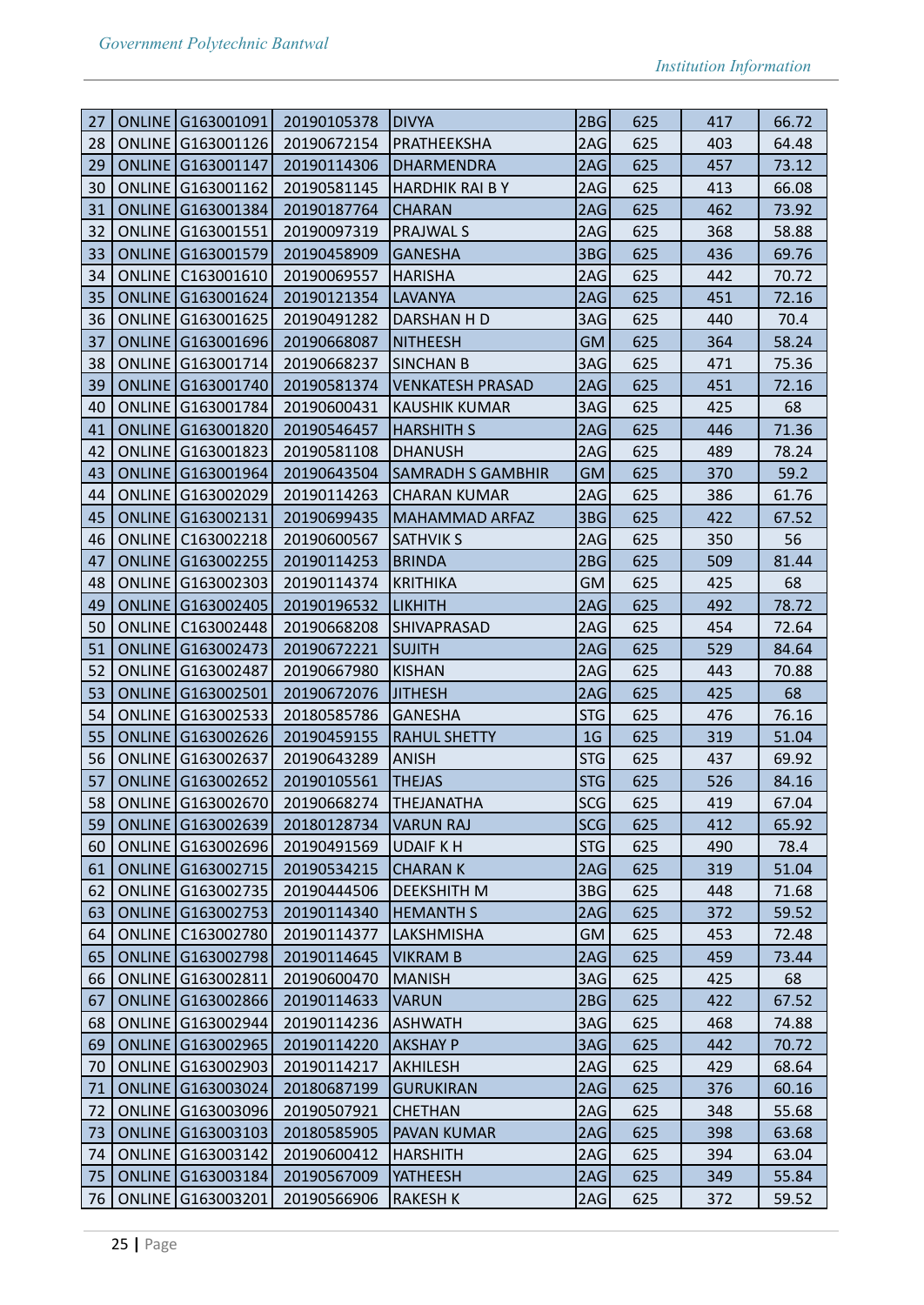| 77  |               | ONLINE G163003241        | 20190566944 | <b>SHIVARAJ</b>             | 3BG             | 625 | 465 | 74.4  |
|-----|---------------|--------------------------|-------------|-----------------------------|-----------------|-----|-----|-------|
| 78  |               | ONLINE G163003272        | 20190069509 | <b>DARSHAN</b>              | 3BG             | 625 | 451 | 72.16 |
| 79  |               | ONLINE G163003339        | 20190581262 | <b>PAVAN KUMAR</b>          | 2AG             | 625 | 355 | 56.8  |
| 80  |               | ONLINE   C163003348      | 20190069774 | <b>SANDESH</b>              | 2AG             | 625 | 561 | 89.76 |
| 81  |               | ONLINE G163003377        | 20190667986 | <b>KUSUMAKARA</b>           | 2AG             | 625 | 447 | 71.52 |
| 82  |               | ONLINE G163003423        | 20190667958 | <b>JITHESH</b>              | 2AG             | 625 | 436 | 69.76 |
| 83  |               | ONLINE G163003288        | 20190069834 | <b>SUJAN</b>                | 3BG             | 625 | 426 | 68.16 |
| 84  | <b>ONLINE</b> | C163003451               | 20210101936 | <b>THISHANTH K</b>          | 2AG             | 625 | 462 | 73.92 |
| 85  |               | ONLINE G163003476        | 20190672077 | <b>JOHNSON VEIGAS</b>       | 2AG             | 625 | 420 | 67.2  |
| 86  |               | ONLINE G163003497        | 20190672055 | <b>ELROY RODRIGUES</b>      | 3BG             | 625 | 385 | 61.6  |
| 87  |               | ONLINE G163003530        | 20190135350 | <b>DHEERAJ</b>              | 3AG             | 625 | 382 | 61.12 |
| 88  |               | ONLINE G163003548        | 20190162749 | ADITHYA                     | 2AG             | 625 | 502 | 80.32 |
| 89  |               | ONLINE G163003391        | 20190667900 | DHANYASHREE                 | 2AG             | 625 | 431 | 68.96 |
| 90  | <b>ONLINE</b> | C163003585               | 20190135470 | <b>MANJUNATHA</b>           | 3BG             | 625 | 509 | 81.44 |
| 91  |               | ONLINE G163003600        | 20190135629 | <b>VISHAL</b>               | 3BG             | 625 | 489 | 78.24 |
| 92  |               | ONLINE   C163003621      | 20190069775 | <b>SANDESH</b>              | 2AG             | 625 | 364 | 58.24 |
| 93  | <b>ONLINE</b> | G163003664               | 20190566712 | AJITH KUMAR                 | 3BG             | 625 | 406 | 64.96 |
| 94  | <b>ONLINE</b> | C163003685               | 20190581140 | <b>GURUPRASAD</b>           | <b>GM</b>       | 625 | 493 | 78.88 |
| 95  | <b>ONLINE</b> | C163003704               | 20190581214 | <b>MAHESHA A</b>            | 2AG             | 625 | 440 | 70.4  |
|     |               |                          |             | <b>SHAMEEK KUMAR</b>        |                 |     |     |       |
| 96  |               | ONLINE G163003736        | 20210566286 | <b>SHETTY</b>               | 3AG             | 625 | 471 | 75.36 |
| 97  |               | ONLINE G163003738        | 20190114466 | <b>POORNESH</b>             | 3BG             | 625 | 498 | 79.68 |
| 98  |               | ONLINE G163003766        | 20190097348 | <b>SAYIRAJ R SALYAN</b>     | 2AG             | 625 | 363 | 58.08 |
| 99  |               | ONLINE G163003666        | 20190413016 | <b>DEEKSHITH T</b>          | 2AG             | 625 | 374 | 59.84 |
| 100 | <b>ONLINE</b> | G163003826               | 20210203811 | <b>CANIN JERAN SALDANHA</b> | 3BG             | 625 | 411 | 65.76 |
| 101 |               | ONLINE G163003846        | 20190170489 | <b>GURUKIRAN J</b>          | 2AG             | 625 | 451 | 72.16 |
| 102 |               | ONLINE G163003872        | 20190069593 | LAVANYA                     | <b>GM</b>       | 625 | 429 | 68.64 |
| 103 |               | <b>ONLINE G163003904</b> | 20190121337 | <b>KEERTHAN</b>             | 2AG             | 625 | 427 | 68.32 |
| 104 | <b>ONLINE</b> | G163003992               | 20190121404 | PAVAN                       | 2AG             | 625 | 367 | 58.72 |
| 105 |               | <b>ONLINE G163004267</b> | 20200118881 | PRAJWAL                     | 2AG             | 625 | 333 | 53.28 |
|     |               | 106 ONLINE G163004631    | 20210107236 | SHARANYA                    | SCG             | 625 | 355 | 56.8  |
|     |               | 107 ONLINE G163004639    | 20190566758 | DARSHAN                     | $1\,\mathrm{G}$ | 625 | 484 | 77.44 |
|     |               | 108 ONLINE G163004649    | 20190105322 | ABHISHEK M                  | <b>SCG</b>      | 625 | 418 | 66.88 |
|     |               | 109 ONLINE G163004661    | 20190600327 | <b>ABHIJITH M</b>           | <b>STG</b>      | 625 | 349 | 55.84 |
|     |               | 110 ONLINE G163004677    | 20190566901 | PUNEETH                     | <b>SCG</b>      | 625 | 327 | 52.32 |
| 111 |               | ONLINE G163001572        | 20180103103 | PRISTAL LINAL CUTINHA       | <b>SCG</b>      | 625 | 476 | 76.16 |
|     |               | 112 ONLINE C163004710    | 20190581116 | DHARSHAN                    | <b>STG</b>      | 625 | 451 | 72.16 |
|     |               | 113 ONLINE G163004732    | 20180180884 | V N SUMAN KUMAR             | <b>SCG</b>      | 625 | 371 | 59.36 |
|     |               | 114 ONLINE C163004780    | 20200523517 | <b>VIVEK N</b>              | SCG             | 625 | 338 | 54.08 |
|     |               | 115 ONLINE G163004820    | 20190672051 | <b>DISHAN K</b>             | 3BG             | 625 | 439 | 70.24 |
|     |               | 116 ONLINE G163004845    | 20210416675 | PUNEETH                     | 2AG             | 625 | 450 | 72    |
| 117 |               | ONLINE G163004847        | 20190643388 | LATHEESH                    | 2AG             | 625 | 417 | 66.72 |
|     |               | 118 ONLINE G163004898    | 4085996     | SAGAR                       | 2AG             | 625 | 361 | 57.76 |
|     |               | 119 ONLINE G163004904    | 20190097262 | <b>HEMANTH</b>              | 2AG             | 625 | 390 | 62.4  |
|     |               | 120 ONLINE G163001902    | 20190114511 | <b>RAKSHA</b>               | 2AG             | 625 | 337 | 53.92 |
| 121 |               | ONLINE G163004972        | 20190114229 | ANUSH KUMAR                 | 3BG             | 625 | 398 | 63.68 |
|     |               | 122 ONLINE G163005002    | 20190668307 | <b>VINITH</b>               | 2AG             | 625 | 429 | 68.64 |
|     |               | 123 ONLINE G163005028    | 20190667905 | DHEERAJ KUMAR P             | 3AG             | 625 | 505 | 80.8  |
|     |               | 124 ONLINE G163005041    | 20190643365 | <b>JEEKSHITH</b>            | 2AG             | 625 | 417 | 66.72 |
| 125 |               | ONLINE G163005058        | 20190668107 | <b>PRASANNA</b>             | 2AG             | 625 | 463 | 74.08 |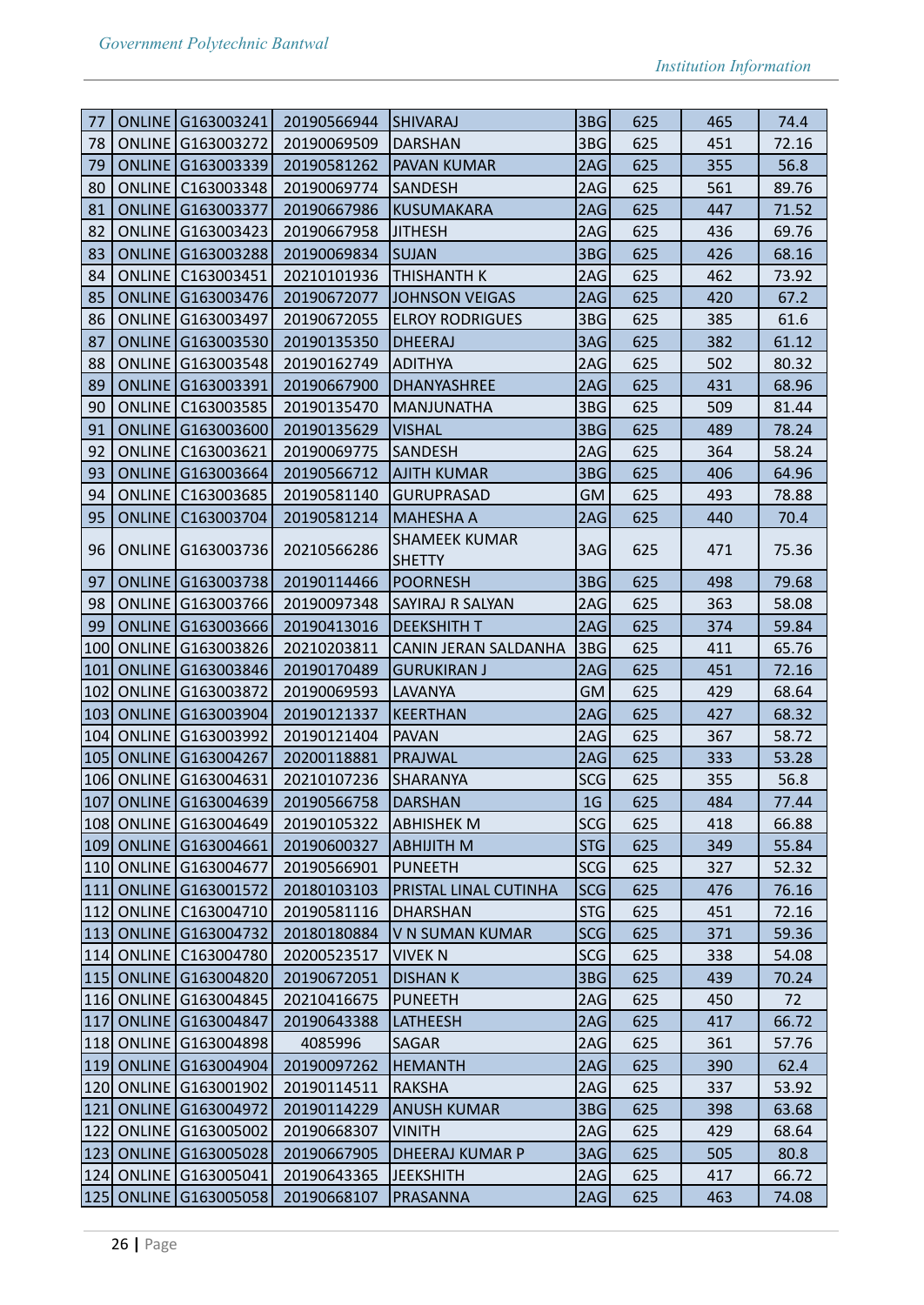| 126 ONLINE G163005077<br>20190566809<br>2AG<br>500<br>340<br>KARTHIK<br><b>ONLINE G163005165</b><br>2AG<br>127<br>20190514339<br>625<br>381<br><b>SUMANTH</b><br><b>128 ONLINE</b><br>G163005208<br>20190114226<br><b>ANKITH</b><br>2AG<br>625<br>366<br>ONLINE C163005425<br>441<br>129<br>20190631035<br>K KUSHALA KUMARA<br>2AG<br>625<br>130 ONLINE G163005460<br>20210117681<br>2AG<br>625<br>449<br>Y B PRAKHYATH GOWDA<br> 131 <br>ONLINE<br>625<br>516<br>C163005516<br>20210582022<br><b>KIRAN KUMAR</b><br>2AG<br><b>ONLINE</b><br>132<br>2AG<br>625<br>414<br>C163005558<br>20210408521<br>PADMANABHA<br> 133 <br><b>ONLINE</b><br>625<br>C163005566<br>20210759184<br><b>DHANUSH KUMAR</b><br>2AG<br>416<br>ONLINE G163005582<br>134<br>20190187889<br>PAVITH<br>3AG<br>625<br>421<br> 135 <br><b>ONLINE G163005621</b><br><b>GM</b><br>20190135514<br><b>NAVANEETH</b><br>625<br>337<br>136 ONLINE G163005622<br>20210585264<br>3AG<br>625<br>417<br>UTTHAM KUMAR<br>137<br>ONLINE G163005640<br>2AG<br>625<br>20190135522<br><b>PAVAN KUMAR</b><br>345<br>138<br>ONLINE G163005650<br><b>GM</b><br>625<br>406<br>20210585154<br><b>CHAITHRESH</b><br>139<br>ONLINE G163005663<br>20190566821<br><b>KEVIN MORAS</b><br>2AG<br>625<br>361<br>ONLINE G163005681<br>3AG<br>421<br>140<br>625<br>20190135390<br>JAYAPRASAD K | 68<br>60.96<br>58.56<br>70.56<br>71.84<br>82.56<br>66.24<br>66.56<br>67.36<br>53.92<br>66.72<br>55.2 |
|---------------------------------------------------------------------------------------------------------------------------------------------------------------------------------------------------------------------------------------------------------------------------------------------------------------------------------------------------------------------------------------------------------------------------------------------------------------------------------------------------------------------------------------------------------------------------------------------------------------------------------------------------------------------------------------------------------------------------------------------------------------------------------------------------------------------------------------------------------------------------------------------------------------------------------------------------------------------------------------------------------------------------------------------------------------------------------------------------------------------------------------------------------------------------------------------------------------------------------------------------------------------------------------------------------------------------------------|------------------------------------------------------------------------------------------------------|
|                                                                                                                                                                                                                                                                                                                                                                                                                                                                                                                                                                                                                                                                                                                                                                                                                                                                                                                                                                                                                                                                                                                                                                                                                                                                                                                                       |                                                                                                      |
|                                                                                                                                                                                                                                                                                                                                                                                                                                                                                                                                                                                                                                                                                                                                                                                                                                                                                                                                                                                                                                                                                                                                                                                                                                                                                                                                       |                                                                                                      |
|                                                                                                                                                                                                                                                                                                                                                                                                                                                                                                                                                                                                                                                                                                                                                                                                                                                                                                                                                                                                                                                                                                                                                                                                                                                                                                                                       |                                                                                                      |
|                                                                                                                                                                                                                                                                                                                                                                                                                                                                                                                                                                                                                                                                                                                                                                                                                                                                                                                                                                                                                                                                                                                                                                                                                                                                                                                                       |                                                                                                      |
|                                                                                                                                                                                                                                                                                                                                                                                                                                                                                                                                                                                                                                                                                                                                                                                                                                                                                                                                                                                                                                                                                                                                                                                                                                                                                                                                       |                                                                                                      |
|                                                                                                                                                                                                                                                                                                                                                                                                                                                                                                                                                                                                                                                                                                                                                                                                                                                                                                                                                                                                                                                                                                                                                                                                                                                                                                                                       |                                                                                                      |
|                                                                                                                                                                                                                                                                                                                                                                                                                                                                                                                                                                                                                                                                                                                                                                                                                                                                                                                                                                                                                                                                                                                                                                                                                                                                                                                                       |                                                                                                      |
|                                                                                                                                                                                                                                                                                                                                                                                                                                                                                                                                                                                                                                                                                                                                                                                                                                                                                                                                                                                                                                                                                                                                                                                                                                                                                                                                       |                                                                                                      |
|                                                                                                                                                                                                                                                                                                                                                                                                                                                                                                                                                                                                                                                                                                                                                                                                                                                                                                                                                                                                                                                                                                                                                                                                                                                                                                                                       |                                                                                                      |
|                                                                                                                                                                                                                                                                                                                                                                                                                                                                                                                                                                                                                                                                                                                                                                                                                                                                                                                                                                                                                                                                                                                                                                                                                                                                                                                                       |                                                                                                      |
|                                                                                                                                                                                                                                                                                                                                                                                                                                                                                                                                                                                                                                                                                                                                                                                                                                                                                                                                                                                                                                                                                                                                                                                                                                                                                                                                       |                                                                                                      |
|                                                                                                                                                                                                                                                                                                                                                                                                                                                                                                                                                                                                                                                                                                                                                                                                                                                                                                                                                                                                                                                                                                                                                                                                                                                                                                                                       |                                                                                                      |
|                                                                                                                                                                                                                                                                                                                                                                                                                                                                                                                                                                                                                                                                                                                                                                                                                                                                                                                                                                                                                                                                                                                                                                                                                                                                                                                                       | 64.96                                                                                                |
|                                                                                                                                                                                                                                                                                                                                                                                                                                                                                                                                                                                                                                                                                                                                                                                                                                                                                                                                                                                                                                                                                                                                                                                                                                                                                                                                       | 57.76                                                                                                |
|                                                                                                                                                                                                                                                                                                                                                                                                                                                                                                                                                                                                                                                                                                                                                                                                                                                                                                                                                                                                                                                                                                                                                                                                                                                                                                                                       | 67.36                                                                                                |
| <b>ONLINE G163005685</b><br>141<br>20190069764<br>2AG<br>625<br>306<br><b>SAGAR</b>                                                                                                                                                                                                                                                                                                                                                                                                                                                                                                                                                                                                                                                                                                                                                                                                                                                                                                                                                                                                                                                                                                                                                                                                                                                   | 48.96                                                                                                |
| $142$<br>ONLINE G163005705<br><b>GM</b><br>625<br>374<br>20190114456<br><b>NISHCHITH</b>                                                                                                                                                                                                                                                                                                                                                                                                                                                                                                                                                                                                                                                                                                                                                                                                                                                                                                                                                                                                                                                                                                                                                                                                                                              | 59.84                                                                                                |
| 143 <br>ONLINE G163005706<br><b>GM</b><br>625<br>361<br>20190114301<br><b>DHANVITH</b>                                                                                                                                                                                                                                                                                                                                                                                                                                                                                                                                                                                                                                                                                                                                                                                                                                                                                                                                                                                                                                                                                                                                                                                                                                                | 57.76                                                                                                |
| 144<br><b>ONLINE</b><br>G163005751<br>20190135299<br><b>AKSHITH M</b><br>2AG<br>625<br>432                                                                                                                                                                                                                                                                                                                                                                                                                                                                                                                                                                                                                                                                                                                                                                                                                                                                                                                                                                                                                                                                                                                                                                                                                                            | 69.12                                                                                                |
| <b>ONLINE G163005777</b><br> 145 <br>20190121319<br><b>GM</b><br>625<br>440<br><b>JEEVAN</b>                                                                                                                                                                                                                                                                                                                                                                                                                                                                                                                                                                                                                                                                                                                                                                                                                                                                                                                                                                                                                                                                                                                                                                                                                                          | 70.4                                                                                                 |
| 146 ONLINE G163005797<br>20190135617<br>2AG<br>625<br>388<br><b>UDAYA K</b>                                                                                                                                                                                                                                                                                                                                                                                                                                                                                                                                                                                                                                                                                                                                                                                                                                                                                                                                                                                                                                                                                                                                                                                                                                                           | 62.08                                                                                                |
| ONLINE G163005799<br>147<br>20190459260<br><b>THARANATHAN</b><br>2AG<br>625<br>467                                                                                                                                                                                                                                                                                                                                                                                                                                                                                                                                                                                                                                                                                                                                                                                                                                                                                                                                                                                                                                                                                                                                                                                                                                                    | 74.72                                                                                                |
| 148<br>ONLINE G163005835<br>2AG<br>625<br>20190478223<br>RAKSHITH K<br>476                                                                                                                                                                                                                                                                                                                                                                                                                                                                                                                                                                                                                                                                                                                                                                                                                                                                                                                                                                                                                                                                                                                                                                                                                                                            | 76.16                                                                                                |
| 149 <br>ONLINE G163005867<br>20190581184<br>2AG<br>625<br>407<br><b>LIKHITH</b>                                                                                                                                                                                                                                                                                                                                                                                                                                                                                                                                                                                                                                                                                                                                                                                                                                                                                                                                                                                                                                                                                                                                                                                                                                                       | 65.12                                                                                                |
| 150<br>ONLINE<br>G163005879<br>20190135414<br>3AG<br>625<br>364<br>LITHESH                                                                                                                                                                                                                                                                                                                                                                                                                                                                                                                                                                                                                                                                                                                                                                                                                                                                                                                                                                                                                                                                                                                                                                                                                                                            | 58.24                                                                                                |
| ONLINE G163005898<br>3AG<br>151<br>20190399735<br>625<br>395<br> SHRAVAN KUMAR                                                                                                                                                                                                                                                                                                                                                                                                                                                                                                                                                                                                                                                                                                                                                                                                                                                                                                                                                                                                                                                                                                                                                                                                                                                        | 63.2                                                                                                 |
| 152<br>ONLINE   C163006088<br>20190528707<br>2AG<br>625<br>495<br><b>KARTHIK A</b>                                                                                                                                                                                                                                                                                                                                                                                                                                                                                                                                                                                                                                                                                                                                                                                                                                                                                                                                                                                                                                                                                                                                                                                                                                                    | 79.2                                                                                                 |
| 153<br><b>ONLINE G163006137</b><br>515<br>YOGEESHA B<br>3AG<br>625<br>20190528920                                                                                                                                                                                                                                                                                                                                                                                                                                                                                                                                                                                                                                                                                                                                                                                                                                                                                                                                                                                                                                                                                                                                                                                                                                                     | 82.4                                                                                                 |
| ONLINE<br>154<br>2AG<br>625<br>326<br>G163006148<br>20210416676<br>PUNEETH KUMAR                                                                                                                                                                                                                                                                                                                                                                                                                                                                                                                                                                                                                                                                                                                                                                                                                                                                                                                                                                                                                                                                                                                                                                                                                                                      |                                                                                                      |
| 155<br><b>ONLINE</b><br>G163006173<br>20190478155<br>3AG<br>625<br>457<br>LIKHIN N C                                                                                                                                                                                                                                                                                                                                                                                                                                                                                                                                                                                                                                                                                                                                                                                                                                                                                                                                                                                                                                                                                                                                                                                                                                                  | 52.16                                                                                                |
|                                                                                                                                                                                                                                                                                                                                                                                                                                                                                                                                                                                                                                                                                                                                                                                                                                                                                                                                                                                                                                                                                                                                                                                                                                                                                                                                       | 73.12                                                                                                |
| 156 ONLINE C163006199<br>20190528878<br>SUJITH B<br>2AG<br>625<br>421                                                                                                                                                                                                                                                                                                                                                                                                                                                                                                                                                                                                                                                                                                                                                                                                                                                                                                                                                                                                                                                                                                                                                                                                                                                                 |                                                                                                      |
| 625<br>364                                                                                                                                                                                                                                                                                                                                                                                                                                                                                                                                                                                                                                                                                                                                                                                                                                                                                                                                                                                                                                                                                                                                                                                                                                                                                                                            | 67.36                                                                                                |
| 157 ONLINE G163006212<br>3AG<br>KESHAVA<br>20190631039<br>158 ONLINE G163006257<br>2AG<br>20190170517<br>625<br><b>LIKSHITH</b><br>408                                                                                                                                                                                                                                                                                                                                                                                                                                                                                                                                                                                                                                                                                                                                                                                                                                                                                                                                                                                                                                                                                                                                                                                                | 58.24<br>65.28                                                                                       |
| [159] ONLINE G163006279<br>2AG<br>625<br>425<br>20190069871<br><b>VINEETH</b>                                                                                                                                                                                                                                                                                                                                                                                                                                                                                                                                                                                                                                                                                                                                                                                                                                                                                                                                                                                                                                                                                                                                                                                                                                                         | 68                                                                                                   |
| 160 ONLINE G163006304<br>2AG<br>359<br>20210072826<br> BHAVISH D<br>625                                                                                                                                                                                                                                                                                                                                                                                                                                                                                                                                                                                                                                                                                                                                                                                                                                                                                                                                                                                                                                                                                                                                                                                                                                                               | 57.44                                                                                                |
| 161 ONLINE G163006331<br>20190566872<br><b>NASHMITHA</b><br>625<br>498                                                                                                                                                                                                                                                                                                                                                                                                                                                                                                                                                                                                                                                                                                                                                                                                                                                                                                                                                                                                                                                                                                                                                                                                                                                                | 79.68                                                                                                |
| 2AG<br>2AG<br>162 ONLINE G163006338<br>20190188053<br> SURAKSHA<br>468                                                                                                                                                                                                                                                                                                                                                                                                                                                                                                                                                                                                                                                                                                                                                                                                                                                                                                                                                                                                                                                                                                                                                                                                                                                                | 74.88                                                                                                |
| 625<br>20190187927<br><b>RAKESH</b>                                                                                                                                                                                                                                                                                                                                                                                                                                                                                                                                                                                                                                                                                                                                                                                                                                                                                                                                                                                                                                                                                                                                                                                                                                                                                                   |                                                                                                      |
| 163 ONLINE G163006387<br>2AG<br>625<br>450                                                                                                                                                                                                                                                                                                                                                                                                                                                                                                                                                                                                                                                                                                                                                                                                                                                                                                                                                                                                                                                                                                                                                                                                                                                                                            | 72                                                                                                   |
| 164 ONLINE G163006442 K121453420002 ADITHYA K KUDMUL<br>2AG<br>625<br>426<br>20190484871<br>408<br>ROSHAN                                                                                                                                                                                                                                                                                                                                                                                                                                                                                                                                                                                                                                                                                                                                                                                                                                                                                                                                                                                                                                                                                                                                                                                                                             | 68.16                                                                                                |
| 165 ONLINE C163006506<br>2AG<br>500<br>20190114476<br><b>PRAJWAL K</b>                                                                                                                                                                                                                                                                                                                                                                                                                                                                                                                                                                                                                                                                                                                                                                                                                                                                                                                                                                                                                                                                                                                                                                                                                                                                | 81.6                                                                                                 |
| 166 ONLINE G163006605<br>2AG<br>625<br>487<br> 167 <br>2AG<br>20190114370<br><b>KEERTHI KUMAR</b><br>419                                                                                                                                                                                                                                                                                                                                                                                                                                                                                                                                                                                                                                                                                                                                                                                                                                                                                                                                                                                                                                                                                                                                                                                                                              | 77.92<br>67.04                                                                                       |
| ONLINE G163006622<br>625<br>Y SACHIN KUMAR<br>336                                                                                                                                                                                                                                                                                                                                                                                                                                                                                                                                                                                                                                                                                                                                                                                                                                                                                                                                                                                                                                                                                                                                                                                                                                                                                     |                                                                                                      |
| 168 ONLINE C163007030<br>20190581385<br>SCG<br>625<br>20190080762<br><b>KARTHIK</b><br>493                                                                                                                                                                                                                                                                                                                                                                                                                                                                                                                                                                                                                                                                                                                                                                                                                                                                                                                                                                                                                                                                                                                                                                                                                                            | 53.76                                                                                                |
| 169 ONLINE G163007038<br>STG<br>625                                                                                                                                                                                                                                                                                                                                                                                                                                                                                                                                                                                                                                                                                                                                                                                                                                                                                                                                                                                                                                                                                                                                                                                                                                                                                                   | 78.88                                                                                                |
| 170 ONLINE G163007054<br>STG<br>20190413198<br>SAGAR<br>625<br>369<br>413                                                                                                                                                                                                                                                                                                                                                                                                                                                                                                                                                                                                                                                                                                                                                                                                                                                                                                                                                                                                                                                                                                                                                                                                                                                             | 59.04                                                                                                |
| ONLINE G163007071<br>STG<br> 171 <br>20190643564<br>YAKSHITH<br>625<br>489                                                                                                                                                                                                                                                                                                                                                                                                                                                                                                                                                                                                                                                                                                                                                                                                                                                                                                                                                                                                                                                                                                                                                                                                                                                            | 66.08                                                                                                |
| ONLINE G163007083<br>172<br>20190567010<br>YATHISH<br> SCG <br>625<br>437                                                                                                                                                                                                                                                                                                                                                                                                                                                                                                                                                                                                                                                                                                                                                                                                                                                                                                                                                                                                                                                                                                                                                                                                                                                             | 78.24                                                                                                |
| <b>STG</b><br>173 ONLINE G163007089<br>20210416745<br>YAKSHITH<br>625<br>174 ONLINE G163007091<br>20190528710<br> SCG <br><b>KARTHIK K</b><br>625<br>458                                                                                                                                                                                                                                                                                                                                                                                                                                                                                                                                                                                                                                                                                                                                                                                                                                                                                                                                                                                                                                                                                                                                                                              | 69.92<br>73.28                                                                                       |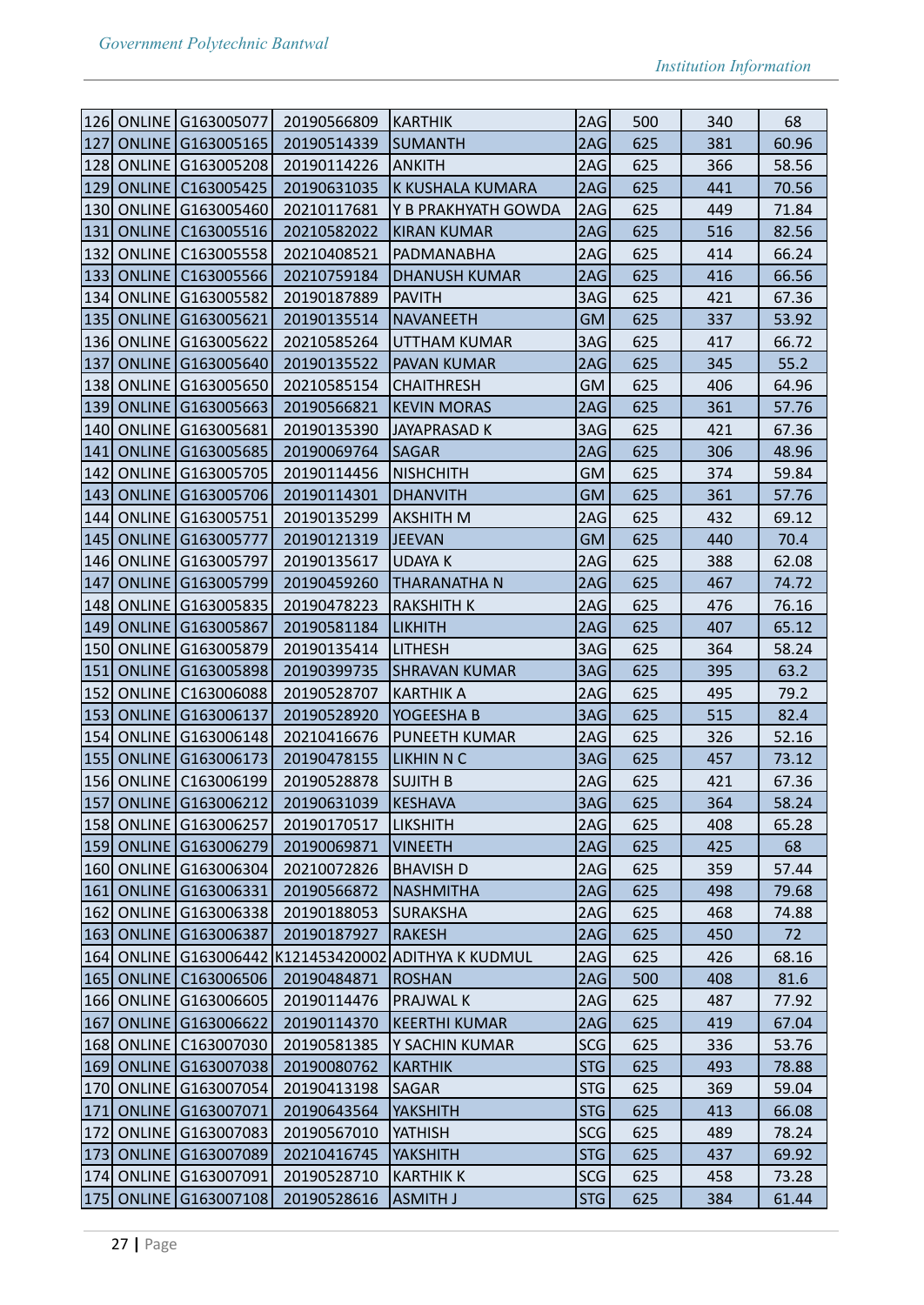|            |               | 176 ONLINE G163007137    | 20190600558                       | <b>RIWAN D SOUZA</b>     | STG       | 625 | 345 | 55.2  |
|------------|---------------|--------------------------|-----------------------------------|--------------------------|-----------|-----|-----|-------|
| 177        |               | ONLINE G163007159        | 20190105330                       | <b>ADLIN PREETHAM D</b>  | 3BG       | 625 | 463 | 74.08 |
|            |               |                          |                                   | <b>SOUZA</b>             |           |     |     |       |
|            |               | 178 ONLINE G163007178    | 20190337401                       | <b>MANVITH RAI B</b>     | 2AG       | 625 | 383 | 61.28 |
|            |               | 179 ONLINE C163007219    | 20180094679                       | <b>PRAJWAL NAIK S</b>    | 2AG       | 625 | 310 | 49.6  |
|            |               | 180 ONLINE G163007240    | 20190672214                       | <b>SHRUTHI</b>           | 2AG       | 625 | 523 | 83.68 |
| 181        |               | ONLINE G163007253        | 20190600421                       | JNANESH                  | 2AG       | 625 | 384 | 61.44 |
| 182        | <b>ONLINE</b> | C163007311               | 20190600563                       | <b>SANDEEP</b>           | 3AG       | 625 | 400 | 64    |
|            |               | 183 ONLINE G163007354    | 20180702365                       | <b>DEVIPRASAD</b>        | 3AG       | 625 | 493 | 78.88 |
| 184        |               | ONLINE G163007391        | 20210072825                       | <b>ASHWITH</b>           | 3BG       | 625 | 324 | 51.84 |
| 185        |               | ONLINE G163007419        | 20210566301                       | <b>SUDHINDRA</b>         | 3BG       | 625 | 420 | 67.2  |
|            |               | 186 ONLINE G163007436    | 20190682892                       | NITHIN K                 | 3BG       | 625 | 392 | 62.72 |
| 187        |               | <b>ONLINE G163007449</b> | 20190682939                       | <b>SUJITH</b>            | 2AG       | 625 | 517 | 82.72 |
|            |               | 188 ONLINE G163007475    | 20190631015                       | <b>CHETHAN</b>           | 2AG       | 625 | 383 | 61.28 |
| <b>189</b> |               | <b>ONLINE G163007512</b> | 20190105418                       | KEERTHAN KUMAR           | 3AG       | 625 | 464 | 74.24 |
|            |               | 190 ONLINE G163007562    | 20210487959                       | YASHAS                   | 2AG       | 625 | 416 | 66.56 |
| 191        |               | ONLINE G163007609        | 20190187858                       | <b>NAGARAJ</b>           | 2AG       | 625 | 380 | 60.8  |
| 192        | ONLINE        | G163007616               | 20190114233                       | APEKSHA M                | 3AG       | 625 | 564 | 90.24 |
| 193        | <b>ONLINE</b> | C163007649               | 20190089390                       | <b>CHETHAN KUMAR N</b>   | 3AG       | 625 | 471 | 75.36 |
|            |               | 194 ONLINE G163007696    | 20190699422                       | <b>KAUSHIK K</b>         | 2AG       | 625 | 392 | 62.72 |
| 195        |               | ONLINE G163007743        | 20190089544                       | <b>THEERTHESHA</b>       | 2AG       | 625 | 383 | 61.28 |
| 196        |               | ONLINE G163007768        | 20190581186                       | LOHITHASHWA              | GM        | 625 | 546 | 87.36 |
| 197        |               | <b>ONLINE G163007773</b> | 20190121476                       | <b>SANGRAM S POOJARY</b> | 2AG       | 625 | 498 | 79.68 |
| 198        |               | ONLINE G163007797        | 20190114484                       | <b>PRANITH</b>           | 2AG       | 625 | 506 | 80.96 |
| 199        | <b>ONLINE</b> | G163007821               | 20190121515                       | <b>SHREYAS</b>           | 2AG       | 625 | 358 | 57.28 |
|            |               | 200 ONLINE G163007831    | 20190069701                       | <b>PAVAN P</b>           | 3AG       | 625 | 455 | 72.8  |
| 201        |               | ONLINE G163007885        | 20190114621                       | <b>THILAKRAJ</b>         | 3AG       | 625 | 503 | 80.48 |
| 202        | ONLINE        | C163007913               | 20190069776                       | <b>SANDHYA</b>           | 2AG       | 625 | 417 | 66.72 |
| 203        | <b>ONLINE</b> | C163007919               | 20190114533                       | ROHITH                   | 2AG       | 625 | 401 | 64.16 |
| 204        | <b>ONLINE</b> | G163007952               | 20190069715                       | PRATHIKSHA               | 3BG       | 625 | 453 | 72.48 |
|            |               | 205 ONLINE G163007973    | 20190121245                       | <b>BHUVANESHWARI</b>     | 2AG       | 625 | 441 | 70.56 |
|            |               |                          | 206 ONLINE G163008002 20190211788 | <b>KARTHIK HEGDE</b>     | 2AG       | 625 | 397 | 63.52 |
| 207        |               | ONLINE G163008038        | 20190566886                       | <b>NITHESH KUMAR</b>     | 3AG       | 625 | 445 | 71.2  |
|            |               | 208 ONLINE G163008047    | 20190135379                       | HEMANTH                  | 3AG       | 625 | 356 | 56.96 |
|            |               | 209 ONLINE G163008102    | 20190459190                       | <b>SAKSHITH SHETTY P</b> | 3AG       | 625 | 393 | 62.88 |
|            |               | 210 ONLINE G163008136    | 20190227463                       | <b>CHIRAG</b>            | 2AG       | 625 | 451 | 72.16 |
| 211        |               | ONLINE G163008168        | 20190458833                       | <b>BHARATH</b>           | 2AG       | 625 | 366 | 58.56 |
|            |               | 212 ONLINE G163007959    | 20190135628                       | VINYAS M S               | 2AG       | 625 | 447 | 71.52 |
|            |               | 213 ONLINE G163008192    | 20210141723                       | PRAJWAL                  | <b>GM</b> | 625 | 439 | 70.24 |
|            |               | 214 ONLINE G163008319    | 20190097360                       | SUMANTH                  | 2AG       | 625 | 421 | 67.36 |
|            |               | 215 ONLINE G163008356    | 20190105500                       | <b>NITHESH</b>           | <b>GM</b> | 625 | 364 | 58.24 |
|            |               | 216 ONLINE G163008398    | 20190105428                       | <b>LIKHITH</b>           | 2AG       | 625 | 332 | 53.12 |
| 217        | ONLINE        | C163008418               | 20190566970                       | SUNANDA D                | 2AG       | 625 | 499 | 79.84 |
|            |               | 218 ONLINE G163008431    | 20190566977                       | <b>THANUJA</b>           | 2AG       | 625 | 399 | 63.84 |
|            |               | 219 ONLINE G163008466    | 20190484826                       | <b>NITHESH K</b>         | 2AG       | 625 | 361 | 57.76 |
|            |               | 220 ONLINE G163008499    | 20190465717                       | <b>M YAKSHITH</b>        | 2AG       | 625 | 503 | 80.48 |
| 221        |               | ONLINE G163008507        | 20190514071                       | <b>LIKHITH K</b>         | 3AG       | 625 | 383 | 61.28 |
|            |               | 222 ONLINE G163008554    | 20190513999                       | <b>HITHESH</b>           | 3AG       | 625 | 410 | 65.6  |
|            |               | 223 ONLINE C163008588    | 20190135348                       | <b>DHANRAJ L</b>         | 3AG       | 625 | 360 | 57.6  |
|            |               | 224 ONLINE G163008632    | 20190452086                       | DHANARAJ                 | 2AG       | 625 | 334 | 53.44 |
|            |               |                          |                                   |                          |           |     |     |       |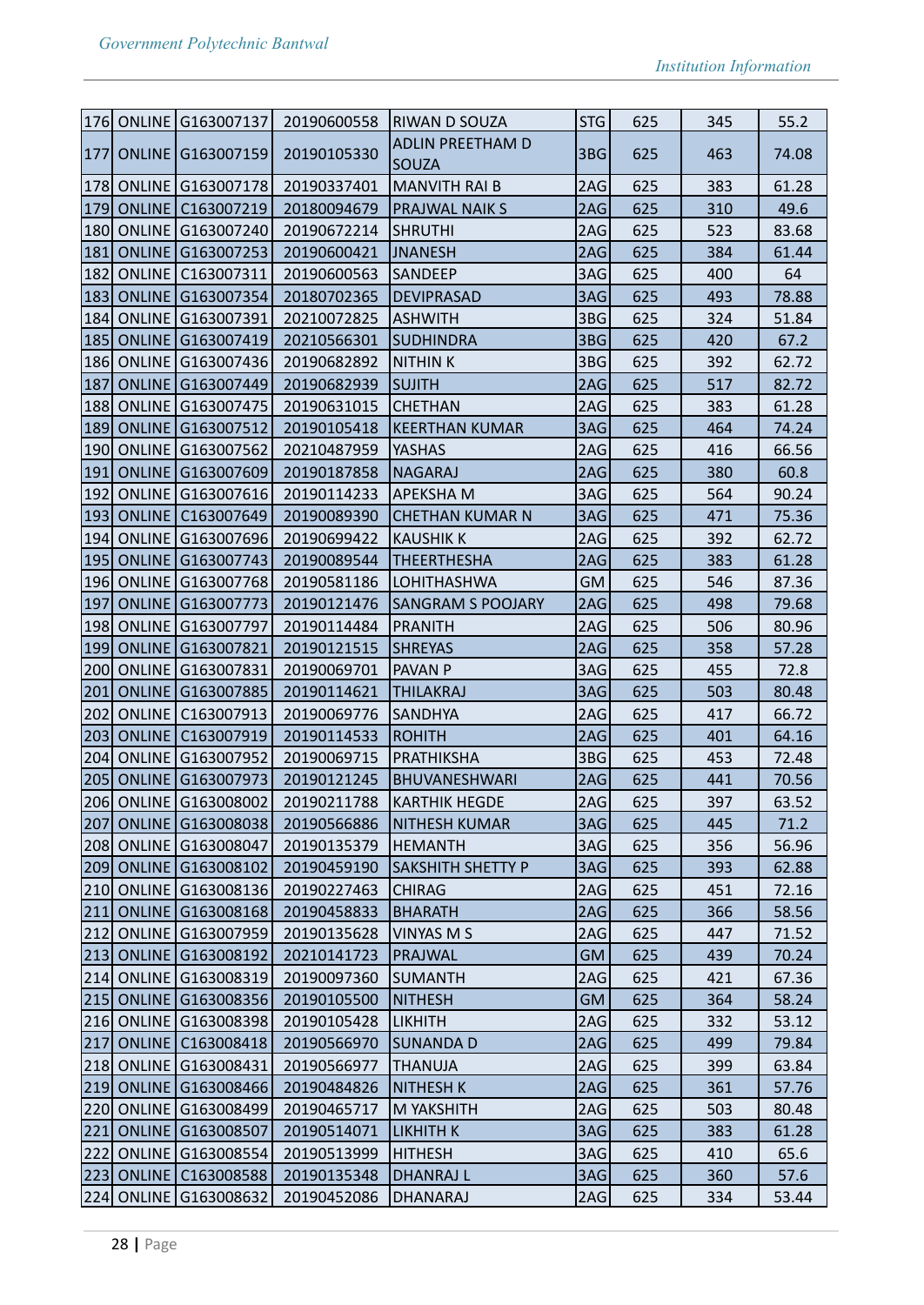| 225 | ONLINE G163008669        | 20190114270                       | <b>CHIRAG</b>          | 3AG            | 625 | 454 | 72.64 |
|-----|--------------------------|-----------------------------------|------------------------|----------------|-----|-----|-------|
| 226 | ONLINE   C163008759      | 20190170532                       | <b>MITHUN</b>          | 2AG            | 625 | 369 | 59.04 |
| 227 | ONLINE G163008817        | 20210373658                       | <b>DITHEJ</b>          | 2AG            | 625 | 442 | 70.72 |
| 228 | ONLINE G163008827        | 20190089454                       | MITHUN RAJ             | 2AG            | 625 | 465 | 74.4  |
| 229 | ONLINE G163008850        | 20190105498                       | <b>NISHANTH</b>        | 2AG            | 625 | 461 | 73.76 |
| 230 | ONLINE G163008854        | 20210566235                       | <b>PRAJWAL AMIN</b>    | 2AG            | 625 | 374 | 59.84 |
| 231 | ONLINE G163008889        | 20190600338                       | <b>AKASH</b>           | 2AG            | 625 | 399 | 63.84 |
| 232 | ONLINE G163008931        | 20190135613                       | <b>THEERTHESH K</b>    | 2AG            | 625 | 548 | 87.68 |
| 233 | ONLINE G163009033        | 20190508107                       | <b>SHRUTHESH K</b>     | 2AG            | 625 | 392 | 62.72 |
| 234 | ONLINE G163008913        | 20190643381                       | KIRANRAJ               | 3AG            | 625 | 367 | 58.72 |
| 235 | ONLINE G163009235        | 20190147583                       | <b>SUMANTH SHETTY</b>  | 3BG            | 625 | 475 | 76    |
|     | 236 ONLINE G163009785    | 20190575814                       | ASLESH B               | STG            | 625 | 538 | 86.08 |
| 237 | <b>ONLINE G163009826</b> | 20190491510                       | SHAILESH A             | <b>STG</b>     | 625 | 455 | 72.8  |
| 238 | ONLINE G163009855        | 20130553813                       | <b>JAYARAJA</b>        | <b>SCG</b>     | 625 | 413 | 66.08 |
| 239 | <b>ONLINE G163003046</b> | 20190170619                       | SHRAVYA                | <b>STG</b>     | 625 | 395 | 63.2  |
| 240 | ONLINE G163009897        | 20190310964                       | ASHWATH                | 1 <sub>G</sub> | 625 | 495 | 79.2  |
| 241 | ONLINE G163009930        | 20190491472                       | RANJAN D               | <b>SCG</b>     | 625 | 312 | 49.92 |
| 242 | ONLINE G163009950        | 20190121361                       | MAHAMMAD JUNED         | 2AG            | 625 | 393 | 62.88 |
| 243 | <b>ONLINE G163010047</b> | 20190491394                       | <b>MANEESH</b>         | 3AG            | 625 | 426 | 68.16 |
| 244 | ONLINE   C163010050      | 20190566734                       | ASHWITH                | <b>GM</b>      | 625 | 409 | 65.44 |
| 245 | <b>ONLINE C163010005</b> | 20190491309                       | <b>DITHESH K</b>       | 3AG            | 625 | 438 | 70.08 |
| 246 | ONLINE G163010022        | 20190484981                       | Y T DEEKSHITH KUMAR    | 2AG            | 625 | 394 | 63.04 |
| 247 | ONLINE G163010111        | 20190534247                       | <b>DEGUL B</b>         | <b>GM</b>      | 625 | 435 | 69.6  |
| 248 | ONLINE G163010140        | 20190491605                       | YASHWITH P             | 2AG            | 625 | 444 | 71.04 |
| 249 | <b>ONLINE G163010208</b> | 20190507918                       | <b>BHAVYA P</b>        | 2BG            | 625 | 420 | 67.2  |
| 250 | ONLINE G163010096        | 20210369271                       | MOHAMMED SUHAIL        | 3AG            | 625 | 477 | 76.32 |
| 251 | ONLINE G163010251        | 20190458995                       | LIKHITHA B V           | 3AG            | 625 | 407 | 65.12 |
| 252 | ONLINE   C163010275      | 20190097275                       | <b>KIRAN</b>           | 2BG            | 625 | 409 | 65.44 |
| 253 | ONLINE G163010331        | 20210072899                       | PRATHVI                | 3AG            | 625 | 461 | 73.76 |
| 254 | ONLINE G163010350        | 20190163009                       | YATHISH M              | 3AG            | 625 | 474 | 75.84 |
|     | 255 ONLINE G163010317    | 20180478071                       | <b>NAVEEN</b>          | 2AG            | 625 | 529 | 84.64 |
|     |                          | 256 ONLINE C163010370 20190114359 | KARTHIK                | 2AG            | 625 | 527 | 84.32 |
| 257 | ONLINE G163010414        | 20210509089                       | THIRTHESH T M          | 3AG            | 625 | 389 | 62.24 |
|     | 258 ONLINE G163010451    | 20190562108                       | BHAVISH                | 3AG            | 625 | 369 | 59.04 |
| 259 | <b>ONLINE G163010484</b> | 20190600341                       | AKSHAY KUMAR           | 3AG            | 625 | 449 | 71.84 |
|     | 260 ONLINE G163010515    | 20190114205                       | ABHISHEK N             | 2AG            | 625 | 500 | 80    |
| 261 | ONLINE G163010555        | 20190080710                       | <b>DURGAPRASAD</b>     | 3AG            | 625 | 383 | 61.28 |
|     | 262 ONLINE G163010562    | 20210566319                       | <b>VINAY RAO</b>       | 2AG            | 625 | 388 | 62.08 |
|     | 263 ONLINE C163010507    | 20190121396                       | <b>NITHESH</b>         | 2AG            | 625 | 395 | 63.2  |
|     | 264 ONLINE G163010588    | 20190581087                       | <b>CHETHAN</b>         | 2AG            | 625 | 411 | 65.76 |
|     | 265 ONLINE C163010636    | 20180600458                       | ABHISHEK               | <b>GM</b>      | 625 | 465 | 74.4  |
|     | 266 ONLINE G163010655    | 20210416715                       | <b>SHREYAS</b>         | 2AG            | 625 | 389 | 62.24 |
| 267 | ONLINE G163010686        | 20190227413                       | <b>AKHIL SHETTY</b>    | 2AG            | 625 | 344 | 55.04 |
|     | 268 ONLINE G163010697    | 20190600432                       | <b>KAUSHIK KUMAR T</b> | 3BG            | 625 | 359 | 57.44 |
|     | 269 ONLINE G163010736    | 20170147831                       | SANTHOSH KUMAR         | 2AG            | 625 | 373 | 59.68 |
| 270 | ONLINE G163010762        | 20190459140                       | <b>PRATHAM RAJ B</b>   | 2AG            | 625 | 327 | 52.32 |
| 271 | ONLINE G163010830        | 20170186736                       | SUJITH                 | 2AG            | 625 | 412 | 65.92 |
|     | 272 ONLINE G163010859    | 20190135599                       | SRUJAN RAJ             | 2AG            | 625 | 329 | 52.64 |
| 273 | ONLINE G163008547        | 20180699559                       | JNANESH M              | 2AG            | 625 | 425 | 68    |
|     | 274 ONLINE G163011017    | 20190600473                       | <b>MANVITH</b>         | 2AG            | 625 | 367 | 58.72 |
|     |                          |                                   |                        |                |     |     |       |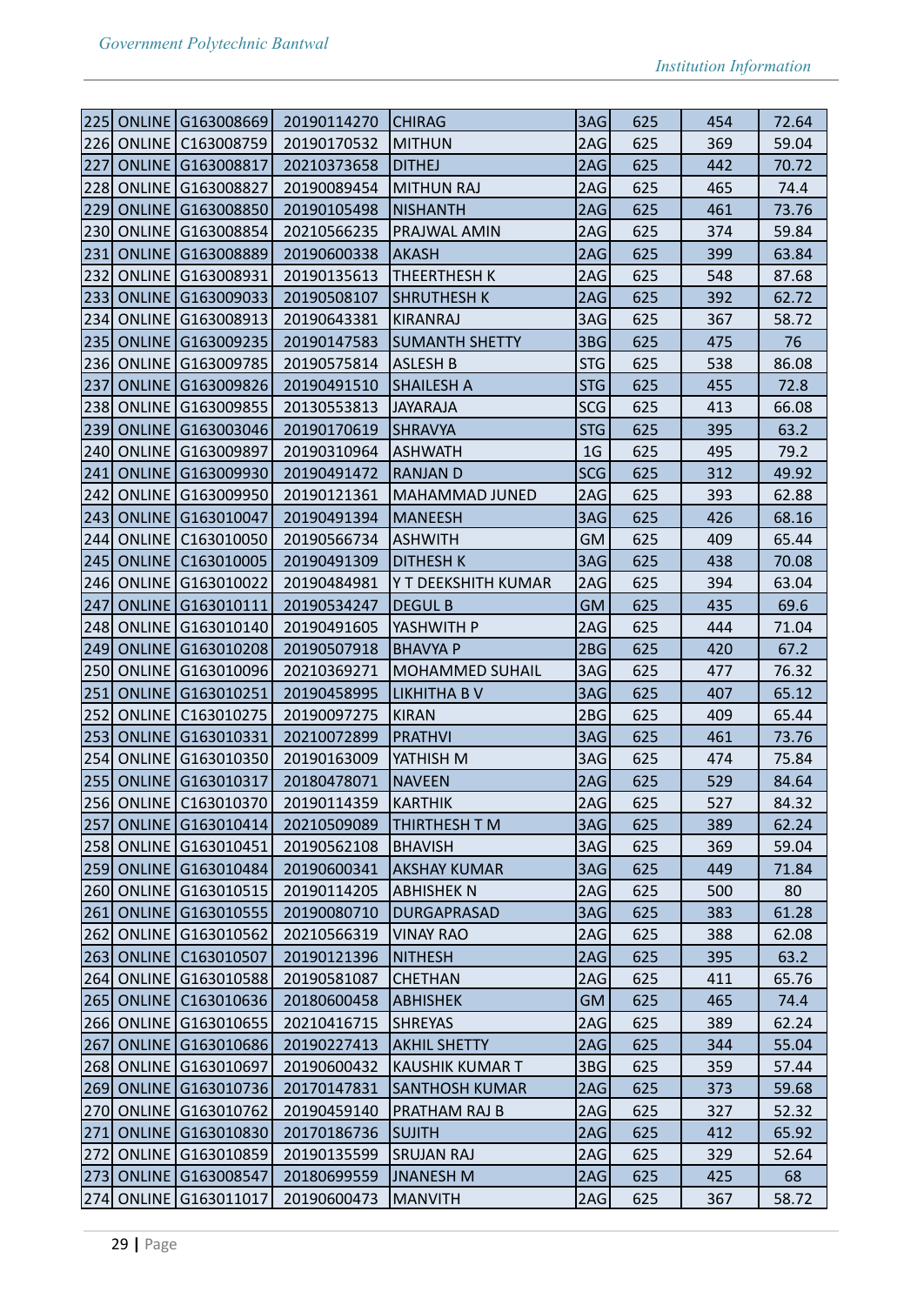|       |                   | 275 ONLINE G163011033    | 20190600591                       | <b>THAKSHAN M</b>        | 2AG            | 625 | 346 | 55.36 |
|-------|-------------------|--------------------------|-----------------------------------|--------------------------|----------------|-----|-----|-------|
|       |                   | 276 ONLINE   C163011561  | 20190097373                       | <b>VIJETH</b>            | STG            | 625 | 398 | 63.68 |
| 277   |                   | <b>ONLINE G163011584</b> | 20180189030                       | PUNEETH                  | 1 <sub>G</sub> | 625 | 386 | 61.76 |
| 278   |                   | ONLINE G163011603        | 20190178546                       | LOHITH                   | <b>STG</b>     | 625 | 424 | 67.84 |
| 279   |                   | <b>ONLINE G163011618</b> | 20190128346                       | HARSHITH                 | <b>SCG</b>     | 625 | 414 | 66.24 |
|       |                   | 280 ONLINE G163011619    | 20190128416                       | MANISH K                 | <b>SCG</b>     | 625 | 302 | 48.32 |
| 281   |                   | <b>ONLINE G163011644</b> | 20190114514                       | RAKSHITH                 | 2AG            | 625 | 393 | 62.88 |
| 282   |                   | <b>ONLINE G163011663</b> | 20190114341                       | <b>HITHESH</b>           | 2AG            | 625 | 358 | 57.28 |
| 283   |                   | <b>ONLINE C163005272</b> | 20190452056                       | <b>CHARAN KUMAR</b>      | 3AG            | 625 | 423 | 67.68 |
| 284   |                   | ONLINE   C163011702      | 20190114249                       | BHARATHRAJ               | 3AG            | 625 | 486 | 77.76 |
| 285   |                   | ONLINE G163003510        | 20190170544                       | <b>NIKHIL KUMAR</b>      | 2AG            | 625 | 352 | 56.32 |
|       |                   | 286 ONLINE G163011726    | 20190114469                       | PRADEEP                  | GM             | 625 | 404 | 64.64 |
| 287   |                   | ONLINE G163011776        | 20190699429                       | <b>KUSHIRAJ M</b>        | 2AG            | 625 | 450 | 72    |
|       | <b>288 ONLINE</b> | C163011793               | 20190484828                       | NITHIN KUMAR K T         | 2AG            | 625 | 457 | 73.12 |
| 289   |                   | ONLINE G163011811        | 20190484664                       | <b>AVINASH M N</b>       | 2AG            | 625 | 371 | 59.36 |
| 290   |                   | ONLINE G163011892        | 20190288774                       | PAVAN N BHANDARY         | 2AG            | 625 | 395 | 63.2  |
| 291   |                   | ONLINE G163011911        | 20190135616                       | <b>THUSHAR</b>           | 3AG            | 625 | 444 | 71.04 |
| 292   |                   | <b>ONLINE G163011932</b> | 20190668078                       | NIRANJANA                | GM             | 625 | 498 | 79.68 |
| 293   |                   | ONLINE G163011836        | 20210696424                       | <b>DEEPAK</b>            | 2AG            | 625 | 423 | 67.68 |
|       |                   | 294 ONLINE G163008645    | 20190513998                       | <b>HITHESH</b>           | 2AG            | 625 | 571 | 91.36 |
| 295   |                   | ONLINE G163012082        | 20190114335                       | HARSHITH K               | 2AG            | 625 | 472 | 75.52 |
|       |                   | 296 ONLINE G163012127    | 20190600374                       | <b>CHETHAN T</b>         | 2AG            | 625 | 394 | 63.04 |
| 297   |                   | ONLINE   C163012257      | 20200132404                       | ABHILASH                 | 2AG            | 625 | 408 | 65.28 |
| 298   |                   | ONLINE G163012310        | 20190424231                       | AKHIL                    | 2AG            | 625 | 371 | 59.36 |
| 299   |                   | ONLINE G163012376        | 20190121592                       | <b>VINEETH</b>           | <b>GM</b>      | 625 | 337 | 53.92 |
|       |                   | 300 ONLINE G163012441    | 20190581396                       | YATHIN                   | 2AG            | 625 | 390 | 62.4  |
| 301   |                   | <b>ONLINE G163012628</b> | 20210487834                       | <b>MAHAMMAD MUSTHAFA</b> | 2BG            | 625 | 307 | 49.12 |
| 302   |                   | ONLINE G163012702        | 20190114273                       | <b>CHITHRASHREE</b>      | 2AG            | 625 | 389 | 62.24 |
| 303   |                   | ONLINE G163012793        | 20190459130                       | <b>PRAJNESH J S</b>      | <b>GM</b>      | 625 | 296 | 47.36 |
|       |                   | 304 ONLINE G163012890    | 20190114559                       | SHASHANKA                | <b>STG</b>     | 625 | 408 | 65.28 |
|       |                   | 305 ONLINE G163012905    | 20190089423                       | <b>HRITHIK K</b>         | SCG            | 625 | 375 | 60    |
|       |                   |                          | 306 ONLINE G163012919 20210562329 | PAWAN                    | STG            | 625 | 415 | 66.4  |
|       |                   | 307 ONLINE G163012926    | 20190667808                       | <b>ABHISHEK</b>          | STG            | 625 | 319 | 51.04 |
|       |                   | 308 ONLINE G163012943    | 20190413025                       | DHANUSH SHETTY           | SCG            | 625 | 437 | 69.92 |
|       |                   | 309 ONLINE G163012960    | 20210125867                       | SANKSHITH                | STG            | 625 | 440 | 70.4  |
|       |                   | 310 ONLINE G163001229    | 20200434652                       | SUSHMITH SHETTY          | SCG            | 500 | 342 | 68.4  |
| $311$ |                   | ONLINE   C163013048      | 20170551597                       | LIKHITH                  | 1 <sub>G</sub> | 625 | 405 | 64.8  |
|       |                   | 312 ONLINE C163013012    | 20190581138                       | <b>GOWTHAM K</b>         | 3BG            | 625 | 353 | 56.48 |
|       |                   | 313 ONLINE G163013070    | 20190556865                       | <b>SWASTHIK RAI</b>      | 3BG            | 625 | 420 | 67.2  |
|       |                   | 314 ONLINE G163013089    | 20190556656                       | <b>DEEPAK</b>            | 2AG            | 625 | 422 | 67.52 |
|       |                   | 315 ONLINE G163013104    | 20190196463                       | <b>AVINASH</b>           | 3AG            | 625 | 425 | 68    |
|       |                   | 316 ONLINE G163013178    | 20190514175                       | NIKETHAN N KARKERA       | 2AG            | 625 | 481 | 76.96 |
|       |                   | 317 ONLINE G163013111    | 20210404068                       | SUDEEP ACHARYA           | 3AG            | 625 | 458 | 73.28 |
|       |                   | 318 ONLINE G163007148    | 20190337483                       | SUMAN                    | 3BG            | 625 | 387 | 61.92 |
|       |                   | 319 ONLINE G163013233    | 20190178585                       | RANJITH KUMAR            | 2AG            | 625 | 356 | 56.96 |
|       |                   | 320 ONLINE G163013239    | 20190178520                       | JNANESH                  | 3BG            | 625 | 397 | 63.52 |
| 321   |                   | ONLINE G163013292        | 20180692092                       | SHRINIDHI P M            | 3AG            | 625 | 484 | 77.44 |
|       |                   | 322 ONLINE G163013281    | 20190635720                       | YATHISHA                 | 2AG            | 625 | 489 | 78.24 |
|       |                   | 323 ONLINE G163013468    | 20190682858                       | <b>HRUTHIK N</b>         | 2AG            | 625 | 397 | 63.52 |
|       |                   | 324 ONLINE G163013433    | 20190478251                       | SHARATH KUMAR M          | 2AG            | 625 | 511 | 81.76 |
|       |                   |                          |                                   |                          |                |     |     |       |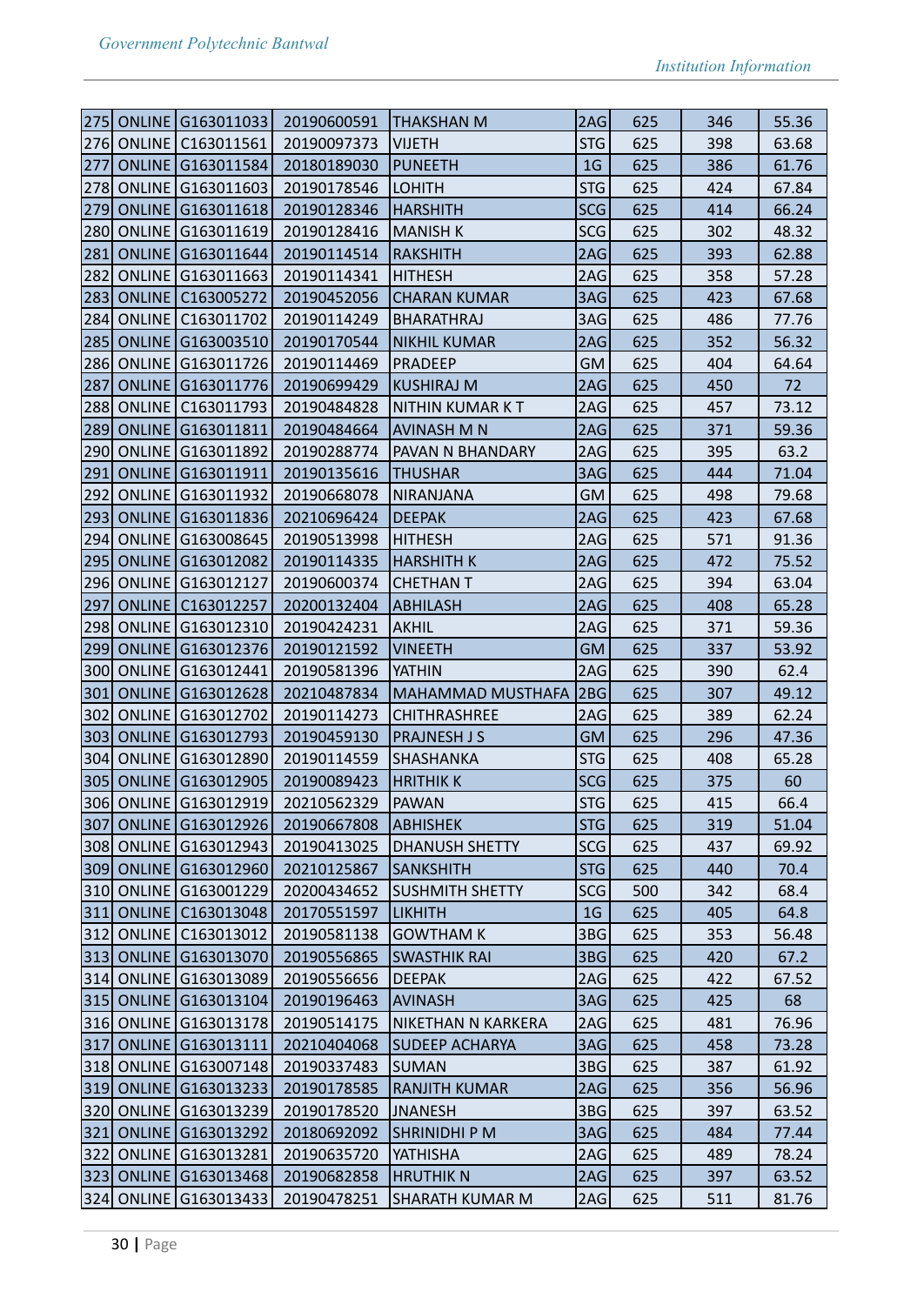| $ 325 $ |               | <b>ONLINE G163013570</b>   | 20190831648 | <b>H R GAGAN</b>                         | 3AG        | 625 | 500 | 80    |
|---------|---------------|----------------------------|-------------|------------------------------------------|------------|-----|-----|-------|
|         |               | 326 ONLINE C163013613      | 20210585179 | <b>HEMANTH</b>                           | 3AG        | 625 | 433 | 69.28 |
| 327     |               | <b>ONLINE   C163013629</b> | 20210585161 | <b>DINAKARA</b>                          | 3AG        | 625 | 311 | 49.76 |
| 328     |               | ONLINE G163013655          | 20190097335 | RYNAL PRAJWAL LOBO                       | 3AG        | 625 | 508 | 81.28 |
|         |               | 329 ONLINE C163013709      | 20190080775 | LAVAN H T                                | 3AG        | 625 | 443 | 70.88 |
|         |               | 330 ONLINE G163013738      | 20170205519 | RAHUL                                    | 3AG        | 625 | 417 | 66.72 |
| 331     | <b>ONLINE</b> | C163013757                 | 20190699477 | <b>MAHESHA M</b>                         | 2AG        | 625 | 254 | 40.64 |
|         |               | 332 ONLINE G163013769      | 20200837927 | <b>SHRAVAN LAXMAN</b><br><b>BHANDARI</b> | 3BG        | 625 | 431 | 68.96 |
|         |               | 333 ONLINE   C163013860    | 4067073     | PAVAN KUMAR                              | 2AG        | 625 | 429 | 68.64 |
|         |               | 334 ONLINE G163013913      | 20210101757 | <b>MANISH U S</b>                        | <b>GM</b>  | 625 | 336 | 53.76 |
|         |               | 335 ONLINE G163014006      | 20190491330 | <b>GOWRI SHANKARA</b>                    | 2AG        | 625 | 405 | 64.8  |
|         |               | 336 ONLINE   C163014061    | 20190392446 | <b>KARTHIK</b>                           | 3BG        | 625 | 551 | 88.16 |
| 337     |               | <b>ONLINE G163008927</b>   | 20210187832 | <b>AARON YOUNEL DSOUZA</b>               | <b>STG</b> | 625 | 389 | 62.24 |
|         |               | 338 ONLINE C163014233      | 20190114401 | <b>MANISH B</b>                          | <b>SCG</b> | 625 | 446 | 71.36 |
|         |               | 339 ONLINE G163014256      | 20190643517 | <b>SHARATH</b>                           | <b>SCG</b> | 625 | 502 | 80.32 |
|         |               | 340 ONLINE G163004027      | 20190121381 | NARENDRA                                 | <b>STG</b> | 625 | 420 | 67.2  |
| 341     |               | <b>ONLINE C163014291</b>   | 20190643515 | <b>SHAILESH</b>                          | <b>STG</b> | 625 | 460 | 73.6  |
| 342     |               | ONLINE   G163014292        | 20180302226 | <b>ASHWIN S AMIN</b>                     | <b>SCG</b> | 625 | 362 | 57.92 |
| 343     |               | ONLINE G163014314          | 20170621927 | <b>MAHAMMAD SHAKIR</b>                   | 2AG        | 625 | 473 | 75.68 |
|         |               | 344 ONLINE G163014331      | 20170087717 | <b>MAHAMMAD AFRID</b>                    | 3BG        | 625 | 498 | 79.68 |
|         |               | 345 ONLINE C163014336      | 20190458949 | JAGADEESHA K                             | 2AG        | 625 | 436 | 69.76 |
|         |               | 346 ONLINE G163014466      | 20200688580 | <b>SHREE RAJ</b>                         | 2AG        | 625 | 371 | 59.36 |
| 347     |               | <b>ONLINE G163014531</b>   | 20190478102 | <b>DEEKSHITH N</b>                       | 2BG        | 625 | 396 | 63.36 |
| 348     |               | <b>ONLINE G163014568</b>   | 20190128343 | <b>HARISH</b>                            | 2BG        | 625 | 390 | 62.4  |
| $ 349 $ |               | ONLINE G163014586          | 20190097349 | <b>SHIVAPRASAD</b>                       | 2AG        | 625 | 366 | 58.56 |
|         |               | 350 ONLINE G163014675      | 20190121382 | <b>NAVEEN KIRAN</b><br><b>RODRIGUES</b>  | 3AG        | 625 | 424 | 67.84 |
|         |               | 351 ONLINE G163014695      | 20190121442 | <b>RANJITH K</b>                         | 2AG        | 625 | 452 | 72.32 |
| 352     |               | ONLINE G163014753          | 20210413108 | <b>SUJITH</b>                            | 2AG        | 625 | 420 | 67.2  |
|         |               | 353 ONLINE C163014856      | 20180581089 | RAKSHITH                                 | <b>GM</b>  | 625 | 432 | 69.12 |
|         |               | 354 ONLINE G163014869      | 20190080770 | KUMUDAKSHA                               | <b>GM</b>  | 625 | 392 | 62.72 |
|         |               | 355 ONLINE   C163014897    | 20190566907 | <b>RAKSHITH</b>                          | 3AG        | 625 | 371 | 59.36 |
|         |               | 356 ONLINE C163014930      | 20190699590 | <b>VINEETH KUMAR P</b>                   | 2AG        | 625 | 387 | 61.92 |
|         |               | 357 ONLINE G163014972      | 20190121559 | SWAROOP ACHARYA                          | 2AG        | 625 | 347 | 55.52 |
|         |               | 358 ONLINE G163015075      | 20180595374 | <b>MOHAMMAD JUNAID</b>                   | 2BG        | 625 | 414 | 66.24 |
|         |               | 359 ONLINE G163015341      | 20170140792 | PRAJWAL                                  | 2AG        | 625 | 318 | 50.88 |
|         |               | 360 ONLINE G163015400      | 20190188040 | <b>SUJITH</b>                            | 3AG        | 625 | 454 | 72.64 |
|         |               | 361 OFFLINE G163A21001     | 20190581087 | <b>CHETHAN</b>                           | 2AG        | 625 | 389 | 62.24 |
|         |               | 362 OFFLINE G163A21002     | 20190121442 | RANJITH K                                | GM         | 625 | 392 | 62.72 |
|         |               | 363 OFFLINE G163A21003     | 20190600470 | <b>MANISH</b>                            | 2AG        | 625 | 348 | 55.68 |
|         |               | 364 OFFLINE G163A21004     | 20190600432 | <b>KAUSHIK KUMAR T</b>                   | 2AG        | 625 | 373 | 59.68 |
|         |               | 365 OFFLINE G163A21005     | 20190695830 | <b>DARSHAN</b>                           | 2AG        | 625 | 408 | 65.28 |
|         |               | 366 OFFLINE G163A21006     | 20210582022 | <b>KIRAN KUMAR</b>                       | STG        | 625 | 349 | 55.84 |
|         |               | 367 OFFLINE G163A21007     | 20190196528 | <b>KARTHIK V S</b>                       | 2AG        | 625 | 444 | 71.04 |
|         |               | 368 OFFLINE G163A21008     | 20190600558 | RIWAN D SOUZA                            | 3BG        | 625 | 324 | 51.84 |
|         |               | 369 OFFLINE G163A21009     | 20190672219 | <b>SUJAL H</b>                           | 2AG        | 625 | 333 | 53.28 |
|         |               | 370 OFFLINE G163A21010     | 20180585905 | PAVAN KUMAR                              | 2AG        | 625 | 355 | 56.8  |
|         |               | 371 OFFLINE G163A21011     | 20190187855 | <b>MOKSHITH</b>                          | 2AG        | 625 | 457 | 73.12 |
|         |               | 372 OFFLINE G163A21012     | 20190566758 | DARSHAN                                  | 2AG        | 625 | 361 | 57.76 |
|         |               |                            |             |                                          |            |     |     |       |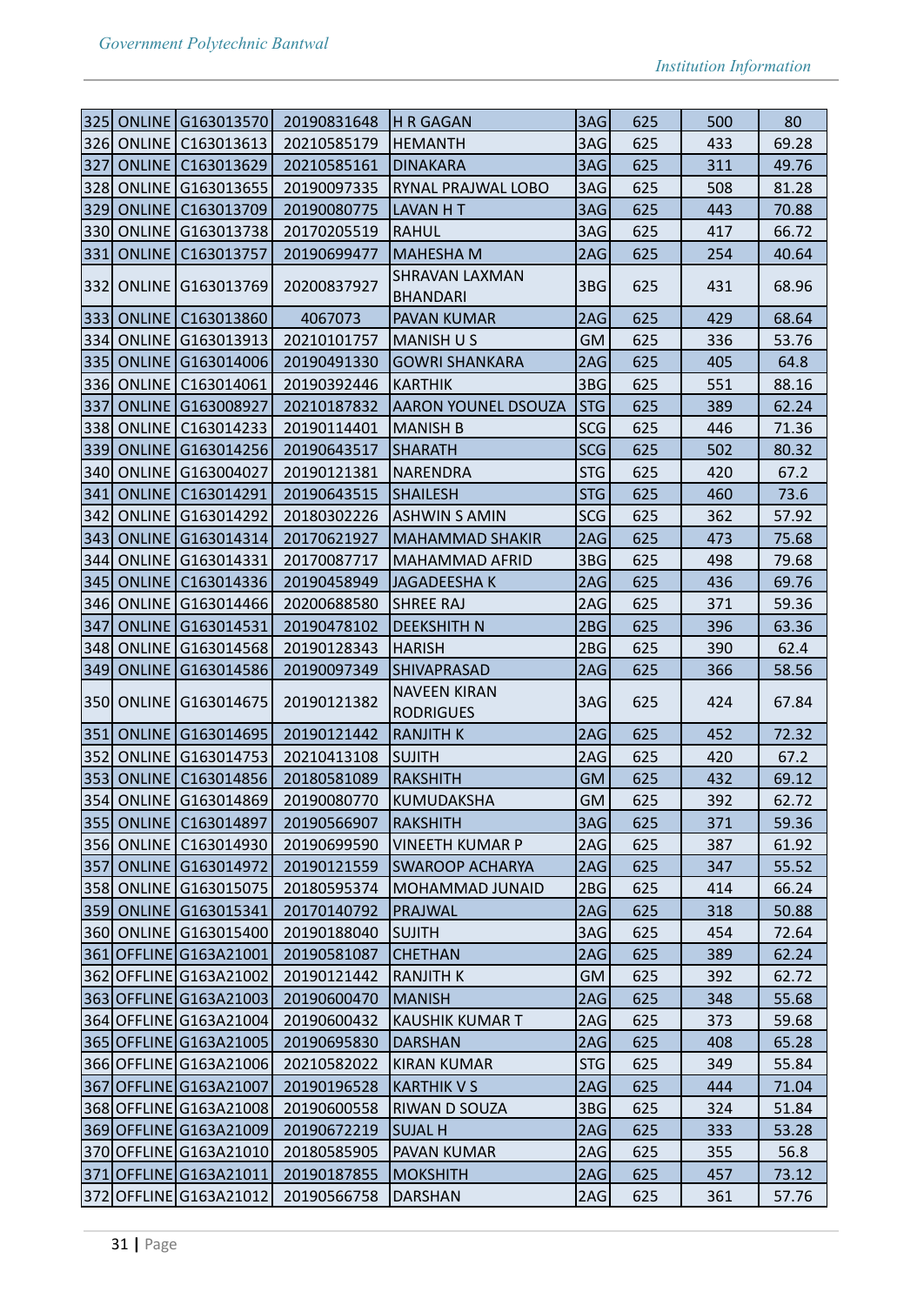| 373 OFFLINE G163A21013 20190170629 |                                    | <b>SUDARSHAN</b>       | STG             | 625 | 405 | 64.8  |
|------------------------------------|------------------------------------|------------------------|-----------------|-----|-----|-------|
| 374 OFFLINE G163A21014             | 20190668166                        | <b>SANDESH</b>         | 2AG             | 625 | 454 | 72.64 |
| 375 OFFLINE G163A21015             | 20190170488                        | <b>GUNAKARA J</b>      | 2AG             | 625 | 333 | 53.28 |
| 376 OFFLINE G163A21016             | 20190337401                        | <b>MANVITH RAI B</b>   | 3BG             | 625 | 392 | 62.72 |
| 377 OFFLINE G163A21017             | 20190566821                        | <b>KEVIN MORAS</b>     | 3BG             | 625 | 374 | 59.84 |
| 378 OFFLINE G163A21018             | 20190566886                        | <b>NITHESH KUMAR</b>   | 2AG             | 625 | 366 | 58.56 |
| 379 OFFLINE G163A21019             | 20190631039                        | KESHAVA                | 2AG             | 625 | 408 | 65.28 |
| 380 OFFLINE G163A21020             | 20210566301                        | <b>SUDHINDRA</b>       | 2AG             | 625 | 380 | 60.8  |
| 381 OFFLINE G163A21021             | 20190643517                        | <b>SHARATH</b>         | 2AG             | 625 | 436 | 69.76 |
| 382 OFFLINE G163A21022             | 20190643564                        | YAKSHITH               | 2AG             | 625 | 310 | 49.6  |
| 383 OFFLINE G163A21023             | 20190699429                        | <b>KUSHIRAJ M</b>      | 2AG             | 625 | 395 | 63.2  |
| 384 OFFLINE G163A21024             | 20180302226                        | ASHWIN S AMIN          | 2AG             | 625 | 371 | 59.36 |
| 385 OFFLINE G163A21025             | 20190513985                        | <b>GOWTHAM</b>         | 3AG             | 625 | 457 | 73.12 |
| 386 OFFLINE G163A21026             | 20190643514                        | <b>SHAILESH</b>        | 2AG             | 625 | 360 | 57.6  |
| 387 OFFLINE G163A21027             | 20190135348                        | <b>DHANRAJ L</b>       | <b>STG</b>      | 625 | 384 | 61.44 |
| 388 OFFLINE G163A21028             | 20190187764                        | <b>CHARAN</b>          | 2AG             | 625 | 442 | 70.72 |
| 389 OFFLINE G163A21029             | 20190458835                        | <b>BHAVANEESH N</b>    | 3AG             | 625 | 436 | 69.76 |
| 390 OFFLINE G163A21030             | 20190187927                        | <b>RAKESH</b>          | 2AG             | 625 | 426 | 68.16 |
| 391 OFFLINE G163A21031             | 20190114249                        | <b>BHARATHRAJ</b>      | <b>STG</b>      | 625 | 424 | 67.84 |
| 392 OFFLINE G163A21032             | 20190114469                        | <b>PRADEEP</b>         | 2AG             | 625 | 371 | 59.36 |
| 393 OFFLINE G163A21033             | 20190114401                        | <b>MANISH B</b>        | <b>STG</b>      | 625 | 389 | 62.24 |
| 394 OFFLINE G163A21034             | 20190114645                        | <b>VIKRAM B</b>        | 2AG             | 625 | 376 | 60.16 |
| 395 OFFLINE G163A21035             | 20180189030                        | PUNEETH                | 3AG             | 625 | 423 | 67.68 |
| 396 OFFLINE G163A21036             | 20190114217                        | AKHILESH               | 2AG             | 625 | 394 | 63.04 |
| 397 OFFLINE G163A21037             | 20190114236                        | <b>ASHWATH</b>         | 2AG             | 625 | 349 | 55.84 |
| 398 OFFLINE G163A21038             | 20170205519                        | RAHUL                  | 2AG             | 625 | 429 | 68.64 |
| 399 OFFLINE G163A21039             | 20190114220                        | AKSHAY P               | 2AG             | 625 | 372 | 59.52 |
| 400 OFFLINE G163A21040             | 20190114633                        | <b>VARUN</b>           | 2AG             | 625 | 398 | 63.68 |
| 401 OFFLINE G163A21041             | 20190399735                        | SHRAVAN KUMAR          | 2AG             | 625 | 326 | 52.16 |
| 402 OFFLINE G163A21042             | 20190643289                        | <b>ANISH</b>           | 2AG             | 625 | 372 | 59.52 |
| 403 OFFLINE G163A21043             | 20190135628                        | <b>VINYAS M S</b>      | 3AG             | 625 | 356 | 56.96 |
|                                    | 404 OFFLINE G163A21044 20210585264 | UTTHAM KUMAR           | 2AG             | 625 | 361 | 57.76 |
| 405 OFFLINE G163A21045             | 20170186736                        | <b>SUJITH</b>          | 2AG             | 625 | 329 | 52.64 |
| 406 OFFLINE G163A21046             | 20190170532                        | MITHUN                 | STG             | 625 | 345 | 55.2  |
| 407 OFFLINE G163A21047             | 20190581138                        | <b>GOWTHAM K</b>       | STG             | 625 | 408 | 65.28 |
| 408 OFFLINE G163A21048             | 20190114466                        | <b>POORNESH</b>        | 2AG             | 625 | 363 | 58.08 |
| 409 OFFLINE G163A21049             | 20190097348                        | SAYIRAJ R SALYAN       | 2AG             | 625 | 374 | 59.84 |
| 410 OFFLINE G163A21050             | 20190452056                        | <b>CHARAN KUMAR</b>    | STG             | 625 | 398 | 63.68 |
| 411 OFFLINE G163A21051             | 20190069834                        | <b>SUJAN</b>           | 2AG             | 625 | 420 | 67.2  |
| 412 OFFLINE G163A21052             | 20200688580                        | <b>SHREE RAJ</b>       | 2AG             | 625 | 366 | 58.56 |
| 413 OFFLINE G163A21053             | 20190631015                        | <b>CHETHAN</b>         | 2AG             | 625 | 392 | 62.72 |
| 414 OFFLINE G163A21054             | 20190508107                        | SHRUTHESH K            | 3AG             | 625 | 367 | 58.72 |
| 415 OFFLINE G163A21055             | 20190478223                        | RAKSHITH K             | 3AG             | 625 | 395 | 63.2  |
| 416 OFFLINE G163A21056             | 20190089390                        | <b>CHETHAN KUMAR N</b> | STG             | 625 | 413 | 66.08 |
| 417 OFFLINE G163A21057             | 20190424231                        | <b>AKHIL</b>           | 2AG             | 625 | 371 | 59.36 |
| 418 OFFLINE G163A21058             |                                    |                        | 3B <sub>G</sub> |     | 337 | 53.92 |
| 419 OFFLINE G163A21059             | 20190121592                        | <b>VINEETH</b>         |                 | 625 |     |       |
|                                    | 20190575814                        | ASLESH B               | <b>GM</b>       | 625 | 409 | 65.44 |
| 420 OFFLINE G163A21060             | 20190170544                        | NIKHIL KUMAR           | 2AG             | 625 | 393 | 62.88 |
| 421 OFFLINE G163A21061             | 20180661965                        | <b>DEEKSHITH</b>       | 2AG             | 625 | 452 | 72.32 |
| 422 OFFLINE G163A21062             | 20190581396                        | YATHIN                 | 2AG             | 625 | 390 | 62.4  |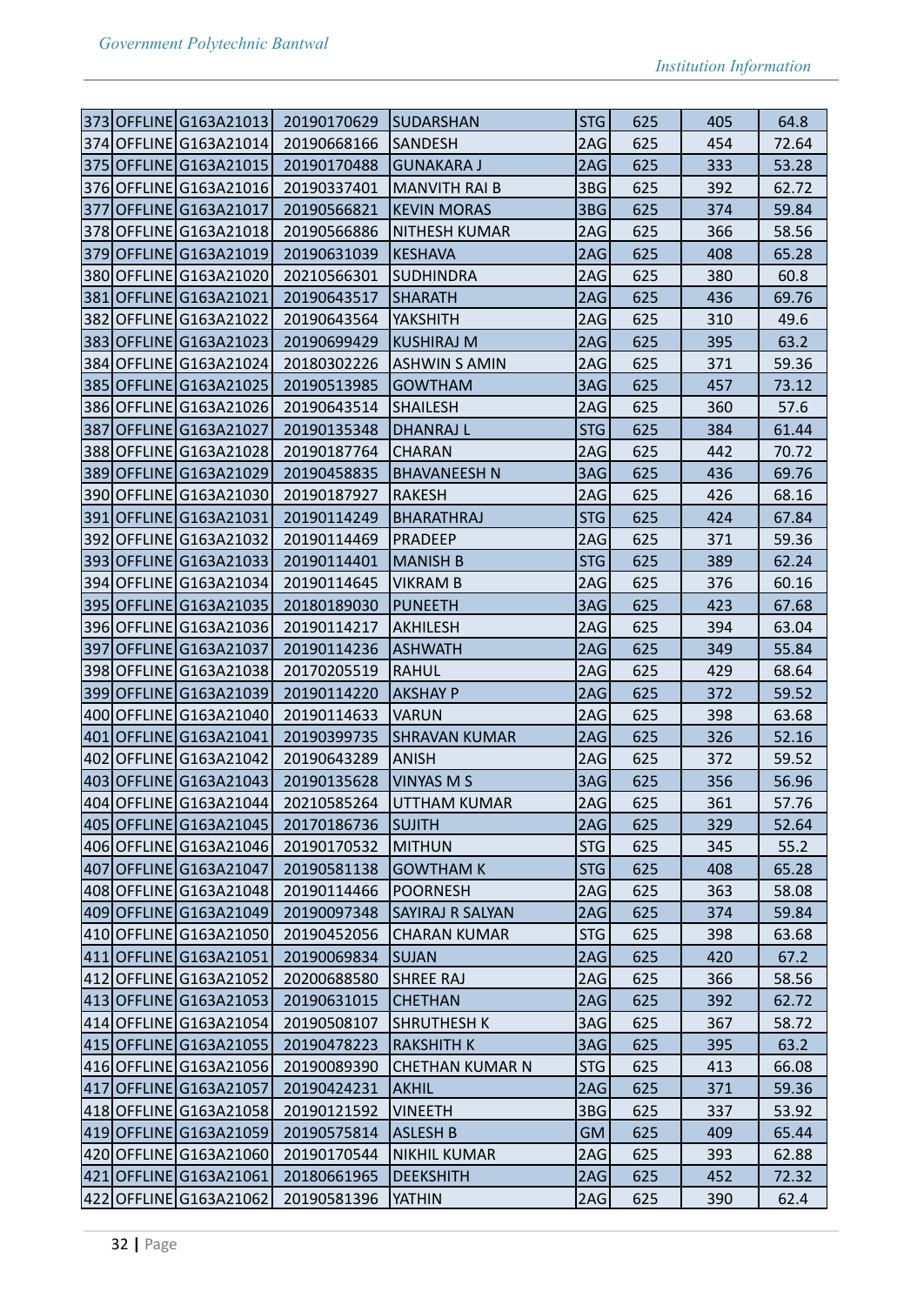| 423 OFFLINE G163A21063             | 20190114263 | CHARAN KUMAR           | 2AG             | 625 | 350 | 56    |
|------------------------------------|-------------|------------------------|-----------------|-----|-----|-------|
| 424 OFFLINE G163A21064             | 20190114298 | <b>DHANUSH</b>         | 2AG             | 625 | 395 | 63.2  |
| 425 OFFLINE G163A21065             | 20190105322 | <b>ABHISHEK M</b>      | 2AG             | 625 | 390 | 62.4  |
| 426 OFFLINE G163A21066             | 20190600327 | ABHIJITH M             | 2AG             | 625 | 337 | 53.92 |
| 427 OFFLINE G163A21067             | 20200434652 | <b>SUSHMITH SHETTY</b> | 3BG             | 625 | 353 | 56.48 |
| 428 OFFLINE G163A21068             | 20210416715 | <b>SHREYAS</b>         | 2AG             | 625 | 344 | 55.04 |
| 429 OFFLINE G163A21069             | 20190105428 | <b>LIKHITH</b>         | 2AG             | 625 | 361 | 57.76 |
| 430 OFFLINE G163A21070             | 20190114205 | <b>ABHISHEK N</b>      | 2AG             | 625 | 395 | 63.2  |
| 431 OFFLINE G163A21071             | 20210416745 | YAKSHITH               | 2AG             | 625 | 384 | 61.44 |
| 432 OFFLINE G163A21072             | 20190600591 | THAKSHAN M             | 2AG             | 625 | 346 | 55.36 |
| 433 OFFLINE G163A21073             | 20190600473 | <b>MANVITH</b>         | 2AG             | 625 | 367 | 58.72 |
| 434 OFFLINE G163A21074             | 20190562108 | <b>BHAVISH</b>         | 3AG             | 625 | 383 | 61.28 |
| 435 OFFLINE G163A21075             | 20190105418 | <b>KEERTHAN KUMAR</b>  | 2AG             | 625 | 383 | 61.28 |
| 436 OFFLINE G163A21076             | 20190337320 | AJAY L K               | <b>GM</b>       | 625 | 408 | 65.28 |
| 437 OFFLINE G163A21077             | 20190668237 | <b>SINCHAN B</b>       | 3AG             | 625 | 425 | 68    |
| 438 OFFLINE G163A21078             | 20190667980 | <b>KISHAN</b>          | 2AG             | 625 | 443 | 70.88 |
| 439 OFFLINE G163A21079             | 20190114270 | <b>CHIRAG</b>          | 2AG             | 625 | 369 | 59.04 |
| 440 OFFLINE G163A21080             | 20190600421 | <b>JNANESH</b>         | 2AG             | 625 | 383 | 61.28 |
| 441 OFFLINE G163A21081             | 20190600338 | AKASH                  | 2AG             | 625 | 399 | 63.84 |
| 442 OFFLINE G163A21082             | 20190600563 | <b>SANDEEP</b>         | STG             | 625 | 369 | 59.04 |
| 443 OFFLINE G163A21083             | 20190699422 | <b>KAUSHIK K</b>       | 2AG             | 625 | 358 | 57.28 |
| 444 OFFLINE G163A21084             | 20190288554 | <b>ABISHEK</b>         | 2AG             | 625 | 305 | 48.8  |
| 445 OFFLINE G163A21085             | 20170147831 | <b>SANTHOSH KUMAR</b>  | 2AG             | 625 | 327 | 52.32 |
| 446 OFFLINE G163A21086             | 20190114301 | <b>DHANVITH</b>        | 2AG             | 625 | 388 | 62.08 |
| 447 OFFLINE G163A21087             | 20210141723 | PRAJWAL                | 2AG             | 625 | 332 | 53.12 |
| 448 OFFLINE G163A21088             | 20190135613 | THEERTHESH K           | 2AG             | 625 | 392 | 62.72 |
| 449 OFFLINE G163A21089             | 20190114456 | <b>NISHCHITH</b>       | 2AG             | 625 | 440 | 70.4  |
| 450 OFFLINE G163A21090             | 20190097262 | HEMANTH                | 2AG             | 625 | 381 | 60.96 |
| 451 OFFLINE G163A21091             | 20190114472 | PRADHYUMNA             | 3B <sub>G</sub> | 625 | 417 | 66.72 |
| 452 OFFLINE G163A21092             | 20130553813 | JAYARAJA               | 2AG             | 625 | 394 | 63.04 |
| 453 OFFLINE G163A21093             | 20190831648 | <b>H R GAGAN</b>       | 2AG             | 625 | 254 | 40.64 |
| 454 OFFLINE G163A21094 20190667986 |             | KUSUMAKARA             | 3AG             | 625 | 382 | 61.12 |
| 455 OFFLINE G163A21095             | 20190459260 | <b>THARANATHA N</b>    | 3AG             | 625 | 364 | 58.24 |
| 456 OFFLINE G163A21096             | 20190114335 | HARSHITH K             | 2AG             | 625 | 394 | 63.04 |
| 457 OFFLINE G163A21097             | 20190581108 | <b>DHANUSH</b>         | 2AG             | 625 | 386 | 61.76 |
| 458 OFFLINE G163A21098             | 20190546457 | <b>HARSHITH S</b>      | 3AG             | 625 | 370 | 59.2  |
| 459 OFFLINE G163A21099             | 20190080770 | KUMUDAKSHA             | 2AG             | 625 | 387 | 61.92 |
| 460 OFFLINE G163A21100             | 20190352075 | DHANUSH H BANGERA      | 2AG             | 625 | 447 | 71.52 |
| 461 OFFLINE G163A21101             | 20190114229 | <b>ANUSH KUMAR</b>     | 2AG             | 625 | 366 | 58.56 |
| 462 OFFLINE G163A21102             | 20190188040 | SUJITH                 | 3AG             | 625 | 454 | 72.64 |
| 463 OFFLINE G163A21103             | 20170106159 | <b>MAHAMMAD AZMAN</b>  | 2BG             | 625 | 505 | 80.8  |
| 464 OFFLINE G163A21104             | 20190187889 | PAVITH                 | 2AG             | 625 | 345 | 55.2  |
| 465 OFFLINE G163A21105             | 20190227413 | <b>AKHIL SHETTY</b>    | 3BG             | 625 | 359 | 57.44 |
| 466 OFFLINE G163A21106             | 20170140792 | PRAJWAL                | 2AG             | 625 | 318 | 50.88 |
| 467 OFFLINE G163A21107             | 20190575870 | <b>GEETHESH NAIK</b>   | STG             | 625 | 443 | 70.88 |
| 468 OFFLINE G163A21108             | 20210566235 | PRAJWAL AMIN           | 2AG             | 625 | 374 | 59.84 |
| 469 OFFLINE G163A21109             | 20190114478 | PRAJWAL SHETTY         | 3BG             | 625 | 414 | 66.24 |
| 470 OFFLINE G163A21110             | 20190546453 | HANUSHITH              | GM.             | 625 | 373 | 59.68 |
| 471 OFFLINE G163A21111             | 20190459140 | <b>PRATHAM RAJ B</b>   | 2AG             | 625 | 412 | 65.92 |
| 472 OFFLINE G163A21112             | 20190242047 | <b>SHAMANTH S</b>      | 2AG             | 625 | 441 | 70.56 |
|                                    |             |                        |                 |     |     |       |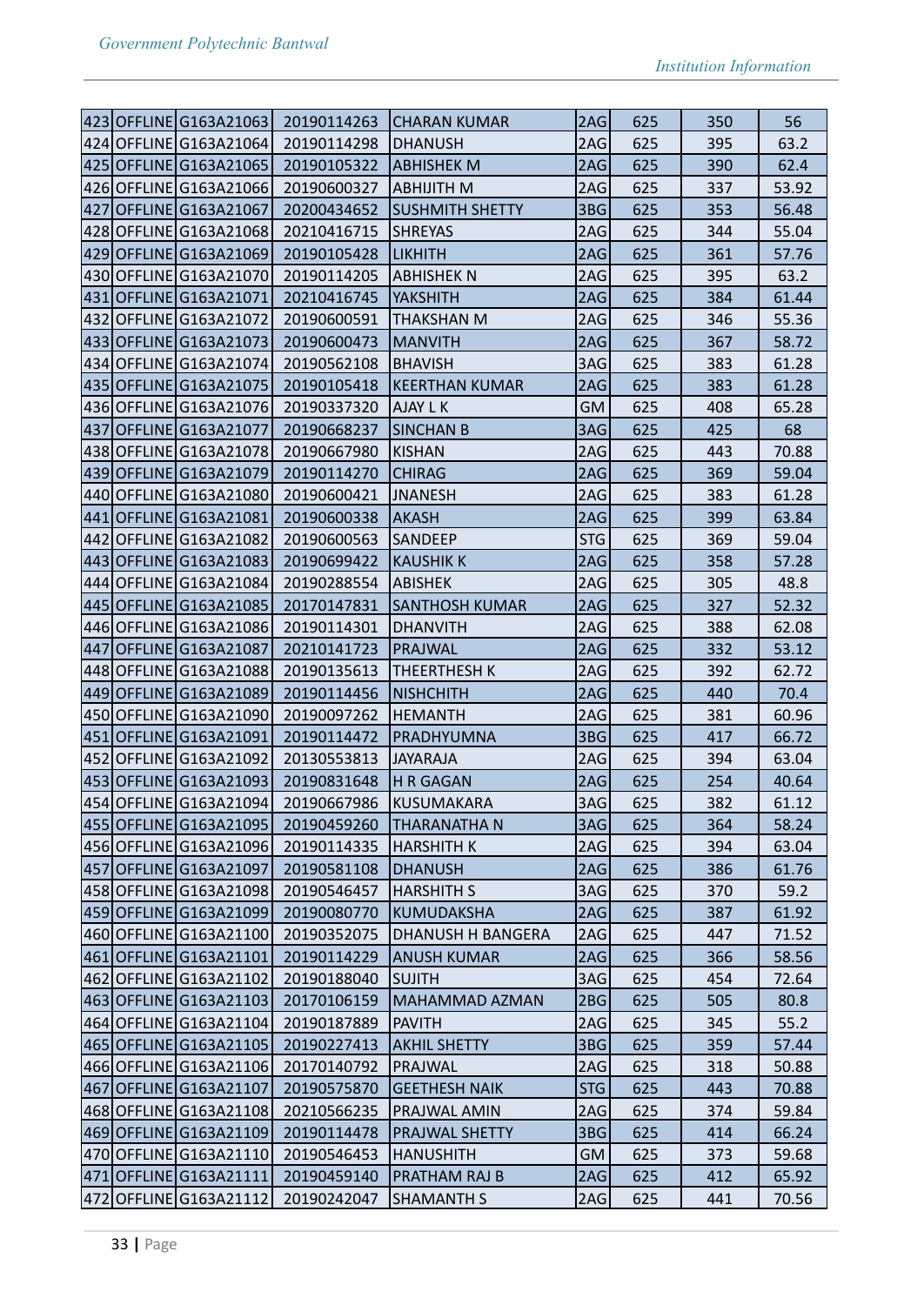| 3BG<br>625<br>73.28<br>473 OFFLINE G163A21113<br>20190288856<br>SHAUN D'SOUZA<br>458<br>474 OFFLINE G163A21114<br>3BG<br>20190288852<br><b>SHANE D'SOUZA</b><br>625<br>471<br>75.36<br>475 OFFLINE G163A21115<br>20190631016<br><b>CHETHAN</b><br>2AG<br>625<br>446<br>71.36<br>476 OFFLINE G163A21116<br>20190546450<br><b>GM</b><br>625<br>66.88<br><b>GEETHESH POOJARY</b><br>418<br>477 OFFLINE G163A21117<br>2AG<br>625<br>20210585154<br><b>CHAITHRESH</b><br>306<br>48.96<br><b>MAHAMMAD NOUFAL S</b><br>20190135446<br>2BG<br>355<br>56.8<br> 478 OFFLINE G163A21118 <br>625<br>U<br>625<br>479 OFFLINE G163A21119<br>20190114340<br>2AG<br>429<br>68.64<br><b>HEMANTH S</b><br>480 OFFLINE G163A21120<br>20190114621<br>2AG<br>625<br>397<br>63.52<br><b>THILAKRAJ</b><br>481 OFFLINE G163A21121<br>2AG<br>625<br>58.88<br>20190114306<br>DHARMENDRA<br>368<br>482 OFFLINE G163A21122<br>625<br>20190459130<br> PRAJNESH J S<br>GM<br>296<br>47.36<br>625<br>359<br>483 OFFLINE G163A21123<br>20190069871<br>2AG<br>57.44<br><b>VINEETH</b><br>484 OFFLINE G163A21124<br>2AG<br>625<br>20180585786<br>GANESHA<br>319<br>51.04<br>485 OFFLINE G163A21125<br>20190250438<br><b>VISHAL SHETTIGAR</b><br>2AG<br>625<br>403<br>64.48<br>486 OFFLINE G163A21126<br>625<br>389<br>62.24<br>20190288691<br><b>KARTHIK</b><br>2AG<br>487 OFFLINE G163A21127<br>625<br>20210125867<br>2AG<br>356<br>56.96<br> SANKSHITH<br>488 OFFLINE G163A21128<br>20190105392<br>2AG<br>625<br>378<br>60.48<br><b>GAUTHAM</b><br>489 OFFLINE G163A21129<br>2AG<br>625<br>70.24<br>20190699354<br><b>DHANUSH SALIAN</b><br>439<br>490 OFFLINE G163A21130<br>625<br>20180111715<br><b>VIKASH</b><br>GM<br>335<br>53.6<br><b>SCG</b><br>625<br>491 OFFLINE G163A21131<br>20200837922<br><b>SHIVAMURTHI RODKAR</b><br>234<br>37.44<br>492 OFFLINE G163A21132<br>3AG<br>625<br>411<br>20190682920<br> SANATH<br>65.76<br>493 OFFLINE G163A21133<br>625<br>20210416675<br>PUNEETH<br>2AG<br>417<br>66.72<br>494 OFFLINE G163B21004<br>20190069649<br>MOHAMMED HAFEEZ<br>2BG<br>625<br>390<br>62.4<br>495 OFFLINE G163B21009<br>2AG<br>625<br>321<br>51.36<br>20190105412<br><b>JITHESH</b><br>496 OFFLINE G163B21011<br>20190114636<br><b>VEEKSHAN A</b><br>2AG<br>625<br>285<br>45.6<br>497 OFFLINE G163B21012<br>625<br>444<br>71.04<br>20190484664<br> AVINASH M N<br>3AG<br>498 OFFLINE G163B21013<br>20190178520<br>3AG<br>625<br>433<br>69.28<br><b>JNANESH</b><br>499 OFFLINE G163B21014<br>20190069764<br><b>SAGAR</b><br>2AG<br>625<br>432<br>69.12<br>500 OFFLINE G163B21015<br><b>THEJANATHA</b><br>625<br>425<br>68<br>20190668274<br>3AG<br>501 OFFLINE G163B21016<br>20210585179<br><b>STG</b><br>625<br>415<br>66.4<br><b>HEMANTH</b><br>502 OFFLINE G163B21019<br>20190121476<br>625<br><b>SANGRAM S POOJARY</b><br>2AG<br>417<br>66.72<br>503 OFFLINE G163B21023 20190643328<br>2AG<br>DEEKSHITH<br>625<br>460<br>73.6<br>504 OFFLINE G163C21002<br>20180585754<br><b>CHETHAN</b><br>SCG<br>625<br>321<br>51.36<br>625<br>505 OFFLINE G163C21003<br>20210760735<br><b>ABDUL MAJEED</b><br>2BGI<br>388<br>62.08<br>506 OFFLINE G163C21004<br>2AG<br>76.96<br>20190147461<br>DHANUSH<br>625<br>481<br>507 OFFLINE G163C21005<br>20210650893<br>2AG<br>431<br><b>LOHITH</b><br>625<br>68.96<br>508 OFFLINE G163C21007<br>72.8<br>20210650890<br>KARTHIK<br>2AG<br>625<br>455<br>509 OFFLINE G163C21008<br>20190589431<br>3BG<br>625<br>421<br><b>GOUTHAM SHENAVA</b><br>67.36<br>510 OFFLINE G163C21009<br>20190332093<br>SCG<br>S M MADANA<br>625<br>475<br>76<br>511 OFFLINE G163C21010<br>20190581217<br>STG<br>625<br>55.52<br> MEGHARAJ<br>347<br>512 OFFLINE G163C21011<br>20180609282<br><b>VARUN</b><br><b>GM</b><br>625<br>426<br>68.16<br>513 OFFLINE G163C21012<br>20180699551<br><b>HARISH</b><br>STG<br>625<br>306<br>48.96<br>514 OFFLINE G163C21013<br>2AG<br>20190668103<br>PRANEETH<br>625<br>442<br>70.72<br>515 OFFLINE G163C21014<br>20190105419<br> KEERTHAN P<br>625<br>480<br>76.8<br> 2AG |  |  |  |  |
|-------------------------------------------------------------------------------------------------------------------------------------------------------------------------------------------------------------------------------------------------------------------------------------------------------------------------------------------------------------------------------------------------------------------------------------------------------------------------------------------------------------------------------------------------------------------------------------------------------------------------------------------------------------------------------------------------------------------------------------------------------------------------------------------------------------------------------------------------------------------------------------------------------------------------------------------------------------------------------------------------------------------------------------------------------------------------------------------------------------------------------------------------------------------------------------------------------------------------------------------------------------------------------------------------------------------------------------------------------------------------------------------------------------------------------------------------------------------------------------------------------------------------------------------------------------------------------------------------------------------------------------------------------------------------------------------------------------------------------------------------------------------------------------------------------------------------------------------------------------------------------------------------------------------------------------------------------------------------------------------------------------------------------------------------------------------------------------------------------------------------------------------------------------------------------------------------------------------------------------------------------------------------------------------------------------------------------------------------------------------------------------------------------------------------------------------------------------------------------------------------------------------------------------------------------------------------------------------------------------------------------------------------------------------------------------------------------------------------------------------------------------------------------------------------------------------------------------------------------------------------------------------------------------------------------------------------------------------------------------------------------------------------------------------------------------------------------------------------------------------------------------------------------------------------------------------------------------------------------------------------------------------------------------------------------------------------------------------------------------------------------------------------------------------------------------------------------------------------------------------------------------------------------------------------------------------------------------------------------------------------------------------------------------------------------------------------------------------------------------------------------------------------------------------------------------------------------------------------------------------------------------------------------------------------------------------------------------------------------------------------------------|--|--|--|--|
|                                                                                                                                                                                                                                                                                                                                                                                                                                                                                                                                                                                                                                                                                                                                                                                                                                                                                                                                                                                                                                                                                                                                                                                                                                                                                                                                                                                                                                                                                                                                                                                                                                                                                                                                                                                                                                                                                                                                                                                                                                                                                                                                                                                                                                                                                                                                                                                                                                                                                                                                                                                                                                                                                                                                                                                                                                                                                                                                                                                                                                                                                                                                                                                                                                                                                                                                                                                                                                                                                                                                                                                                                                                                                                                                                                                                                                                                                                                                                                                                             |  |  |  |  |
|                                                                                                                                                                                                                                                                                                                                                                                                                                                                                                                                                                                                                                                                                                                                                                                                                                                                                                                                                                                                                                                                                                                                                                                                                                                                                                                                                                                                                                                                                                                                                                                                                                                                                                                                                                                                                                                                                                                                                                                                                                                                                                                                                                                                                                                                                                                                                                                                                                                                                                                                                                                                                                                                                                                                                                                                                                                                                                                                                                                                                                                                                                                                                                                                                                                                                                                                                                                                                                                                                                                                                                                                                                                                                                                                                                                                                                                                                                                                                                                                             |  |  |  |  |
|                                                                                                                                                                                                                                                                                                                                                                                                                                                                                                                                                                                                                                                                                                                                                                                                                                                                                                                                                                                                                                                                                                                                                                                                                                                                                                                                                                                                                                                                                                                                                                                                                                                                                                                                                                                                                                                                                                                                                                                                                                                                                                                                                                                                                                                                                                                                                                                                                                                                                                                                                                                                                                                                                                                                                                                                                                                                                                                                                                                                                                                                                                                                                                                                                                                                                                                                                                                                                                                                                                                                                                                                                                                                                                                                                                                                                                                                                                                                                                                                             |  |  |  |  |
|                                                                                                                                                                                                                                                                                                                                                                                                                                                                                                                                                                                                                                                                                                                                                                                                                                                                                                                                                                                                                                                                                                                                                                                                                                                                                                                                                                                                                                                                                                                                                                                                                                                                                                                                                                                                                                                                                                                                                                                                                                                                                                                                                                                                                                                                                                                                                                                                                                                                                                                                                                                                                                                                                                                                                                                                                                                                                                                                                                                                                                                                                                                                                                                                                                                                                                                                                                                                                                                                                                                                                                                                                                                                                                                                                                                                                                                                                                                                                                                                             |  |  |  |  |
|                                                                                                                                                                                                                                                                                                                                                                                                                                                                                                                                                                                                                                                                                                                                                                                                                                                                                                                                                                                                                                                                                                                                                                                                                                                                                                                                                                                                                                                                                                                                                                                                                                                                                                                                                                                                                                                                                                                                                                                                                                                                                                                                                                                                                                                                                                                                                                                                                                                                                                                                                                                                                                                                                                                                                                                                                                                                                                                                                                                                                                                                                                                                                                                                                                                                                                                                                                                                                                                                                                                                                                                                                                                                                                                                                                                                                                                                                                                                                                                                             |  |  |  |  |
|                                                                                                                                                                                                                                                                                                                                                                                                                                                                                                                                                                                                                                                                                                                                                                                                                                                                                                                                                                                                                                                                                                                                                                                                                                                                                                                                                                                                                                                                                                                                                                                                                                                                                                                                                                                                                                                                                                                                                                                                                                                                                                                                                                                                                                                                                                                                                                                                                                                                                                                                                                                                                                                                                                                                                                                                                                                                                                                                                                                                                                                                                                                                                                                                                                                                                                                                                                                                                                                                                                                                                                                                                                                                                                                                                                                                                                                                                                                                                                                                             |  |  |  |  |
|                                                                                                                                                                                                                                                                                                                                                                                                                                                                                                                                                                                                                                                                                                                                                                                                                                                                                                                                                                                                                                                                                                                                                                                                                                                                                                                                                                                                                                                                                                                                                                                                                                                                                                                                                                                                                                                                                                                                                                                                                                                                                                                                                                                                                                                                                                                                                                                                                                                                                                                                                                                                                                                                                                                                                                                                                                                                                                                                                                                                                                                                                                                                                                                                                                                                                                                                                                                                                                                                                                                                                                                                                                                                                                                                                                                                                                                                                                                                                                                                             |  |  |  |  |
|                                                                                                                                                                                                                                                                                                                                                                                                                                                                                                                                                                                                                                                                                                                                                                                                                                                                                                                                                                                                                                                                                                                                                                                                                                                                                                                                                                                                                                                                                                                                                                                                                                                                                                                                                                                                                                                                                                                                                                                                                                                                                                                                                                                                                                                                                                                                                                                                                                                                                                                                                                                                                                                                                                                                                                                                                                                                                                                                                                                                                                                                                                                                                                                                                                                                                                                                                                                                                                                                                                                                                                                                                                                                                                                                                                                                                                                                                                                                                                                                             |  |  |  |  |
|                                                                                                                                                                                                                                                                                                                                                                                                                                                                                                                                                                                                                                                                                                                                                                                                                                                                                                                                                                                                                                                                                                                                                                                                                                                                                                                                                                                                                                                                                                                                                                                                                                                                                                                                                                                                                                                                                                                                                                                                                                                                                                                                                                                                                                                                                                                                                                                                                                                                                                                                                                                                                                                                                                                                                                                                                                                                                                                                                                                                                                                                                                                                                                                                                                                                                                                                                                                                                                                                                                                                                                                                                                                                                                                                                                                                                                                                                                                                                                                                             |  |  |  |  |
|                                                                                                                                                                                                                                                                                                                                                                                                                                                                                                                                                                                                                                                                                                                                                                                                                                                                                                                                                                                                                                                                                                                                                                                                                                                                                                                                                                                                                                                                                                                                                                                                                                                                                                                                                                                                                                                                                                                                                                                                                                                                                                                                                                                                                                                                                                                                                                                                                                                                                                                                                                                                                                                                                                                                                                                                                                                                                                                                                                                                                                                                                                                                                                                                                                                                                                                                                                                                                                                                                                                                                                                                                                                                                                                                                                                                                                                                                                                                                                                                             |  |  |  |  |
|                                                                                                                                                                                                                                                                                                                                                                                                                                                                                                                                                                                                                                                                                                                                                                                                                                                                                                                                                                                                                                                                                                                                                                                                                                                                                                                                                                                                                                                                                                                                                                                                                                                                                                                                                                                                                                                                                                                                                                                                                                                                                                                                                                                                                                                                                                                                                                                                                                                                                                                                                                                                                                                                                                                                                                                                                                                                                                                                                                                                                                                                                                                                                                                                                                                                                                                                                                                                                                                                                                                                                                                                                                                                                                                                                                                                                                                                                                                                                                                                             |  |  |  |  |
|                                                                                                                                                                                                                                                                                                                                                                                                                                                                                                                                                                                                                                                                                                                                                                                                                                                                                                                                                                                                                                                                                                                                                                                                                                                                                                                                                                                                                                                                                                                                                                                                                                                                                                                                                                                                                                                                                                                                                                                                                                                                                                                                                                                                                                                                                                                                                                                                                                                                                                                                                                                                                                                                                                                                                                                                                                                                                                                                                                                                                                                                                                                                                                                                                                                                                                                                                                                                                                                                                                                                                                                                                                                                                                                                                                                                                                                                                                                                                                                                             |  |  |  |  |
|                                                                                                                                                                                                                                                                                                                                                                                                                                                                                                                                                                                                                                                                                                                                                                                                                                                                                                                                                                                                                                                                                                                                                                                                                                                                                                                                                                                                                                                                                                                                                                                                                                                                                                                                                                                                                                                                                                                                                                                                                                                                                                                                                                                                                                                                                                                                                                                                                                                                                                                                                                                                                                                                                                                                                                                                                                                                                                                                                                                                                                                                                                                                                                                                                                                                                                                                                                                                                                                                                                                                                                                                                                                                                                                                                                                                                                                                                                                                                                                                             |  |  |  |  |
|                                                                                                                                                                                                                                                                                                                                                                                                                                                                                                                                                                                                                                                                                                                                                                                                                                                                                                                                                                                                                                                                                                                                                                                                                                                                                                                                                                                                                                                                                                                                                                                                                                                                                                                                                                                                                                                                                                                                                                                                                                                                                                                                                                                                                                                                                                                                                                                                                                                                                                                                                                                                                                                                                                                                                                                                                                                                                                                                                                                                                                                                                                                                                                                                                                                                                                                                                                                                                                                                                                                                                                                                                                                                                                                                                                                                                                                                                                                                                                                                             |  |  |  |  |
|                                                                                                                                                                                                                                                                                                                                                                                                                                                                                                                                                                                                                                                                                                                                                                                                                                                                                                                                                                                                                                                                                                                                                                                                                                                                                                                                                                                                                                                                                                                                                                                                                                                                                                                                                                                                                                                                                                                                                                                                                                                                                                                                                                                                                                                                                                                                                                                                                                                                                                                                                                                                                                                                                                                                                                                                                                                                                                                                                                                                                                                                                                                                                                                                                                                                                                                                                                                                                                                                                                                                                                                                                                                                                                                                                                                                                                                                                                                                                                                                             |  |  |  |  |
|                                                                                                                                                                                                                                                                                                                                                                                                                                                                                                                                                                                                                                                                                                                                                                                                                                                                                                                                                                                                                                                                                                                                                                                                                                                                                                                                                                                                                                                                                                                                                                                                                                                                                                                                                                                                                                                                                                                                                                                                                                                                                                                                                                                                                                                                                                                                                                                                                                                                                                                                                                                                                                                                                                                                                                                                                                                                                                                                                                                                                                                                                                                                                                                                                                                                                                                                                                                                                                                                                                                                                                                                                                                                                                                                                                                                                                                                                                                                                                                                             |  |  |  |  |
|                                                                                                                                                                                                                                                                                                                                                                                                                                                                                                                                                                                                                                                                                                                                                                                                                                                                                                                                                                                                                                                                                                                                                                                                                                                                                                                                                                                                                                                                                                                                                                                                                                                                                                                                                                                                                                                                                                                                                                                                                                                                                                                                                                                                                                                                                                                                                                                                                                                                                                                                                                                                                                                                                                                                                                                                                                                                                                                                                                                                                                                                                                                                                                                                                                                                                                                                                                                                                                                                                                                                                                                                                                                                                                                                                                                                                                                                                                                                                                                                             |  |  |  |  |
|                                                                                                                                                                                                                                                                                                                                                                                                                                                                                                                                                                                                                                                                                                                                                                                                                                                                                                                                                                                                                                                                                                                                                                                                                                                                                                                                                                                                                                                                                                                                                                                                                                                                                                                                                                                                                                                                                                                                                                                                                                                                                                                                                                                                                                                                                                                                                                                                                                                                                                                                                                                                                                                                                                                                                                                                                                                                                                                                                                                                                                                                                                                                                                                                                                                                                                                                                                                                                                                                                                                                                                                                                                                                                                                                                                                                                                                                                                                                                                                                             |  |  |  |  |
|                                                                                                                                                                                                                                                                                                                                                                                                                                                                                                                                                                                                                                                                                                                                                                                                                                                                                                                                                                                                                                                                                                                                                                                                                                                                                                                                                                                                                                                                                                                                                                                                                                                                                                                                                                                                                                                                                                                                                                                                                                                                                                                                                                                                                                                                                                                                                                                                                                                                                                                                                                                                                                                                                                                                                                                                                                                                                                                                                                                                                                                                                                                                                                                                                                                                                                                                                                                                                                                                                                                                                                                                                                                                                                                                                                                                                                                                                                                                                                                                             |  |  |  |  |
|                                                                                                                                                                                                                                                                                                                                                                                                                                                                                                                                                                                                                                                                                                                                                                                                                                                                                                                                                                                                                                                                                                                                                                                                                                                                                                                                                                                                                                                                                                                                                                                                                                                                                                                                                                                                                                                                                                                                                                                                                                                                                                                                                                                                                                                                                                                                                                                                                                                                                                                                                                                                                                                                                                                                                                                                                                                                                                                                                                                                                                                                                                                                                                                                                                                                                                                                                                                                                                                                                                                                                                                                                                                                                                                                                                                                                                                                                                                                                                                                             |  |  |  |  |
|                                                                                                                                                                                                                                                                                                                                                                                                                                                                                                                                                                                                                                                                                                                                                                                                                                                                                                                                                                                                                                                                                                                                                                                                                                                                                                                                                                                                                                                                                                                                                                                                                                                                                                                                                                                                                                                                                                                                                                                                                                                                                                                                                                                                                                                                                                                                                                                                                                                                                                                                                                                                                                                                                                                                                                                                                                                                                                                                                                                                                                                                                                                                                                                                                                                                                                                                                                                                                                                                                                                                                                                                                                                                                                                                                                                                                                                                                                                                                                                                             |  |  |  |  |
|                                                                                                                                                                                                                                                                                                                                                                                                                                                                                                                                                                                                                                                                                                                                                                                                                                                                                                                                                                                                                                                                                                                                                                                                                                                                                                                                                                                                                                                                                                                                                                                                                                                                                                                                                                                                                                                                                                                                                                                                                                                                                                                                                                                                                                                                                                                                                                                                                                                                                                                                                                                                                                                                                                                                                                                                                                                                                                                                                                                                                                                                                                                                                                                                                                                                                                                                                                                                                                                                                                                                                                                                                                                                                                                                                                                                                                                                                                                                                                                                             |  |  |  |  |
|                                                                                                                                                                                                                                                                                                                                                                                                                                                                                                                                                                                                                                                                                                                                                                                                                                                                                                                                                                                                                                                                                                                                                                                                                                                                                                                                                                                                                                                                                                                                                                                                                                                                                                                                                                                                                                                                                                                                                                                                                                                                                                                                                                                                                                                                                                                                                                                                                                                                                                                                                                                                                                                                                                                                                                                                                                                                                                                                                                                                                                                                                                                                                                                                                                                                                                                                                                                                                                                                                                                                                                                                                                                                                                                                                                                                                                                                                                                                                                                                             |  |  |  |  |
|                                                                                                                                                                                                                                                                                                                                                                                                                                                                                                                                                                                                                                                                                                                                                                                                                                                                                                                                                                                                                                                                                                                                                                                                                                                                                                                                                                                                                                                                                                                                                                                                                                                                                                                                                                                                                                                                                                                                                                                                                                                                                                                                                                                                                                                                                                                                                                                                                                                                                                                                                                                                                                                                                                                                                                                                                                                                                                                                                                                                                                                                                                                                                                                                                                                                                                                                                                                                                                                                                                                                                                                                                                                                                                                                                                                                                                                                                                                                                                                                             |  |  |  |  |
|                                                                                                                                                                                                                                                                                                                                                                                                                                                                                                                                                                                                                                                                                                                                                                                                                                                                                                                                                                                                                                                                                                                                                                                                                                                                                                                                                                                                                                                                                                                                                                                                                                                                                                                                                                                                                                                                                                                                                                                                                                                                                                                                                                                                                                                                                                                                                                                                                                                                                                                                                                                                                                                                                                                                                                                                                                                                                                                                                                                                                                                                                                                                                                                                                                                                                                                                                                                                                                                                                                                                                                                                                                                                                                                                                                                                                                                                                                                                                                                                             |  |  |  |  |
|                                                                                                                                                                                                                                                                                                                                                                                                                                                                                                                                                                                                                                                                                                                                                                                                                                                                                                                                                                                                                                                                                                                                                                                                                                                                                                                                                                                                                                                                                                                                                                                                                                                                                                                                                                                                                                                                                                                                                                                                                                                                                                                                                                                                                                                                                                                                                                                                                                                                                                                                                                                                                                                                                                                                                                                                                                                                                                                                                                                                                                                                                                                                                                                                                                                                                                                                                                                                                                                                                                                                                                                                                                                                                                                                                                                                                                                                                                                                                                                                             |  |  |  |  |
|                                                                                                                                                                                                                                                                                                                                                                                                                                                                                                                                                                                                                                                                                                                                                                                                                                                                                                                                                                                                                                                                                                                                                                                                                                                                                                                                                                                                                                                                                                                                                                                                                                                                                                                                                                                                                                                                                                                                                                                                                                                                                                                                                                                                                                                                                                                                                                                                                                                                                                                                                                                                                                                                                                                                                                                                                                                                                                                                                                                                                                                                                                                                                                                                                                                                                                                                                                                                                                                                                                                                                                                                                                                                                                                                                                                                                                                                                                                                                                                                             |  |  |  |  |
|                                                                                                                                                                                                                                                                                                                                                                                                                                                                                                                                                                                                                                                                                                                                                                                                                                                                                                                                                                                                                                                                                                                                                                                                                                                                                                                                                                                                                                                                                                                                                                                                                                                                                                                                                                                                                                                                                                                                                                                                                                                                                                                                                                                                                                                                                                                                                                                                                                                                                                                                                                                                                                                                                                                                                                                                                                                                                                                                                                                                                                                                                                                                                                                                                                                                                                                                                                                                                                                                                                                                                                                                                                                                                                                                                                                                                                                                                                                                                                                                             |  |  |  |  |
|                                                                                                                                                                                                                                                                                                                                                                                                                                                                                                                                                                                                                                                                                                                                                                                                                                                                                                                                                                                                                                                                                                                                                                                                                                                                                                                                                                                                                                                                                                                                                                                                                                                                                                                                                                                                                                                                                                                                                                                                                                                                                                                                                                                                                                                                                                                                                                                                                                                                                                                                                                                                                                                                                                                                                                                                                                                                                                                                                                                                                                                                                                                                                                                                                                                                                                                                                                                                                                                                                                                                                                                                                                                                                                                                                                                                                                                                                                                                                                                                             |  |  |  |  |
|                                                                                                                                                                                                                                                                                                                                                                                                                                                                                                                                                                                                                                                                                                                                                                                                                                                                                                                                                                                                                                                                                                                                                                                                                                                                                                                                                                                                                                                                                                                                                                                                                                                                                                                                                                                                                                                                                                                                                                                                                                                                                                                                                                                                                                                                                                                                                                                                                                                                                                                                                                                                                                                                                                                                                                                                                                                                                                                                                                                                                                                                                                                                                                                                                                                                                                                                                                                                                                                                                                                                                                                                                                                                                                                                                                                                                                                                                                                                                                                                             |  |  |  |  |
|                                                                                                                                                                                                                                                                                                                                                                                                                                                                                                                                                                                                                                                                                                                                                                                                                                                                                                                                                                                                                                                                                                                                                                                                                                                                                                                                                                                                                                                                                                                                                                                                                                                                                                                                                                                                                                                                                                                                                                                                                                                                                                                                                                                                                                                                                                                                                                                                                                                                                                                                                                                                                                                                                                                                                                                                                                                                                                                                                                                                                                                                                                                                                                                                                                                                                                                                                                                                                                                                                                                                                                                                                                                                                                                                                                                                                                                                                                                                                                                                             |  |  |  |  |
|                                                                                                                                                                                                                                                                                                                                                                                                                                                                                                                                                                                                                                                                                                                                                                                                                                                                                                                                                                                                                                                                                                                                                                                                                                                                                                                                                                                                                                                                                                                                                                                                                                                                                                                                                                                                                                                                                                                                                                                                                                                                                                                                                                                                                                                                                                                                                                                                                                                                                                                                                                                                                                                                                                                                                                                                                                                                                                                                                                                                                                                                                                                                                                                                                                                                                                                                                                                                                                                                                                                                                                                                                                                                                                                                                                                                                                                                                                                                                                                                             |  |  |  |  |
|                                                                                                                                                                                                                                                                                                                                                                                                                                                                                                                                                                                                                                                                                                                                                                                                                                                                                                                                                                                                                                                                                                                                                                                                                                                                                                                                                                                                                                                                                                                                                                                                                                                                                                                                                                                                                                                                                                                                                                                                                                                                                                                                                                                                                                                                                                                                                                                                                                                                                                                                                                                                                                                                                                                                                                                                                                                                                                                                                                                                                                                                                                                                                                                                                                                                                                                                                                                                                                                                                                                                                                                                                                                                                                                                                                                                                                                                                                                                                                                                             |  |  |  |  |
|                                                                                                                                                                                                                                                                                                                                                                                                                                                                                                                                                                                                                                                                                                                                                                                                                                                                                                                                                                                                                                                                                                                                                                                                                                                                                                                                                                                                                                                                                                                                                                                                                                                                                                                                                                                                                                                                                                                                                                                                                                                                                                                                                                                                                                                                                                                                                                                                                                                                                                                                                                                                                                                                                                                                                                                                                                                                                                                                                                                                                                                                                                                                                                                                                                                                                                                                                                                                                                                                                                                                                                                                                                                                                                                                                                                                                                                                                                                                                                                                             |  |  |  |  |
|                                                                                                                                                                                                                                                                                                                                                                                                                                                                                                                                                                                                                                                                                                                                                                                                                                                                                                                                                                                                                                                                                                                                                                                                                                                                                                                                                                                                                                                                                                                                                                                                                                                                                                                                                                                                                                                                                                                                                                                                                                                                                                                                                                                                                                                                                                                                                                                                                                                                                                                                                                                                                                                                                                                                                                                                                                                                                                                                                                                                                                                                                                                                                                                                                                                                                                                                                                                                                                                                                                                                                                                                                                                                                                                                                                                                                                                                                                                                                                                                             |  |  |  |  |
|                                                                                                                                                                                                                                                                                                                                                                                                                                                                                                                                                                                                                                                                                                                                                                                                                                                                                                                                                                                                                                                                                                                                                                                                                                                                                                                                                                                                                                                                                                                                                                                                                                                                                                                                                                                                                                                                                                                                                                                                                                                                                                                                                                                                                                                                                                                                                                                                                                                                                                                                                                                                                                                                                                                                                                                                                                                                                                                                                                                                                                                                                                                                                                                                                                                                                                                                                                                                                                                                                                                                                                                                                                                                                                                                                                                                                                                                                                                                                                                                             |  |  |  |  |
|                                                                                                                                                                                                                                                                                                                                                                                                                                                                                                                                                                                                                                                                                                                                                                                                                                                                                                                                                                                                                                                                                                                                                                                                                                                                                                                                                                                                                                                                                                                                                                                                                                                                                                                                                                                                                                                                                                                                                                                                                                                                                                                                                                                                                                                                                                                                                                                                                                                                                                                                                                                                                                                                                                                                                                                                                                                                                                                                                                                                                                                                                                                                                                                                                                                                                                                                                                                                                                                                                                                                                                                                                                                                                                                                                                                                                                                                                                                                                                                                             |  |  |  |  |
|                                                                                                                                                                                                                                                                                                                                                                                                                                                                                                                                                                                                                                                                                                                                                                                                                                                                                                                                                                                                                                                                                                                                                                                                                                                                                                                                                                                                                                                                                                                                                                                                                                                                                                                                                                                                                                                                                                                                                                                                                                                                                                                                                                                                                                                                                                                                                                                                                                                                                                                                                                                                                                                                                                                                                                                                                                                                                                                                                                                                                                                                                                                                                                                                                                                                                                                                                                                                                                                                                                                                                                                                                                                                                                                                                                                                                                                                                                                                                                                                             |  |  |  |  |
|                                                                                                                                                                                                                                                                                                                                                                                                                                                                                                                                                                                                                                                                                                                                                                                                                                                                                                                                                                                                                                                                                                                                                                                                                                                                                                                                                                                                                                                                                                                                                                                                                                                                                                                                                                                                                                                                                                                                                                                                                                                                                                                                                                                                                                                                                                                                                                                                                                                                                                                                                                                                                                                                                                                                                                                                                                                                                                                                                                                                                                                                                                                                                                                                                                                                                                                                                                                                                                                                                                                                                                                                                                                                                                                                                                                                                                                                                                                                                                                                             |  |  |  |  |
|                                                                                                                                                                                                                                                                                                                                                                                                                                                                                                                                                                                                                                                                                                                                                                                                                                                                                                                                                                                                                                                                                                                                                                                                                                                                                                                                                                                                                                                                                                                                                                                                                                                                                                                                                                                                                                                                                                                                                                                                                                                                                                                                                                                                                                                                                                                                                                                                                                                                                                                                                                                                                                                                                                                                                                                                                                                                                                                                                                                                                                                                                                                                                                                                                                                                                                                                                                                                                                                                                                                                                                                                                                                                                                                                                                                                                                                                                                                                                                                                             |  |  |  |  |
|                                                                                                                                                                                                                                                                                                                                                                                                                                                                                                                                                                                                                                                                                                                                                                                                                                                                                                                                                                                                                                                                                                                                                                                                                                                                                                                                                                                                                                                                                                                                                                                                                                                                                                                                                                                                                                                                                                                                                                                                                                                                                                                                                                                                                                                                                                                                                                                                                                                                                                                                                                                                                                                                                                                                                                                                                                                                                                                                                                                                                                                                                                                                                                                                                                                                                                                                                                                                                                                                                                                                                                                                                                                                                                                                                                                                                                                                                                                                                                                                             |  |  |  |  |
|                                                                                                                                                                                                                                                                                                                                                                                                                                                                                                                                                                                                                                                                                                                                                                                                                                                                                                                                                                                                                                                                                                                                                                                                                                                                                                                                                                                                                                                                                                                                                                                                                                                                                                                                                                                                                                                                                                                                                                                                                                                                                                                                                                                                                                                                                                                                                                                                                                                                                                                                                                                                                                                                                                                                                                                                                                                                                                                                                                                                                                                                                                                                                                                                                                                                                                                                                                                                                                                                                                                                                                                                                                                                                                                                                                                                                                                                                                                                                                                                             |  |  |  |  |
|                                                                                                                                                                                                                                                                                                                                                                                                                                                                                                                                                                                                                                                                                                                                                                                                                                                                                                                                                                                                                                                                                                                                                                                                                                                                                                                                                                                                                                                                                                                                                                                                                                                                                                                                                                                                                                                                                                                                                                                                                                                                                                                                                                                                                                                                                                                                                                                                                                                                                                                                                                                                                                                                                                                                                                                                                                                                                                                                                                                                                                                                                                                                                                                                                                                                                                                                                                                                                                                                                                                                                                                                                                                                                                                                                                                                                                                                                                                                                                                                             |  |  |  |  |

# **Results of Admission under Vacant Seats**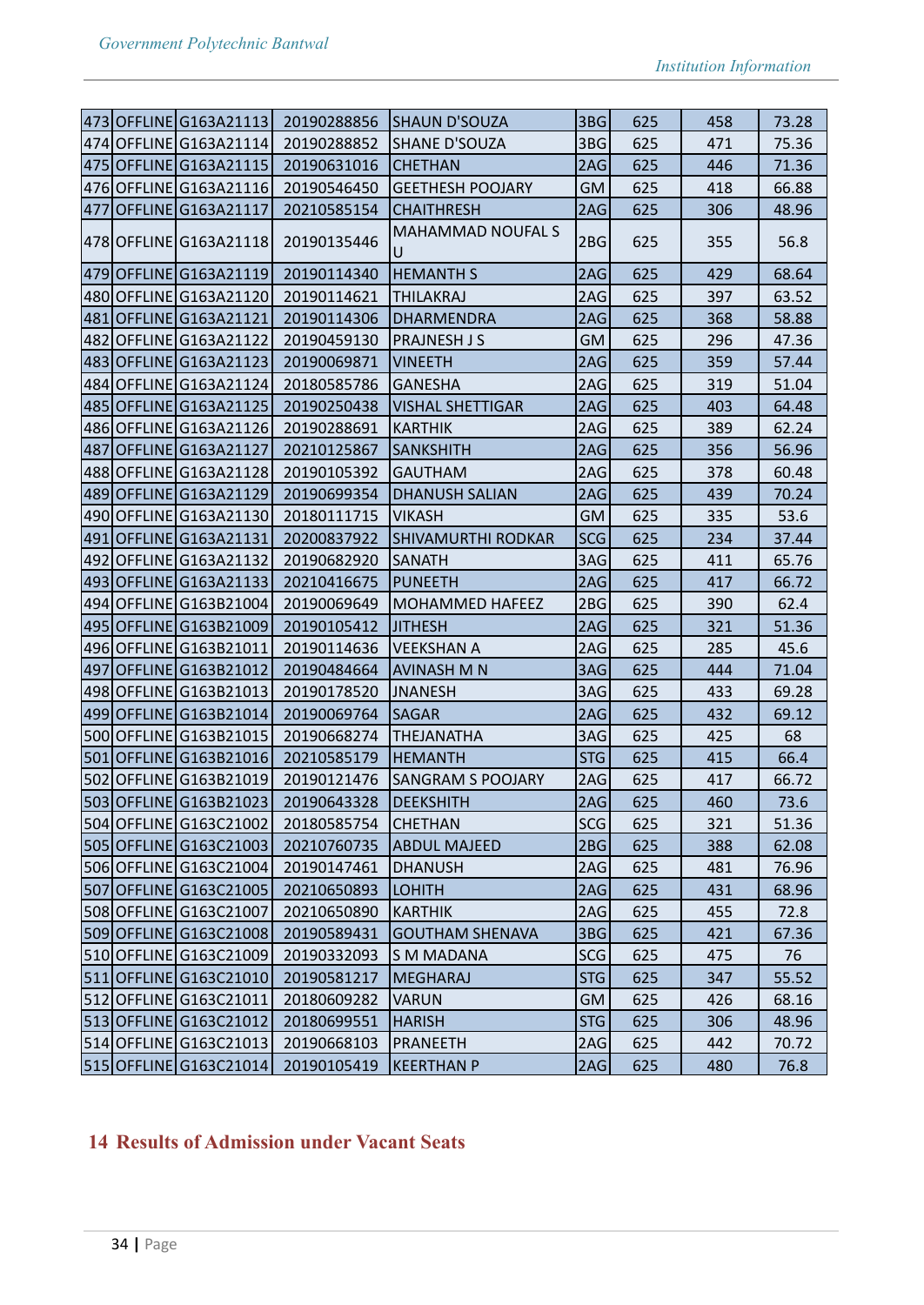Admission during the AY 2021-22 is conducted through online non-interactive mode in the first stage and offline interactive mode for vacant seats in the later stages.

### **i. ONLINE-Non Interactive Mode**

For first round applications are received from eligible candidates and application data is entered in state-level portal for online admission. Merit list is published first based on the marks obtained by the candidates in SSLC (qualifying examination) and then seats are allotted according to merit and reservation category of the candidates. This process is controlled through the State-level portal under the supervision of Admission Task Force, DTE, Karnataka.

### **ii. OFFLINE-Interactive Mode**

After the last date for joining of the candidates allotted through online mode, applications are invited again for the remaining vacant seats through offline mode. Offline-interactive mode of admission is conducted by the selection team headed by the Principal including Registrar and HODs in the Institution level.

Offline Mode of admission is conducted in three phases:

**Phase 1 (Merit Based):** Seat Matrix is prepared for the vacant seats based on the reservation percentage for various categories as per the GO. Allotment is done in the order of merit of candidates. Three round of allotment is done in Phase 1.

Round 1: Allotment is done according to original seat matrix considering Urban, Rural or Kannada medium study claim of the candidates in each category, in the order of merit.

Round 2: On completion of Round 1, remaining vacant seats in each caste category are converted to open seats (by merging U, R, K).

Round 3: On completion of Round 2, remaining vacant seats are converted to General Merit (GM).

**Phase 2 (Merit Based):** The vacant seats at the end of phase 1 are filled by inviting fresh applications on merit basis.

**Phase 3 (FCFA):** The vacant seats at the end of phase 2 are filled by inviting fresh applications on First Come First Admission (FCFA) basis.

### **Seat Matrix for Offline-Interactive Mode Counselling**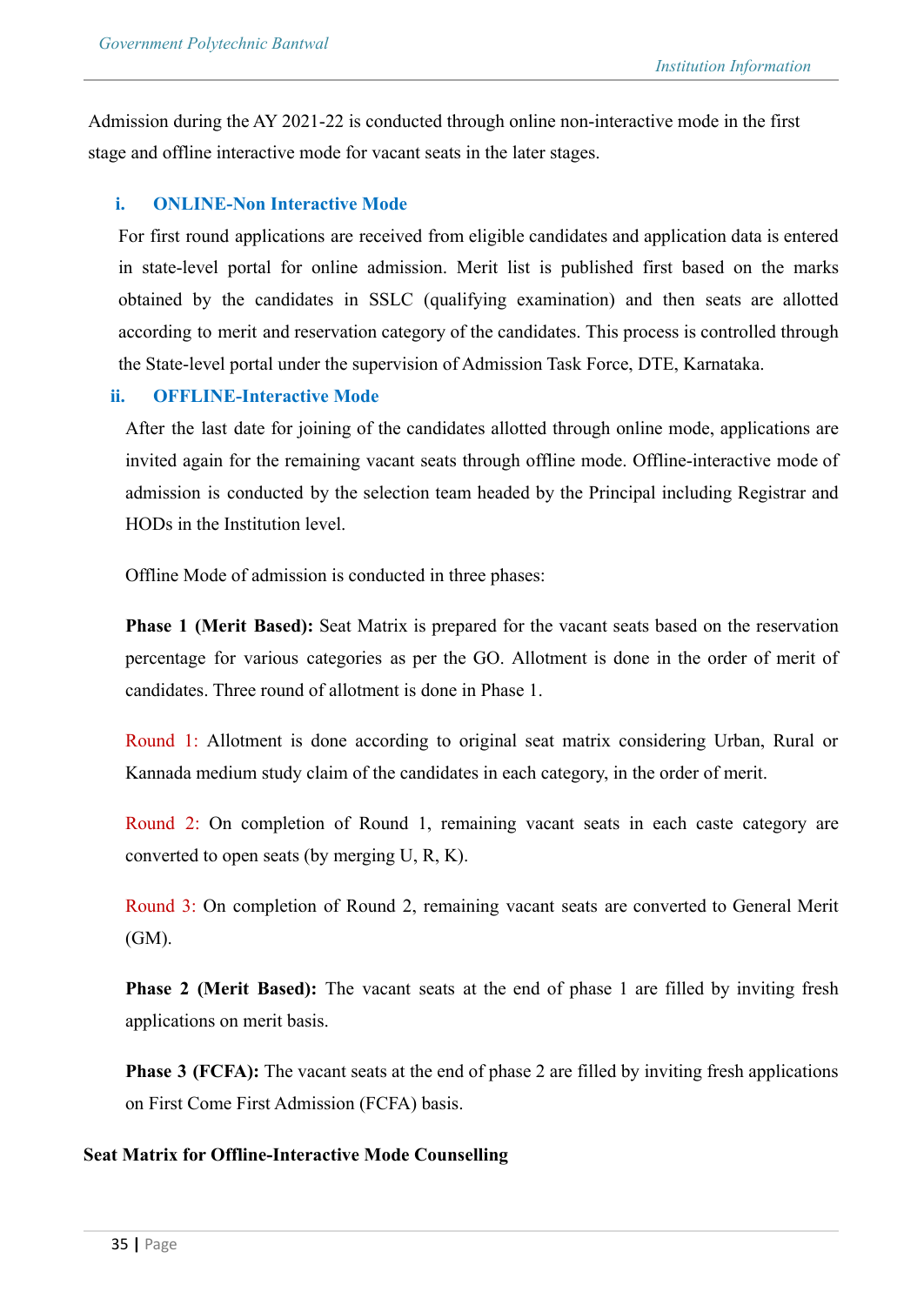| <b>COUR</b> | <b>VACA</b>  |    | <b>OPEN</b> |  |  |           |  |    |                      | <b>WOMEN</b>   |  |                                                                                         |  |    |  |    |    |              |           |  |                        |           |  |  |    |  |  |                |  |    |  |    |  |    |  |            |  |
|-------------|--------------|----|-------------|--|--|-----------|--|----|----------------------|----------------|--|-----------------------------------------------------------------------------------------|--|----|--|----|----|--------------|-----------|--|------------------------|-----------|--|--|----|--|--|----------------|--|----|--|----|--|----|--|------------|--|
| <b>SE</b>   | <b>NT</b>    |    | <b>GM</b>   |  |  | <b>SC</b> |  | SΤ |                      | C <sub>1</sub> |  | 2A                                                                                      |  | 2B |  | 3A | 3B |              | <b>GM</b> |  |                        | <b>SC</b> |  |  | SΤ |  |  | C <sub>1</sub> |  | 2A |  | 2B |  | 3A |  | 3 <b>B</b> |  |
|             | <b>SEATS</b> |    |             |  |  |           |  |    |                      |                |  |                                                                                         |  |    |  |    |    |              |           |  |                        |           |  |  |    |  |  |                |  |    |  |    |  |    |  |            |  |
| <b>CE</b>   | 17           |    |             |  |  |           |  |    |                      |                |  |                                                                                         |  |    |  |    |    | $\mathbf{z}$ |           |  |                        |           |  |  |    |  |  |                |  |    |  |    |  |    |  |            |  |
| <b>CS</b>   | 17           |    |             |  |  |           |  |    |                      |                |  |                                                                                         |  |    |  |    |    |              |           |  |                        |           |  |  |    |  |  |                |  |    |  |    |  |    |  |            |  |
| EC          | 13           | 3  |             |  |  |           |  |    |                      |                |  |                                                                                         |  |    |  |    |    |              |           |  |                        |           |  |  |    |  |  |                |  |    |  |    |  |    |  |            |  |
| <b>ME</b>   | 15           |    |             |  |  |           |  |    |                      |                |  |                                                                                         |  |    |  |    |    |              |           |  |                        |           |  |  |    |  |  |                |  |    |  |    |  |    |  |            |  |
| <b>TOTA</b> | 62           | 5. |             |  |  |           |  |    |                      |                |  | <u> 4 1 1 1 1 0 2 1 0 4 2 0 2 0 0 1 0 0 2 0 1 7 3 0 2 1 0 0 0 0 0 0 0 2 1 0 0 0 0 1</u> |  |    |  |    |    |              |           |  |                        |           |  |  |    |  |  |                |  |    |  |    |  |    |  | 10000      |  |
| U-Urban     |              |    |             |  |  |           |  |    | <b>R-Rural Study</b> |                |  |                                                                                         |  |    |  |    |    |              |           |  | <b>K-Kannada Study</b> |           |  |  |    |  |  |                |  |    |  |    |  |    |  |            |  |

# **Merit List for Offline-Interactive Mode Counselling – Phase 1**

|     |            | Merit No. Application No. SSLC Register No. | <b>Candidate Name</b>    |            | <b>Actual Cat. Percentage</b> |  |
|-----|------------|---------------------------------------------|--------------------------|------------|-------------------------------|--|
| 001 | G163A21103 | 20170106159                                 | MAHAMMAD AZMAN           | 2BG        | 80.80%                        |  |
| 002 | G163A21114 | 20190288852                                 | <b>SHANE D'SOUZA</b>     | 3BG        | 75.36%                        |  |
| 003 | G163A21113 | 20190288856                                 | <b>SHAUN D'SOUZA</b>     | 3BG        | 73.28%                        |  |
| 004 | G163A21011 | 20190187855                                 | <b>MOKSHITH</b>          | 2AG        | 73.12%                        |  |
| 005 | G163A21025 | 20190513985                                 | <b>GOWTHAM</b>           | 3AG        | 73.12%                        |  |
| 006 | G163A21102 | 20190188040                                 | <b>SUJITH</b>            | 3AG        | 72.64%                        |  |
| 007 | G163A21014 | 20190668166                                 | <b>SANDESH</b>           | 2AG        | 72.64%                        |  |
| 008 | G163A21061 | 20180661965                                 | <b>DEEKSHITH</b>         | 2AG        | 72.32%                        |  |
| 009 | G163A21100 | 20190352075                                 | <b>DHANUSH H BANGERA</b> | 2AG        | 71.52%                        |  |
| 010 | G163A21115 | 20190631016                                 | <b>CHETHAN</b>           | 2AG        | 71.36%                        |  |
| 011 | G163A21007 | 20190196528                                 | <b>KARTHIK V S</b>       | 2AG        | 71.04%                        |  |
| 012 | G163A21107 | 20190575870                                 | <b>GEETHESH NAIK</b>     | <b>STG</b> | 70.88%                        |  |
| 013 | G163A21078 | 20190667980                                 | <b>KISHAN</b>            | 2AG        | 70.88%                        |  |
| 014 | G163A21028 | 20190187764                                 | <b>CHARAN</b>            | 2AG        | 70.72%                        |  |
| 015 | G163A21112 | 20190242047                                 | <b>SHAMANTH S</b>        | 2AG        | 70.56%                        |  |
| 016 | G163A21089 | 20190114456                                 | <b>NISHCHITH</b>         | 2AG        | 70.40%                        |  |
| 017 | G163A21129 | 20190699354                                 | <b>DHANUSH SALIAN</b>    | 2AG        | 70.24%                        |  |
| 018 | G163A21029 | 20190458835                                 | <b>BHAVANEESH N</b>      | 3AG        | 69.76%                        |  |
| 019 | G163A21021 | 20190643517                                 | <b>SHARATH</b>           | 2AG        | 69.76%                        |  |
| 020 | G163A21038 | 20170205519                                 | <b>RAHUL</b>             | 2AG        | 68.64%                        |  |
| 021 | G163A21119 | 20190114340                                 | <b>HEMANTH S</b>         | 2AG        | 68.64%                        |  |
| 022 | G163A21030 | 20190187927                                 | <b>RAKESH</b>            | 2AG        | 68.16%                        |  |
| 023 | G163A21077 | 20190668237                                 | <b>SINCHAN B</b>         | 3AG        | 68.00%                        |  |
| 024 | G163A21031 | 20190114249                                 | <b>BHARATHRAJ</b>        | <b>STG</b> | 67.84%                        |  |
| 025 | G163A21035 | 20180189030                                 | <b>PUNEETH</b>           | 3AG        | 67.68%                        |  |
| 026 | G163A21051 | 20190069834                                 | <b>SUJAN</b>             | 2AG        | 67.20%                        |  |
| 027 | G163A21116 | 20190546450                                 | <b>GEETHESH POOJARY</b>  | <b>GM</b>  | 66.88%                        |  |
| 028 | G163A21091 | 20190114472                                 | <b>PRADHYUMNA</b>        | 3BG        | 66.72%                        |  |
| 029 | G163A21133 | 20210416675                                 | <b>PUNEETH</b>           | 2AG        | 66.72%                        |  |
| 030 | G163A21109 | 20190114478                                 | PRAJWAL SHETTY           | 3BG        | 66.24%                        |  |
| 031 | G163A21056 | 20190089390                                 | CHETHAN KUMAR N          | <b>STG</b> | 66.08%                        |  |
| 032 | G163A21111 | 20190459140                                 | PRATHAM RAJ B            | 2AG        | 65.92%                        |  |
| 033 | G163A21132 | 20190682920                                 | <b>SANATH</b>            | 3AG        | 65.76%                        |  |
| 034 | G163A21059 | 20190575814                                 | <b>ASLESH B</b>          | <b>GM</b>  | 65.44%                        |  |
| 035 | G163A21047 | 20190581138                                 | <b>GOWTHAM K</b>         | <b>STG</b> | 65.28%                        |  |
| 036 | G163A21019 | 20190631039                                 | <b>KESHAVA</b>           | 2AG        | 65.28%                        |  |
| 037 | G163A21005 | 20190695830                                 | <b>DARSHAN</b>           | 2AG        | 65.28%                        |  |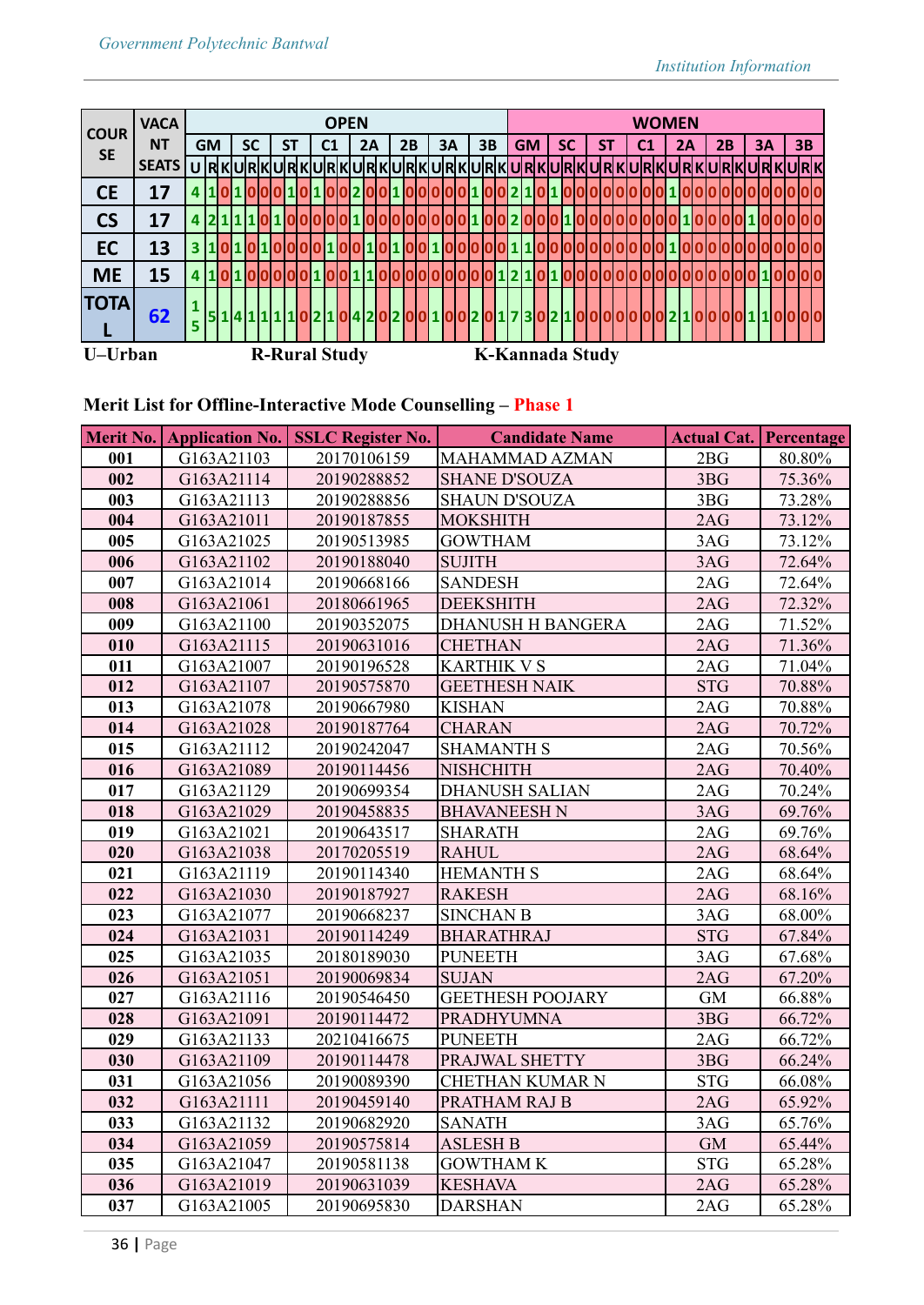| 038 | G163A21076 | 20190337320 | <b>AJAY L K</b>         | <b>GM</b>        | 65.28% |
|-----|------------|-------------|-------------------------|------------------|--------|
| 039 | G163A21013 | 20190170629 | <b>SUDARSHAN</b>        | <b>STG</b>       | 64.80% |
| 040 | G163A21125 | 20190250438 | VISHAL SHETTIGAR        | 2AG              | 64.48% |
| 041 | G163A21081 | 20190600338 | <b>AKASH</b>            | 2AG              | 63.84% |
| 042 | G163A21040 | 20190114633 | <b>VARUN</b>            | 2AG              | 63.68% |
| 043 | G163A21050 | 20190452056 | CHARAN KUMAR            | <b>STG</b>       | 63.68% |
| 044 | G163A21120 | 20190114621 | THILAKRAJ               | 2AG              | 63.52% |
| 045 | G163A21023 | 20190699429 | <b>KUSHIRAJ M</b>       | 2AG              | 63.20% |
| 046 | G163A21064 | 20190114298 | <b>DHANUSH</b>          | 2AG              | 63.20% |
| 047 | G163A21070 | 20190114205 | ABHISHEK N              | 2AG              | 63.20% |
| 048 | G163A21055 | 20190478223 | <b>RAKSHITH K</b>       | 3AG              | 63.20% |
| 049 | G163A21092 | 20130553813 | <b>JAYARAJA</b>         | 2AG              | 63.04% |
| 050 | G163A21096 | 20190114335 | <b>HARSHITH K</b>       | 2AG              | 63.04% |
| 051 | G163A21036 | 20190114217 | AKHILESH                | 2AG              | 63.04% |
| 052 | G163A21060 | 20190170544 | <b>NIKHIL KUMAR</b>     | 2AG              | 62.88% |
| 053 | G163A21016 | 20190337401 | <b>MANVITH RAI B</b>    | 3BG              | 62.72% |
| 054 | G163A21088 | 20190135613 | THEERTHESH K            | 2AG              | 62.72% |
| 055 | G163A21002 | 20190121442 | <b>RANJITH K</b>        | <b>GM</b>        | 62.72% |
| 056 | G163A21053 | 20190631015 | <b>CHETHAN</b>          | 2AG              | 62.72% |
| 057 | G163A21062 | 20190581396 | <b>YATHIN</b>           | 2AG              | 62.40% |
| 058 | G163A21065 | 20190105322 | <b>ABHISHEK M</b>       | 2AG              | 62.40% |
| 059 | G163A21126 | 20190288691 | <b>KARTHIK</b>          | 2AG              | 62.24% |
| 060 | G163A21001 | 20190581087 | <b>CHETHAN</b>          | 2AG              | 62.24% |
| 061 | G163A21033 | 20190114401 | <b>MANISH B</b>         | <b>STG</b>       | 62.24% |
| 062 | G163A21086 | 20190114301 | <b>DHANVITH</b>         | 2AG              | 62.08% |
| 063 | G163A21099 | 20190080770 | <b>KUMUDAKSHA</b>       | 2AG              | 61.92% |
| 064 | G163A21097 | 20190581108 | <b>DHANUSH</b>          | 2AG              | 61.76% |
| 065 | G163A21027 | 20190135348 | <b>DHANRAJ L</b>        | <b>STG</b>       | 61.44% |
| 066 | G163A21071 | 20210416745 | <b>YAKSHITH</b>         | 2AG              | 61.44% |
| 067 | G163A21080 | 20190600421 | <b>JNANESH</b>          | 2AG              | 61.28% |
| 068 | G163A21075 | 20190105418 | <b>KEERTHAN KUMAR</b>   | 2AG              | 61.28% |
| 069 | G163A21074 | 20190562108 | <b>BHAVISH</b>          | 3AG              | 61.28% |
| 070 | G163A21094 | 20190667986 | <b>KUSUMAKARA</b>       | 3AG              | 61.12% |
| 071 | G163A21090 | 20190097262 | <b>HEMANTH</b>          | 2AG              | 60.96% |
| 072 | G163A21020 | 20210566301 | <b>SUDHINDRA</b>        | 2AG              | 60.80% |
| 073 | G163A21128 | 20190105392 | <b>GAUTHAM</b>          | 2AG              | 60.48% |
| 074 | G163A21034 | 20190114645 | <b>VIKRAM B</b>         | 2AG              | 60.16% |
| 075 | G163A21017 | 20190566821 | <b>KEVIN MORAS</b>      | 3 <sub>B</sub> G | 59.84% |
| 076 | G163A21049 | 20190097348 | <b>SAYIRAJ R SALYAN</b> | 2AG              | 59.84% |
| 077 | G163A21108 | 20210566235 | PRAJWAL AMIN            | 2AG              | 59.84% |
| 078 | G163A21004 | 20190600432 | <b>KAUSHIK KUMAR T</b>  | 2AG              | 59.68% |
| 079 | G163A21110 | 20190546453 | <b>HANUSHITH</b>        | <b>GM</b>        | 59.68% |
| 080 | G163A21042 | 20190643289 | <b>ANISH</b>            | 2AG              | 59.52% |
| 081 | G163A21039 | 20190114220 | <b>AKSHAY P</b>         | 2AG              | 59.52% |
| 082 | G163A21024 | 20180302226 | <b>ASHWIN S AMIN</b>    | 2AG              | 59.36% |
| 083 | G163A21057 | 20190424231 | <b>AKHIL</b>            | 2AG              | 59.36% |
| 084 | G163A21032 | 20190114469 | <b>PRADEEP</b>          | 2AG              | 59.36% |
| 085 | G163A21098 | 20190546457 | <b>HARSHITH S</b>       | 3AG              | 59.20% |
| 086 | G163A21082 | 20190600563 | <b>SANDEEP</b>          | <b>STG</b>       | 59.04% |
| 087 | G163A21079 | 20190114270 | <b>CHIRAG</b>           | 2AG              | 59.04% |
| 088 | G163A21121 | 20190114306 | <b>DHARMENDRA</b>       | 2AG              | 58.88% |
| 089 | G163A21054 | 20190508107 | <b>SHRUTHESH K</b>      | 3AG              | 58.72% |
| 090 | G163A21073 | 20190600473 | <b>MANVITH</b>          | 2AG              | 58.72% |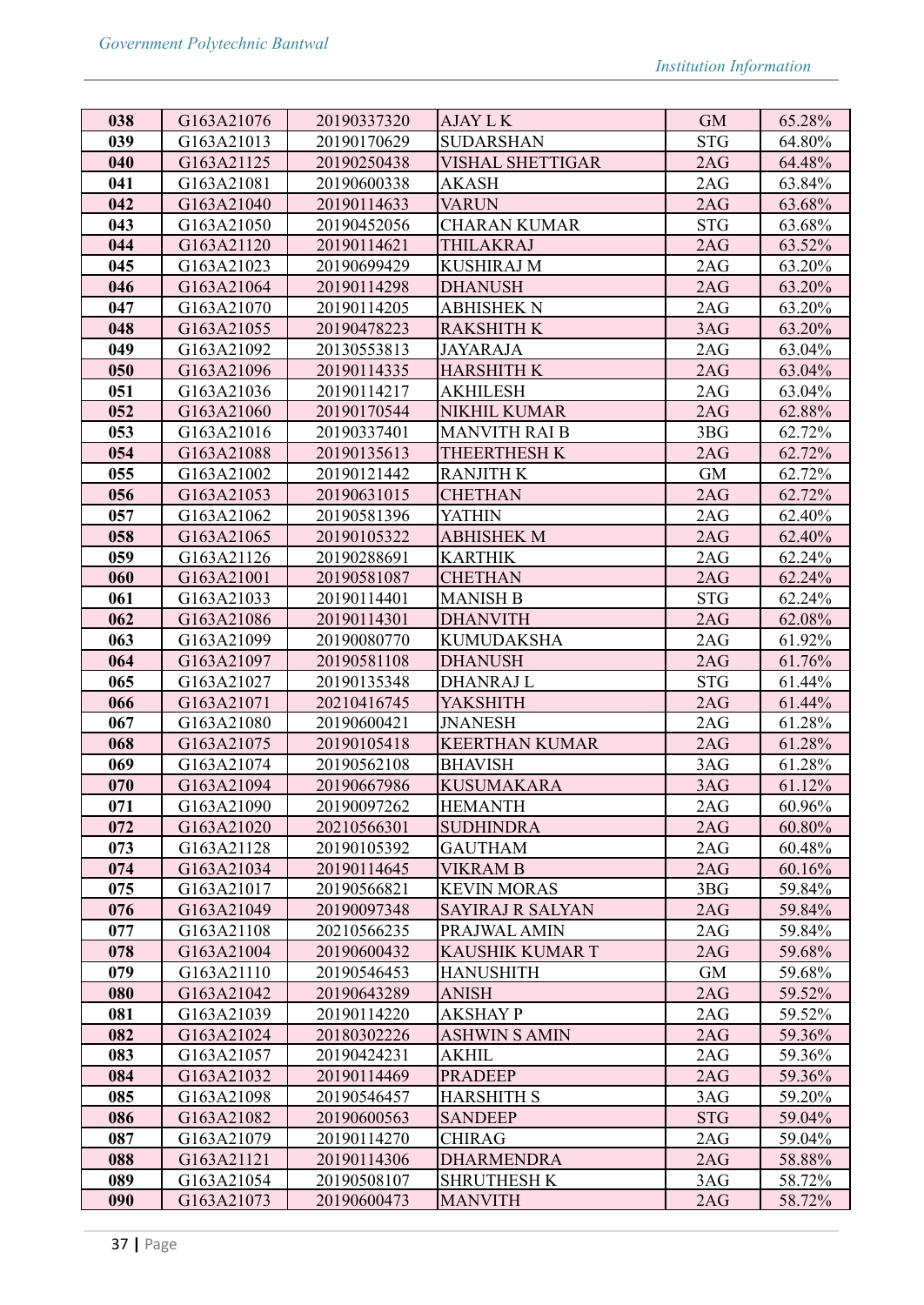| 091 | G163A21101 | 20190114229 | <b>ANUSH KUMAR</b>        | 2AG              | 58.56% |
|-----|------------|-------------|---------------------------|------------------|--------|
| 092 | G163A21018 | 20190566886 | NITHESH KUMAR             | 2AG              | 58.56% |
| 093 | G163A21052 | 20200688580 | <b>SHREE RAJ</b>          | 2AG              | 58.56% |
| 094 | G163A21095 | 20190459260 | <b>THARANATHAN</b>        | 3AG              | 58.24% |
| 095 | G163A21048 | 20190114466 | <b>POORNESH</b>           | 2AG              | 58.08% |
| 096 | G163A21069 | 20190105428 | <b>LIKHITH</b>            | 2AG              | 57.76% |
| 097 | G163A21012 | 20190566758 | <b>DARSHAN</b>            | 2AG              | 57.76% |
| 098 | G163A21044 | 20210585264 | <b>UTTHAM KUMAR</b>       | 2AG              | 57.76% |
| 099 | G163A21026 | 20190643514 | <b>SHAILESH</b>           | 2AG              | 57.60% |
| 100 | G163A21123 | 20190069871 | <b>VINEETH</b>            | 2AG              | 57.44% |
| 101 | G163A21105 | 20190227413 | <b>AKHIL SHETTY</b>       | 3BG              | 57.44% |
| 102 | G163A21083 | 20190699422 | <b>KAUSHIK K</b>          | 2AG              | 57.28% |
| 103 | G163A21043 | 20190135628 | <b>VINYAS M S</b>         | 3AG              | 56.96% |
| 104 | G163A21127 | 20210125867 | <b>SANKSHITH</b>          | 2AG              | 56.96% |
| 105 | G163A21010 | 20180585905 | PAVAN KUMAR               | 2AG              | 56.80% |
| 106 | G163A21118 | 20190135446 | <b>MAHAMMAD NOUFAL SU</b> | 2BG              | 56.80% |
| 107 | G163A21067 | 20200434652 | <b>SUSHMITH SHETTY</b>    | 3 <sub>B</sub> G | 56.48% |
| 108 | G163A21063 | 20190114263 | <b>CHARAN KUMAR</b>       | 2AG              | 56.00% |
| 109 | G163A21037 | 20190114236 | <b>ASHWATH</b>            | 2AG              | 55.84% |
| 110 | G163A21006 | 20210582022 | <b>KIRAN KUMAR</b>        | <b>STG</b>       | 55.84% |
| 111 | G163A21003 | 20190600470 | <b>MANISH</b>             | 2AG              | 55.68% |
| 112 | G163A21072 | 20190600591 | THAKSHAN M                | 2AG              | 55.36% |
| 113 | G163A21104 | 20190187889 | <b>PAVITH</b>             | 2AG              | 55.20% |
| 114 | G163A21046 | 20190170532 | <b>MITHUN</b>             | <b>STG</b>       | 55.20% |
| 115 | G163A21068 | 20210416715 | <b>SHREYAS</b>            | 2AG              | 55.04% |
| 116 | G163A21058 | 20190121592 | <b>VINEETH</b>            | 3 <sub>B</sub>   | 53.92% |
| 117 | G163A21066 | 20190600327 | <b>ABHIJITH M</b>         | 2AG              | 53.92% |
| 118 | G163A21130 | 20180111715 | VIKASH                    | <b>GM</b>        | 53.60% |
| 119 | G163A21015 | 20190170488 | <b>GUNAKARA J</b>         | 2AG              | 53.28% |
| 120 | G163A21009 | 20190672219 | <b>SUJAL H</b>            | 2AG              | 53.28% |
| 121 | G163A21087 | 20210141723 | <b>PRAJWAL</b>            | 2AG              | 53.12% |
| 122 | G163A21045 | 20170186736 | <b>SUJITH</b>             | 2AG              | 52.64% |
| 123 | G163A21085 | 20170147831 | <b>SANTHOSH KUMAR</b>     | 2AG              | 52.32% |
| 124 | G163A21041 | 20190399735 | <b>SHRAVAN KUMAR</b>      | 2AG              | 52.16% |
| 125 | G163A21008 | 20190600558 | <b>RIWAN D SOUZA</b>      | 3BG              | 51.84% |
| 126 | G163A21124 | 20180585786 | <b>GANESHA</b>            | 2AG              | 51.04% |
| 127 | G163A21106 | 20170140792 | PRAJWAL                   | 2AG              | 50.88% |
| 128 | G163A21022 | 20190643564 | <b>YAKSHITH</b>           | 2AG              | 49.60% |
| 129 | G163A21117 | 20210585154 | <b>CHAITHRESH</b>         | 2AG              | 48.96% |
| 130 | G163A21084 | 20190288554 | <b>ABISHEK</b>            | 2AG              | 48.80% |
| 131 | G163A21122 | 20190459130 | <b>PRAJNESH J S</b>       | <b>GM</b>        | 47.36% |
| 132 | G163A21093 | 20190831648 | <b>H R GAGAN</b>          | 2AG              | 40.64% |
| 133 | G163A21131 | 20200837922 | SHIVAMURTHI RODKAR        | <b>SCG</b>       | 37.44% |

# **Allotment List of Offline-Interactive Mode Counselling – Phase 1**

| Merit No. | App. No.            | <b>Student Name</b>       | <b>Alloted Course</b>                     | Allo. Cat. |
|-----------|---------------------|---------------------------|-------------------------------------------|------------|
| 001       |                     | G163A21103 MAHAMMAD AZMAN | MECHANICAL ENGINEERING (GENERAL)          | <b>GM</b>  |
| 002       |                     | G163A21114 SHANE D'SOUZA  | COMPUTER SCIENCE & ENGINEERING            | <b>GM</b>  |
| 003       |                     | G163A21113 SHAUN D'SOUZA  | MECHANICAL ENGINEERING (GENERAL)          | <b>GM</b>  |
| 004       | G163A21011 MOKSHITH |                           | <b>COMPUTER SCIENCE &amp; ENGINEERING</b> | <b>GM</b>  |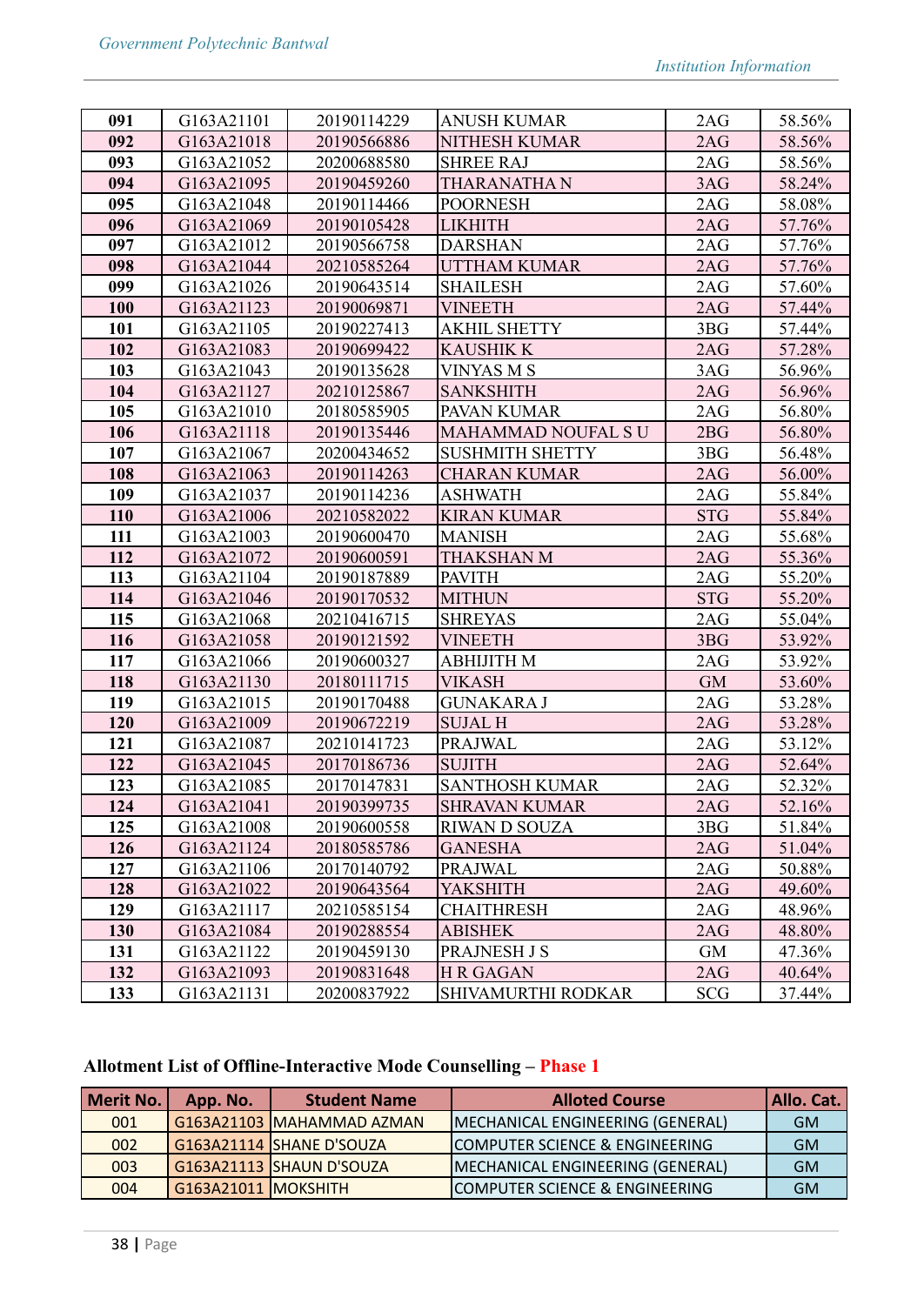| 005 | G163A21025 GOWTHAM            |                              | <b>ELECTRONICS &amp; COMMUNICATION ENGG</b> | <b>GM</b>  |
|-----|-------------------------------|------------------------------|---------------------------------------------|------------|
| 007 | G163A21014 SANDESH            |                              | MECHANICAL ENGINEERING (GENERAL)            | <b>GM</b>  |
| 008 | G163A21061 DEEKSHITH          |                              | MECHANICAL ENGINEERING (GENERAL)            | <b>GM</b>  |
| 009 |                               | G163A21100 DHANUSH H BANGERA | CIVIL ENGINEERING (GENERAL)                 | <b>GM</b>  |
| 010 | G163A21115 CHETHAN            |                              | MECHANICAL ENGINEERING (GENERAL)            | <b>GM</b>  |
| 011 | <b>G163A21007 KARTHIK V S</b> |                              | COMPUTER SCIENCE & ENGINEERING              | <b>GM</b>  |
| 012 |                               | G163A21107 GEETHESH NAIK     | <b>ELECTRONICS &amp; COMMUNICATION ENGG</b> | <b>GM</b>  |
| 013 | G163A21078 KISHAN             |                              | MECHANICAL ENGINEERING (GENERAL)            | 2AG        |
| 014 | G163A21028 CHARAN             |                              | MECHANICAL ENGINEERING (GENERAL)            | <b>GMR</b> |
| 016 | G163A21089 NISHCHITH          |                              | <b>ELECTRONICS &amp; COMMUNICATION ENGG</b> | <b>GM</b>  |
| 017 |                               | G163A21129 DHANUSH SALIAN    | MECHANICAL ENGINEERING (GENERAL)            | 2AR        |
| 018 |                               | G163A21029 BHAVANEESH N      | CIVIL ENGINEERING (GENERAL)                 | <b>GM</b>  |
| 019 | G163A21021 SHARATH            |                              | MECHANICAL ENGINEERING (GENERAL)            | <b>GM</b>  |
| 020 | G163A21038 RAHUL              |                              | <b>ELECTRONICS &amp; COMMUNICATION ENGG</b> | <b>GMR</b> |
| 021 | G163A21119 HEMANTH S          |                              | <b>ELECTRONICS &amp; COMMUNICATION ENGG</b> | 2AR        |
| 022 | G163A21030 RAKESH             |                              | MECHANICAL ENGINEERING (GENERAL)            | <b>GM</b>  |
| 023 | <b>G163A21077 SINCHAN B</b>   |                              | <b>ELECTRONICS &amp; COMMUNICATION ENGG</b> | 3AG        |
| 024 |                               | G163A21031   BHARATHRAJ      | MECHANICAL ENGINEERING (GENERAL)            | <b>GM</b>  |
| 025 | G163A21035 PUNEETH            |                              | <b>ELECTRONICS &amp; COMMUNICATION ENGG</b> | <b>GM</b>  |
| 026 | G163A21051 SUJAN              |                              | MECHANICAL ENGINEERING (GENERAL)            | <b>GM</b>  |
| 027 |                               | G163A21116 GEETHESH POOJARY  | CIVIL ENGINEERING (GENERAL)                 | <b>GM</b>  |
| 031 |                               | G163A21056 CHETHAN KUMAR N   | MECHANICAL ENGINEERING (GENERAL)            | <b>GM</b>  |
| 033 | G163A21132 SANATH             |                              | MECHANICAL ENGINEERING (GENERAL)            | 3AG        |
| 034 | G163A21059 ASLESH B           |                              | COMPUTER SCIENCE & ENGINEERING              | <b>GM</b>  |
| 035 |                               | G163A21047 GOWTHAM K         | CIVIL ENGINEERING (GENERAL)                 | <b>STR</b> |
| 038 | G163A21076 AJAY LK            |                              | <b>ELECTRONICS &amp; COMMUNICATION ENGG</b> | <b>GM</b>  |
| 039 | G163A21013 SUDARSHAN          |                              | <b>ELECTRONICS &amp; COMMUNICATION ENGG</b> | <b>GM</b>  |
| 040 |                               | G163A21125 VISHAL SHETTIGAR  | CIVIL ENGINEERING (GENERAL)                 | 2AG        |
| 041 | G163A21081 AKASH              |                              | ELECTRONICS & COMMUNICATION ENGG            | <b>GM</b>  |
| 042 | G163A21040 VARUN              |                              | CIVIL ENGINEERING (GENERAL)                 | <b>GMR</b> |
| 043 |                               | G163A21050 CHARAN KUMAR      | COMPUTER SCIENCE & ENGINEERING              | <b>STG</b> |
| 045 | G163A21023 KUSHIRAJ M         |                              | ELECTRONICS & COMMUNICATION ENGG            | <b>GM</b>  |
| 047 | G163A21070 ABHISHEK N         |                              | COMPUTER SCIENCE & ENGINEERING              | <b>GMR</b> |
| 049 | G163A21092 JAYARAJA           |                              | <b>ELECTRONICS &amp; COMMUNICATION ENGG</b> | <b>GM</b>  |
| 050 | G163A21096 HARSHITH K         |                              | ELECTRONICS & COMMUNICATION ENGG            | <b>GM</b>  |
| 051 | G163A21036 AKHILESH           |                              | <b>ELECTRONICS &amp; COMMUNICATION ENGG</b> | 2AG        |
| 052 |                               | G163A21060 NIKHIL KUMAR      | COMPUTER SCIENCE & ENGINEERING              | <b>GM</b>  |
| 053 |                               | G163A21016 MANVITH RAI B     | CIVIL ENGINEERING (GENERAL)                 | 3BG        |
| 055 | <b>G163A21002 RANJITH K</b>   |                              | CIVIL ENGINEERING (GENERAL)                 | <b>GM</b>  |
| 056 | G163A21053 CHETHAN            |                              | COMPUTER SCIENCE & ENGINEERING              | <b>GM</b>  |
| 060 | G163A21001 CHETHAN            |                              | CIVIL ENGINEERING (GENERAL)                 | <b>GM</b>  |
| 062 | G163A21086 DHANVITH           |                              | CIVIL ENGINEERING (GENERAL)                 | <b>GM</b>  |
| 063 |                               | G163A21099 KUMUDAKSHA        | COMPUTER SCIENCE & ENGINEERING              | <b>GM</b>  |
| 064 | G163A21097   DHANUSH          |                              | COMPUTER SCIENCE & ENGINEERING              | <b>GM</b>  |
| 065 | G163A21027 DHANRAJ L          |                              | <b>ELECTRONICS &amp; COMMUNICATION ENGG</b> | <b>GM</b>  |
| 066 | G163A21071   YAKSHITH         |                              | CIVIL ENGINEERING (GENERAL)                 | <b>GM</b>  |
| 067 | G163A21080 JNANESH            |                              | COMPUTER SCIENCE & ENGINEERING              | 2AG        |
| 068 |                               | G163A21075 KEERTHAN KUMAR    | CIVIL ENGINEERING (GENERAL)                 | <b>GM</b>  |
| 069 | G163A21074                    | BHAVISH                      | COMPUTER SCIENCE & ENGINEERING              | 3AG        |
| 070 |                               | G163A21094 KUSUMAKARA        | CIVIL ENGINEERING (GENERAL)                 | <b>GM</b>  |
|     |                               |                              |                                             |            |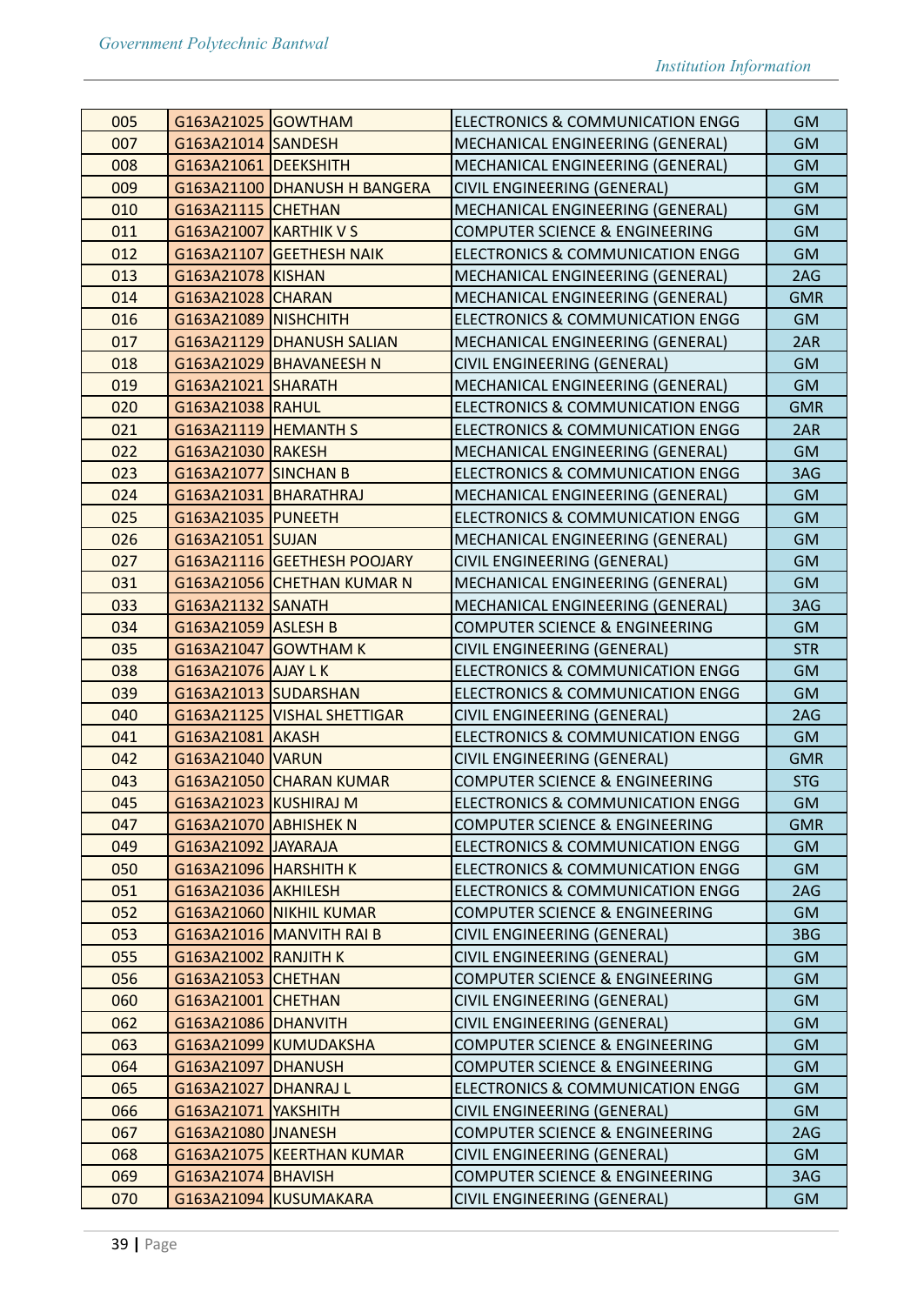| 071 | G163A21090 HEMANTH   |                               | <b>COMPUTER SCIENCE &amp; ENGINEERING</b> | <b>GM</b>  |
|-----|----------------------|-------------------------------|-------------------------------------------|------------|
| 072 | G163A21020 SUDHINDRA |                               | <b>CIVIL ENGINEERING (GENERAL)</b>        | 2AG        |
| 073 | G163A21128 GAUTHAM   |                               | CIVIL ENGINEERING (GENERAL)               | <b>GM</b>  |
| 074 | G163A21034 VIKRAM B  |                               | CIVIL ENGINEERING (GENERAL)               | <b>GM</b>  |
| 075 |                      | G163A21017 KEVIN MORAS        | MECHANICAL ENGINEERING (GENERAL)          | 3BK        |
| 077 |                      | G163A21108 PRAJWAL AMIN       | CIVIL ENGINEERING (GENERAL)               | <b>GM</b>  |
| 078 |                      | G163A21004 KAUSHIK KUMAR T    | CIVIL ENGINEERING (GENERAL)               | <b>GM</b>  |
| 080 | G163A21042 ANISH     |                               | CIVIL ENGINEERING (GENERAL)               | <b>GM</b>  |
| 081 | G163A21039 AKSHAY P  |                               | CIVIL ENGINEERING (GENERAL)               | <b>GM</b>  |
| 082 |                      | G163A21024 ASHWIN S AMIN      | <b>COMPUTER SCIENCE &amp; ENGINEERING</b> | <b>GM</b>  |
| 086 | G163A21082 SANDEEP   |                               | <b>COMPUTER SCIENCE &amp; ENGINEERING</b> | <b>GM</b>  |
| 087 | G163A21079 CHIRAG    |                               | <b>COMPUTER SCIENCE &amp; ENGINEERING</b> | <b>GM</b>  |
| 088 |                      | G163A21121 DHARMENDRA         | <b>COMPUTER SCIENCE &amp; ENGINEERING</b> | <b>GM</b>  |
| 101 |                      | G163A21105 AKHIL SHETTY       | <b>COMPUTER SCIENCE &amp; ENGINEERING</b> | 3BG        |
| 107 |                      | G163A21067 SUSHMITH SHETTY    | <b>COMPUTER SCIENCE &amp; ENGINEERING</b> | 3BG        |
| 125 |                      | G163A21008 RIWAN D SOUZA      | <b>COMPUTER SCIENCE &amp; ENGINEERING</b> | 3BG        |
| 133 |                      | G163A21131 SHIVAMURTHI RODKAR | <b>CIVIL ENGINEERING (GENERAL)</b>        | <b>SCG</b> |
|     |                      |                               |                                           |            |

# **Merit List for Offline-Interactive Mode Counselling – Phase 2**

| <b>Merit No.</b> | <b>Application No.</b> | <b>SSLC Register No.</b> | <b>Candidate Name</b>    | Percentage |
|------------------|------------------------|--------------------------|--------------------------|------------|
| 001              | G163B21023             | 20190643328              | <b>DEEKSHITH</b>         | 73.60%     |
| 002              | G163B21012             | 20190484664              | <b>AVINASH MN</b>        | 71.04%     |
| 003              | G163B21013             | 20190178520              | <b>JNANESH</b>           | 69.28%     |
| 004              | G163B21014             | 20190069764              | <b>SAGAR</b>             | 69.12%     |
| 005              | G163B21015             | 20190668274              | <b>THEJANATHA</b>        | 68.00%     |
| 006              | G163B21019             | 20190121476              | <b>SANGRAM S POOJARY</b> | 66.72%     |
| 007              | G163B21016             | 20210585179              | <b>HEMANTH</b>           | 66.40%     |
| 008              | G163B21022             | 20190114205              | <b>ABHISHEK N</b>        | 63.20%     |
| 009              | G163B21004             | 20190069649              | <b>MOHAMMED HAFEEZ</b>   | 62.40%     |
| 010              | G163B21017             | 20190114301              | <b>DHANVITH</b>          | 62.08%     |
| 011              | G163B21018             | 20190581108              | <b>DHANUSH</b>           | 61.76%     |
| 012              | G163B21021             | 20190097262              | <b>HEMANTH</b>           | 60.96%     |
| 013              | G163B21001             | 20190566886              | <b>NITHESH KUMAR</b>     | 58.56%     |
| 014              | G163B21007             | 20190105428              | <b>LIKHITH</b>           | 57.76%     |
| 015              | G163B21005             | 20190069871              | <b>VINEETH</b>           | 57.44%     |
| 016              | G163B21020             | 20190227413              | <b>AKHIL SHETTY</b>      | 57.44%     |
| 017              | G163B21008             | 20210125867              | <b>SANKSHITH</b>         | 56.96%     |
| 018              | G163B21002             | 20190114263              | <b>CHARAN KUMAR</b>      | 56.00%     |
| 019              | G163B21010             | 20190600470              | <b>MANISH</b>            | 55.68%     |
| 020              | G163B21006             | 20210141723              | <b>PRAJWAL</b>           | 53.12%     |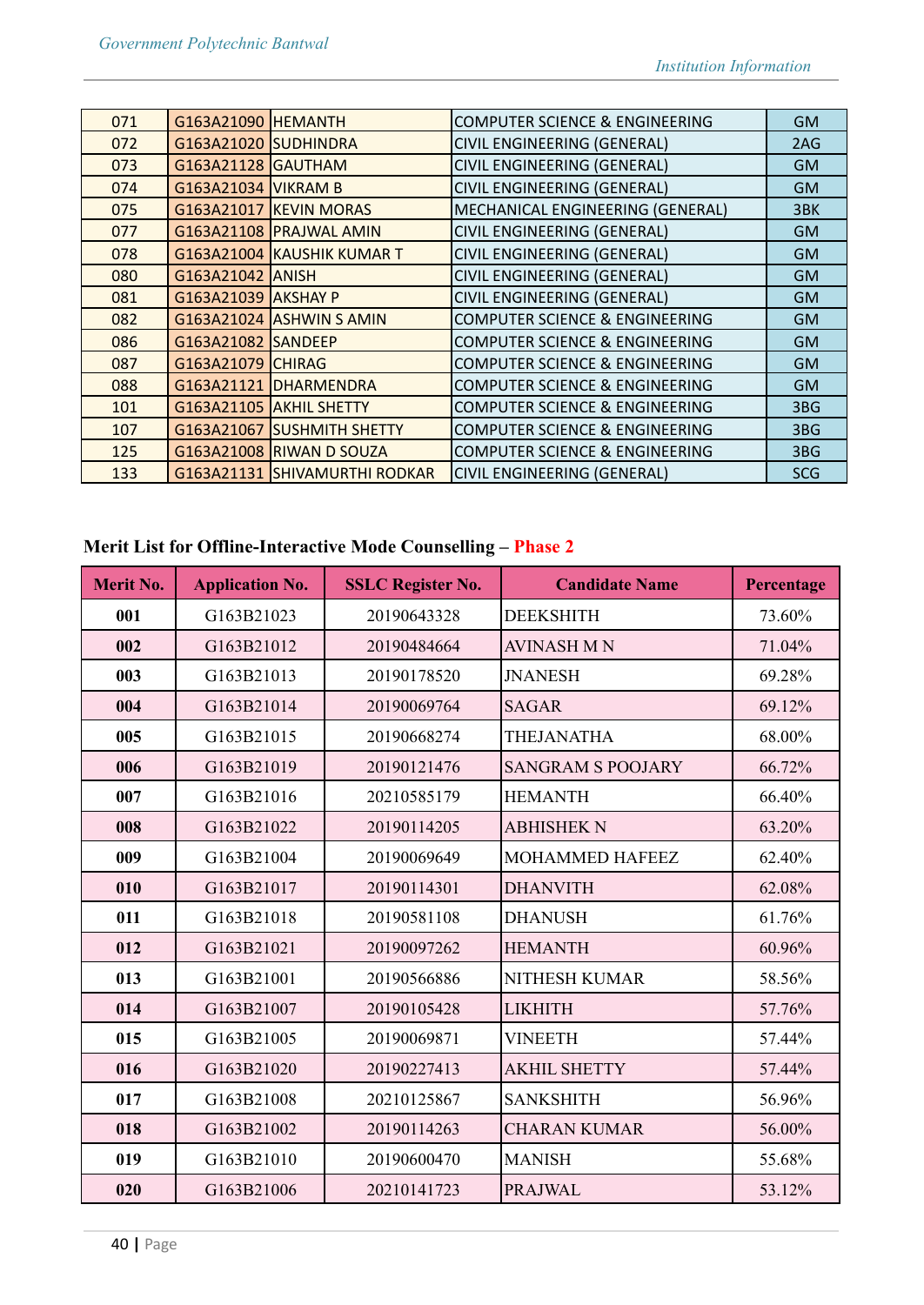| 021 | G163B21009 | 20190105412 | <b>IITHESH</b> | 51.36% |
|-----|------------|-------------|----------------|--------|
| 022 | G163B21003 | 20190643564 | IYAKSHITH      | 49.60% |
| 023 | G163B21011 | 20190114636 | IVEEKSHAN A    | 45.60% |

# **Allotment List of Offline-Interactive Mode Counselling – Phase 2**

| <b>Merit No.</b> | App. No.   | <b>Student Name</b>    | <b>Alloted Course</b>                       |
|------------------|------------|------------------------|---------------------------------------------|
| 001              | G163B21023 | <b>DEEKSHITH</b>       | MECHANICAL ENGINEERING (GENERAL)            |
| 002              | G163B21012 | <b>AVINASH M N</b>     | <b>ELECTRONICS &amp; COMMUNICATION ENGG</b> |
| 003              | G163B21013 | <b>JNANESH</b>         | MECHANICAL ENGINEERING (GENERAL)            |
| 004              | G163B21014 | <b>SAGAR</b>           | MECHANICAL ENGINEERING (GENERAL)            |
| 005              | G163B21015 | <b>THEJANATHA</b>      | <b>ELECTRONICS &amp; COMMUNICATION ENGG</b> |
| 007              | G163B21016 | <b>HEMANTH</b>         | <b>ELECTRONICS &amp; COMMUNICATION ENGG</b> |
| 008              | G163B21022 | <b>ABHISHEK N</b>      | <b>ELECTRONICS &amp; COMMUNICATION ENGG</b> |
| 009              | G163B21004 | <b>MOHAMMED HAFEEZ</b> | <b>CIVIL ENGINEERING (GENERAL)</b>          |
| 011              | G163B21018 | <b>DHANUSH</b>         | <b>ELECTRONICS &amp; COMMUNICATION ENGG</b> |
| 013              | G163B21001 | <b>NITHESH KUMAR</b>   | CIVIL ENGINEERING (GENERAL)                 |
| 014              | G163B21007 | <b>LIKHITH</b>         | CIVIL ENGINEERING (GENERAL)                 |
| 015              | G163B21005 | <b>VINEETH</b>         | CIVIL ENGINEERING (GENERAL)                 |
| 016              | G163B21020 | <b>AKHIL SHETTY</b>    | CIVIL ENGINEERING (GENERAL)                 |
| 017              | G163B21008 | <b>SANKSHITH</b>       | <b>COMPUTER SCIENCE &amp; ENGINEERING</b>   |
| 018              | G163B21002 | <b>CHARAN KUMAR</b>    | CIVIL ENGINEERING (GENERAL)                 |
| 020              | G163B21006 | PRAJWAL                | <b>COMPUTER SCIENCE &amp; ENGINEERING</b>   |
| 021              | G163B21009 | <b>JITHESH</b>         | CIVIL ENGINEERING (GENERAL)                 |
| 022              | G163B21003 | <b>YAKSHITH</b>        | CIVIL ENGINEERING (GENERAL)                 |
| 023              | G163B21011 | <b>VEEKSHAN A</b>      | <b>CIVIL ENGINEERING (GENERAL)</b>          |

# **Allotment List of Offline-Interactive Mode Counselling – Phase 3**

| Sl. No.        | App. No.   | <b>Student Name</b>    | <b>Alloted Course</b>                       |
|----------------|------------|------------------------|---------------------------------------------|
| -1             | G163C21001 | <b>SHREYAS</b>         | CIVIL ENGINEERING (GENERAL)                 |
| $\overline{2}$ | G163C21002 | <b>CHETHAN</b>         | CIVIL ENGINEERING (GENERAL)                 |
| 3              | G163C21003 | <b>ABDUL MAJEED</b>    | CIVIL ENGINEERING (GENERAL)                 |
| $\overline{4}$ | G163C21004 | <b>DHANUSH</b>         | <b>COMPUTER SCIENCE &amp; ENGINEERING</b>   |
| 5              | G163C21005 | <b>LOHITH</b>          | CIVIL ENGINEERING (GENERAL)                 |
| 6              | G163C21006 | <b>PRAJWAL AMIN</b>    | <b>ELECTRONICS &amp; COMMUNICATION ENGG</b> |
| $\overline{7}$ | G163C21007 | <b>KARTHIK</b>         | CIVIL ENGINEERING (GENERAL)                 |
| 8              | G163C21008 | <b>GOUTHAM SHENAVA</b> | <b>COMPUTER SCIENCE &amp; ENGINEERING</b>   |
| 9              | G163C21009 | <b>S M MADANA</b>      | <b>COMPUTER SCIENCE &amp; ENGINEERING</b>   |
| 10             | G163C21010 | <b>MEGHARAJ</b>        | CIVIL ENGINEERING (GENERAL)                 |
| 11             | G163C21011 | <b>VARUN</b>           | MECHANICAL ENGINEERING (GENERAL)            |
| 12             | G163C21012 | <b>HARISH</b>          | CIVIL ENGINEERING (GENERAL)                 |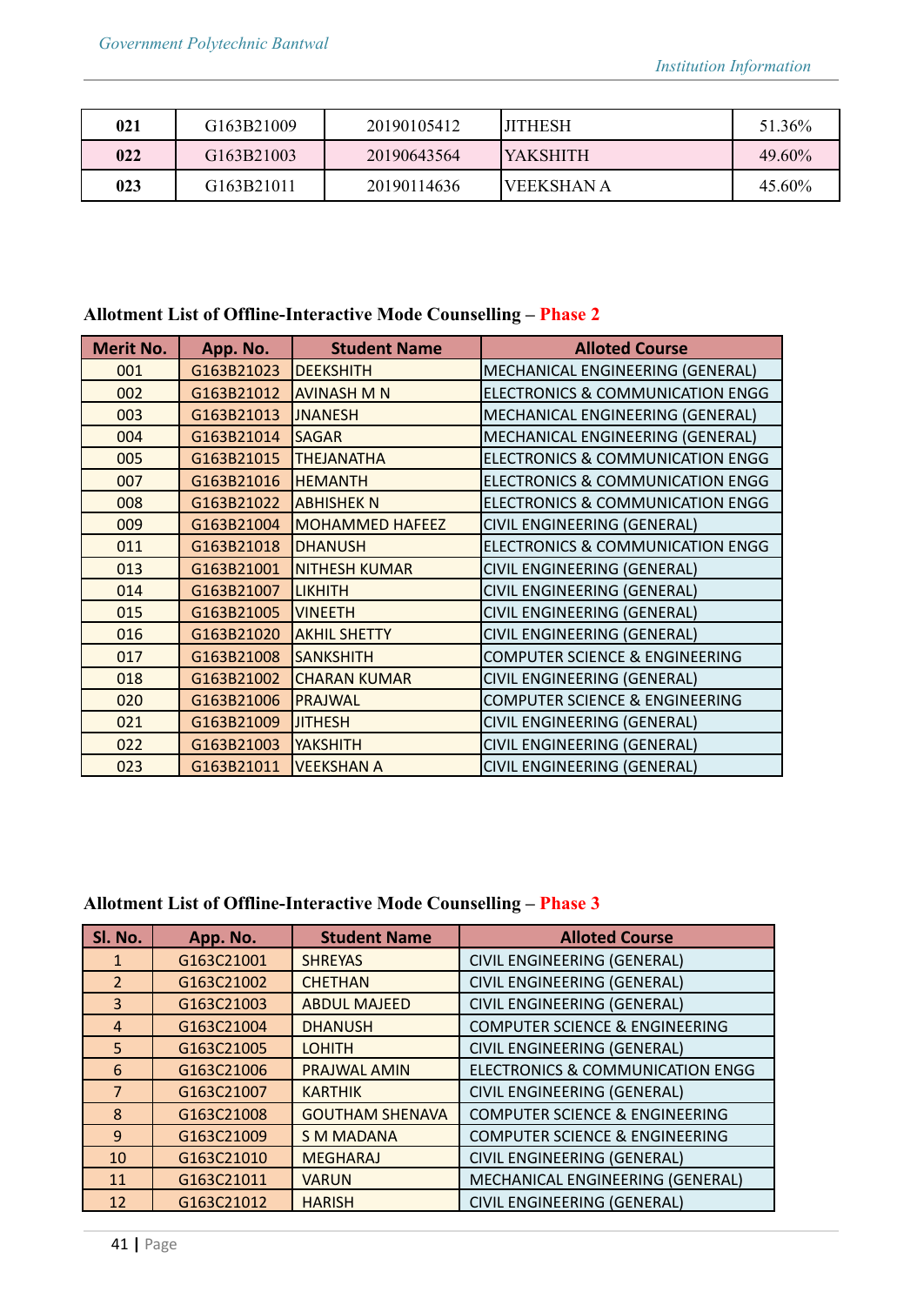| G <sub>163</sub> C <sub>21013</sub> | <b>PRANFFTH</b>   | <b>COMPUTER SCIENCE &amp; ENGINEERING</b> |
|-------------------------------------|-------------------|-------------------------------------------|
| G163C21014                          | <b>KEERTHAN P</b> | CIVIL ENGINEERING (GENERAL)               |

# **15 Information of Infrastructure and Other Resources Available**

# **13.1 Carpet Area Details**

| Room No.         | Room Type                  | Carpet<br>area<br>(in m <sup>2</sup> ) | Completion<br>of flooring | Completion<br>of walls and<br>painting | Completion of<br>electrification<br>and lighting |
|------------------|----------------------------|----------------------------------------|---------------------------|----------------------------------------|--------------------------------------------------|
| <b>BRD</b>       | <b>Board Room</b>          | 20                                     | Ready                     | Ready                                  | Ready                                            |
| <b>ECO</b>       | Exam Control Office        | 32                                     | Ready                     | Ready                                  | Ready                                            |
| <b>HK</b>        | Housekeeping               | 10                                     | Ready                     | Ready                                  | Ready                                            |
| <b>HODCE</b>     | Cabin for Head of Dept     | 25                                     | Ready                     | Ready                                  | Ready                                            |
| <b>HODCS</b>     | Cabin for Head of Dept     | 30                                     | Ready                     | Ready                                  | Ready                                            |
| <b>HODEC</b>     | Cabin for Head of Dept     | 32                                     | Ready                     | Ready                                  | Ready                                            |
| <b>HODME</b>     | Cabin for Head of Dept     | 25                                     | Ready                     | Ready                                  | Ready                                            |
| <b>MNT</b>       | Maintenance                | 13                                     | Ready                     | Ready                                  | Ready                                            |
| <b>OFF</b>       | Office All Inclusive       | 120                                    | Ready                     | Ready                                  | Ready                                            |
| OFF <sub>2</sub> | Office All Inclusive       | 35                                     | Ready                     | Ready                                  | Ready                                            |
| <b>PLO</b>       | Placement Office           | 32                                     | Ready                     | Ready                                  | Ready                                            |
| <b>PPL</b>       | Principal Directors Office | 30                                     | Ready                     | Ready                                  | Ready                                            |
| <b>PTR</b>       | Pantry for Staff           | 10                                     | Ready                     | Ready                                  | Ready                                            |
| <b>SCRT</b>      | Security                   | 10                                     | Ready                     | Ready                                  | Ready                                            |
| STORE1           | <b>Central Store</b>       | 24                                     | Ready                     | Ready                                  | Ready                                            |
| STORE2           | <b>Central Store</b>       | 13                                     | Ready                     | Ready                                  | Ready                                            |
| <b>BCR</b>       | Boys Common Room           | 82                                     | Ready                     | Ready                                  | Ready                                            |
| CFTR1            | Cafeteria                  | 69                                     | Ready                     | Ready                                  | Ready                                            |
| Room No.         | Room Type                  | Carpet<br>area<br>(in m <sup>2</sup> ) | Completion<br>of flooring | Completion<br>of walls and<br>painting | Completion of<br>electrification<br>and lighting |
| CFTR2            | Cafeteria                  | 85                                     | Ready                     | Ready                                  | Ready                                            |
| FAR              | First aid cum Sick Room    | 10                                     | Ready                     | Ready                                  | Ready                                            |
| GCR1             | Girls Common Room          | 33                                     | Ready                     | Ready                                  | Ready                                            |
| GCR <sub>2</sub> | Girls Common Room          | 44                                     | Ready                     | Ready                                  | Ready                                            |
| <b>STN</b>       | <b>Stationery Store</b>    | 12                                     | Ready                     | Ready                                  | Ready                                            |
| TOILET1          | Toilet                     | 95                                     | Ready                     | Ready                                  | Ready                                            |
| TOILET2          | Toilet                     | 32                                     | Ready                     | Ready                                  | Ready                                            |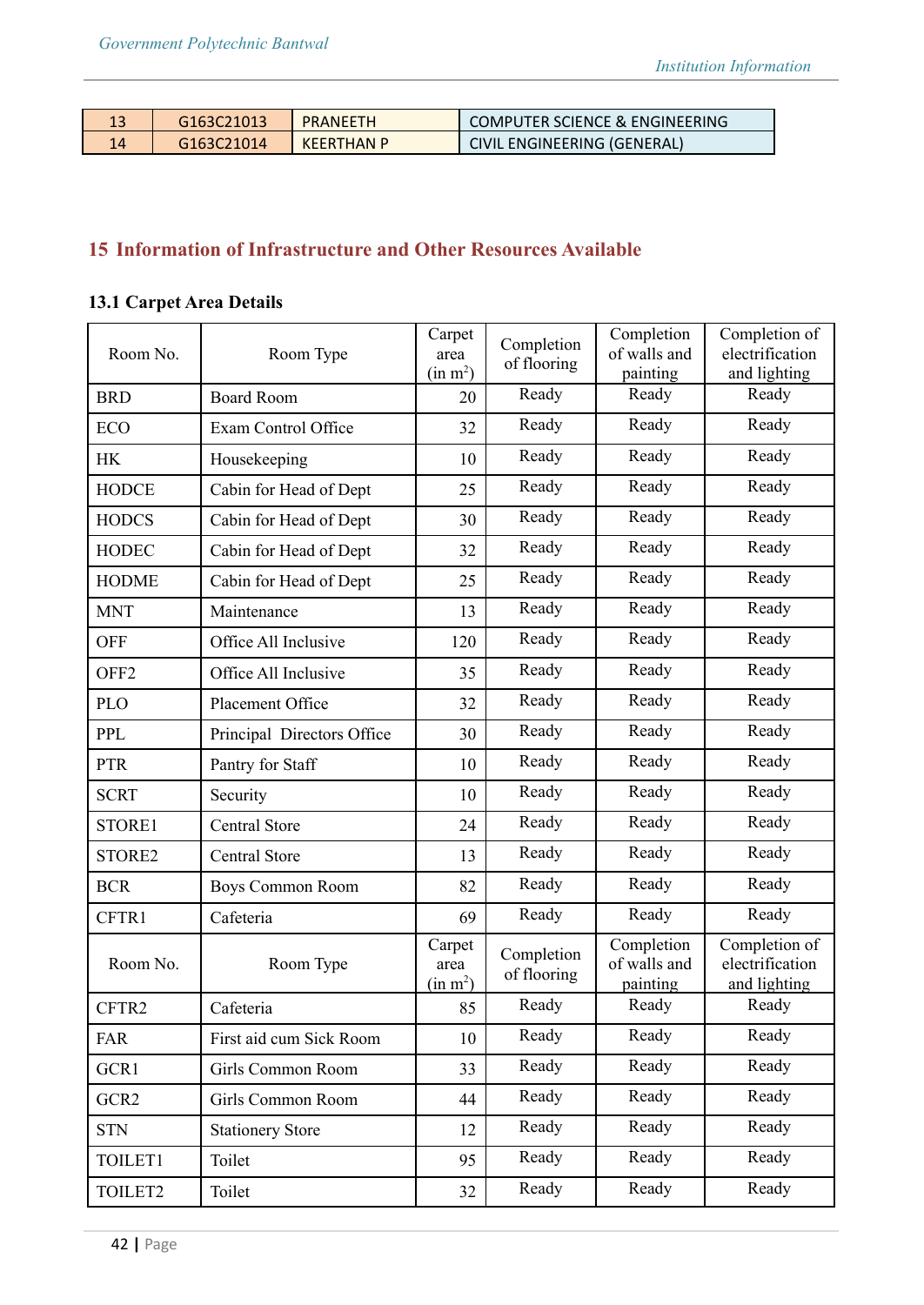| <b>AWS</b>        | <b>Additional Workshop</b> | 150                                    | Ready                     | Ready                                  | Ready                                            |
|-------------------|----------------------------|----------------------------------------|---------------------------|----------------------------------------|--------------------------------------------------|
| CELH1             | Classroom                  | 138                                    | Ready                     | Ready                                  | Ready                                            |
| CELH <sub>2</sub> | Classroom                  | 71                                     | Ready                     | Ready                                  | Ready                                            |
| <b>CPLAB</b>      | Laboratory                 | 83                                     | Ready                     | Ready                                  | Ready                                            |
| CSLAB1            | Laboratory                 | 114                                    | Ready                     | Ready                                  | Ready                                            |
| CSLAB2            | Laboratory                 | 83                                     | Ready                     | Ready                                  | Ready                                            |
| CSLH1             | Classroom                  | 54                                     | Ready                     | Ready                                  | Ready                                            |
| CSLH <sub>2</sub> | Classroom                  | 72                                     | Ready                     | Ready                                  | Ready                                            |
| DH                | Drawing Hall               | 138                                    | Ready                     | Ready                                  | Ready                                            |
| <b>ECLAB</b>      | Laboratory                 | 71                                     | Ready                     | Ready                                  | Ready                                            |
| ECLH1             | Classroom                  | 84                                     | Ready                     | Ready                                  | Ready                                            |
| ECLH <sub>2</sub> | Classroom                  | 72                                     | Ready                     | Ready                                  | Ready                                            |
| <b>EELAB</b>      | Laboratory                 | 42                                     | Ready                     | Ready                                  | Ready                                            |
| <b>ENVLAB</b>     | Laboratory                 | 27                                     | Ready                     | Ready                                  | Ready                                            |
| <b>HYDLAB</b>     | Laboratory                 | 75                                     | Ready                     | Ready                                  | Ready                                            |
| <b>MCSHOP</b>     | Laboratory                 | 243                                    | Ready                     | Ready                                  | Ready                                            |
| MELH1             | Classroom                  | 72                                     | Ready                     | Ready                                  | Ready                                            |
| MELH <sub>2</sub> | Classroom                  | 72                                     | Ready                     | Ready                                  | Ready                                            |
| MELH3             | Classroom                  | 81                                     | Ready                     | Ready                                  | Ready                                            |
| <b>MEWS</b>       | Workshop                   | 215                                    | Ready                     | Ready                                  | Ready                                            |
| <b>MOCLAB</b>     | Laboratory                 | 96                                     | Ready                     | Ready                                  | Ready                                            |
| <b>MTQCLAB</b>    | Laboratory                 | 75                                     | Ready                     | Ready                                  | Ready                                            |
| <b>SCILAB</b>     | Laboratory                 | 54                                     | Ready                     | Ready                                  | Ready                                            |
| <b>SH</b>         | Seminar Hall               | 138                                    | Ready                     | Ready                                  | Ready                                            |
| <b>SOILMTLAB</b>  | Laboratory                 | 96                                     | Ready                     | Ready                                  | Ready                                            |
| <b>SURLAB1</b>    | Laboratory                 | 89                                     | Ready                     | Ready                                  | Ready                                            |
| <b>SURLAB2</b>    | Laboratory                 | 84                                     | Ready                     | Ready                                  | Ready                                            |
| Room No.          | Room Type                  | Carpet<br>area<br>(in m <sup>2</sup> ) | Completion<br>of flooring | Completion<br>of walls and<br>painting | Completion of<br>electrification<br>and lighting |
| <b>TELAB</b>      | Laboratory                 | 93                                     | Ready                     | Ready                                  | Ready                                            |
| TUR1              | <b>Tutorial Room</b>       | 72                                     | Ready                     | Ready                                  | Ready                                            |
| TUR <sub>2</sub>  | <b>Tutorial Room</b>       | 42                                     | Ready                     | Ready                                  | Ready                                            |
| CC                | <b>Computer Center</b>     | 150                                    | Ready                     | Ready                                  | Ready                                            |
| <b>LIB</b>        | Library& Reading Room      | 303                                    | Ready                     | Ready                                  | Ready                                            |
| LL                | Language Laboratory        | 72                                     | Ready                     | Ready                                  | Ready                                            |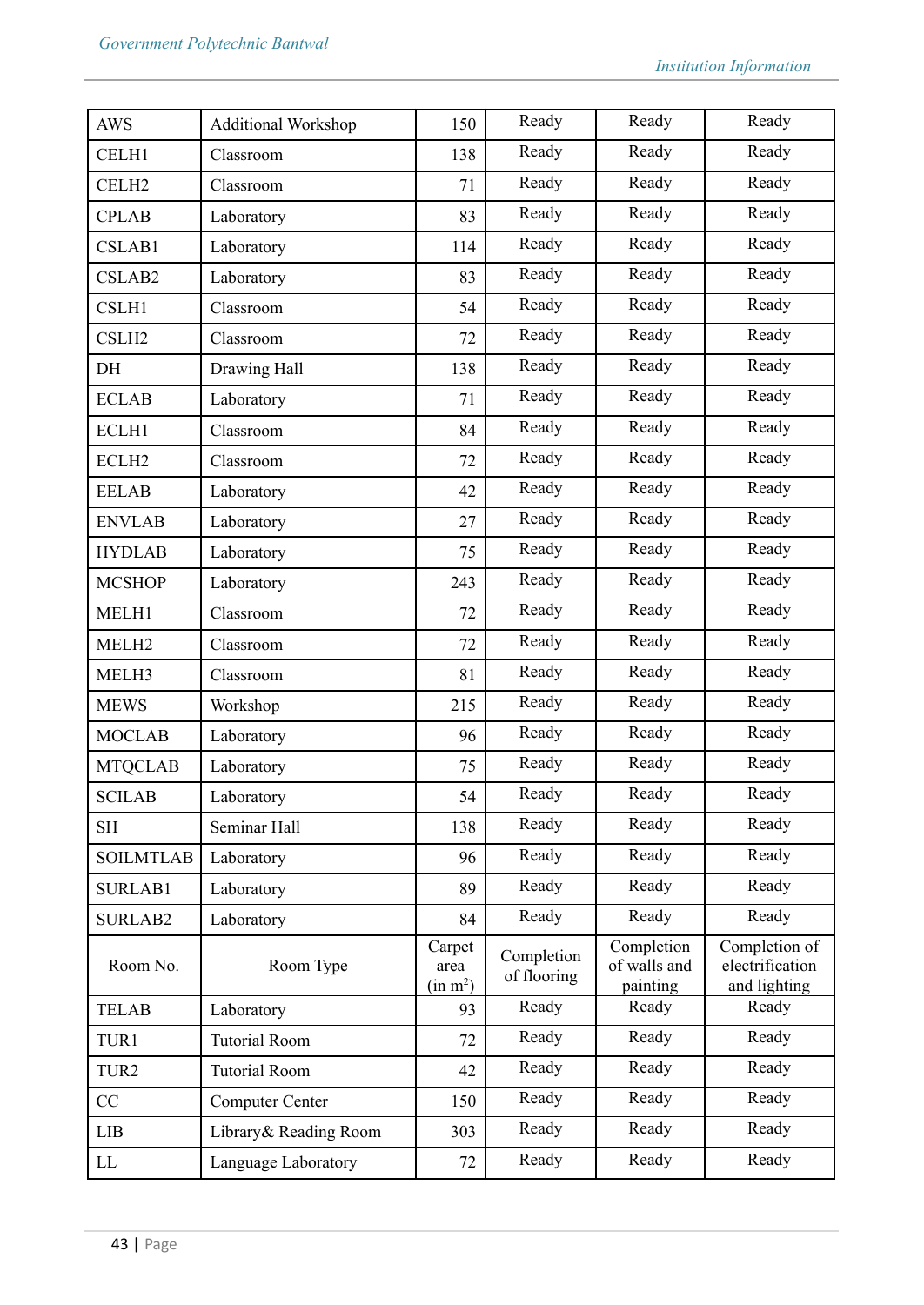# **13.2 Laboratory facilities**

# **Department of Civil Engineering**

| Sl. No         | <b>Name of the Laboratory</b>                     | Name of the Major Equipment / Experimental setup             |
|----------------|---------------------------------------------------|--------------------------------------------------------------|
| 1              |                                                   | Total station                                                |
| $\overline{2}$ |                                                   | Theodolites                                                  |
| 3              |                                                   | Auto and dumpy levels                                        |
| $\overline{4}$ | Survey Lab                                        | Electronic theodolites                                       |
| 5              |                                                   | Prismatic compass                                            |
| 6              |                                                   | Hand held GPS                                                |
| 7              |                                                   | Electronic distance measuring device                         |
| 8              |                                                   | Compression testing machine                                  |
| 9              |                                                   | Rebound hammer                                               |
| 10             |                                                   | Impact load testing machine                                  |
| 11             |                                                   | Los Angeles abrasion test                                    |
| 12             |                                                   | <b>CBR</b> testing equipment                                 |
| 13             |                                                   | Hot air oven                                                 |
| 14             |                                                   | Compaction factor testing machine                            |
| 15             |                                                   | Pycnometers                                                  |
| 16             |                                                   | Sieves for soil, fine and coarse aggregates                  |
| 17             | Material Testing Lab                              | Sieve shaker                                                 |
| 18             |                                                   | <b>Blaine's permeability Apparatus</b>                       |
| 19             |                                                   | Vicat Apparatus with Accessories                             |
| 20             |                                                   | Mortar cube Moulds 50mm2 (7.06x7.06)                         |
| 21             |                                                   | <b>Slump Cone with accessories</b>                           |
| 22             |                                                   | Concrete cube moulds 150x150x150mm                           |
| 23             |                                                   | Concrete cylindrical moulds150mm dia, 300mm height           |
| 24             |                                                   | Core cutter with dolly                                       |
| 25             |                                                   | Standard proctor compaction apparatus                        |
| 26             |                                                   | Electronic digital balance (1mg accuracy)                    |
| 27             |                                                   | Flow through notches apparatus with all accessories.         |
| 28             |                                                   | Venturimeter                                                 |
|                | 29 Hydraulics Lab                                 | Flow through pipes (friction) apparatus with all accessories |
| 30             |                                                   | Centrifugal pump                                             |
| 31             |                                                   | Differential manometer set                                   |
| 32             |                                                   | pH meter                                                     |
| 33             | Environmental Lab                                 | Turbidity meter                                              |
| 34             |                                                   | Bar bending table.                                           |
|                | Bar bending tools<br>35 Construction Practice Lab |                                                              |
| 36             |                                                   | Plumbing and sanitary fixtures, fittings                     |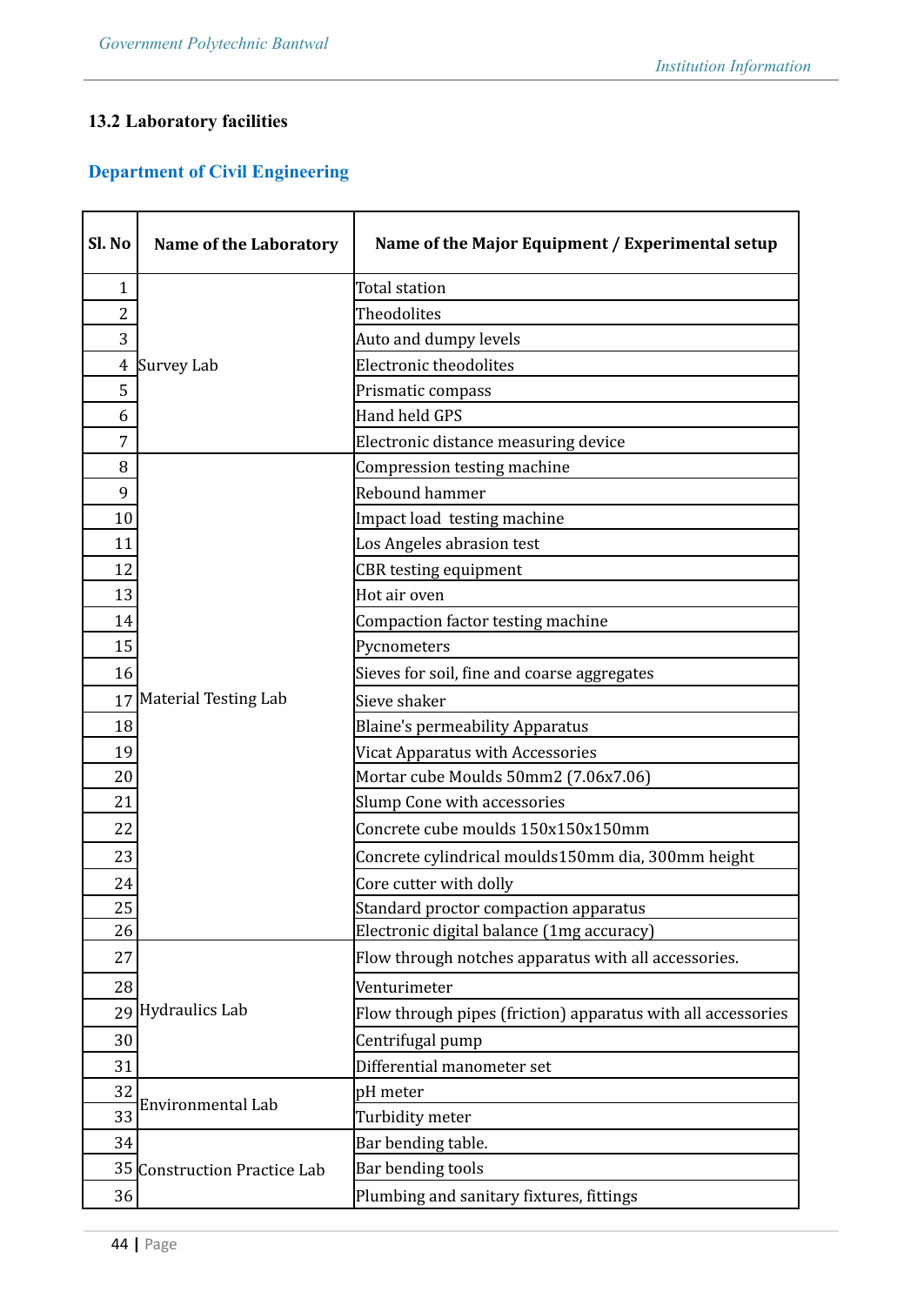# **Department of Computer Science & Engineering**

| SL.NO          | <b>EQUIPMENT DESCRIPTION</b>                                                                                                                                                      | Quantity       |
|----------------|-----------------------------------------------------------------------------------------------------------------------------------------------------------------------------------|----------------|
| $\mathbf{1}$   | TOSHIBA E166 DIGITAL PHOTO COPIER PLATERN COVER<br><b>166 PRINTER STAND TROLLY</b>                                                                                                | $\mathbf{1}$   |
| $\overline{2}$ | COMPUTER ACR AW V23GT419ZE                                                                                                                                                        | $\mathbf{1}$   |
| 3              | MECHANICAL KEYBOARD                                                                                                                                                               | $\mathbf{1}$   |
| $\overline{4}$ | OPTICAL SCROLL MOUSE                                                                                                                                                              | $\mathbf{1}$   |
| 5              | PRINTER EPS WIPRO H01070+DX PRINTER                                                                                                                                               | $\mathbf{1}$   |
| 6              | UPS C605 79 SYSTEM WITH 1 PHASE I/P AND O/P                                                                                                                                       | $\mathbf{1}$   |
| $\overline{7}$ | <b>JUNCTION BOX C151511 PVC SIZE 4 SOCKETS 3 PIN</b><br>HAVING 5 AMP/15 AMP                                                                                                       | $\mathbf{1}$   |
| 8              | DESKTOP COMPUTER HCL INFINITE INTEL CORE 2 DUO 1<br>GB DD2 RAM, 250 GB HDD, DVD WRITER, KBD USB<br>PORT, OPTICAL MOUSE SET, PRELOADED MICROSOFT WIN<br>XP SP2 WITH VISTA RECOVERY | 25             |
| 9              | 7.5 KVA ONLINE UPS SYSTEM WITH EXIDE SMP BATTERY<br>FOR 3 HOURS BACK UP AND STAND                                                                                                 | 2 SETS         |
| 10             | LASER JET PRINTER - KONICA MINOLTA PP1350 W                                                                                                                                       | 2 SETS         |
| 11             | <b>SCANNER-HP SCANJET 2410</b>                                                                                                                                                    | 2 SETS         |
| 12             | DM PRINTER MSP 455*LC,24 W                                                                                                                                                        | 3 SETS         |
| 13             | LCD PROJECTOR SONY VPL-EX5                                                                                                                                                        | $\mathbf{1}$   |
| 14             | LCD PROJECTOR MITSUBISHI ELECTRICS                                                                                                                                                | $\mathbf{1}$   |
| 15             | CEILING MOUNTING BRACKETS ABOVE 2000 LUMENS                                                                                                                                       | $\mathbf{1}$   |
| 16             | SUPPLY OF SOFTWARE ED WIN XP1.6                                                                                                                                                   | $\mathbf{1}$   |
| 17             | 4*6 FEET WALL MOUNT INDIAN SCREEN WITH SPRING<br><b>AND ACCESSORIES</b>                                                                                                           | $\overline{2}$ |
| 18             | <b>WEB CAM UMAX</b>                                                                                                                                                               | $\overline{2}$ |
| 19             | 320 GB IMATION APPOLO EXTERNAL HDD                                                                                                                                                | 3              |
| 20             | <b>EXTERNAL 500GB HDD</b>                                                                                                                                                         | $\mathbf{1}$   |
| 21             | DIGITAL MULTIMETER                                                                                                                                                                | 6              |
| 22             | DVD WRITER LG                                                                                                                                                                     | 3              |
| 23             | <b>CRIMPING TOOL</b>                                                                                                                                                              | 11             |
| 24             | <b>LAN TESTER USB</b>                                                                                                                                                             | 6              |
| 25             | PUNCHING TOOL                                                                                                                                                                     | 6              |
| 26             | <b>SWITCH 16 PORT ZEBRONICS</b>                                                                                                                                                   | 2              |
| 27             | ETHERNET CARD ZEBRONICS                                                                                                                                                           | 5              |
| 28             | ASUS WIRELESS PCI ADAPTER G31                                                                                                                                                     | 5              |
| 29             | I/O SURFACEMOUNT BUSTNET                                                                                                                                                          | 5              |
| 30             | <b>RJ 45 CONNECTOR</b>                                                                                                                                                            | 100            |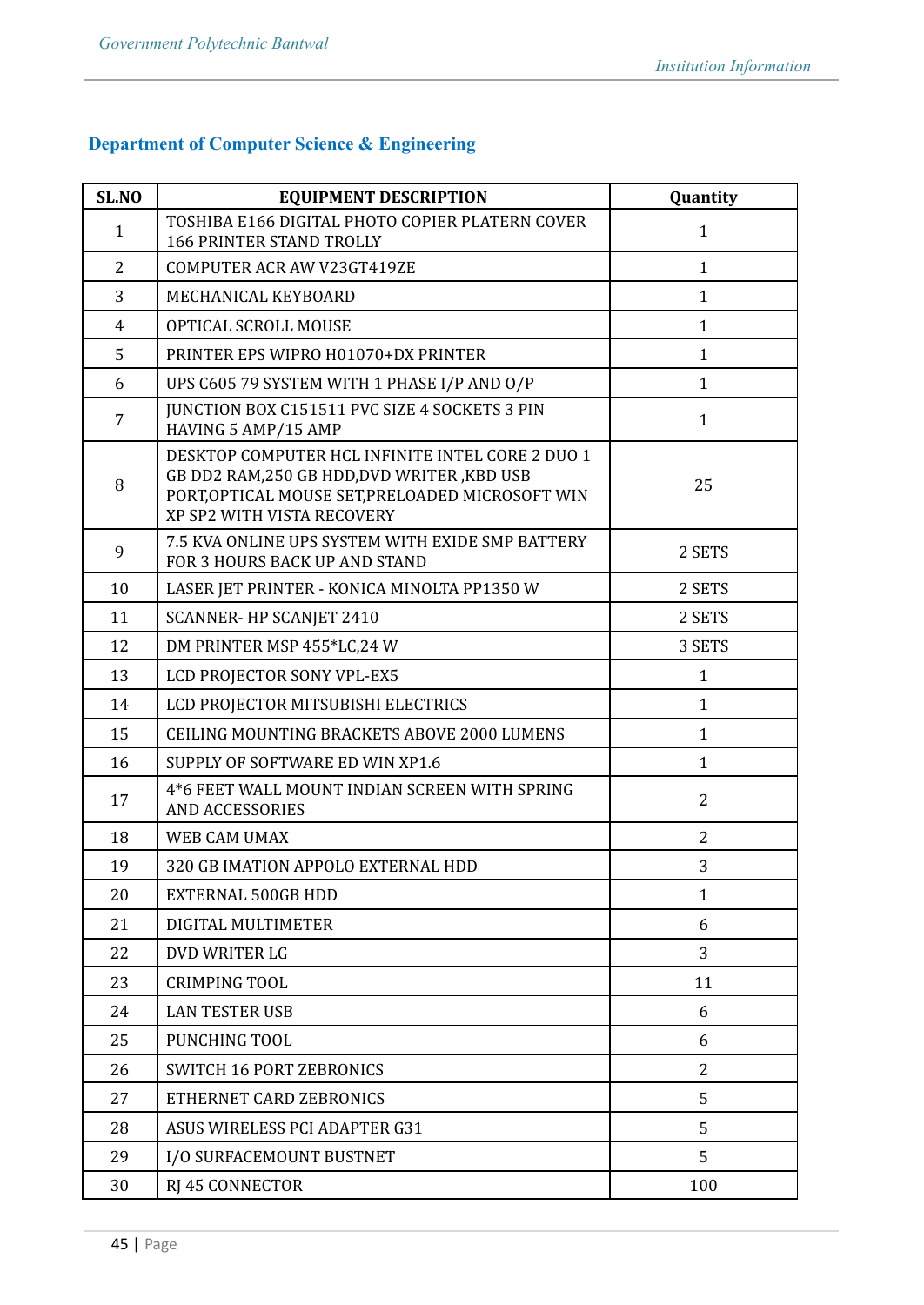| 31 | <b>COMPUTER TABLES</b>                 | 10           |
|----|----------------------------------------|--------------|
| 32 | REVOLVING CHAIR WITH HAND REST         | 10           |
| 33 | REVOLVING CHAIR WITH HANDLE            | 10           |
| 34 | <b>COMPUTER TABLES</b>                 | 11           |
| 35 | COMPUTER PROCESSOR: MEMORY 2 GB,800MHZ | 25           |
| 36 | <b>DOT MATRIX PRINTER</b>              | 3            |
| 37 | <b>LASER PRINTER</b>                   | 3            |
| 38 | ELECTREX-BLOWER 335 W EBC40            | $\mathbf{1}$ |
| 39 | 16 PORT SWITCH D-LINK 10/100           | 2            |
| 40 | <b>CABLE D LINK CAT 6</b>              | 100          |
| 41 | <b>CAT 6 CABLE</b>                     | 01 BUNDLE    |
| 42 | SWITCH 24 PORT D-LINK                  | 1            |
| 43 | <b>SWITCH 8 PORT D-LINK</b>            | $\mathbf{1}$ |
| 44 | NETWORK INTERFACE CARD WIRELESS        | $\mathbf{1}$ |
| 45 | <b>INKJET PRINTER HP</b>               | $\mathbf{1}$ |
| 46 | KONICA MINOLTA COPIER MACHINE          | $\mathbf{1}$ |
| 47 | <b>WIRELESS ROUTER D LINK</b>          | $\mathbf{1}$ |
| 48 | ASUS WIRLESS G ROUTER RTG 32           | $\mathbf{1}$ |
|    |                                        |              |

# **Department of Electronics & Communication Engineering**

| <b>SL.NO</b>   | <b>NAME OF THE EQUIPMENT</b>                      | <b>QUANTITY</b> |
|----------------|---------------------------------------------------|-----------------|
|                | Digital Multimeter                                | 20              |
|                | Digital Multimeter(Model:M92A)                    | 15              |
|                | Analog DC Voltmeter                               |                 |
|                | $(a) 0-1V$                                        | 5               |
|                | (b) $0-10V$                                       | 5               |
| $\overline{3}$ | $(c) 0-50V$                                       | 5               |
|                | (d) 0-60 $\mu$ A                                  | 5               |
|                | $(e) 0 - 500 \mu A$                               | 5               |
|                | $(f)$ 0-25mA                                      | 5               |
| 4              | 1MHz Function Generator                           | 9               |
| 5              | 1MHz Signal Generator                             | 5               |
| 6              | 20MHz Cathode Ray Oscilloscope                    | 4               |
| $\overline{7}$ | Digital Storage Oscilloscope                      | $\overline{2}$  |
| 8              | 30MHz Dual channel CRO                            | 10              |
| 9              | Cathode Ray Oscilloscope-30MHz                    | $\overline{3}$  |
| 10             | Regulated DC power supply                         | 13              |
| 11             | Low voltage digital regulated power supply(0-32V) | 10              |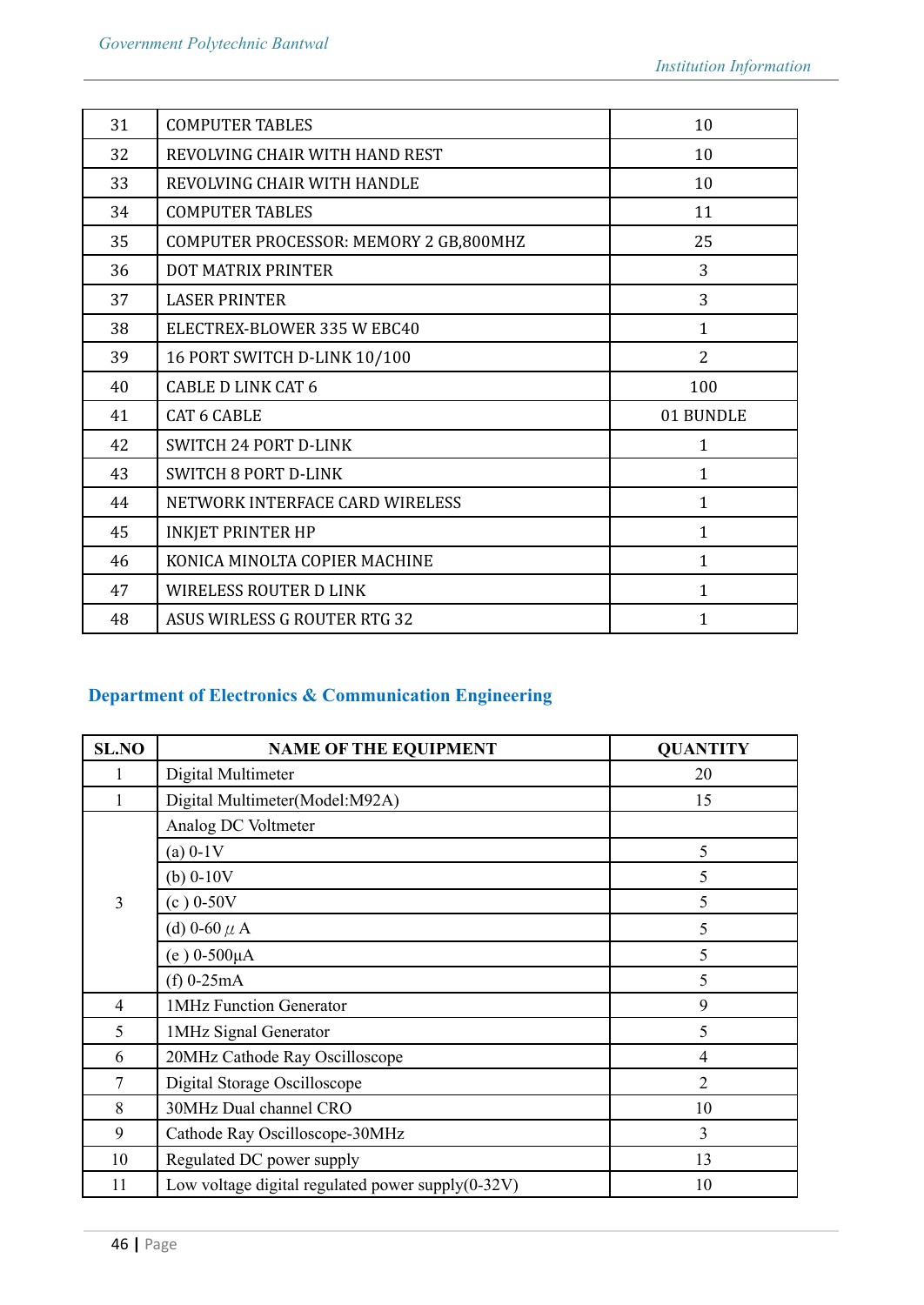| 12 | Regulated power supply(0-30V)                                    | $\overline{2}$ |
|----|------------------------------------------------------------------|----------------|
| 13 | Dual Regulated Power Supply                                      | $\tau$         |
| 14 | <b>LCR</b> Meter                                                 | $\overline{4}$ |
| 15 | 5KV Single phase Voltage stabilizer                              | $\overline{2}$ |
| 16 | Decade Resistance Box                                            | 12             |
| 17 | Decade Capacitance Box                                           | 12             |
| 18 | Decade Inductancetance Box                                       | $\overline{2}$ |
| 19 | Digital IC Tester                                                | $\overline{4}$ |
| 20 | Digital IC Trainer kit                                           | 13             |
| 21 | Linear IC Trainer kit                                            | $\tau$         |
| 22 | Digital IC Trainer kit                                           | 7              |
| 23 | <b>Component Rack</b>                                            | 10             |
| 24 | Universal Xilinx FPGA/CPLD Board                                 | 6              |
| 25 | Daughter Board: Xilinx FPGA                                      | 6              |
| 26 | Programmable Logic Controller                                    | 3              |
| 27 | Power supply                                                     | 3              |
|    | Interfacing SAP Module:                                          |                |
|    | (a) Water Level Controller                                       | $\overline{2}$ |
|    | (b) Conveyor Module                                              | $\overline{2}$ |
|    | (c) DOL Starter Module                                           | $\overline{2}$ |
| 28 | (d) Traffic Light Module                                         | $\overline{2}$ |
|    | (e) Lift control module                                          | 1              |
|    | (f) Staircase Module                                             | 1              |
|    | (g) Pulse Counter module                                         | 1              |
| 29 | Complete PLC Trainer Kit                                         | $\overline{2}$ |
| 30 | <b>Basic Series Inverter</b>                                     | 1              |
| 31 | Voltage Commutated Chopper both Constant & Variable<br>frequency |                |
| 32 | Single phase to Single Phase Cycloconverter                      | 1              |
| 33 | Speed Control of PMDC motor                                      | 1              |
| 34 | Speed Control of Universal motor                                 | 1              |
| 35 | Speed control of Stepper motor                                   | 1              |
| 36 | Colour TV Trainer                                                | $\overline{2}$ |
| 37 | 8031/51 Micro controller & Interfacing modules                   | 3              |
| 38 | Stepper Motor Control unit                                       | 3              |
| 39 | Traffic Light Control unit                                       | 3              |
| 40 | DAC External Interfacing                                         | 3              |
| 41 | Temperature Measuring Interfacing                                | 3              |
| 42 | Speaker Interface                                                | 3              |
| 43 | Infra-red Sensor Key board                                       | 3              |
| 44 | Real Time Clock                                                  | 3              |
| 45 | LCD display unit                                                 | 3              |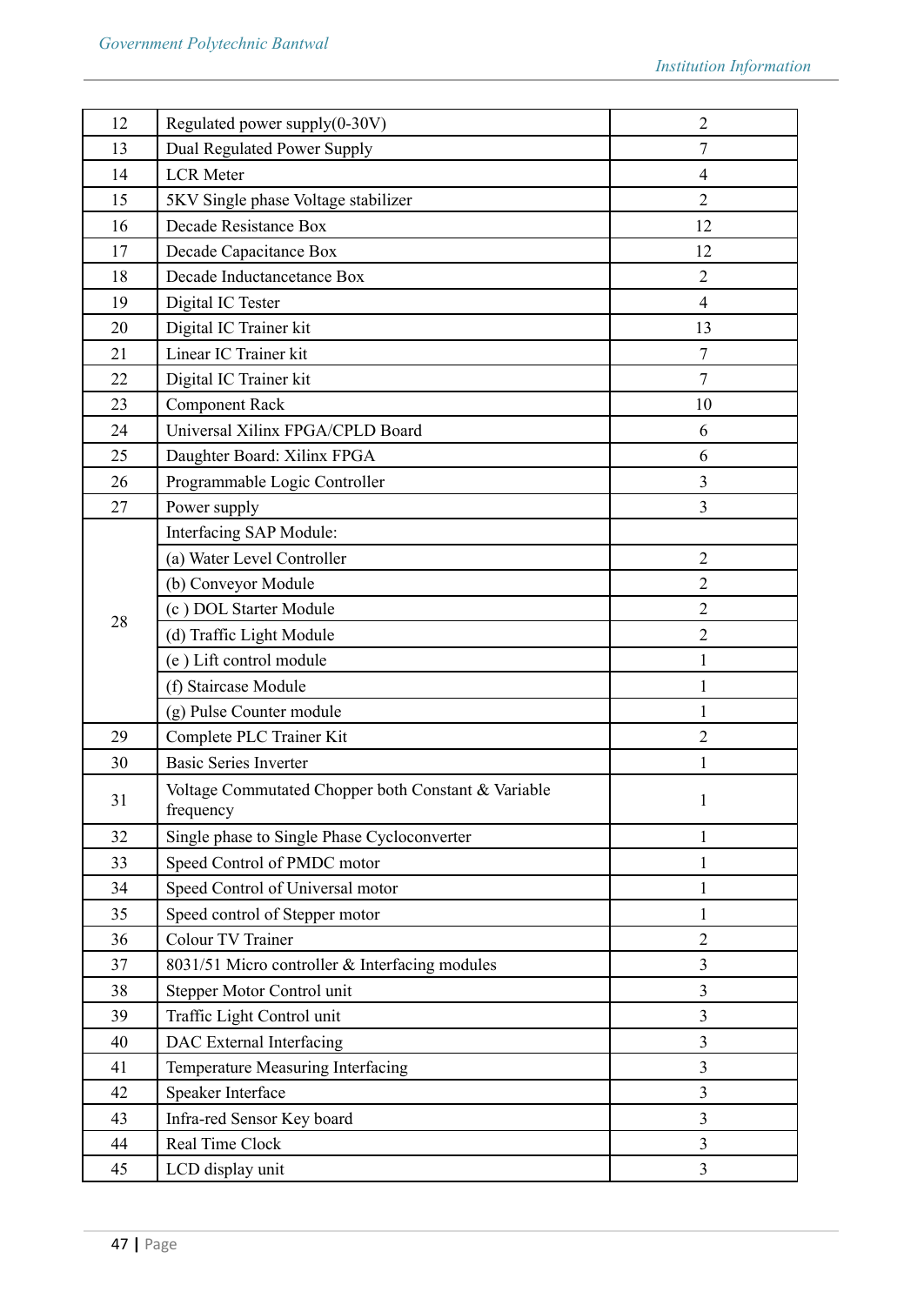| 46 | Analog Signal Sampling & Reconstruction Trainer with power<br>supply    | 4                       |
|----|-------------------------------------------------------------------------|-------------------------|
| 47 | Pulse code Modulation & Demodulation Trainer with power<br>supply       | 3                       |
| 48 | Delta Modulation & Demodulation Trainer with power supply               | 3                       |
| 49 | Pulse code Modulation Trainer with power supply                         | 1                       |
| 50 | Pulse code Demodulation Trainer with power supply                       | 1                       |
| 51 | DPSK Modulation & Demodulation Trainer with power supply                | 3                       |
| 52 | Adaptive delta Modulation and Demodulation Trainer with<br>Power Supply | 1                       |
| 53 | Optical fiber communication Trainer kit                                 | $\overline{2}$          |
| 54 | Web Camera                                                              | $\overline{2}$          |
| 55 | <b>External Hard Disk 500GB</b>                                         | $\overline{2}$          |
| 56 | DVD writer                                                              | $\overline{2}$          |
| 57 | Crimping Tool                                                           | 5                       |
| 58 | <b>LAN</b> Tester                                                       | $\overline{2}$          |
| 59 | Punching Tool for I/O Box                                               | 5                       |
| 60 | 16 port 10/100Mbps Switch                                               | 1                       |
| 61 | Network Interface card(Ethernet card)                                   | 5                       |
| 62 | Network Interface card(Wireless)                                        | 3                       |
| 63 | <b>Wireless Router</b>                                                  | 1                       |
| 64 | <b>Surface Mount Information Outlet Box</b>                             | 1                       |
| 65 | Pen drive 4GB                                                           | 4                       |
| 66 | <b>ARM-7 Development Kit</b>                                            | 12                      |
| 67 | Motor Drive module                                                      | 6                       |
| 68 | Display & Switch module                                                 | 6                       |
| 69 | Batteries 12v/100Ah                                                     | 7                       |
| 70 | 6*4 White Board                                                         | $\mathbf{1}$            |
| 71 | Laboratory Table                                                        | $\overline{\mathbf{4}}$ |
| 72 | DLP Portable Type of Digital Projector                                  | 1                       |

# **Department of Mechanical Engineering**

| СI<br>м.<br>No | Name of the<br>Laboratory | Name of the Major Equipment /<br><b>Experimental setup</b> | Qty |
|----------------|---------------------------|------------------------------------------------------------|-----|
|----------------|---------------------------|------------------------------------------------------------|-----|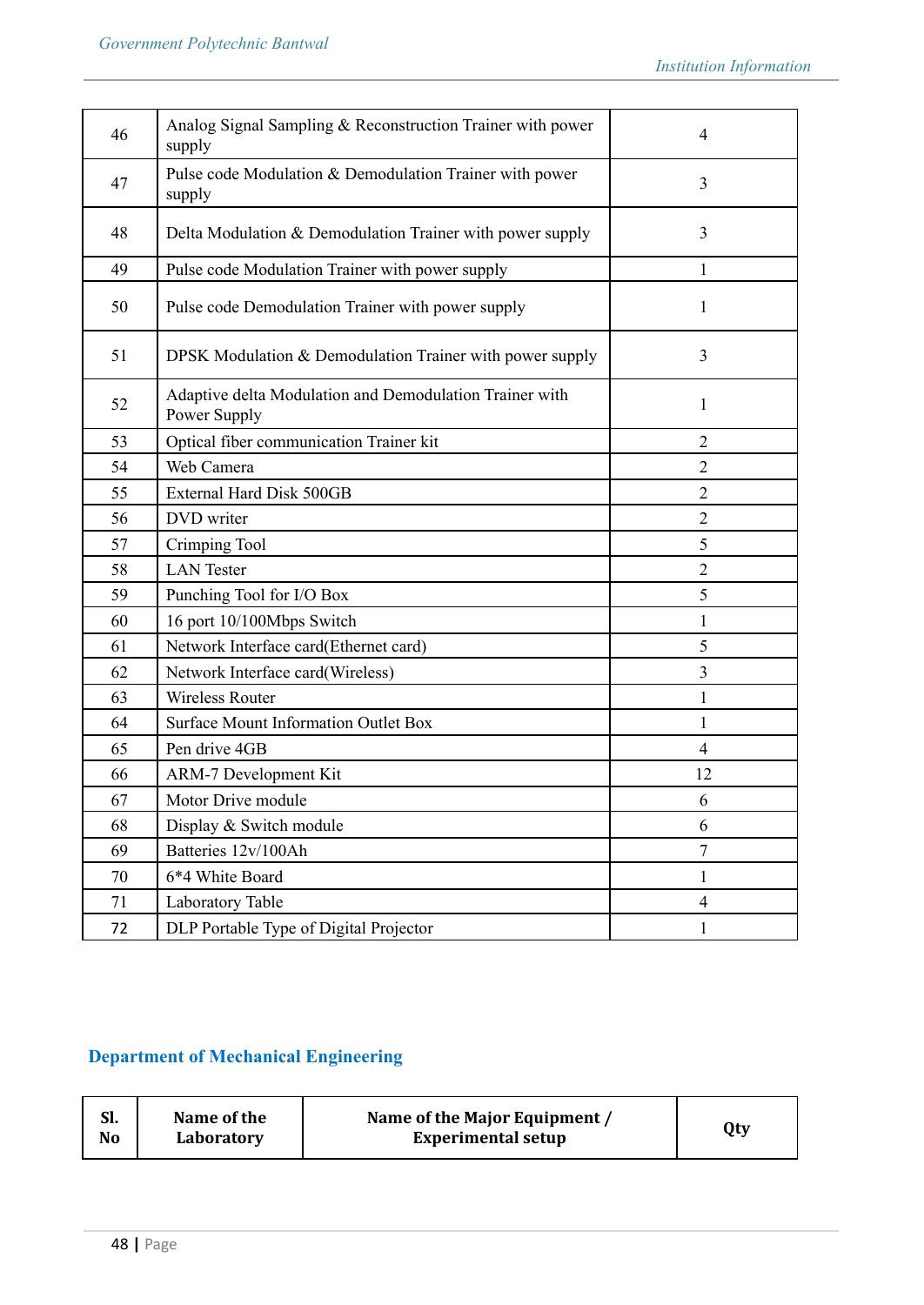| $\mathbf{1}$   |                                       | Redwood Viscometer                                                                                                                                                                                                                 | $\mathbf{1}$ |
|----------------|---------------------------------------|------------------------------------------------------------------------------------------------------------------------------------------------------------------------------------------------------------------------------------|--------------|
| $\overline{2}$ |                                       | Saybolt Viscometer                                                                                                                                                                                                                 | $\mathbf{1}$ |
| 3              | <b>Mechanical Testing</b>             | Flash and fire point apparatus                                                                                                                                                                                                     | $\mathbf{1}$ |
| $\overline{4}$ | & Quality Control<br>Lab              | Flash and fire pour point apparatus                                                                                                                                                                                                | $\mathbf{1}$ |
| 5              |                                       | Rockwell hardness testing machine                                                                                                                                                                                                  | $\mathbf{1}$ |
| 6              |                                       | Thurston oil tester                                                                                                                                                                                                                | $\mathbf{1}$ |
| 7              |                                       | All geared head light duty lathe machine                                                                                                                                                                                           | 10           |
| 8              |                                       | Vertical milling machine                                                                                                                                                                                                           | $\mathbf{1}$ |
| 9              | <b>Machine Shop</b>                   | Horizontal milling machine                                                                                                                                                                                                         | $\mathbf{1}$ |
| 10             |                                       | Heavy duty cone pulley type shaping machine                                                                                                                                                                                        | 3            |
| 11             |                                       | Heavy duty radial drilling machine                                                                                                                                                                                                 | $\mathbf{1}$ |
| 12             |                                       | Power hacksaw                                                                                                                                                                                                                      | $\mathbf{1}$ |
| 13             | Workshop                              | Fly press                                                                                                                                                                                                                          | $\mathbf{1}$ |
| 14             |                                       | Arc welding machine with accessories                                                                                                                                                                                               | $\mathbf{1}$ |
| 15             |                                       | Centrifugal pump and hydraulic notches testrig                                                                                                                                                                                     | $\mathbf{1}$ |
| 16             |                                       | Reciprocating pump testrig                                                                                                                                                                                                         | $\mathbf{1}$ |
| 17             | Hydraulics &<br><b>Pneumatics Lab</b> | Flow through venturimeter and pipe friction<br>apparatus                                                                                                                                                                           |              |
| 18             |                                       | Pneumatic trainer kit                                                                                                                                                                                                              | $\mathbf{1}$ |
| 19             |                                       | Single cylinder four stroke diesel engine testrig                                                                                                                                                                                  | $\mathbf{1}$ |
| 20             |                                       | Single cylinder four stroke petrol engine testrig                                                                                                                                                                                  | $\mathbf{1}$ |
| 21             |                                       | <b>Bomb Calorimeter</b>                                                                                                                                                                                                            | $\mathbf{1}$ |
| 22             |                                       | Thermal conductivity of thick cylinder apparatus                                                                                                                                                                                   | $\mathbf{1}$ |
| 23             | Thermal<br>engineering lab            | Heat transfer through composite wall<br>experimental setup                                                                                                                                                                         | $\mathbf{1}$ |
| 24             |                                       | Port timing of two stroke petrol engine<br>experimental setup                                                                                                                                                                      |              |
| 25             |                                       | Valve timing of four stroke diesel engine<br>experimental setup                                                                                                                                                                    | $\mathbf{1}$ |
| 26             |                                       | Vapour compression refrigeration testrig                                                                                                                                                                                           | $\mathbf{1}$ |
| 27             | Mechatronics lab                      | Programmable logic controller with interfacing<br>SAP modules:<br>1. Mechanical washing machine control<br>2. Timing circuit module<br>3. D.C motor controller<br>4. Piston controller module<br>5. Motor & pump controller module | 2            |
|                |                                       |                                                                                                                                                                                                                                    |              |

# **Department of Science**

| <b>SL.NO.</b> | <b>NAME OF THE EQUIPMENT</b> | <b>OUANTITY</b> |
|---------------|------------------------------|-----------------|
|               |                              |                 |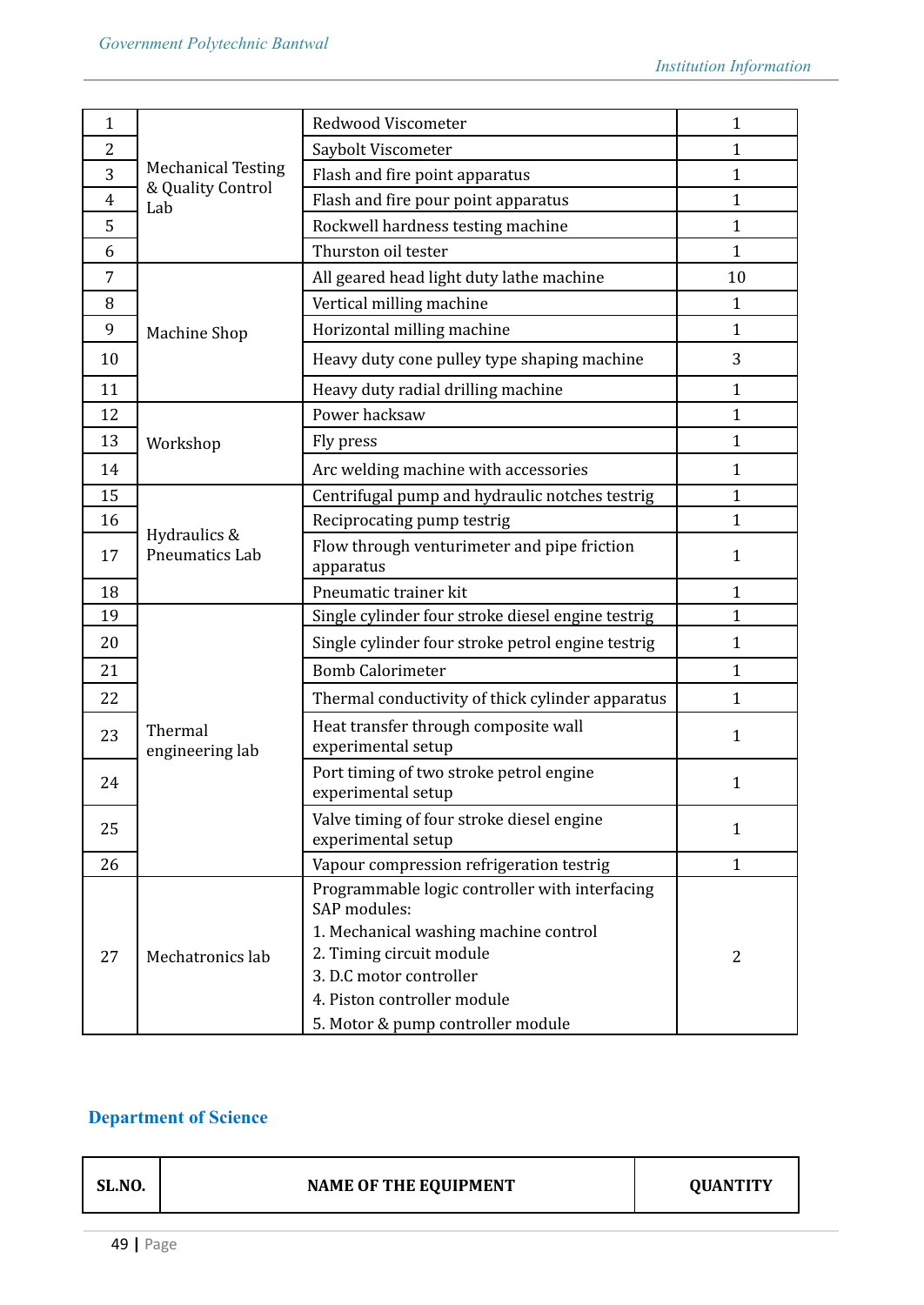|    | Vernier Calipers                  | 21 |
|----|-----------------------------------|----|
| 2  | <b>Screw Guage</b>                | 17 |
| 3  | Law Of Concurrent Coplanar Forces | 10 |
| 4  | <b>Momentbar Apparatus</b>        | 11 |
| 5  | <b>Surface Tention Apparatus</b>  | 13 |
| 6  | <b>Travelling Microscope</b>      | 12 |
| 7  | <b>Viscosity Apparatus</b>        | 5  |
| 8  | Sonometer                         | 10 |
| 9  | Resonance Air Column Apparatus    | 12 |
| 10 | Tuning Fork Set                   |    |

# **13.3 Computing facilities**

Internet Bandwidth: 100mbps(2 No's)

Number of systems: 120

Configuration:

Processor: Dual core/i3

RAM: 1GB/2GB/4GB

HD: 250 GB/320GB/500GB/1TB

Operating system: Windows 7, Windows 8, Windows 10, Linux

Numbers of systems connected by LAN: 80

Numbers of systems connected by WAN: 4

Major system software: Windows 7, Windows 8.1, 10/Linux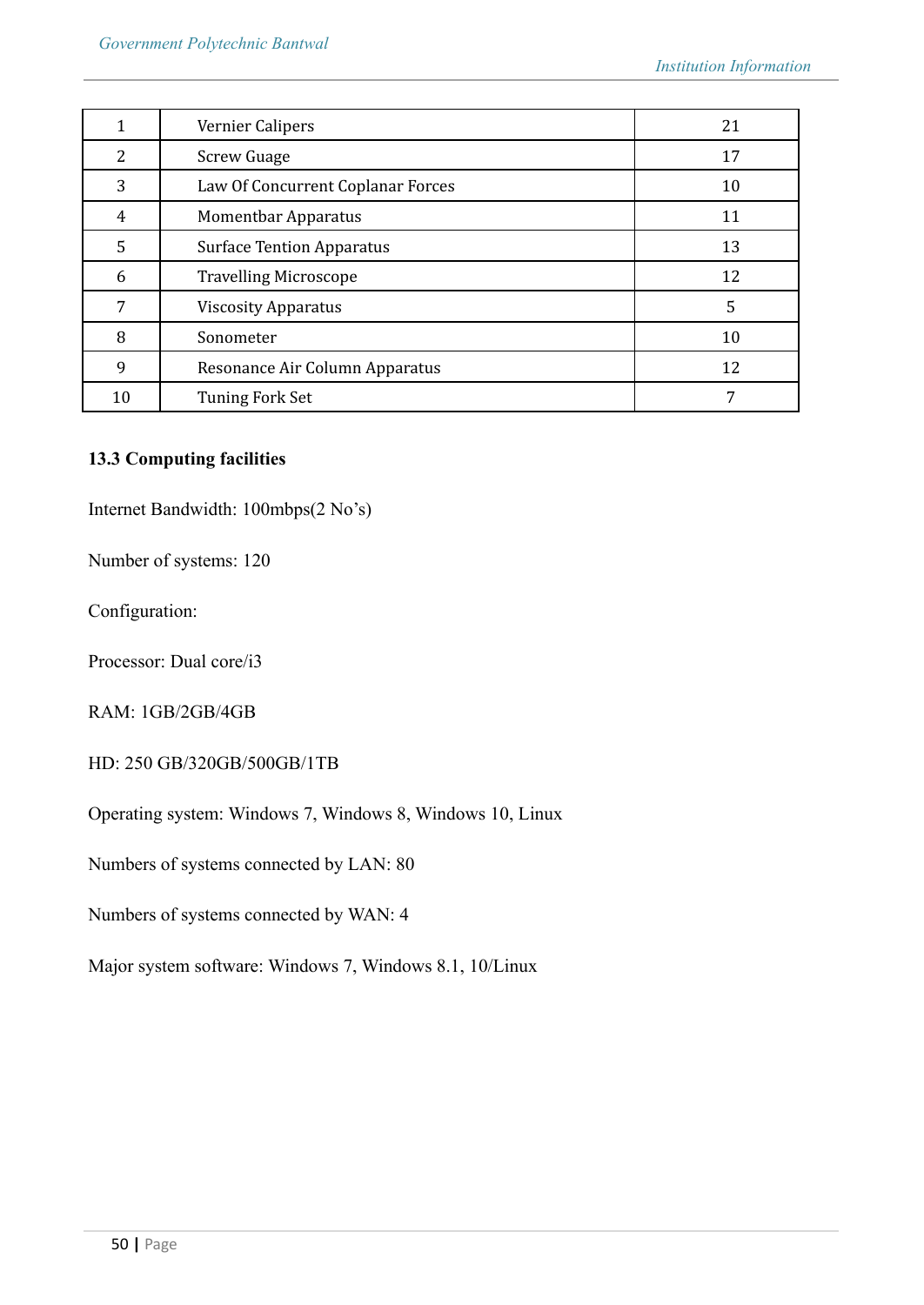# **16 Enrolment of Students in Last 3 years**

| <b>ACADEMIC YEAR 2016-17</b>                 |                  |                  |                  |                        |  |
|----------------------------------------------|------------------|------------------|------------------|------------------------|--|
| <b>Name of the Course</b>                    | CE               | <b>ME</b>        | EC               | $\mathbf{C}\mathbf{S}$ |  |
| <b>General Male excluding Minority</b>       | $\boldsymbol{0}$ | $\mathbf{1}$     | $\mathbf{1}$     | $\overline{4}$         |  |
| <b>General Female excluding Minority</b>     | $\boldsymbol{0}$ | $\boldsymbol{0}$ | $\mathbf{1}$     | $\mathbf{1}$           |  |
| OBC Male (including VJ, NT-DT, SBC, Other)   | 30               | 44               | 34               | 33                     |  |
| OBC Female (including VJ, NT-DT, SBC, Other) | 14               | 2                | 11               | 4                      |  |
| <b>SC Male</b>                               | $\overline{2}$   | 8                | 4                | $\boldsymbol{0}$       |  |
| <b>SC Female</b>                             | 5                | $\boldsymbol{0}$ | $\mathbf{1}$     | $\mathbf{1}$           |  |
| <b>ST Male</b>                               | $\mathbf{1}$     | $\mathbf{1}$     | 4                | $\overline{4}$         |  |
| <b>ST</b> Female                             | $\mathbf{1}$     | $\boldsymbol{0}$ | 3                | $\boldsymbol{0}$       |  |
| Physically Handicapped Male                  | $\boldsymbol{0}$ | $\boldsymbol{0}$ | $\boldsymbol{0}$ | $\boldsymbol{0}$       |  |
| Physically Handicapped Female                | $\boldsymbol{0}$ | $\boldsymbol{0}$ | $\boldsymbol{0}$ | $\boldsymbol{0}$       |  |
| <b>Minority Male</b>                         | 9                | 6                | 5                | 5                      |  |
| <b>Minority Female</b>                       | $\boldsymbol{0}$ | $\boldsymbol{0}$ | $\boldsymbol{0}$ | $\boldsymbol{0}$       |  |
| <b>TFW Male</b>                              | $\mathbf{1}$     | $\overline{2}$   | $\mathbf{1}$     | 2                      |  |
| <b>TFW Female</b>                            | $\mathbf{1}$     | $\boldsymbol{0}$ | $\overline{2}$   | $\boldsymbol{0}$       |  |
| NRI Male                                     | $\boldsymbol{0}$ | $\boldsymbol{0}$ | $\boldsymbol{0}$ | $\boldsymbol{0}$       |  |
| <b>NRI</b> Female                            | $\boldsymbol{0}$ | $\boldsymbol{0}$ | $\boldsymbol{0}$ | $\boldsymbol{0}$       |  |
| PIO Male                                     | $\boldsymbol{0}$ | $\boldsymbol{0}$ | $\boldsymbol{0}$ | $\boldsymbol{0}$       |  |
| PIO Female                                   | $\boldsymbol{0}$ | $\boldsymbol{0}$ | $\boldsymbol{0}$ | $\boldsymbol{0}$       |  |
| Total Students(SC+ST+OBC_GENERAL+Minority)   | 62               | 62               | 64               | 52                     |  |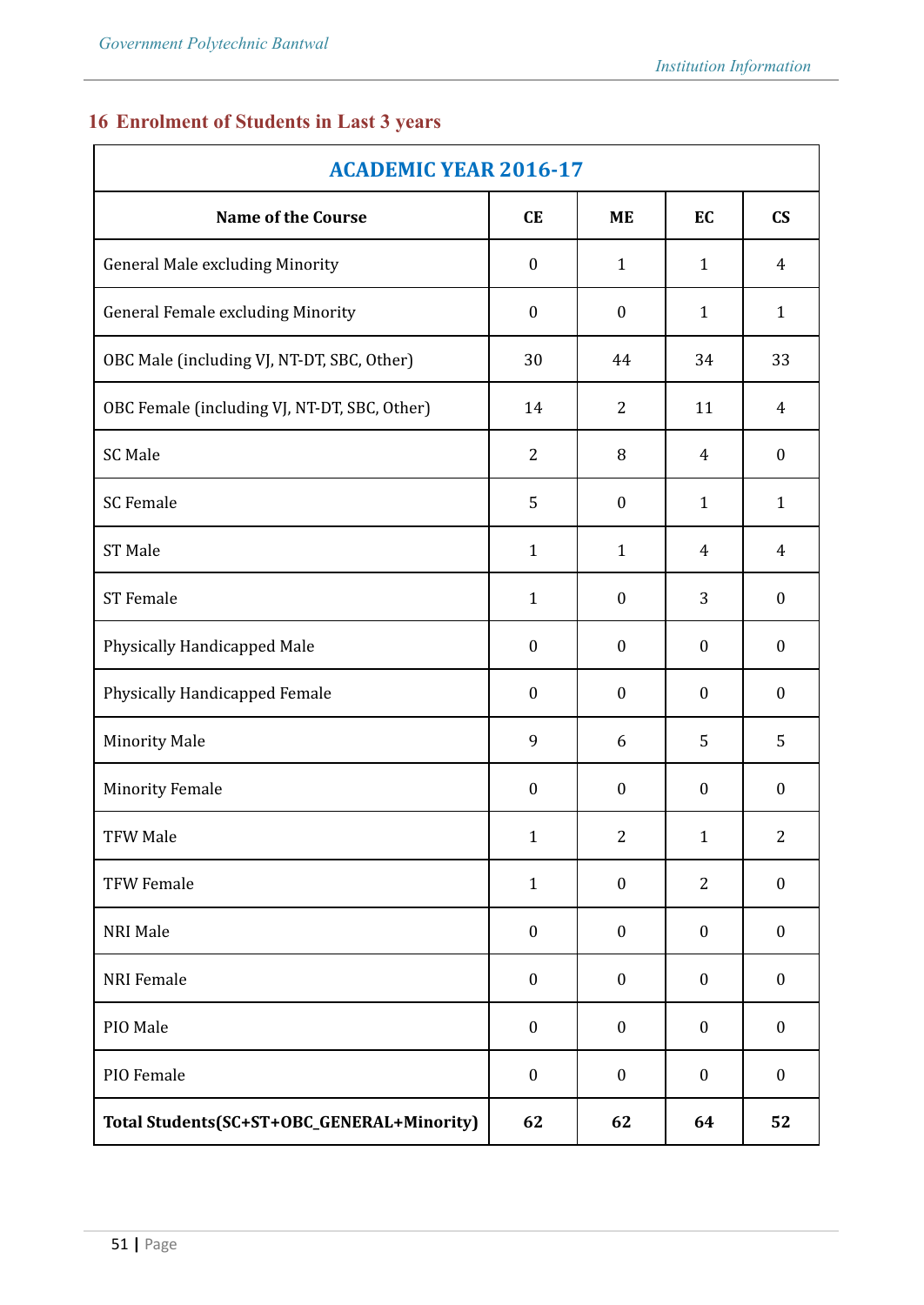| <b>ACADEMIC YEAR 2017-18</b>                 |                  |                  |                  |                        |  |
|----------------------------------------------|------------------|------------------|------------------|------------------------|--|
| <b>Name of the Course</b>                    | <b>CE</b>        | <b>ME</b>        | EC               | $\mathbf{C}\mathbf{S}$ |  |
| <b>General Male excluding Minority</b>       | $\mathbf{1}$     | $\mathbf{1}$     | $\boldsymbol{0}$ | $\mathbf{1}$           |  |
| <b>General Female excluding Minority</b>     | $\boldsymbol{0}$ | $\boldsymbol{0}$ | $\boldsymbol{0}$ | $\boldsymbol{0}$       |  |
| OBC Male (including VJ, NT-DT, SBC, Other)   | 34               | 43               | 38               | 11                     |  |
| OBC Female (including VJ, NT-DT, SBC, Other) | 14               | 3                | 7                | 16                     |  |
| <b>SC Male</b>                               | 5                | 9                | 4                | $\mathbf{1}$           |  |
| <b>SC</b> Female                             | $\overline{2}$   | $\boldsymbol{0}$ | $\boldsymbol{0}$ | 3                      |  |
| <b>ST Male</b>                               | $\overline{2}$   | 2                | 3                | $\overline{2}$         |  |
| <b>ST</b> Female                             | 3                | 3                | 3                | $\overline{2}$         |  |
| Physically Handicapped Male                  | $\boldsymbol{0}$ | $\boldsymbol{0}$ | $\boldsymbol{0}$ | $\boldsymbol{0}$       |  |
| Physically Handicapped Female                | $\boldsymbol{0}$ | $\boldsymbol{0}$ | $\boldsymbol{0}$ | $\boldsymbol{0}$       |  |
| <b>Minority Male</b>                         | 3                | 3                | 6                | $\overline{7}$         |  |
| <b>Minority Female</b>                       | $\boldsymbol{0}$ | $\boldsymbol{0}$ | $\boldsymbol{0}$ | $\boldsymbol{0}$       |  |
| <b>TFW Male</b>                              | 3                | 3                | 3                | $\boldsymbol{0}$       |  |
| <b>TFW Female</b>                            | $\boldsymbol{0}$ | $\boldsymbol{0}$ | $\boldsymbol{0}$ | $\boldsymbol{0}$       |  |
| <b>NRI Male</b>                              | $\boldsymbol{0}$ | $\boldsymbol{0}$ | $\boldsymbol{0}$ | $\boldsymbol{0}$       |  |
| <b>NRI</b> Female                            | $\boldsymbol{0}$ | $\boldsymbol{0}$ | $\boldsymbol{0}$ | $\boldsymbol{0}$       |  |
| PIO Male                                     | $\boldsymbol{0}$ | $\boldsymbol{0}$ | $\boldsymbol{0}$ | $\boldsymbol{0}$       |  |
| PIO Female                                   | $\boldsymbol{0}$ | $\boldsymbol{0}$ | $\boldsymbol{0}$ | $\boldsymbol{0}$       |  |
| Total Students(SC+ST+OBC_GENERAL+Minority)   | 64               | 64               | 61               | 43                     |  |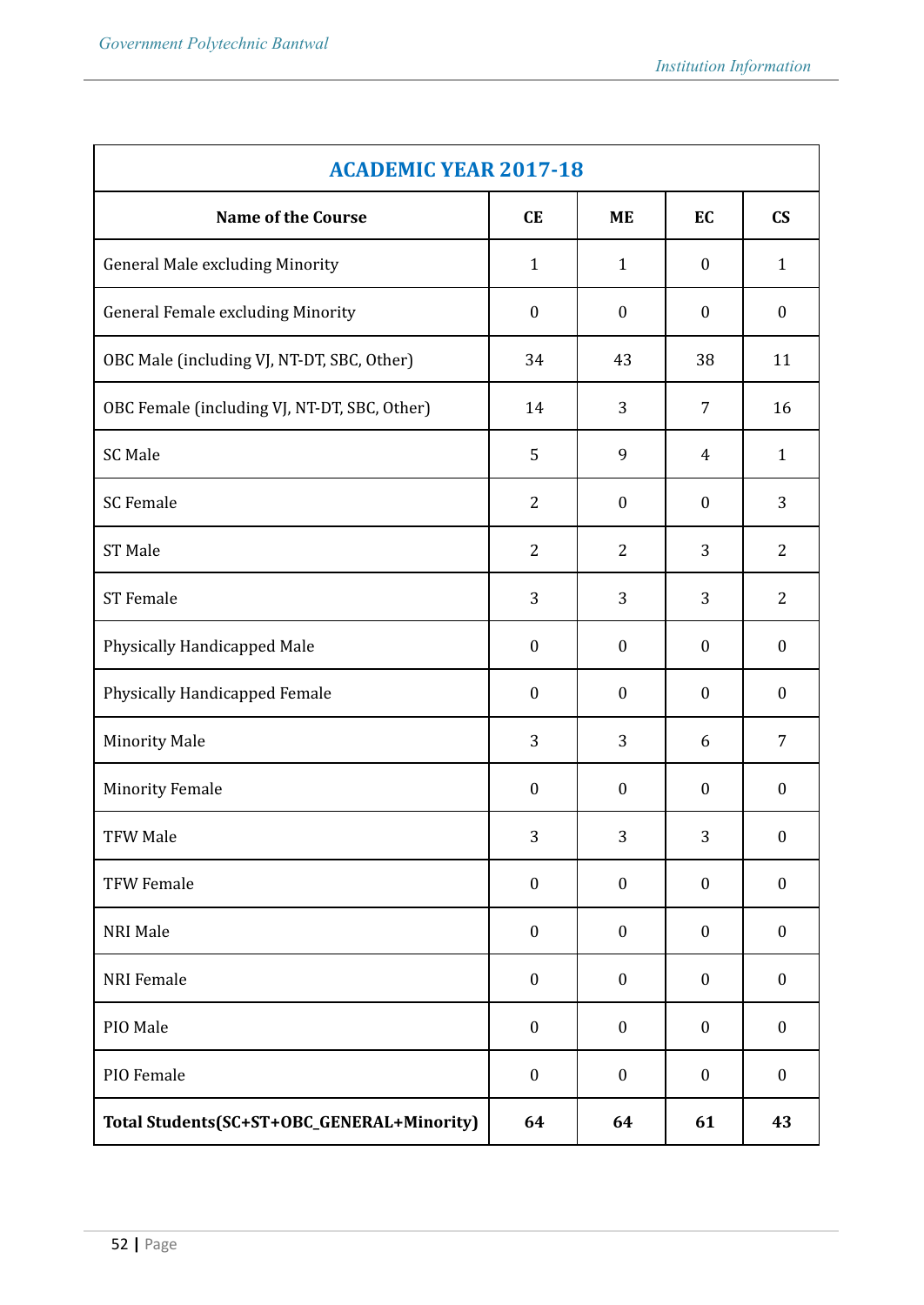| <b>ACADEMIC YEAR 2018-19</b>                 |                  |                  |                  |                        |  |
|----------------------------------------------|------------------|------------------|------------------|------------------------|--|
| <b>Name of the Course</b>                    | <b>CE</b>        | <b>ME</b>        | EC               | $\mathbf{C}\mathbf{S}$ |  |
| <b>General Male excluding Minority</b>       | 3                | $\mathbf{1}$     | $\mathbf{1}$     | $\mathbf{1}$           |  |
| <b>General Female excluding Minority</b>     | $\boldsymbol{0}$ | $\boldsymbol{0}$ | $\boldsymbol{0}$ | $\boldsymbol{0}$       |  |
| OBC Male (including VJ, NT-DT, SBC, Other)   | 33               | 43               | 36               | 20                     |  |
| OBC Female (including VJ, NT-DT, SBC, Other) | 12               | $\boldsymbol{0}$ | 11               | 11                     |  |
| <b>SC Male</b>                               | 3                | $\overline{7}$   | 3                | $\mathbf{1}$           |  |
| <b>SC</b> Female                             | 3                | $\boldsymbol{0}$ | $\boldsymbol{0}$ | 5                      |  |
| <b>ST Male</b>                               | 3                | 5                | $\overline{2}$   | $\overline{2}$         |  |
| <b>ST</b> Female                             | $\mathbf{1}$     | $\boldsymbol{0}$ | $\mathbf{1}$     | $\boldsymbol{0}$       |  |
| Physically Handicapped Male                  | $\boldsymbol{0}$ | $\boldsymbol{0}$ | $\boldsymbol{0}$ | $\boldsymbol{0}$       |  |
| Physically Handicapped Female                | $\boldsymbol{0}$ | $\boldsymbol{0}$ | $\boldsymbol{0}$ | $\boldsymbol{0}$       |  |
| <b>Minority Male</b>                         | $\mathbf{1}$     | 6                | 8                | $\mathbf{1}$           |  |
| <b>Minority Female</b>                       | $\boldsymbol{0}$ | $\boldsymbol{0}$ | $\boldsymbol{0}$ | $\boldsymbol{0}$       |  |
| <b>TFW Male</b>                              | $\overline{2}$   | 3                | 3                | $\overline{2}$         |  |
| <b>TFW Female</b>                            | $\boldsymbol{0}$ | $\boldsymbol{0}$ | $\boldsymbol{0}$ | $\boldsymbol{0}$       |  |
| NRI Male                                     | $\boldsymbol{0}$ | $\boldsymbol{0}$ | $\boldsymbol{0}$ | $\boldsymbol{0}$       |  |
| <b>NRI</b> Female                            | $\boldsymbol{0}$ | $\boldsymbol{0}$ | $\boldsymbol{0}$ | $\boldsymbol{0}$       |  |
| PIO Male                                     | $\boldsymbol{0}$ | $\boldsymbol{0}$ | $\boldsymbol{0}$ | $\boldsymbol{0}$       |  |
| PIO Female                                   | $\boldsymbol{0}$ | $\boldsymbol{0}$ | $\boldsymbol{0}$ | $\boldsymbol{0}$       |  |
| Total Students(SC+ST+OBC_GENERAL+Minority)   | 59               | 62               | 62               | 41                     |  |